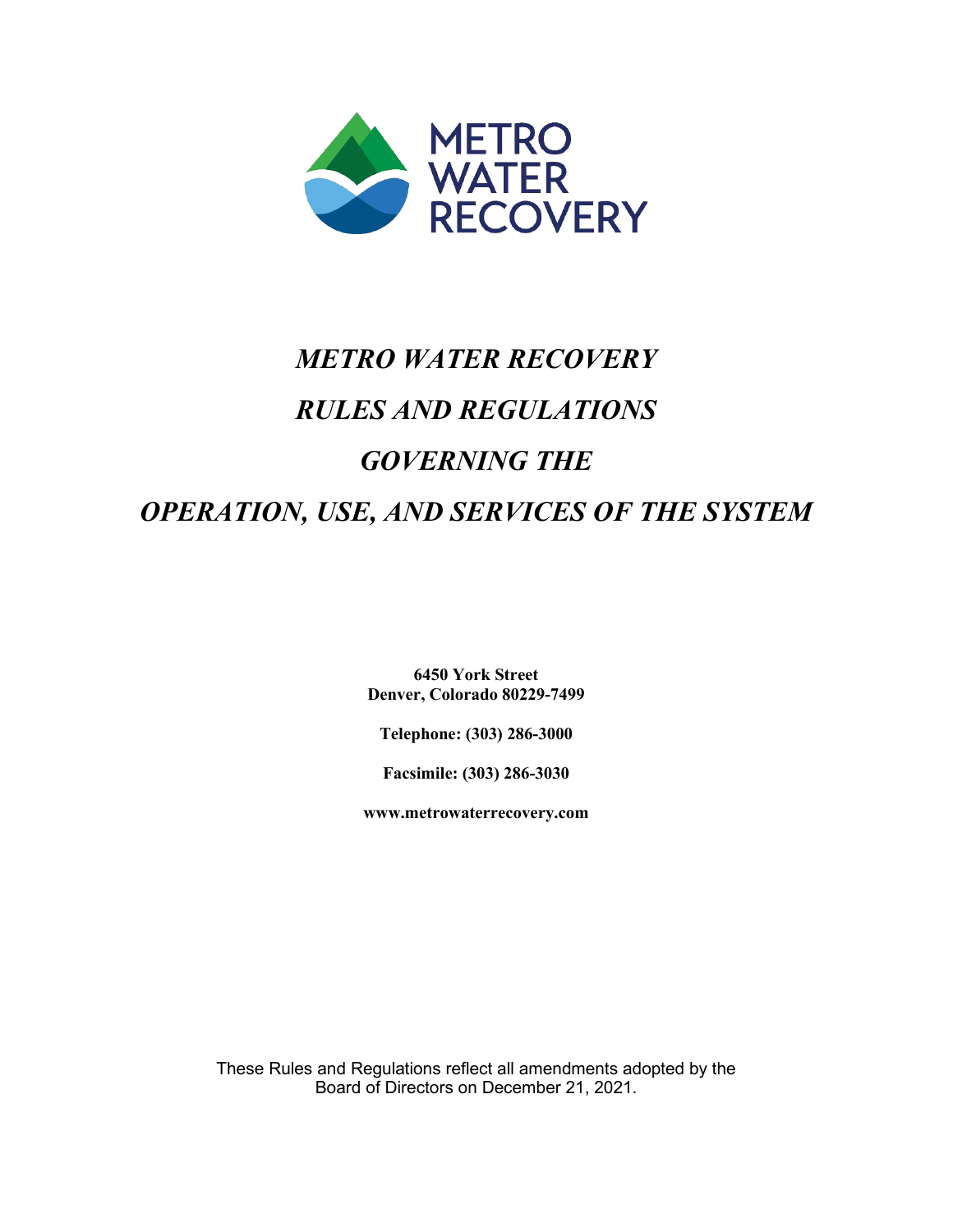# **METRO WATER RECOVERY RULES AND REGULATIONS TABLE OF CONTENTS**

| <b>SECTION</b> |                                                                      | <b>PAGE</b> |
|----------------|----------------------------------------------------------------------|-------------|
| 1              | <b>INTRODUCTION</b>                                                  |             |
| 1.1            | Purpose                                                              | $1 - 1$     |
| 1.2            | Amendment or Modification                                            | $1 - 1$     |
| 2              | <b>DEFINTION OF TERMS</b>                                            | $2 - 1$     |
| 3              | <b>METRO INTERCEPTOR SYSTEM</b>                                      |             |
| 3.1            | General                                                              | $3 - 1$     |
| 3.2            | Connections to the System                                            | $3 - 1$     |
| 3.3            | <b>Indirect Connections</b>                                          | $3-6$       |
| 3.4            | <b>Abandonment of Connections</b>                                    | $3-6$       |
| 3.5            | Accepting Additional Existing Lines as Metro Water Recovery Property | $3-6$       |
| 4              | <b>ANNUAL CHARGES FOR SERVICE</b>                                    |             |
| 4.1            | General                                                              | $4 - 1$     |
| 4.2            | <b>Customer Categories and Customer Equivalent Connections Units</b> | $4 - 1$     |
| 4.3            | Methods of Determining Flow and Loadings                             | $4 - 4$     |
| 4.4            | Determination of Annual Flows and Loadings at System Connections     | $4 - 5$     |
| 4.5            | Determination of Connector Annual Flows and Loadings                 | $4 - 9$     |
| 4.6            | Reporting of Flows and Loadings                                      | $4 - 11$    |
| 4.7            | <b>Computation of Annual Charges for Service</b>                     | $4 - 13$    |
| 4.8            | Requirement for User Charge Compliance                               | $4 - 15$    |
| 5              | <b>HAULED WASTES</b>                                                 |             |
| 5.1            | General                                                              | $5 - 1$     |
| 5.2            | Permits                                                              | $5 - 1$     |
| 5.3            | <b>Monthly Reports</b>                                               | $5 - 3$     |
| 5.4            | Determination of Quantity by Metro Water Recovery                    | $5-3$       |
| 5.5            | Charges                                                              | $5-3$       |
| 5.6            | Payment                                                              | $5-3$       |
| 5.7            | <b>Authorized Disposal Sites</b>                                     | $5-4$       |
| 5.8            | Sanitation and Safety Standards                                      | $5-4$       |

- 5.9 Quality of Wastes 5-4
- 5.10 Emergency Hauled Waste Discharge Services 6-4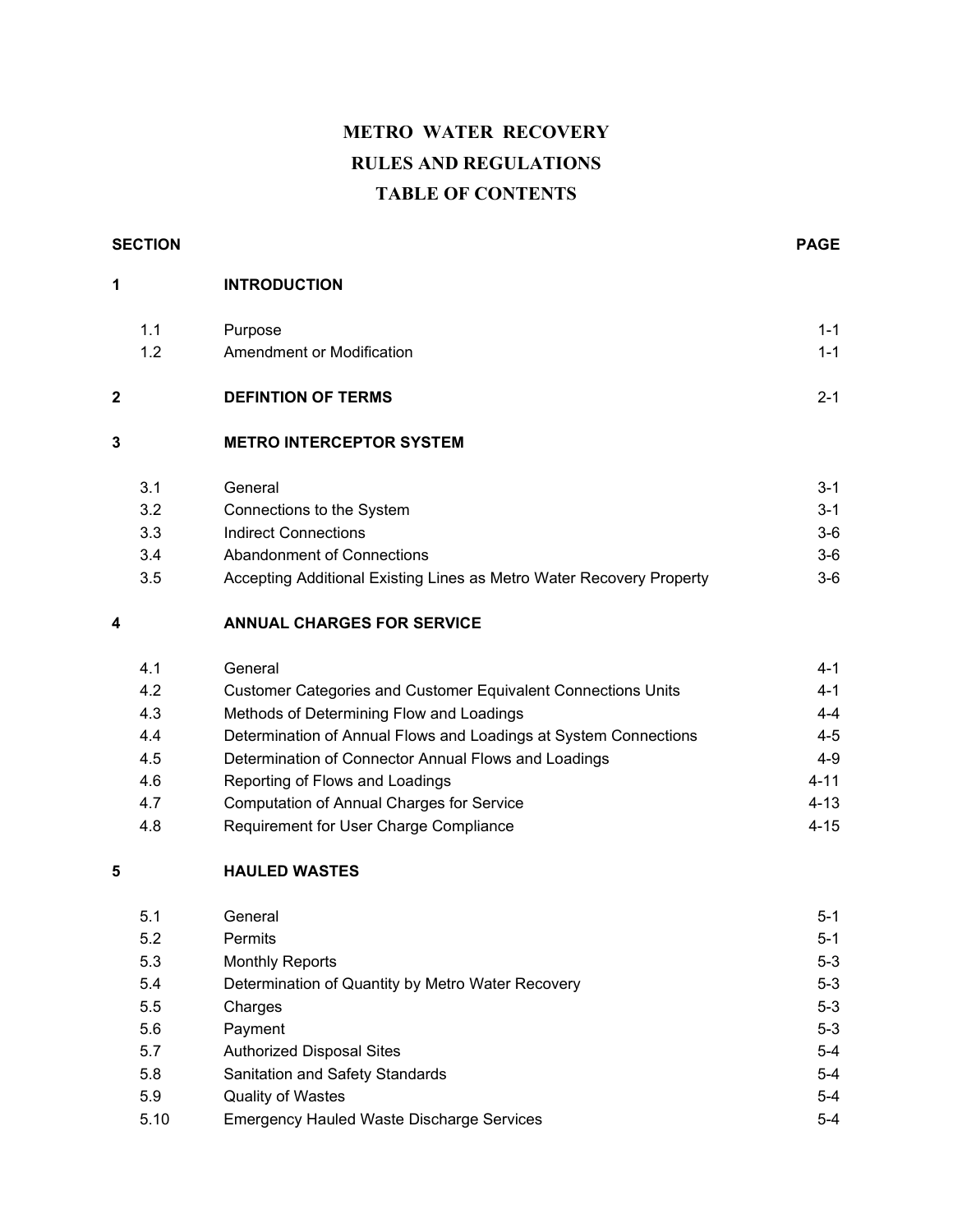#### **SECTION PAGE**

| r |
|---|
|   |

### **6 PRETREATMENT PROGRAM**

| 6.1  | General                                                                     | $6 - 1$  |
|------|-----------------------------------------------------------------------------|----------|
| 6.2  | Applicability                                                               | $6 - 1$  |
| 6.3  | <b>Compliance with Program Implementation Requirements</b>                  | $6 - 1$  |
| 6.4  | <b>Legal Authority Requirements</b>                                         | $6 - 2$  |
| 6.5  | <b>Program Procedure Requirements</b>                                       | $6 - 4$  |
| 6.6  | Extra-Jurisdictional Industrial Users                                       | $6 - 7$  |
| 6.7  | Exemptions                                                                  | $6 - 7$  |
| 6.8  | Program Review                                                              | $6 - 7$  |
| 6.9  | Remedies                                                                    | $6 - 7$  |
| 6.10 | <b>Program Preemption</b>                                                   | $6-8$    |
| 6.11 | <b>Program Delegation</b>                                                   | $6-8$    |
| 6.12 | Metro Water Recovery Monitoring                                             | $6-9$    |
| 6.13 | <b>General Requirements Regarding Deleterious Wastes</b>                    | $6-9$    |
| 6.14 | <b>Prohibited Discharges</b>                                                | $6 - 11$ |
| 6.15 | Specific Discharge Limitations - Municipalities                             | $6 - 13$ |
| 6.16 | Best Management Practices (BMPs)                                            | $6 - 13$ |
| 6.17 | Reserved                                                                    | $6 - 15$ |
| 6.18 | Specific Discharge Limitations - Users                                      | $6 - 15$ |
| 6.19 | Reserved                                                                    | $6 - 16$ |
| 6.20 | Notification/Reporting of Potential Problem Discharges                      | $6 - 16$ |
| 6.21 | Hazardous Waste Discharge Notification                                      | $6 - 18$ |
| 6.22 | Wastewater Discharge Permits/General Permits/Zero Discharge Permits         | $6 - 19$ |
| 6.23 | Reporting Requirements for Significant Industrial Users                     | $6 - 24$ |
| 6.24 | <b>Monitoring Facilities/Requirements</b>                                   | $6 - 26$ |
| 6.25 | Information Submittal, Inspection and Sampling, Record Keeping Requirements | $6 - 27$ |
| 6.26 | <b>Wastewater Treatment</b>                                                 | $6 - 27$ |
| 6.27 | Confidential Information                                                    | $6 - 27$ |
| 6.28 | Remedies for Noncompliance; Enforcement                                     | $6 - 28$ |
| 6.29 | <b>Charges and Fees</b>                                                     | $6 - 31$ |
| 6.30 | Affirmative Defenses to Discharge Violations                                | $6 - 31$ |
|      |                                                                             |          |

#### **7 SEWER CONNECTION CHRAGE SYSTEM**

| 7.1 | General                                           | 7-1     |
|-----|---------------------------------------------------|---------|
| 7.2 | Geographic Area of Application and Responsibility | $7-1$   |
| 7.3 | Application for Connection to Sewer               | 7-2     |
| 7.4 | <b>Single Family Residential Property</b>         | $7-2$   |
| 7.5 | Other than Single Family Residential Property     | $7 - 3$ |
| 7.6 | <b>Altered Connection</b>                         | 7-6     |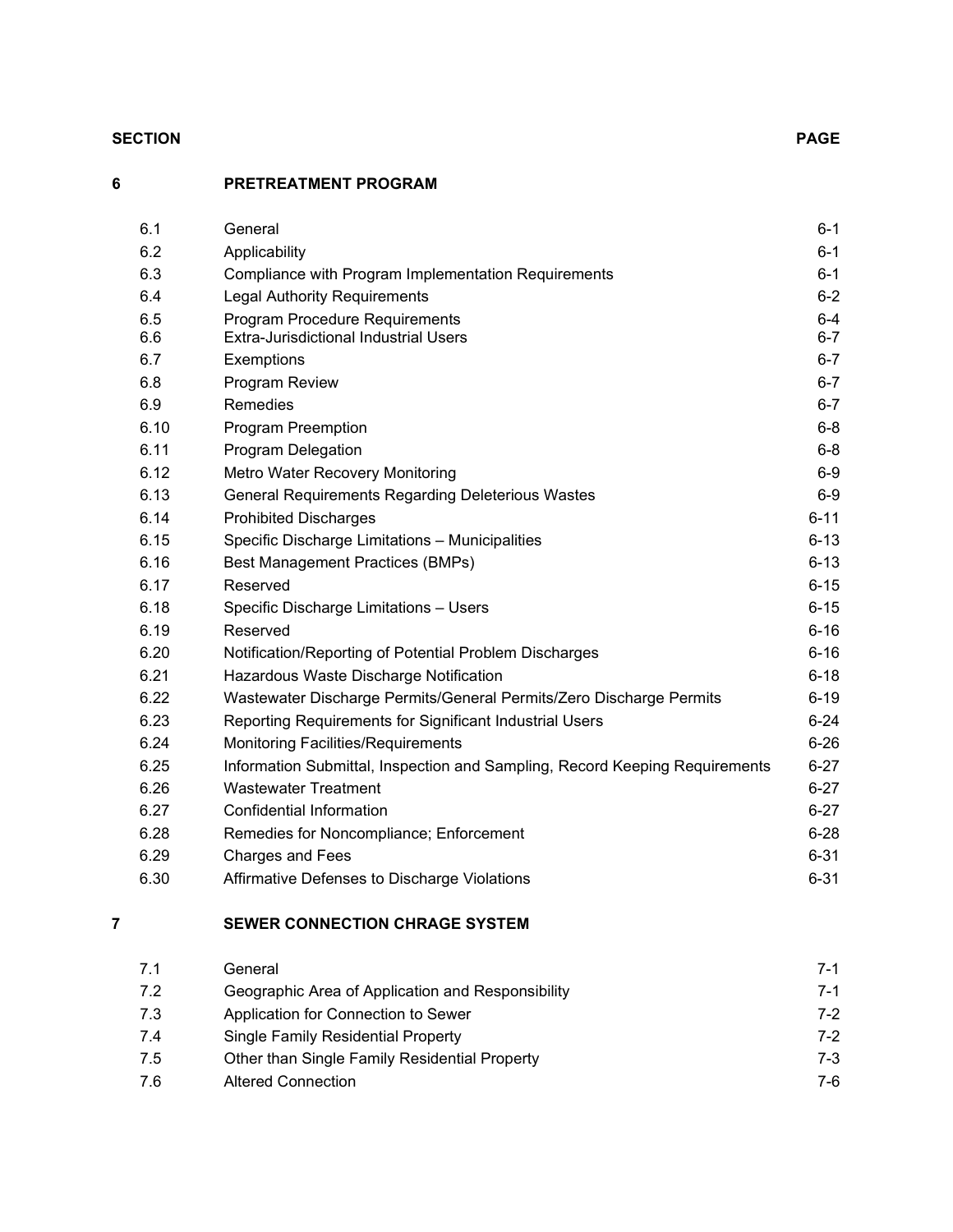| <b>SECTION</b> | <b>PAGE</b> |
|----------------|-------------|
|                |             |

# **7 SEWER CONNECTION CHARGE SYSTEM** (continued)

|    | 7.7             | <b>Reporting and Payment</b>                               | $7 - 7$  |
|----|-----------------|------------------------------------------------------------|----------|
|    | 7.8             | <b>Right to Audit</b>                                      | $7-9$    |
|    | 7.9             | CEO's Right to Approve/Disapprove Sewer Connection Charges | $7 - 10$ |
|    | 7.10            | Capital Recovery Charge in Lieu of Sewer Connection Charge | $7 - 11$ |
| 8  |                 | <b>SPECIAL CONNECTOR SERVICE AREA</b>                      |          |
|    | 8.1             | General                                                    | $8 - 1$  |
|    | 8.2             | Request for Approval                                       | $8 - 1$  |
|    | 8.3             | Mapping                                                    | $8 - 2$  |
| 9  |                 | <b>EMERGENCY SERVICES</b>                                  |          |
|    | 9.1             | General                                                    | $9 - 1$  |
|    | 9.2             | Procedures                                                 | $9 - 1$  |
|    | 9.3             | <b>Charges for Emergency Service</b>                       | $9 - 2$  |
| 10 |                 | APPEAL AND HEARING PROCEDURE; REMEDIES FOR VIOLATIONS      |          |
|    | 10.1            | Appeal and Hearing Procedure                               | $10-1$   |
|    | 10.2            | <b>Variance Requests</b>                                   | $10-3$   |
|    | 10.3            | <b>Remedies for Violations</b>                             | $10 - 4$ |
|    | <b>APPENDIX</b> |                                                            |          |
| А  |                 | <b>VARIANCE REQUESTS</b>                                   | $A-1$    |
|    |                 |                                                            |          |

**B FEES, PENALITIES, FINES, AND INTEREST CHARGES B-1**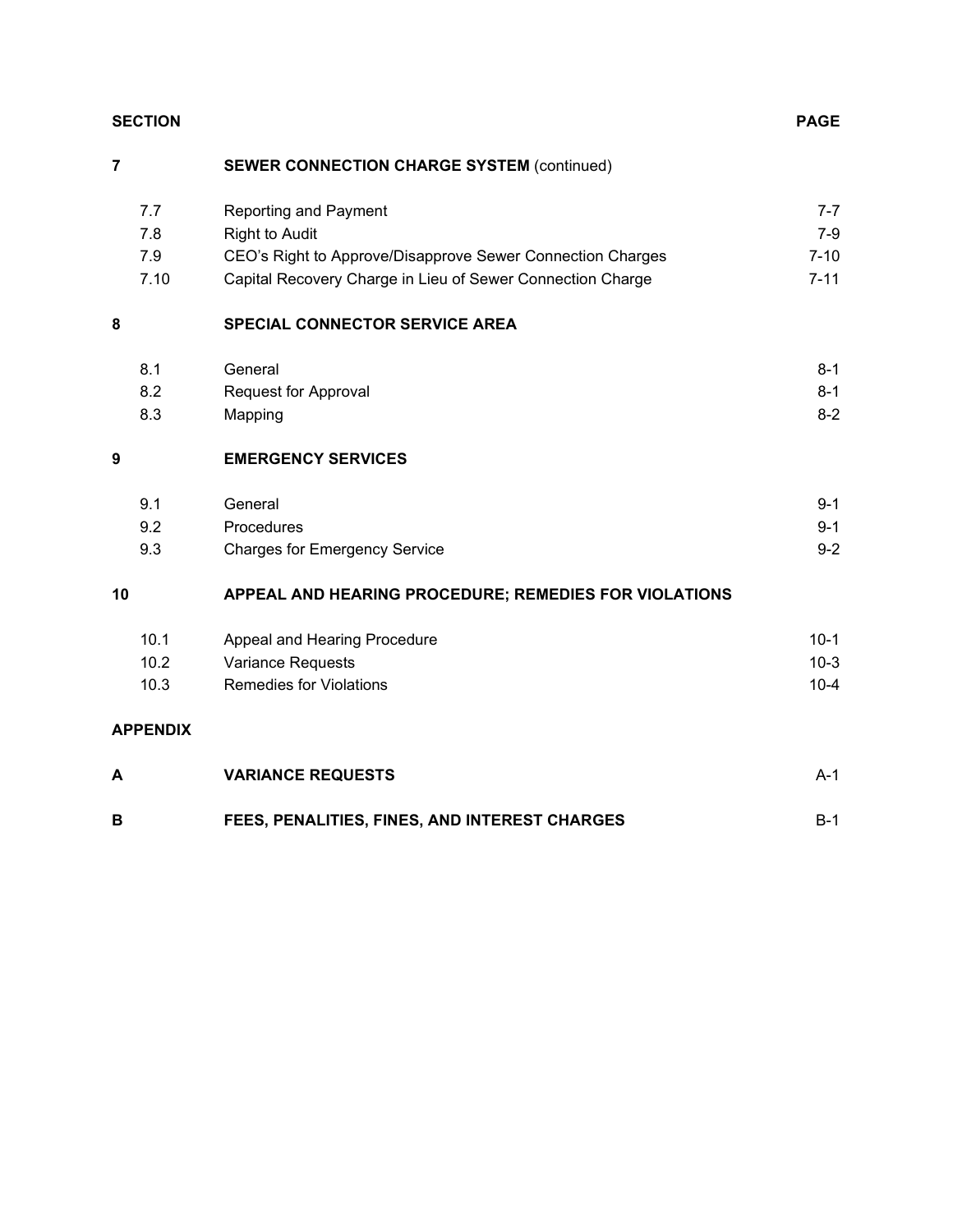#### **SECTION 1**

#### **INTRODUCTION**

#### 1.1 **PURPOSE**

Section 206 of the Service Contract and Section 205 of the Special Connectors Agreement state in part that "Metro Water Recovery shall establish and enforce reasonable *Rules and Regulations* governing the operation, use, and services of the system." This document is for the purpose of not only fulfilling that requirement, but of providing for the orderly development of the system so as not to allow uncontrolled practices which may, in the future, prove to be detrimental to Metro, any of its Members, or any Special Connector. It is also intended to maintain and enhance a strong level of understanding and cooperation among the Board of Directors, staff of Metro, and the officials of its Member Municipalities or Special Connectors. It is intended that the policies set forth herein will conform with and supplement the provisions set forth in the Service Contract and Special Connectors Agreement.

Any User, the Sewage or Wastewater from which directly or indirectly enters or has the potential to enter the Metro Water Recovery System from areas within or without the boundaries of Metro, shall be bound by these *Rules and Regulations* as they now exist or may hereafter be amended. These *Rules and Regulations* may be enforced by any User.

#### 1.2 **AMENDMENT OR MODIFICATION**

These *Rules and Regulations* may be added to or modified by Resolution of the Board of Directors. The Board shall periodically review the *Rules and Regulations* for potential amendments and updates. Such reviews shall occur at minimum of once every five (5) years and shall be conducted by a Committee of the Board appointed by the Chairman of the Board for that purpose. The Committee shall complete its review and make recommendations to the Board. In the event a Director wishes to propose a change or modification to these *Rules and Regulations* at a time other than during the periodic review set forth herein, the Director shall make a request of the Chairman of the Board who, in his or her discretion, may appoint a Committee to review the request and make a recommendation to the Board.

| Revisions   05/91   04/96   04/99   04/03   03/06   07/18 |  |  |  |
|-----------------------------------------------------------|--|--|--|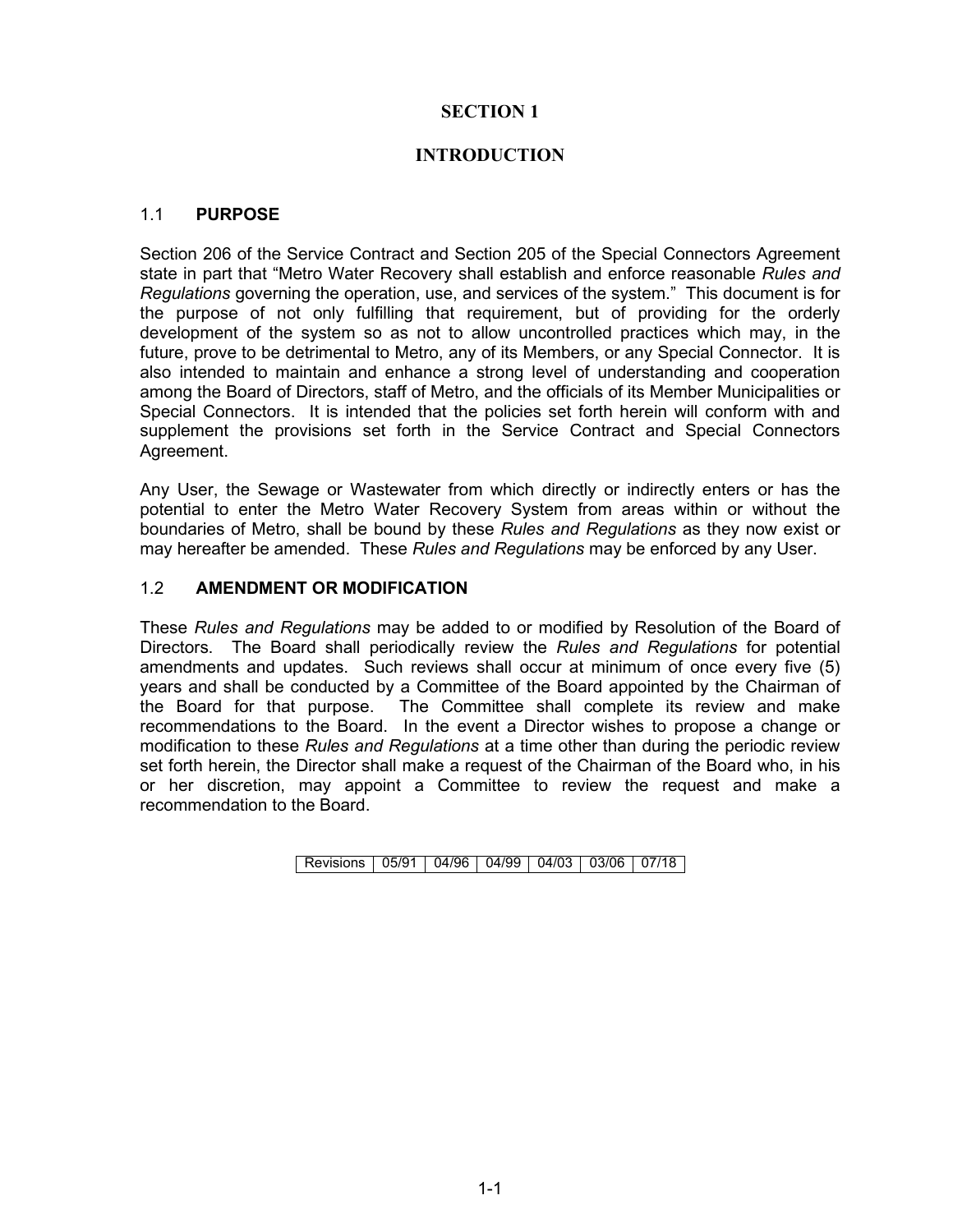#### **SECTION 2**

#### **DEFINITION OF TERMS**

The terms used in these *Rules and Regulations*, except where the context clearly implies otherwise, shall have the meanings herein specified.

- 1. **Act** means the Federal Water Pollution Control Act, also known as the Clean Water Act, as amended, 33 U.S.C. 1251, *et seq*.
- 2. **Administrator** means the Administrator of the U.S. Environmental Protection Agency (EPA).
- 3. **Altered Sewer Connection** or **Altered Connection** means any direct or indirect Sewer Connection which serves a building or structure in which the number of single family units (as defined in Section 7.4.1) is increased, single family units are converted to other than single family units, or where there is an increase in the size of the Water Service Tap.
- 4. **Amalgam** means an alloy of mercury with various metals used by dentists to fill cavities in teeth.
- 5. **Amalgam Separator** means a device designed to remove Amalgam from a Dental Facility's Wastewater before it discharges to a sanitary sewer system.
- 6. **Amalgam Waste** means any waste from a Dental Facility containing Amalgam. This includes any Amalgam generated or collected by chair side traps, screens, filters, vacuum system filters, Amalgam Separators, and Amalgam that may have accumulated in the plumbing system.
	- (a) "Non-contact amalgam" includes scrap or excess Amalgam after the procedure is complete, as well as pre-encapsulated dental Amalgam capsules and the remaining Amalgam capsule.
	- (b) "Contact amalgam" means Amalgam that has come into contact with the patient or body fluids, including but not limited to, extracted teeth with dental Amalgam and scrap collected chair side and by chair side traps and vacuum pump filters or other Amalgam capture devices.
- 7. **Annual Charges** or **Annual Charges for Service** means the sums paid or becoming payable to Metro Water Recovery pursuant to the Service Contract or a Special Connectors Agreement and pursuant to any agreement supplemental thereto.
- 8. **Approval Authority** means the Regional Administrator of the EPA Region VIII or, if the State has an approved state pretreatment program, the Director of the Water Quality Control Division of the Colorado Department of Public Health and Environment (CDPHE).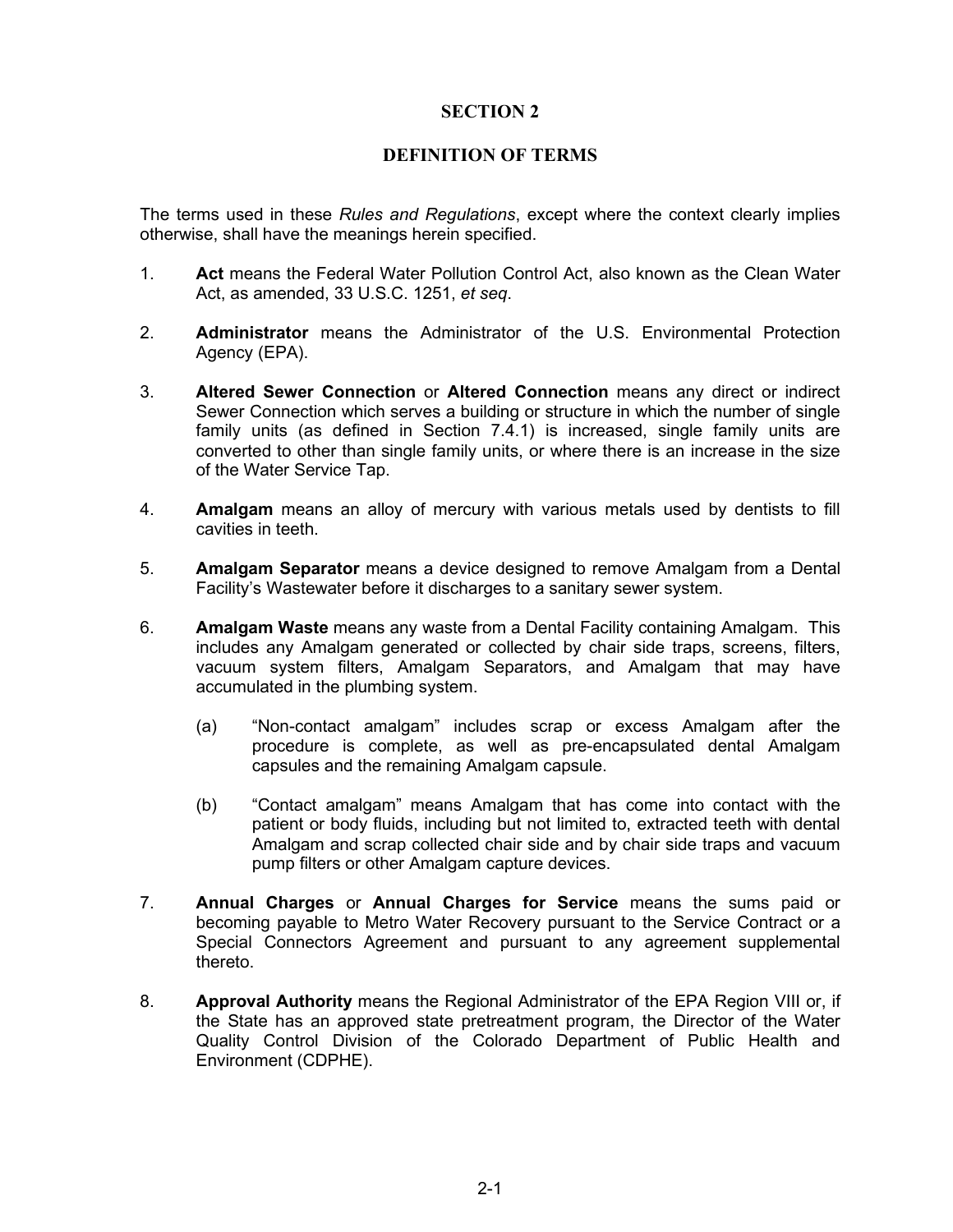9. **Associated Municipality** means a Member Municipality, as herein defined, which is not a Connecting Municipality, as herein defined. (An Associated Municipality is a member of Metro Water Recovery which indirectly receives service through a Connecting Municipality.)

#### 10. **Authorized Representative of Industrial User** means

- (a) a responsible officer if the Industrial User is a corporation, specifically the president, secretary, treasurer, or vice president in charge of principal business activity or any other person who performs similar policy or decisionmaking functions for the corporation, or the manager of one or more manufacturing, production or operating facilities, provided the manager is authorized to make management decisions which govern the operation of the regulated facility including having the explicit or implicit duty of making major capital investment recommendations, and initiate and direct other comprehensive measures to assure long-term environmental compliance with environmental laws and regulations; can ensure the necessary systems are established or actions taken to gather complete and accurate information for control mechanism requirements; and where authority to sign documents has been assigned or delegated to the manager in accordance with corporate procedures;
- (b) a general partner if the Industrial User is a partnership, or the proprietor if the Industrial User is a sole proprietorship;
- (c) a duly authorized representative of the individual designated in (a) or (b) having overall responsibility for the facility from which the Wastewater discharge originates if the authorization is made in writing.
- (d) a specific individual or position having responsibility for the overall operation of the facility or overall responsibility for environmental matters for the facility if the Industrial User is a governmental facility.
- (e) If an authorization under (c) above is no longer accurate because a different individual or position has responsibility for the overall operation of the facility, or overall responsibility for environmental matters for the company, a new authorization satisfying the requirements of (c) must be submitted to Metro Water Recovery prior to or together with any reports to be signed by an authorized representative.
- 11. **Best Management Practices or BMP** means schedules of activities, prohibitions of practices, maintenance procedures, and other management practices to implement the prohibitions listed in 40 CFR  $403.5(a)(1)$  and (b). BMPs also include treatment requirements, operating procedures and practices to control plant site runoff, spillage or leaks, sludge or waste disposal, or drainage from raw materials storage. As a form of Local Limit, BMPs are considered to be Pretreatment Standards.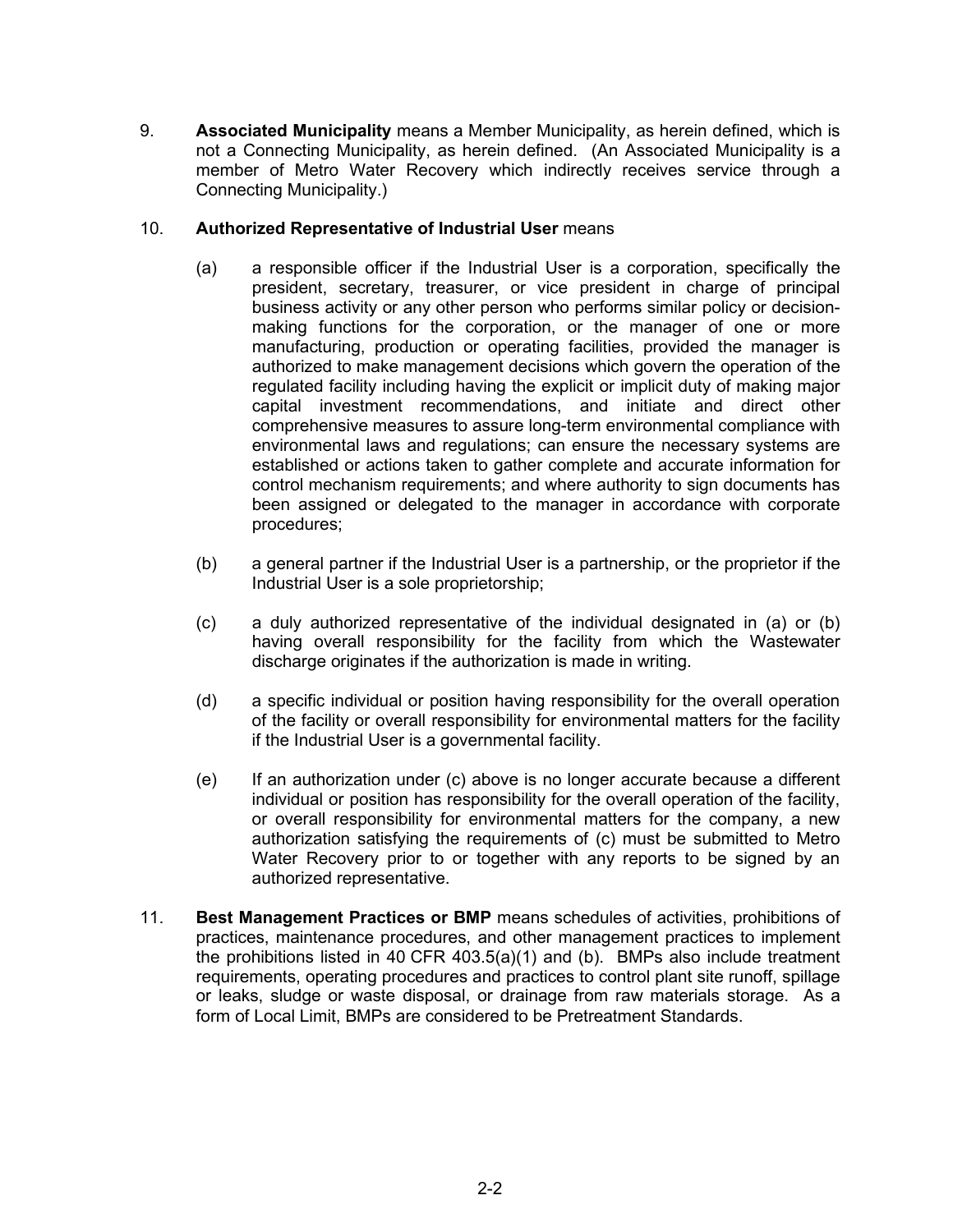- 12. **BOD** means 5-day biochemical oxygen demand. The quantity of oxygen utilized in the biochemical oxidation of organic matter under standard **laboratory** procedures for five (5) days at 20 degrees centigrade, usually expressed as a concentration (e.g., mg/l).
- 13. **Board of Directors** or **Board** means the Board of Directors of Metro Water Recovery.
- 14. **Capital Recovery Charge** means the charge assessed in lieu of a Sewer Connection Charge for the discharge of waste not required to be accepted by Metro Water Recovery under the conditions of the Service Contract, Special Connectors Agreement, or these *Rules and Regulations*.
- 15. **Categorical Industrial User (CIU)** means an Industrial User subject to Categorical Pretreatment Standards under 40 CFR 403.6 and 40 CFR Chapter I, Subchapter N.
- 16. **Categorical Standard** or **Categorical Pretreatment Standard** or **National Categorical Pretreatment Standard** means any regulation containing Pollutant discharge limits promulgated by the EPA in accordance with Sections 307(b) and (c) of the Act (33 U.S.C. 1317) which applies to a specific category of Industrial Users and that appear in 40 CFR Chapter I, Subchapter N.
- 17. **Chemical Oxygen Demand (COD)** means a measure of the dissolved oxygenconsuming capacity of inorganic and organic matter present in water or Wastewater. It is expressed as the amount of oxygen consumed from a chemical oxidant in a specific test. It does not differentiate between stable and unstable organic matter and thus does not necessarily correlate with biochemical oxygen demand.
- 18. **Chief Executive Officer or CEO** means Chief Executive Officer or CEO of Metro Water Recovery.
- 19. **Colorado Discharge Permit System (CDPS) Permit or CDPS Permit** means a National Pollutant Discharge Elimination System permit (NPDES permit) that is issued by the State through its NPDES permit program approved pursuant to section 402(b) of the Federal Water Pollution Control Act, 33 USC 1251 et. seq and/or pursuant to the Colorado Water Quality Control Act, CRS 25-8-101 et. seq.
- 20. **Connecting Municipality** means a Member Municipality, as herein defined, all or any part of the Municipal Sewer System of which, for the disposition of Sewage therefrom, is directly connected with an Interceptor of Metro Water Recovery which terminates at a sewage treatment and disposal plant of Metro.
- 21. **Connector** means a Member Municipality or Special Connector or Corporate Connector, as herein defined.
- 22. **Construction** or **Initiation of Construction** means documentation of the first inspection of concrete pouring by the appropriate regulatory agency for purposes related to Section 7.
- 23. **Contracting Municipality** means a Municipality, as herein defined, which is not a member of Metro Water Recovery but receives service indirectly by right of contract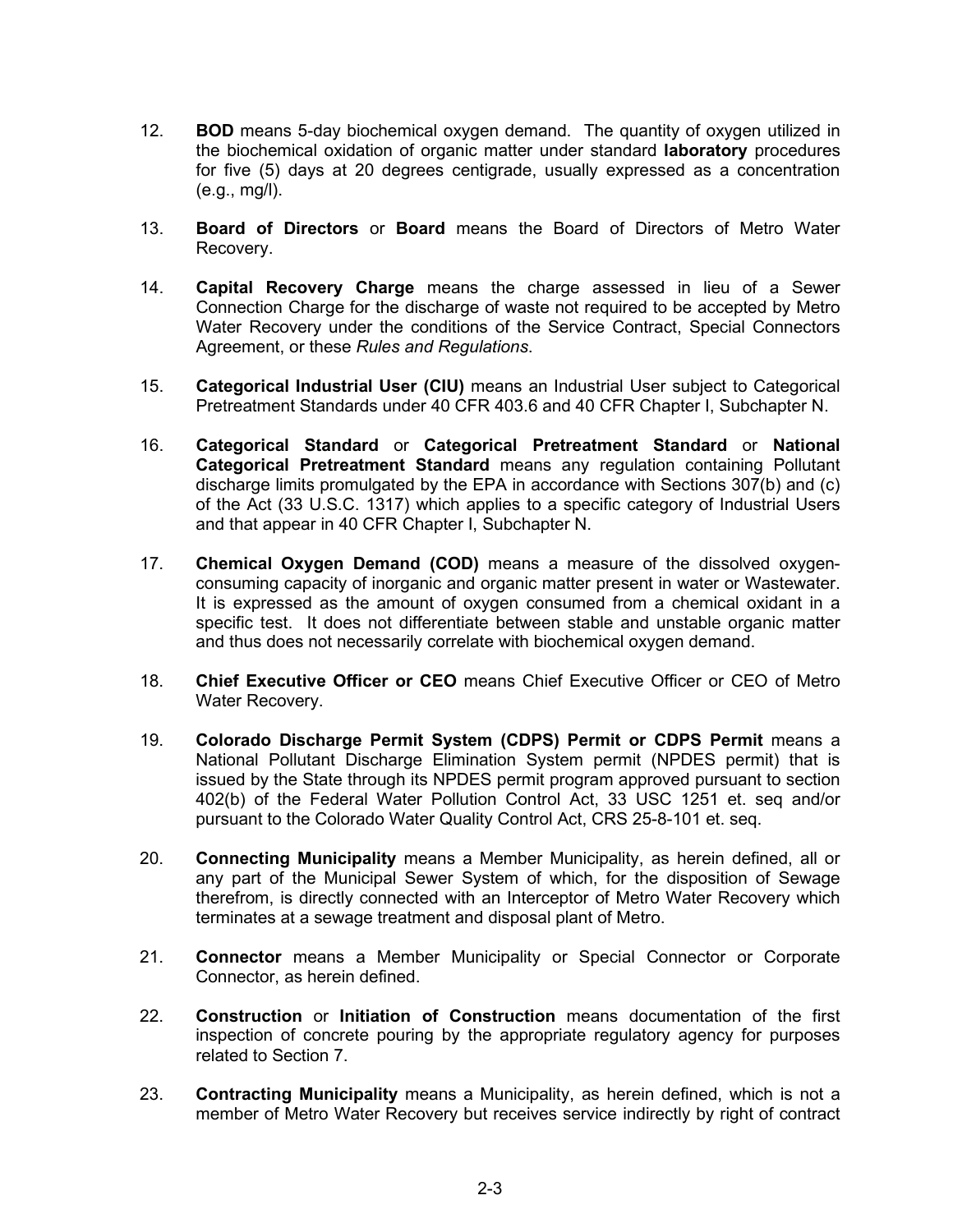with either a Connecting Municipality, an Associated Municipality, or a Special Connector by discharging sewage into the Municipal Sewer System of such entity.

- 24. **Corporate Connector** means a corporate entity having a service agreement with Metro Water Recovery appertaining to the acquisition of any site for sewage disposal facilities or sewage treatment plant.
- 25. **Customer Equivalent Connection Unit (CECU)** means the value assigned to each metering, sampling, and estimating location.
- 26. **Date of Connection** means the date that a building, structure, or premise is physically attached such that sewage flow may enter the Municipal Sewer System. For the purposes of payment of Sewer Connection Charges under Section 7, a Municipality may select the date of sewer inspection, the date a certificate of occupancy is issued, the water meter set date, or the date evidenced by any equivalent documentation to represent the Date of Connection. The Date of Connection for an altered sewer connection shall be when the additional single family units are completed and available for use or when the enlarged water service tap is installed, whichever is appropriate. Each Municipality shall select one method of determining the Date of Connection and use it consistently.
- 27. **Dental Facility** means any facility that practices dentistry including, but not limited to, dental clinics, dental labs, offices, hospitals, and schools.
- 28. **Direct Connector** means a connecting Municipality or Special Connector which receives sewage service from Metro Water Recovery through a direct connection to an Interceptor of Metro.
- 29. **Environmental Protection Agency** or the **EPA** means the U.S. Environmental Protection Agency or, where appropriate, the Regional Water Management Division Director, the Regional Administrator, or other duly authorized official of said Agency.
- 30. **Existing Source** means any source of discharge that is not a New Source.
- 31. **Existing Source Dental Facility** or **Existing Dental Facility** means a Dental Facility that is not a New Source Dental Facility or New Dental Facility.
- 32. **Expected Service Area** means the geographical area which Metro Water Recovery has anticipated providing Wastewater service. This Expected Service Area is normally evidenced by and defined in an approved facility plan or facility report which shows the area which Metro has planned to be able to serve. Other Board-approved Metro documents may be used where appropriate to make the determination of Expected Service Area. Expected Service Area is used solely for the purpose of determining whether additional service areas requested by special connectors are within the area Metro has planned to serve.
- 33. **Flow** means the quantity of Sewage measured in gallons received from a Connector.
- 34. **Hauled Waste** means Sewage or Wastewater that is transported and discharged to a publicly owned treatment works (POTW) by truck or rail.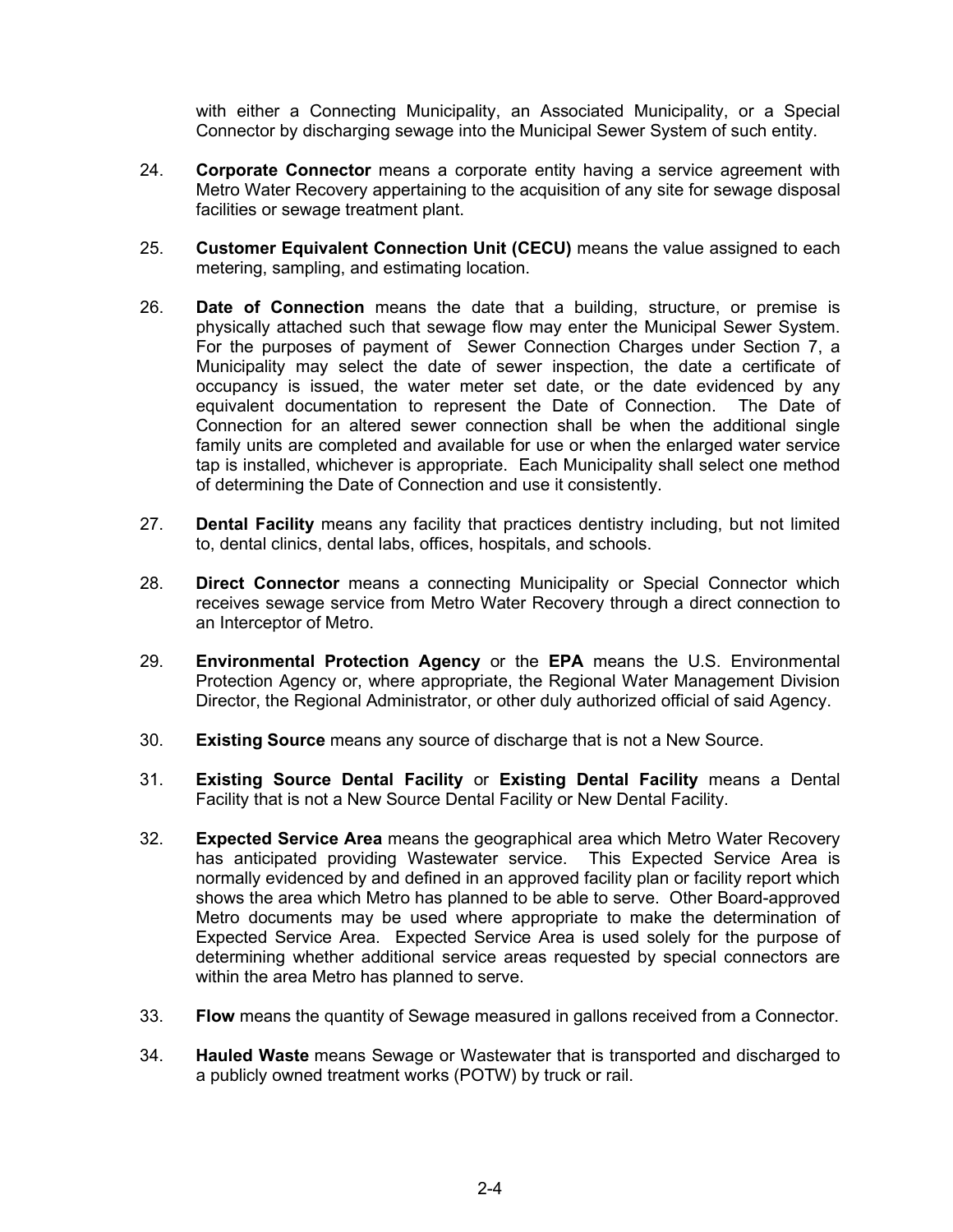- 35. **Inactive Connection** means a Sewer Connection through which no flow has been discharged for more than ten years. A Sewer Connection shall be considered to have been inactive when records of the water supply agency serving the building or premises show that no measurable water was supplied to the building or premises during that time, regardless of whether any payment for water was made during or after the ten years. The date of reactivation shall be the date the water supply agency resumes water service.
- 36. **Indirect Connector** means an Associated Municipality or Contracting Municipality which receives sewage service indirectly from Metro Water Recovery through a connection to a Municipal Sewer System of a Connecting Municipality or Special Connector.
- 37. **Industrial User** (IU) means any non-domestic source discharging or with a potential to discharge Pollutants into a Publicly Owned Treatment Works under Section 307(b), (c), or (d) of the Act.
- 38. **Initiation of Construction** or **Construction** means documentation of the first inspection of concrete pouring by the appropriate regulatory agency for purposes related to Section 7.
- 39. **Interference** means a discharge which, alone or in conjunction with a discharge or discharges from other sources, both:
	- (a) Inhibits or disrupts Metro Water Recovery's treatment processes or operations, or its sludge processes, use, or disposal; and
	- (b) Therefore is a cause of a violation of any requirement of Metro Water Recovery's NPDES/CDPS Permit(s) (including an increase in the magnitude or duration of a violation) or of the prevention of sewage sludge use or disposal in compliance with the following statutory provisions and regulations or permits issued thereunder (or more stringent state or local regulations): Section 405 of the Clean Water Act, the Solid Waste Disposal Act (SWDA) (including Title II, more commonly referred to as the Resource Conservation and Recovery Act (RCRA), and including state regulations contained in any state sludge management plan prepared pursuant to Subtitle D of the SWDA), the Clean Air Act, the Toxic Substances Control Act, and the Marine Protection, Research, and Sanctuaries Act.
- 40. **ISO 11143** means the International Organization of Standardization's current standard for dental equipment – Amalgam Separators.
- 41. **Loadings** means the amount of Biochemical Oxygen Demand (BOD), Suspended Solids (SS), and Total Kjeldahl Nitrogen (TKN) in the Wastewater.
- 42. **Local Limit** means a specific discharge limit developed and enforced by Metro Water Recovery upon Industrial Users to implement the general and specific discharge prohibitions listed in 40 CFR 403.5(a)(1) and (b) and these *Rules and Regulations*. A Local Limit is a Pretreatment Standard.
- 43. **Member Municipality** or **Member** means a member of Metro Water Recovery.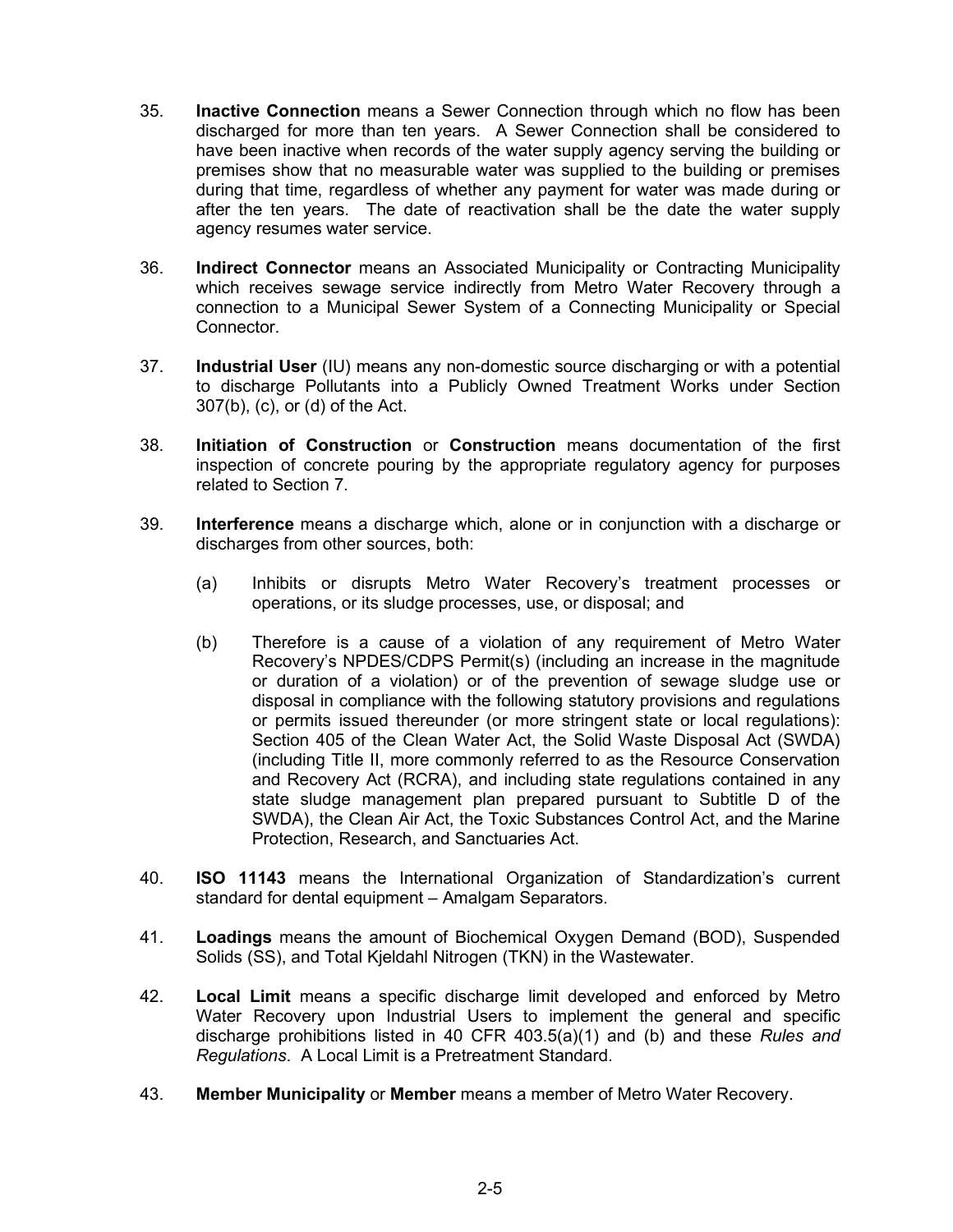- 44. **Metro Water Recovery or Metro** means the Metro Water Recovery. Wherever approval of, or correspondence with Metro is referred to, it shall mean CEO unless otherwise specified.
- 45. **Metro Interceptor** or Interceptor means any one of the intercepting sanitary sewers, outfalls, or force mains owned and operated by Metro Water Recovery.
- 46. **Metro Interceptor System** means the system owned by Metro Water Recovery associated with conveyance or collection of sewage, including intercepting sanitary sewers, outfalls, force mains, pump stations, siphon structures, and all related appurtenances.
- 47. **Metro Standards** means those commonly used construction standards of Metro Water Recovery. If standards have not been previously established by Metro for particular construction materials or methods, this term shall include those materials or methods subsequently approved by the CEO.
- 48. **Metro System** means the sanitary sewer and other sanitation facilities owned, constructed, installed, or otherwise acquired, initially and as thereafter modified, by Metro Water Recovery, including the Metro Interceptor System. This definition shall have the same meaning as "Sewage Disposal System" or "System" as defined in the Service Contract.
- 49. **MG** means million gallons.
- 50. **MGD** means million gallons per day.
- 51. **MGY** means million gallons per year.
- 52. **Mobile Dental Facility** means a specialized mobile self-contained van, trailer, or equipment used in providing dentistry services at multiple locations.
- 53. **Municipal Sewer System** means a system provided by a Municipality to provide sewer service to its inhabitants by the collection of Sewage arising within its corporate limits and to the extent determined by its governing body without its corporate limits. This definition shall have the same meaning as "Sewer System" as defined in the Service Contract.
- 54. **Municipal Water System** means a water supply system which is open to potential users in a specific category (such as property owners in a geographical area). A Municipal Water System does not have to be governmentally owned.
- 55. **Municipality** means any city, city and county, incorporated town, sanitation district, water and sanitation district, or any other political subdivision or public entity heretofore or hereafter created under the laws of the State of Colorado having specific boundaries within which it is authorized or empowered to provide sewer service for the area within its boundaries.
- 56. **National Pollutant Discharge Elimination System Permit** or **NPDES Permit** means a permit issued pursuant to Section 402 of the Act (33 U.S.C. 1342).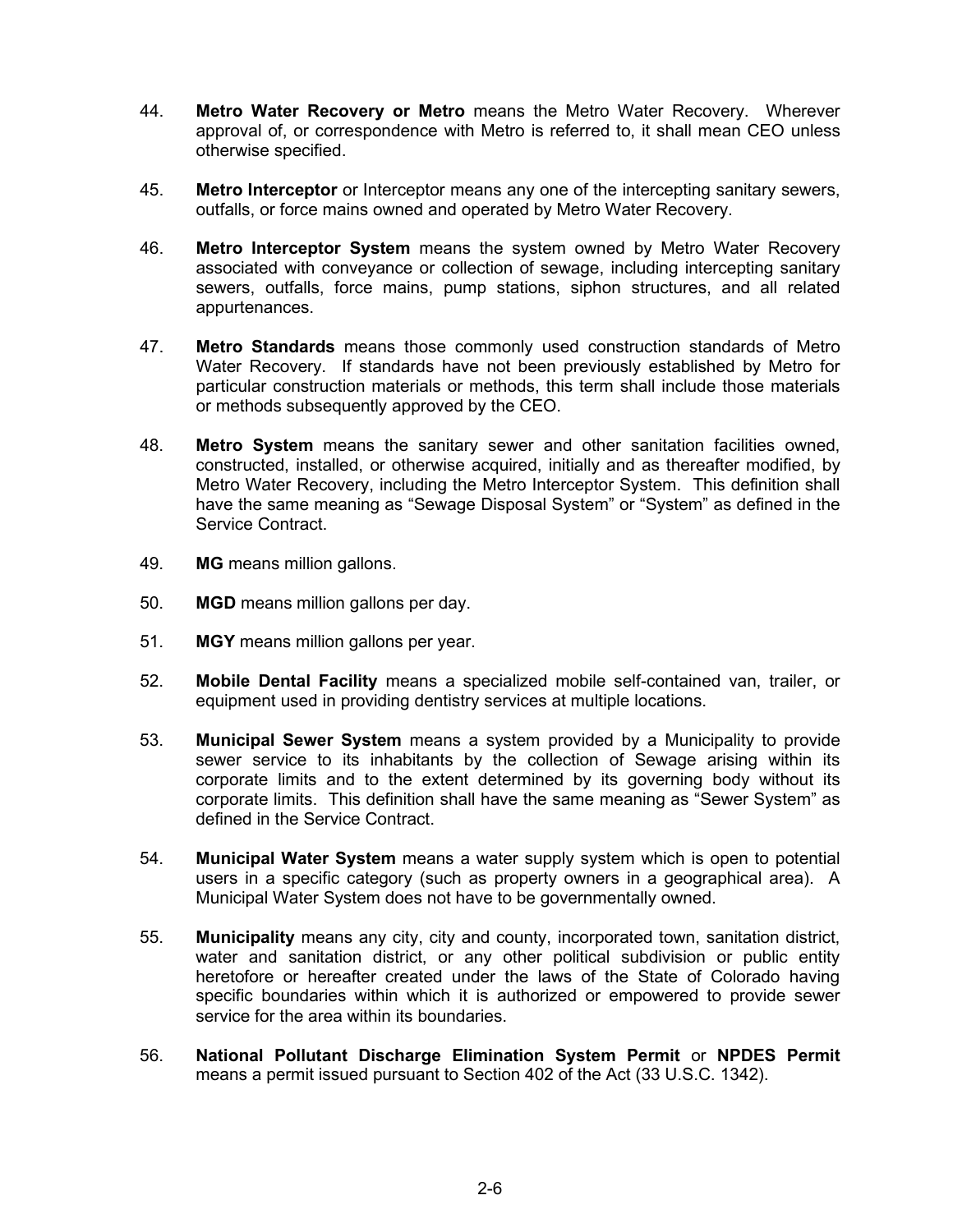- 57. **National Pretreatment Standard, Pretreatment Program Standard**, **Pretreatment Standard,** or **Standard** means any regulation containing Pollutant discharge limits promulgated by the EPA in accordance with Section 307 (b) and (c) of the Act, which applies to Industrial Users. This term includes prohibitive discharge limits established pursuant to 403.5 and the Categorical Standards established pursuant to Section 403.6.
- 58. **New Sewer or New Connection** means any direct or indirect Sewer Connection serving any building or structure which was not physically attached to the Municipal Sewer System of a Servicing Municipality.
- 59. **New Source** means any building, structure, facility, or installation from which there is or may be a discharge of Pollutants, the construction of which commenced after the publication of proposed Pretreatment Standards under Section 307(c) of the Act which will be applicable to such source, if such standards are thereafter promulgated in accordance with that Section, provided that:
	- (a) the building, structure, facility, or installation is constructed at a site at which no other source is located; or
	- (b) the building, structure, facility, or installation totally replaces the process or production equipment that causes the discharge of pollutants at an Existing Source; or
	- (c) the production of Wastewater generating processes of the building, structure, facility, or installation are substantially independent of an Existing Source at the same site. In determining whether these are substantially independent, factors such as the extent to which the new facility is integrated with the existing plant, and the extent to which the new facility is engaged in the same general type of activity as the Existing Source, should be considered.

Construction on a site at which an Existing Source is located results in a modification rather than a New Source if the construction does not create a new building, structure, facility, or installation meeting the criteria of Section (1)(b) or (c) above but otherwise alters, replaces, or adds to existing process or production equipment. Construction of a New Source as defined under this Section has commenced if the owner or operator has:

- (a) begun, or caused to begin, as part of a continuous onsite construction program
	- (i) any placement, assembly, or installation of facilities or equipment; or
	- (ii) significant site preparation work including clearing, excavation, or removal of existing buildings, structures, or facilities which is necessary for the placement, assembly, or installation of New Source facilities or equipment; or
- (b) entered into a binding contractual obligation for the purchase of facilities or equipment which are intended to be used in its operation within a reasonable time. Options to purchase or contracts which can be terminated or modified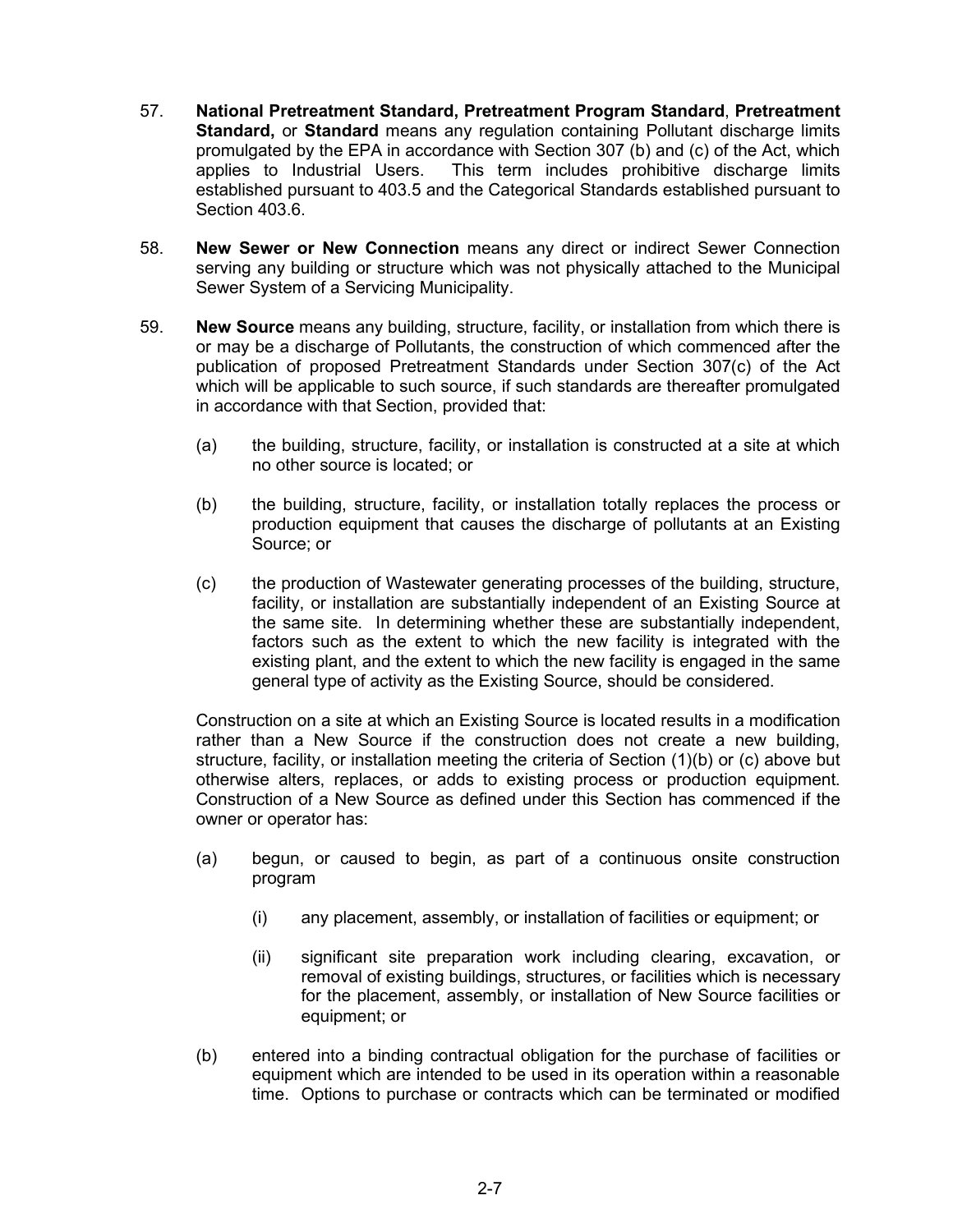without substantial loss and contracts for feasibility, engineering, and design studies do not constitute a contractual obligation under this paragraph.

- 60. **New Source Dental Facility** or **New Dental Facility** means a Dental Facility whose first date of discharge to a Metro Water Recovery Publicly Owned Treatment Works is after July 14, 2017.
- 61. **Pass Through** means a discharge which exits the facilities of Metro Water Recovery into waters of the United States in quantities or concentrations which, alone or in conjunction with a discharge or discharges from other sources, is a cause of a violation of any requirement of Metro's NPDES/CDPS Permit(s) (including an increase in the magnitude or duration of a violation).
- 62. **Period Represented** means the period of time over which the results of a sampling period are applied for the determination of Annual Charges.
- 63. **Period Sampled** means the period of time, normally seven (7) days, during which the Flow from a particular Connector is sampled for the purpose of computing Annual Charges.
- 64. **Person** means not only a natural person, corporation, or other legal entity, but also two or more natural persons, corporations, or other legal entities acting jointly as a firm, partnership, unincorporated association, joint venture, joint stock company, trust, estate, governmental entity (federal, state, and local), or any other legal entity; or their legal representatives, agents, or assigns.
- 65. **pH** means the logarithm (base 10) of the reciprocal of the concentration of hydrogen ions expressed in moles per liter of solution. It is a measure of the acidity or alkalinity of a solution, expressed in standard units.
- 66. **Pollutant** means any dredged spoil, solid waste, incinerator residue, filter backwash, sewage, garbage, sewage sludge, munitions, medical wastes, chemical wastes, biological materials, radioactive materials, an excess of heat, wrecked or discharged equipment, rock, sand, cellar dirt, and industrial, municipal, agricultural waste, and certain characteristics of wastewater [e.g., pH, Lower Explosive Limit (LEL), temperature, TSS, turbidity, color, BOD, COD, toxicity, or odor].
- 67. **POTW** or **Publicly Owned Treatment Works** means a treatment works as defined by Section 212 of the Act (33 U.S.C. 1292), which is owned in this instance by Metro Water Recovery. This definition includes any devices or systems used in the collection, storage, treatment, recycling, and reclamation of Sewage and any sewers that convey Wastewater to a Metro treatment plant. For the purposes of these *Rules and Regulations*, POTW shall also include any sewers that convey Wastewater to the POTW from Persons outside Metro who are Users of Metro's POTW. The term also means the municipality as defined in Section 502(4) of the Act, which has jurisdiction over the indirect discharges to and the discharges from such treatment works,
- 68. **POTW Treatment Plant** means that portion of the POTW designed to provide treatment of municipal sewage and industrial waste.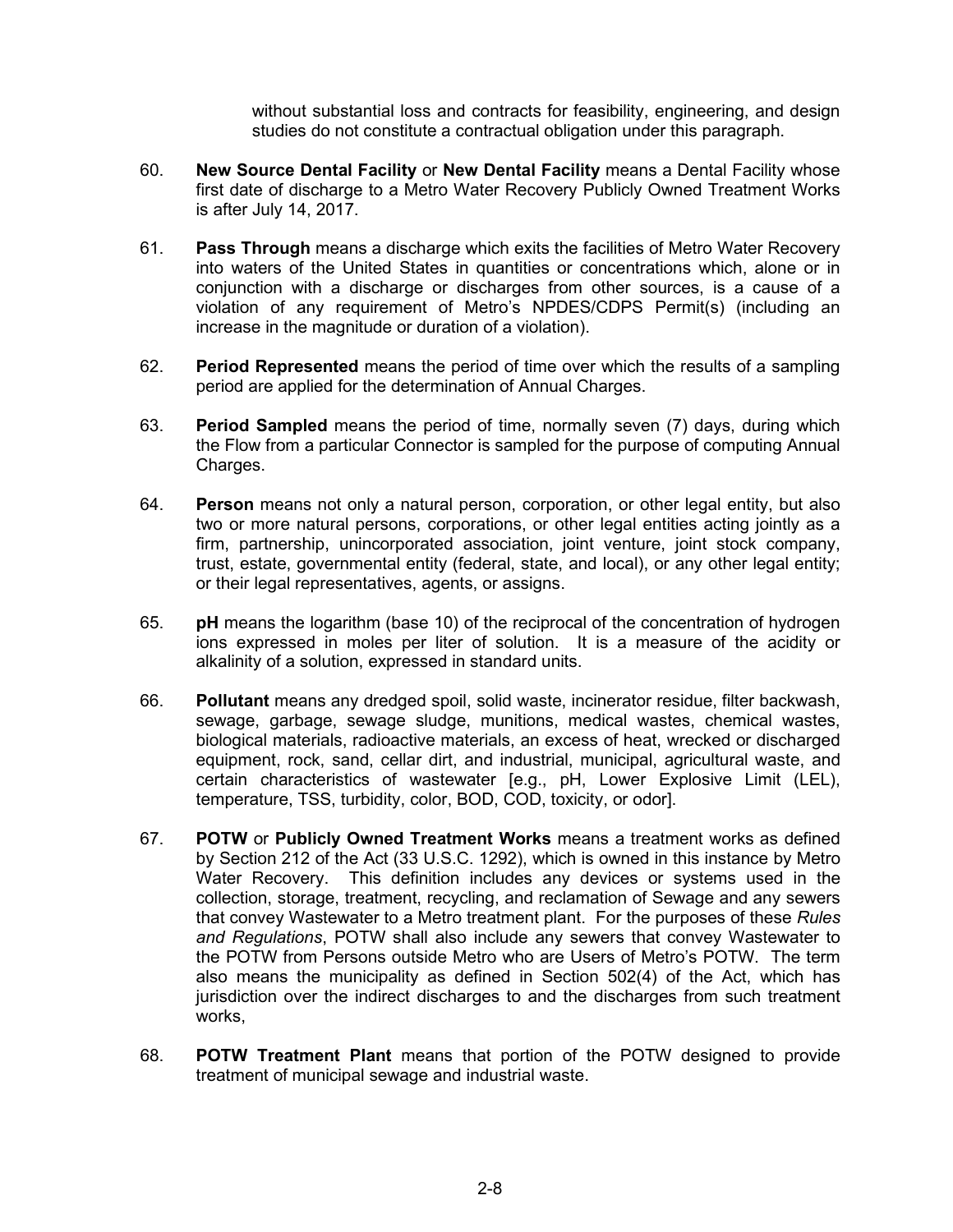- 69. **Pretreatment** or **Treatment** means the reduction of the amount of Pollutants, the elimination of Pollutants, or the alteration of the nature of Pollutant properties in Wastewater to a less harmful state prior to or in lieu of discharging or otherwise introducing such Pollutants into a POTW. The reduction or alteration can be obtained by physical, chemical, or biological processes, or by other means, except as prohibited by 40 CFR §403.6(d).
- 70. **Pretreatment Program** or **Program** means Metro Water Recovery's program, approved by the Approval Authority in accordance with §403.11 of the Federal Pretreatment Regulations, that implements the federal Pretreatment Standards and Requirements and all other Pretreatment Requirements and Metro's associated legal authority included in Sections 5, 6, and 10 of these *Rules and Regulations*.
- 71. **Pretreatment Program Responsibilities** means all responsibilities associated with implementation of Metro Water Recovery's Pretreatment Program.
- 72. **Pretreatment Program Requirement** or **Pretreatment Requirement** or **Requirement** means any substantive or procedural requirement related to pretreatment other than a National Pretreatment Standard imposed on an Industrial User.
- 73. **Program** or **Pretreatment Program** means Metro Water Recovery's program, approved in accordance with §403.11 of the Federal Pretreatment Regulations, that implements the federal Pretreatment Standards and Requirements and all other Pretreatment Requirements and Metro's associated legal authority included in Sections 5, 6, and 10 of these *Rules and Regulations*.
- 74. **Publicly Owned Treatment Works** or **POTW** means a treatment works as defined by Section 212 of the Act (33 U.S.C. 1292), which is owned in this instance by Metro Water Recovery. This definition includes any devices or systems used in the collection, storage, treatment, recycling, and reclamation of Sewage and any sewers that convey Wastewater to a Metro treatment plant. For the purposes of these *Rules and Regulations*, POTW shall also include any sewers that convey Wastewater to the POTW from Persons outside Metro who are Users of Metro's POTW. The term also means the municipality as defined in Section 502(4) of the Act, which has jurisdiction over the Indirect Discharges to and the discharges from such treatment works.
- 75. **SS** means suspended solids or total suspended solids (TSS). The total suspended matter that floats on the surface of, or is suspended in, water, Wastewater, or other liquid, and that is removable by laboratory filtering.
- 76. **Service Contract** means the Sewage Treatment and Disposal Agreement between Metro Water Recovery and each Member Municipality for the interception and treatment of Sewage from the Member Municipality. To the extent the obligations in the Service Contract(s) conflict or are inconsistent with any provision of these Rules and Regulations, the terms of the Service Contract will be deemed to control and govern.
- 77. **Servicing Municipality** means any Municipality having direct responsibility for providing and regulating sewage service to individual customer connections.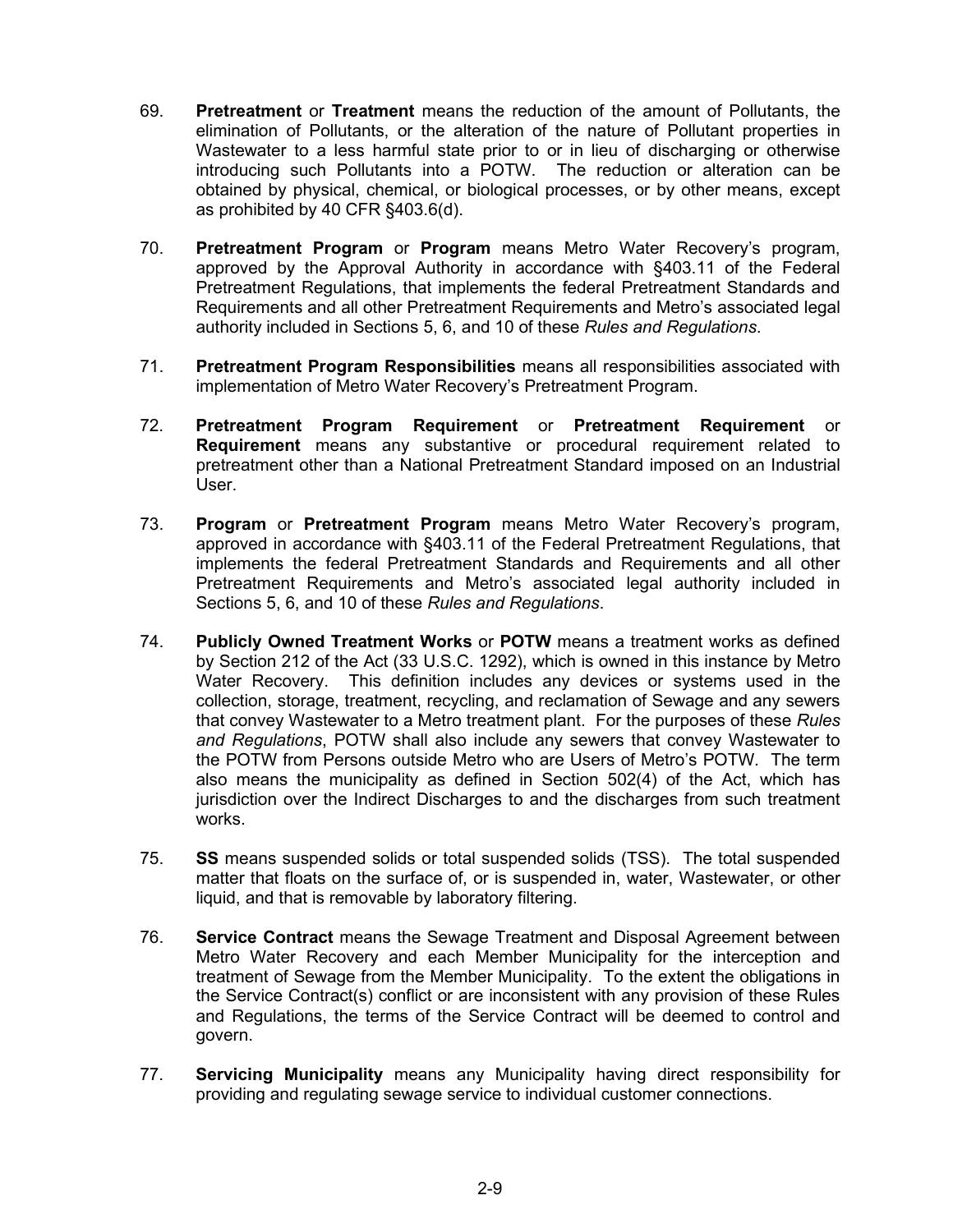- 78. **Sewage** or **Wastewater** means liquid wastes, solid wastes, night soil, industrial wastes, and any other substance, whether it be liquid, solid, in suspension, or in solution, in a Municipal Sewer System or in the Metro Water Recovery System, or in both such systems.
- 79. **Sewer Connection** means any physical connection to the Metro Water Recovery System or Municipal Sewer System, whether direct or indirect, through which Flow does or may enter into the Metro System. A "stub-in" made for the convenience of construction shall not be considered a physical connection until it is connected to a building or structure.
- 80. **Sewer Connection Charge** means the charge set by the Board of Directors for each Single Family Residential Equivalent connection.
- 81. **Sewer Connection Charges** or **Total Sewer Connection Charges** means the sum total of charges due from a Connector or Special Connector in a quarter or a year pursuant to the Sewer Connection Charge.
	- 82. **Sewer Connection Permit** means any document or permit, including but not limited to a building permit, sewer connection permit, inspection certificate, certificate of occupancy, or other document issued by a Connecting Muncipality or Special Connector which authorizes for a specific address(es) the use of a Municipal Sewer System or the Metro Water Recovery System for a new or altered connection and requires payment of a Sewer Connection Charge to the Connecting Municipality or Special Connector. The Sewer Connection Permit shall be designated by a Connecting Municipality or Special Connector and filed with Metro and shall be consistently used by the Connecting Municipality or Special Connector such that Metro can audit the Sewer Connection Charge payments accurately. Any document described above may be designated as a Sewer Connection Permit, but in no case can a Sewer Connection Permit be issued after a User is actually connected to and using the Municipal Sewer System or the Metro System or after a certificate of occupancy is issued for the address(es) associated with the new or altered connection.
- 83. **Significant Industrial User** (SIU) means:
	- (a) any CIU;
	- (b) any Industrial User designated as such by Metro Water Recovery on the basis the Industrial User has a reasonable potential for adversely affecting Metro operations or for violating any Pretreatment Standard or Requirement;
	- (c) any Industrial User discharging an average of 25,000 gallons per day or more of process wastewater to the sanitary sewer system (excluding sanitary, non-contact cooling, and boiler blowdown wastewater); and
	- (d) any Industrial User discharging a process waste stream which makes up five percent (5%) or more of the average dry weather hydraulic or organic capacity of Metro Water Recovery's treatment plant.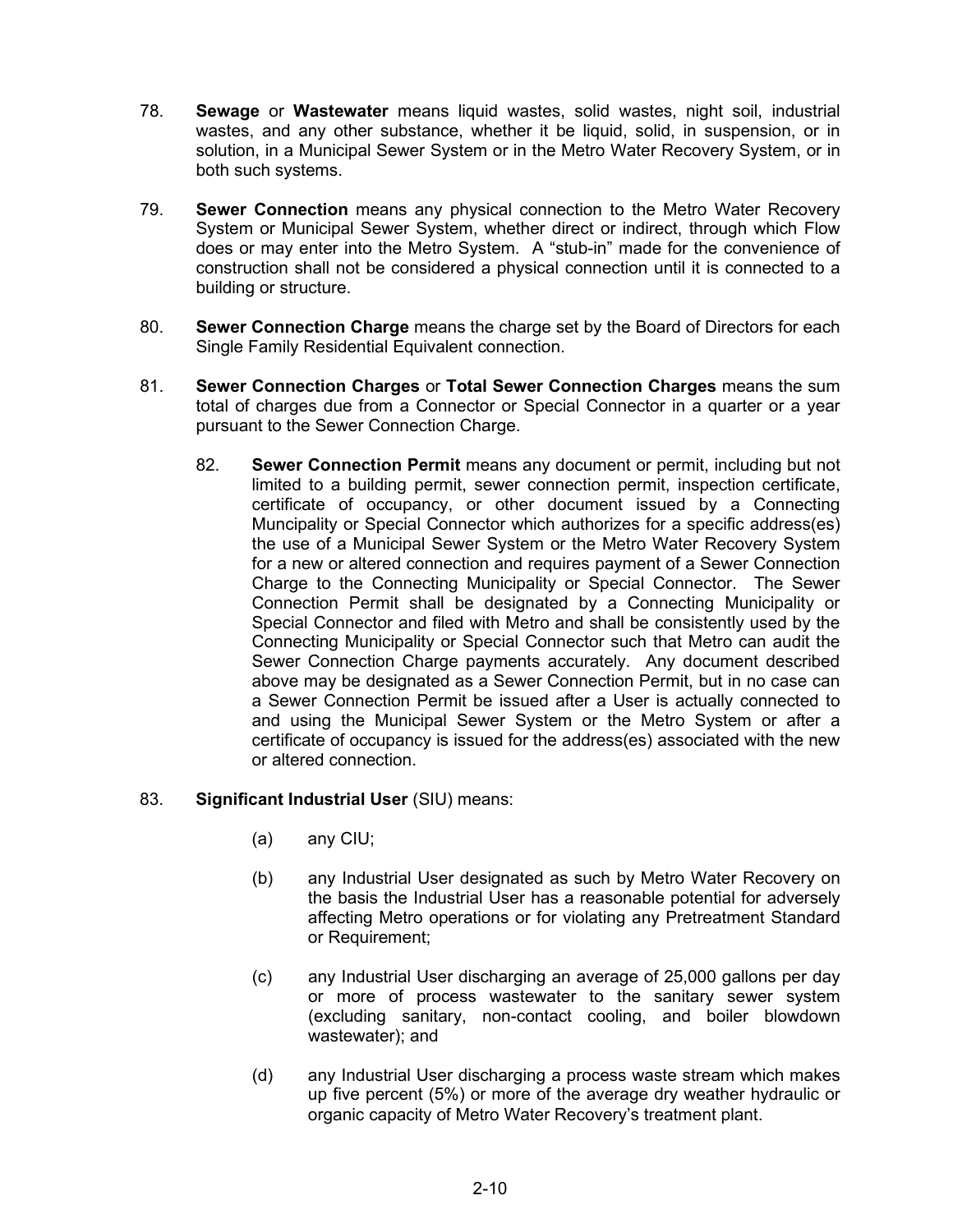Upon a finding that an Industrial User meeting the criteria in paragraph (a) above never discharges more than 100 gallons per day (gpd) of total categorical wastewater (excluding sanitary, non-contact cooling and boiler blowdown wastewater, unless specifically included in the Pretreatment Standards) Metro Water Recovery may determine the Industrial User a Nonsignficant CIU if the following conditions are met:

- i. the Industrial User, prior to Metro's finding, has consistently complied with all applicable categorical pretreatment standards and requirements;
- ii. the Industrial User annually submits the certification statement required in 403.12(q) together with any additional information necessary to support the certification statement; and
- iii. the Industrial User never discharges any untreated concentrated Wastewater.

Upon a finding that an Industrial User meeting the criteria in paragraphs (b), (c), or (d) above has no reasonable potential for adversely affecting Metro Water Recovery's operation or for violating any Pretreatment Standard or Requirement, Metro may at any time, on its own initiative or in response to a petition received from a Municipality or Industrial User, determine that such Industrial User is not a SIU.

- 84. **Single Family Residential Equivalent (SFRE)** means the capacity of sewer service or water service necessary for a single family household.
- 85. **Slug Discharge** means any discharge of a non-routine, episodic nature, including but not limited to an accidental spill or a non-customary batch discharge which has a reasonable potential to cause Interference or Pass Through, or in any other way violates Metro Water Recovery's *Rules and Regulations*, local limits, or permit conditions.
- 86. **Special Connector** means a Municipality which receives service from Metro Water Recovery by contract and is not a Member but is directly connected with an Interceptor of Metro.
- 87. **Special Connectors Agreement** means the standard form of contract which Metro Water Recovery enters into with Special Connectors.
- 88. **Staff** means the staff of Metro.
- 89. **Stub-in** means the physical connection to a Municipal Sewer System or Metro Water Recovery System using sewer pipe or similar device which, until a future time, shall be capped in a manner to not allow sewage to be discharged to the system. When service is required, the cap can be removed to allow the physical connection to the Metro System or Municipal Sewer System.
- 90. **Summary of Period Represented** means the determination of quantity, quality, and characteristics of Sewage which is sent to each Connector showing the results of a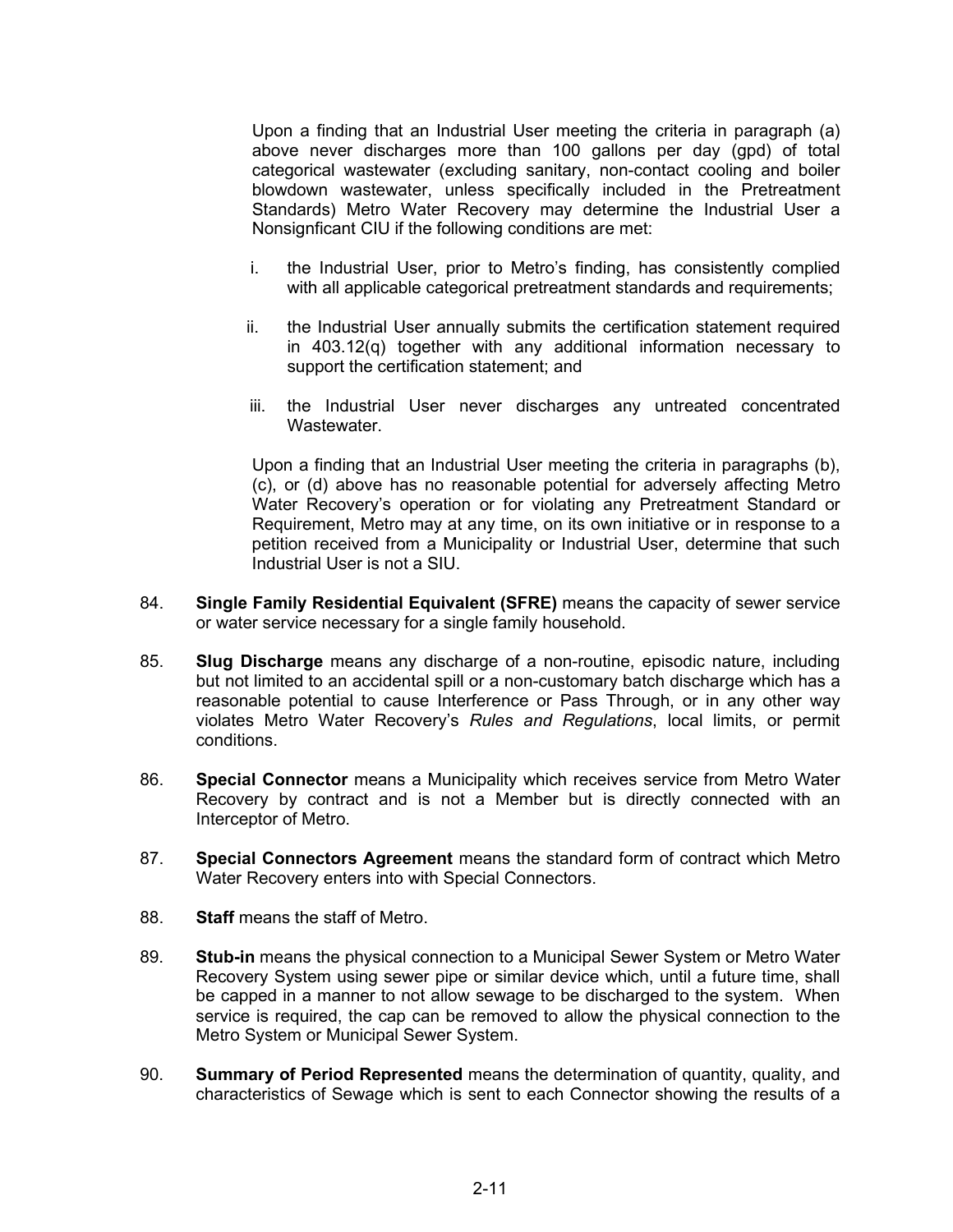sampling period including the computation of the total flow, BOD, SS, and TKN for each period represented.

- 91. **Total Kjeldahl Nitrogen (TKN)** means the sum, expressed in parts per million (ppm) or milligrams per liter (mg/L), of free-ammonia nitrogen and organic nitrogen compounds which are converted to ammonia under digestion conditions specified by the Kjeldahl Nitrogen test method
- 92. **Total Sewer Connection Charges** or **Sewer Connection Charges** means the sum total of charges due from a Connector or Special Connector in a quarter of a year pursuant to the Sewer Connection Charge.
- 93. **Toxic Pollutant** means, but is not limited to, any Pollutant or combination of Pollutants listed as toxic in regulations promulgated by the administrator of the EPA under the provisions of Section 307(a) of The Act or other acts.
- 94. **Treatment** or **Pretreatment** means the reduction of the amount of Pollutants, the elimination of Pollutants, or the alteration of the nature of Pollutant properties in Wastewater to a less harmful state prior to or in lieu of discharging or otherwise introducing such Pollutants into a POTW. The reduction or alteration can be obtained by physical, chemical, or biological processes, or by other means, except as prohibited by 40 CFR § 403.6(d).
- 95. **User** means any Person who contributes, causes, or permits the contribution of Wastewater into Metro Water Recovery's POTW.
- 96. **Wastewater** or **Sewage** means liquid wastes, solid wastes, night soil, industrial wastes, and any other substance, whether it be liquid, solid, in suspension, or in solution, in a Municipal Sewer System or in the Metro Water Recovery System, or in both such systems.
- 97. **Water Service Tap** or **Tap** means the meter attached to a Municipal Water System through which water may enter a building or structure, or the pipe directly attached to the the Municipal Water System if there is no meter.

| Revisions | 93. ا<br>$\cdot$ | 03/94 | 04/96 | 04/99 | 03/01 | 04/03 | 06/06 | 01/08 | 09/10 | 10/13<br>◢ | 06/14 | 07/40<br>07<br>ה ו |
|-----------|------------------|-------|-------|-------|-------|-------|-------|-------|-------|------------|-------|--------------------|
|-----------|------------------|-------|-------|-------|-------|-------|-------|-------|-------|------------|-------|--------------------|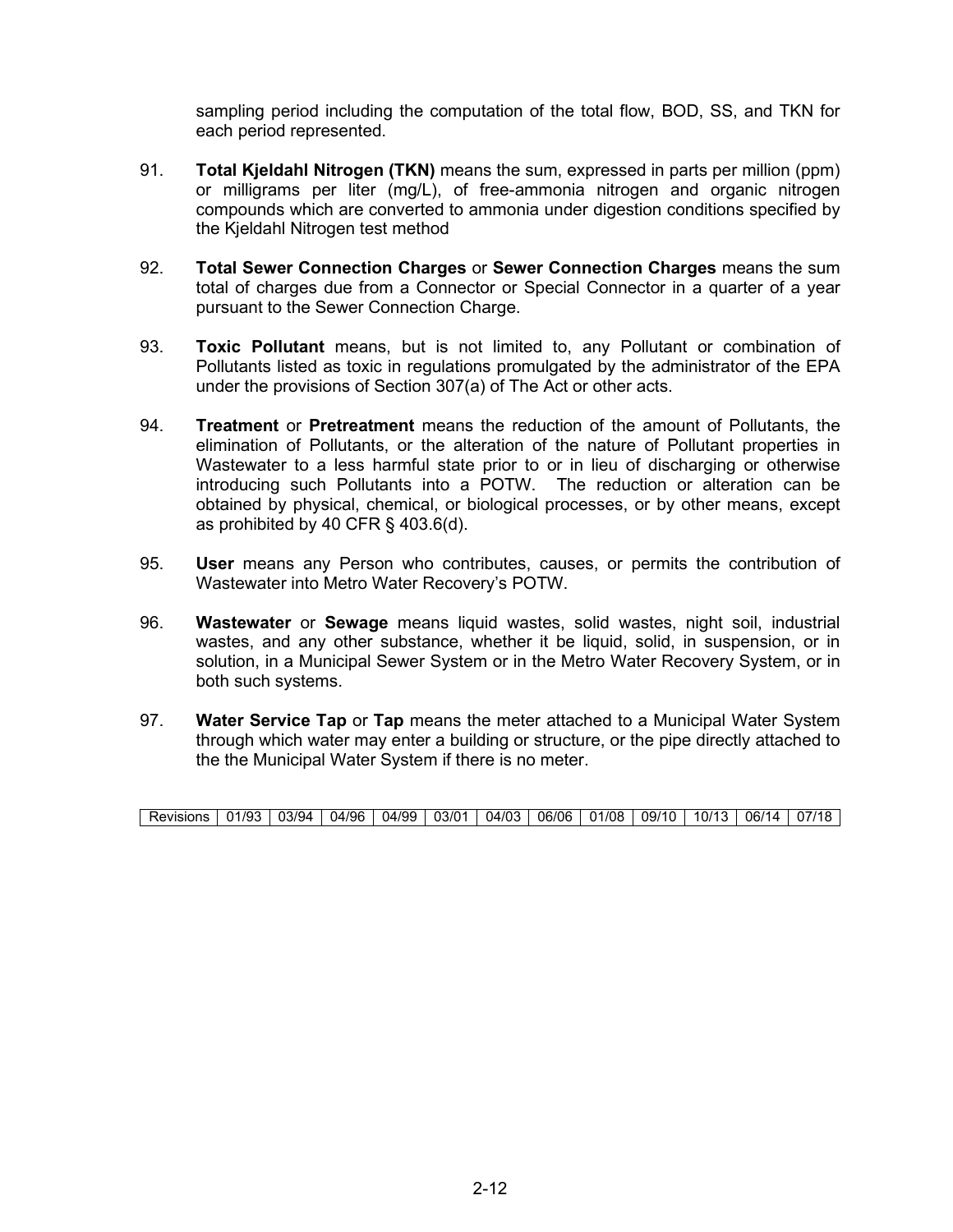#### **SECTION 3**

#### **METRO INTERCEPTOR SYSTEM**

#### 3.1 **GENERAL**

The Metro Interceptor System is for the purpose of intercepting Wastewater flows from the Municipal Sewer System of each of the Member Municipalities and Special Connectors and transporting such Wastewater. The Metro Interceptor System is for the use of all Member Municipalities and Special Connectors and no part of the Metro Interceptor System shall be construed as being for the sole use of any one Member Municipality or Special Connector.

Access to and use of the Metro Interceptor System shall be controlled solely by Metro Water Recovery. Entry into the Metro Interceptor System will be allowed only after consent has been received from Metro. Use of Metro Interceptor System, modifications to Metro Interceptor System, or other construction work directly affecting the Metro Interceptor System will be allowed only after written approval has been issued by Metro. In the event of an emergency, the requirement for written approval can be waived by the CEO. Work on the Metro Interceptor System must meet all applicable federal, state, and local safety requirements and comply with safety practices specified by Metro as being suitable to minimize risk to human life and safety, damage to property, and degradation to the environment.

#### 3.2 **CONNECTIONS TO THE SYSTEM**

- 3.2.1 **Eligibility for Connections.** Only Connectors who are signatories of the Service Contract or a Special Connectors Agreement are eligible to make connections to the Metro Water Recovery System. Under extreme or unusual circumstances, special temporary connections may be approved by the Board of Directors for other parties. If such a special temporary connection is approved, a contract shall be entered into with the Connector that shall include a specific time limitation for the Connector to either become a Member of Metro, a Special Connector, or to disconnect from Metro Interceptor System.
- 3.2.2 **Responsibility for Costs of Connections.** The Service Contract and Special Connectors Agreement provide that upon the mutual agreement of a Connector and Metro Water Recovery, additional connections to the Metro Interceptor System can be authorized. The specific Connector shall pay the cost of such additional connections and the cost of any required metering and sampling facilities. When Metro authorizes a connection with less than permanent metering and sampling facilities, such approval is for the benefit of both the Connector and Metro. Approval of such a connection shall not be construed to release the Direct Connector from the obligation to pay for full metering and sampling facilities when Metro determines such facilities are required.
- 3.2.3 **Limitations on Connections.** In general, new connections to the Metro Interceptor System will be allowed only from major outfalls, sewer mains, and other interceptor sewers. The connection of minor collector lines or individual service lines to a Metro Interceptor will only be permitted where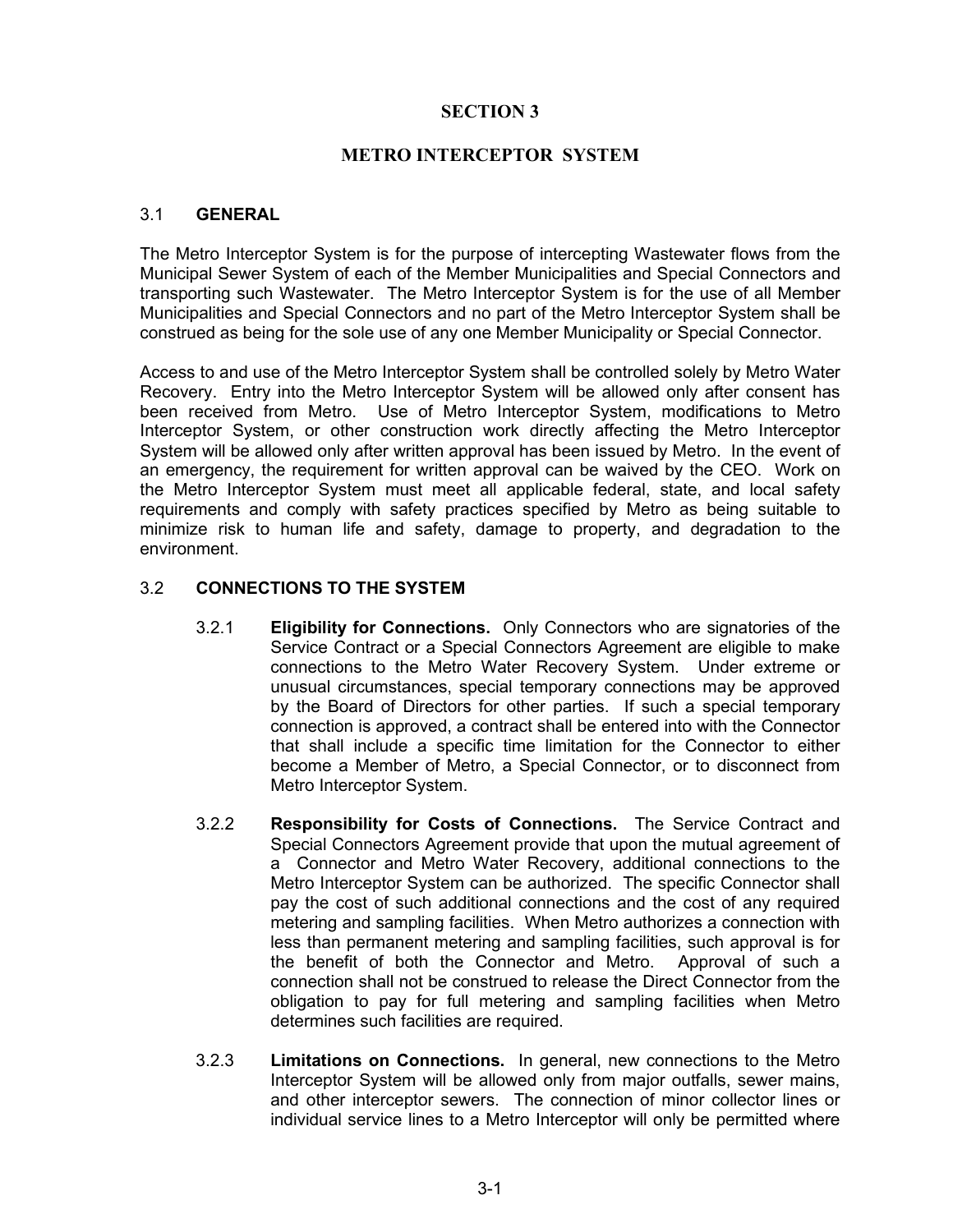no other alternative is feasible. In evaluating such requests, Staff shall consider whether the denial of such a request would result in undue hardships such as unreasonable increased costs to the Connector, safety issues, construction of pumping or lift stations or substantial additional piping or facilities, or creation of substantial traffic or other conflicts. Metro Water Recovery may also consider any other factors in the best interest(s) of Metro. Only lines which are the property of and/or under the complete control of the Connector will be allowed to be connected to Metro Interceptor System. Where minor collection lines or individual service lines are allowed to be connected, the permission to connect is granted to the Connector and the Connector shall be responsible for the connection and for all Flows through the connection.

The number of connections to the Metro Water Recovery System authorized for each Connector shall be kept to a minimum. Wherever feasible, flows from newly developed areas shall enter the Metro Interceptor System at existing points of connection. The Connectors should not consider Metro Interceptors to be a replacement for portions of their collection system but rather for the purpose of intercepting the Flow from their collection systems.

New connections shall be made in such a manner that the quantity and quality of Flow from each Direct Connector may be measured or otherwise estimated, as stipulated elsewhere in these *Rules and Regulations*, for the purpose of determining Annual Charges. Two general types of connections may be made to Metro Interceptor System: Type 1 for which the quantity and quality of flow must be determined for that individual connection, and Type 2 for which the quantity and quality of Flow will be determined at a point downstream. Type 2 connections may be allowed in cases where the Flow introduced into any section of an Interceptor is from a single Direct Connector and will be metered and sampled at the downstream end of the section. Metro Water Recovery shall consider possible future connections that other Connectors may wish to make to the Interceptor segment before granting approval for a Type 2 connection. Direct Connectors who receive permission for a Type 2 connection may be required to make provisions for possible future metering and sampling facilities, and agreement on the part of the Direct Connector to provide such facilities in the future may be included as a part of the permission to connect. This determination will be made by the CEO and will be based on the existing and/or anticipated physical conditions for each individual case. Nothing herein shall be construed as prohibiting Metro from requiring the Direct Connector to install necessary metering and sampling facilities in the future as the Metro System and connections to it change.

Connections may not be altered or enlarged without the written permission of Metro Water Recovery. When the change is for the purpose of increasing the capacity of the connection, the request for alteration shall be considered as a request for a new connection and must follow the requirements of this Section 3 for requests for new connections.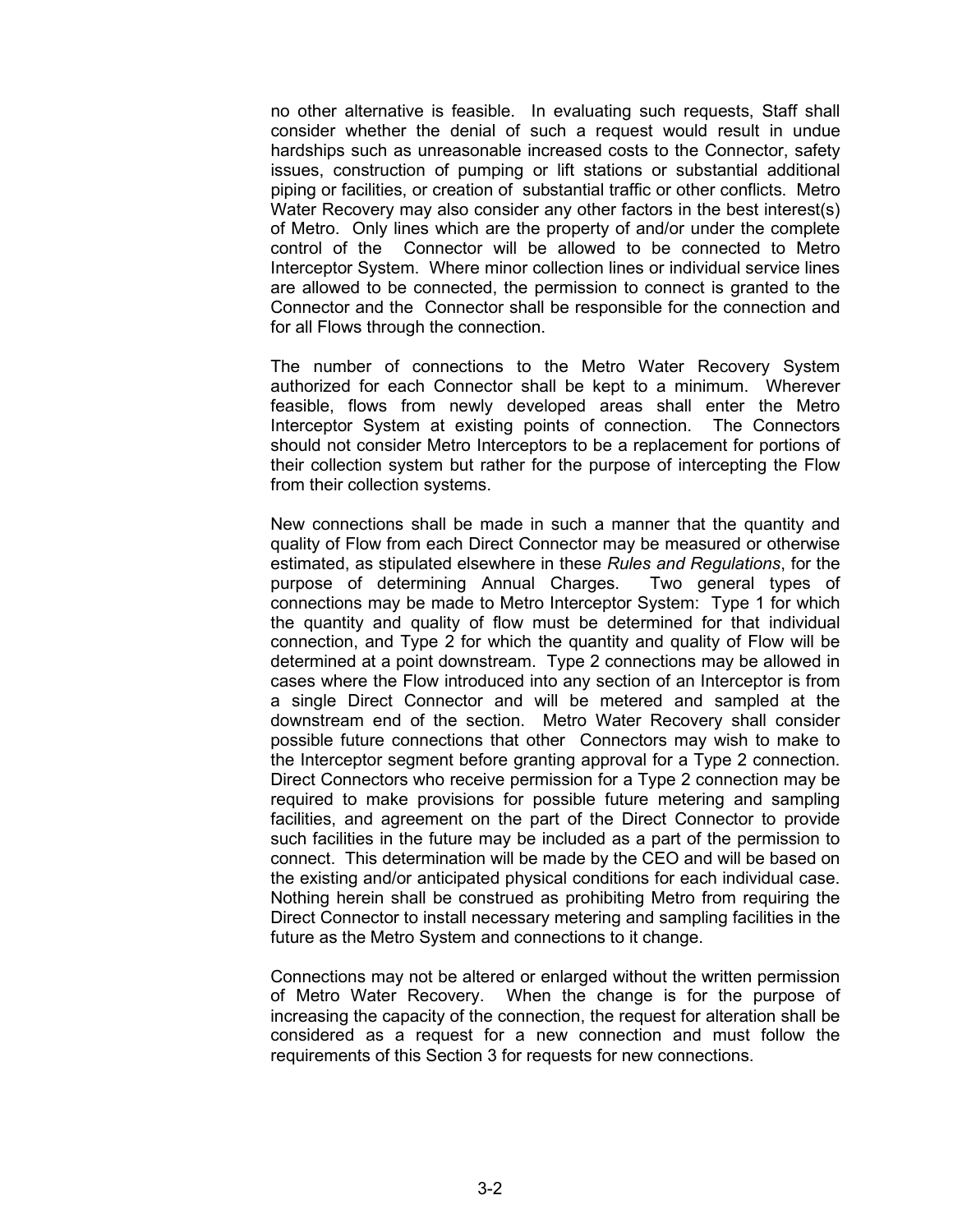3.2.4 **Physical Requirements for the Connection.** All work performed in making a new connection to a Metro Interceptor shall conform to Metro Water Recovery standards and shall be subject to the approval of Metro inspectors.

> All connections to Metro Interceptors where the connecting line is larger than twelve (12) inches in diameter shall be made at an existing manhole. If it is not feasible to connect to an existing manhole, permission may be requested for constructing a new manhole on the Interceptor. The final determination of feasibility shall be made by the CEO based upon information provided by the Direct Connector and, where Metro Water Recovery deems it necessary, upon information obtained independently by Metro. Where the line to be connected is twelve (12) or less inches in diameter, the CEO may authorize the connection to be made without a manhole if the CEO determines such connection is in the best interest of Metro.

> Metro Water Recovery standard drawings and specifications shall be used on all connections. Modifications to these drawings and specifications may be required by Metro to meet specific physical conditions.

> Upon acceptance by Metro Water Recovery, manholes constructed on Metro Interceptors and new metering and sampling facilities, plus connecting sewers between metering and sampling facilities and the Interceptor, shall become the property of Metro. All necessary deeds, easements, and rights-of-way shall be transferred to Metro.

> Where Metro Water Recovery determines it is not in the best interest of Metro to own certain facilities, Metro will not accept such transfer, and the Direct Connector will provide Metro with an agreement allowing Metro use of the facilities and defining maintenance responsibilities.

- 3.2.5 **Request for Connection.** A Connector wishing to make a new connection to the Metro Interceptor System shall submit a request in writing to the CEO of Metro Water Recovery. The request shall include the following:
	- 1. If the Connector already has one or more connections to Metro Interceptor System, an explanation of why an additional connection is needed rather than using an existing connection(s).
	- 2. Plans or preliminary sketches showing details of the proposed connection to the Interceptor. If final plans are not submitted with the original request, submission and approval of such plans will be required prior to final approval for the connection.
	- 3. A statement that the Connector will provide the following:
		- (a) Notification to Metro at least forty-eight (48) hours prior to starting construction so that a Metro inspector can be present during the construction. (No construction shall begin on or around Metro facilities until a Metro inspector is present.)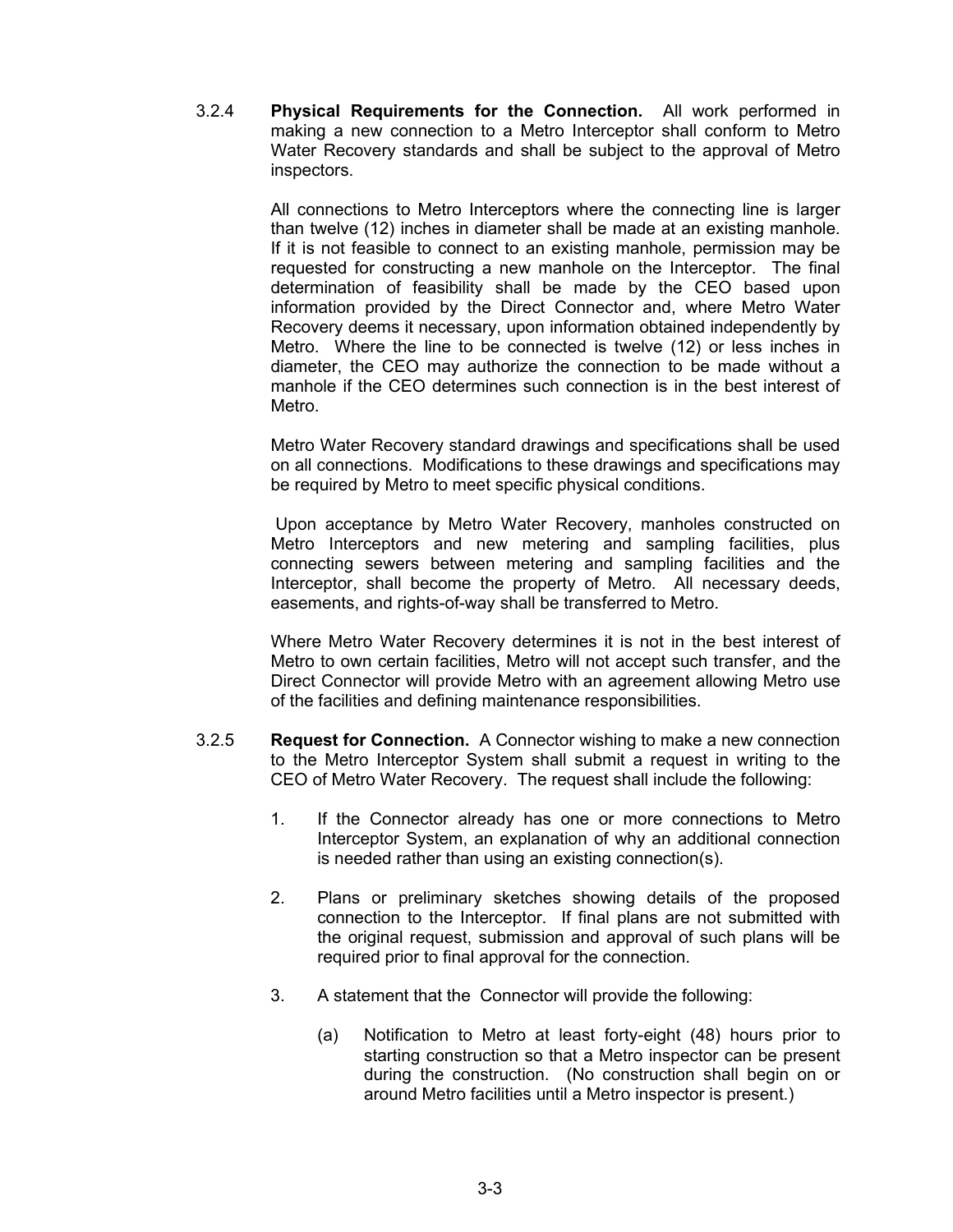- (b) Transfer of all necessary deeds, easements, or other documents to Metro by the Connector upon acceptance by Metro.
- (c) Any additional information as may be deemed necessary by Metro.
- 4. In addition, for connections with a projected ultimate Flow of less than 0.5 MGY:
	- (a) A description of the property, size of the connection, location of the connection to Metro Interceptor System, and the approximate timeline for connection.
- 5. In addition, for connections with a projected ultimate Flow greater than or equal to 0.5 mgy:
	- (a) A map of the general area showing the boundaries of the ultimate area to be served by the connection, the 'Interceptor including the proposed point of connection, the proposed major sewers which will be tributary to the connection and any existing sewers in the areas adjacent to the area to be served.
	- (b) The estimated average and peak quantity of flow expressed in MGD at the proposed time of connection plus the estimated Flow versus time curve projected to the ultimate development of the area.
	- (c) The estimated quality of Flow expressed in BOD, SS, and TKN, plus any additional pertinent information regarding the quality of Flow expected, particularly from industrial sources.

The Connector requesting the connection shall be totally responsible to Metro Water Recovery in all matters regarding the request for and the actual construction of the connection. All correspondence and dealings concerning the connection shall be with the Connector.

Connectors are advised the submission of a request for a connection does not assure the Connector of approval. It is therefore necessary that requests be submitted and approved prior to proceeding with the construction of facilities for which a connection will be required. It is also necessary that ample time be allowed for Metro Water Recovery review of the request.

- 3.2.6 **Action Required for Approval of a Request for Connection.** When a request for connection is submitted by a Connector, the CEO shall decide whether a Type 1 connection or a Type 2 connection is required.
	- 1. **Type 1 Connections.** When the separate determination of quantity and quality of Flow through that connection (by either metering and sampling or estimating) is required, the request for connection shall be studied by the Staff and a recommendation shall be submitted to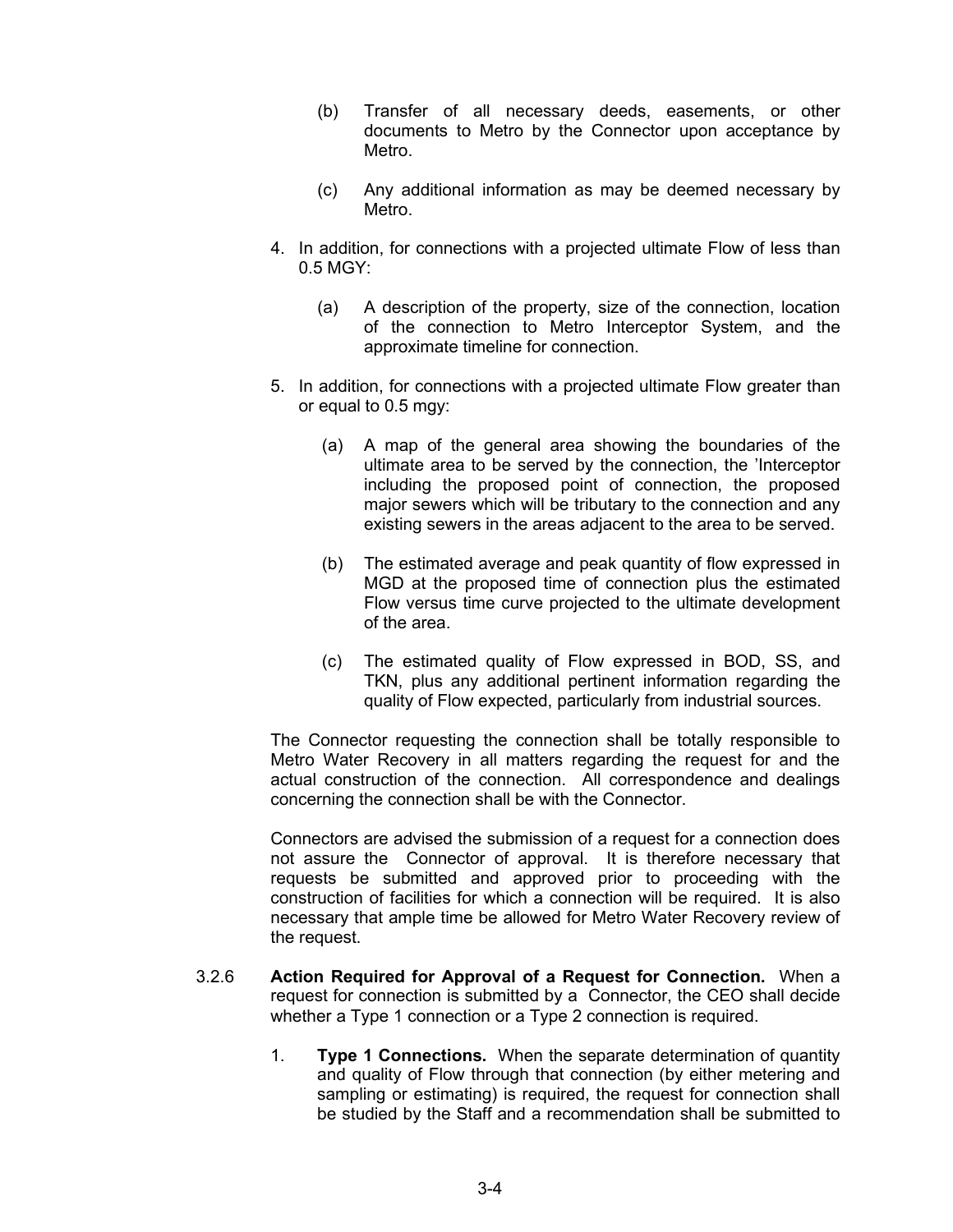the CEO. If the projected ultimate flow through the requested connection is less than or equal to ten (10) MGY, the CEO may act on the connection request. If the projected ultimate Flow through the requested connection is greater than ten (10) MGY, the CEO shall submit the request and recommendation to the Board of Directors through the appropriate Board Committees. Connectors are advised a minimum of forty-five (45) days is required when Board approval is needed, and a minimum of twenty (20) days is required when CEO approval is necessary. Approval is valid only when issued by the CEO in writing and received by the Connector.

- 2. **Type 2 Connections.** When the separate determination of quantity and quality of Flow is not required because it is measured elsewhere, the CEO has the authority to approve or disapprove a request for connection. Such approval is valid only when issued by the CEO in writing and received by the Connector. Connectors are advised a minimum of twenty (20) days is required for staff review of a request for a Type 2 connection.
	- (a) **Interceptor Segments Where Type 2 Connections Are Allowed.** The CEO shall review Metro Water Recovery's facility drawings, active project listings, and the Facility Plan to determine all Interceptors (and segments of interceptors) which (by virtue of the quantity and quality of Flow being determined at a point downstream) are eligible for Type 2 connections. This review shall consider possible future connections which other Member Municipalities or Special Connectors may wish to make. This review shall indicate which Member Municipality or Special Connector may connect to each segment under the Type 2 requirements.
	- (b) **Numerous Type 2 Connections.** When a Member Municipality, a Special Connector, or the CEO is aware that a certain Direct Connector will be requesting numerous Type 2 connections to a specific segment of an Interceptor, that Direct Connector should prepare a connection plan for that segment of Interceptor. At a minimum, the connection plan should address those items of information and assurances required under Section 3.2.5. The connection plan should specifically consider the number of physical connections to the Interceptor segment and should keep the number of physical connections needed to the minimum through the use of collecting lines parallel to the Interceptor and such other physical arrangements as are appropriate. The scope of the connection plan should be based on developing a long-term plan for providing service to the entire area.

When a connection plan for Type 2 connections to a specific Interceptor segment has been approved in writing by the CEO, requests for connections in compliance with the connection plan will require only simplified application and review. Each application for connection shall cite the connection plan and the specific connection requested. The CEO shall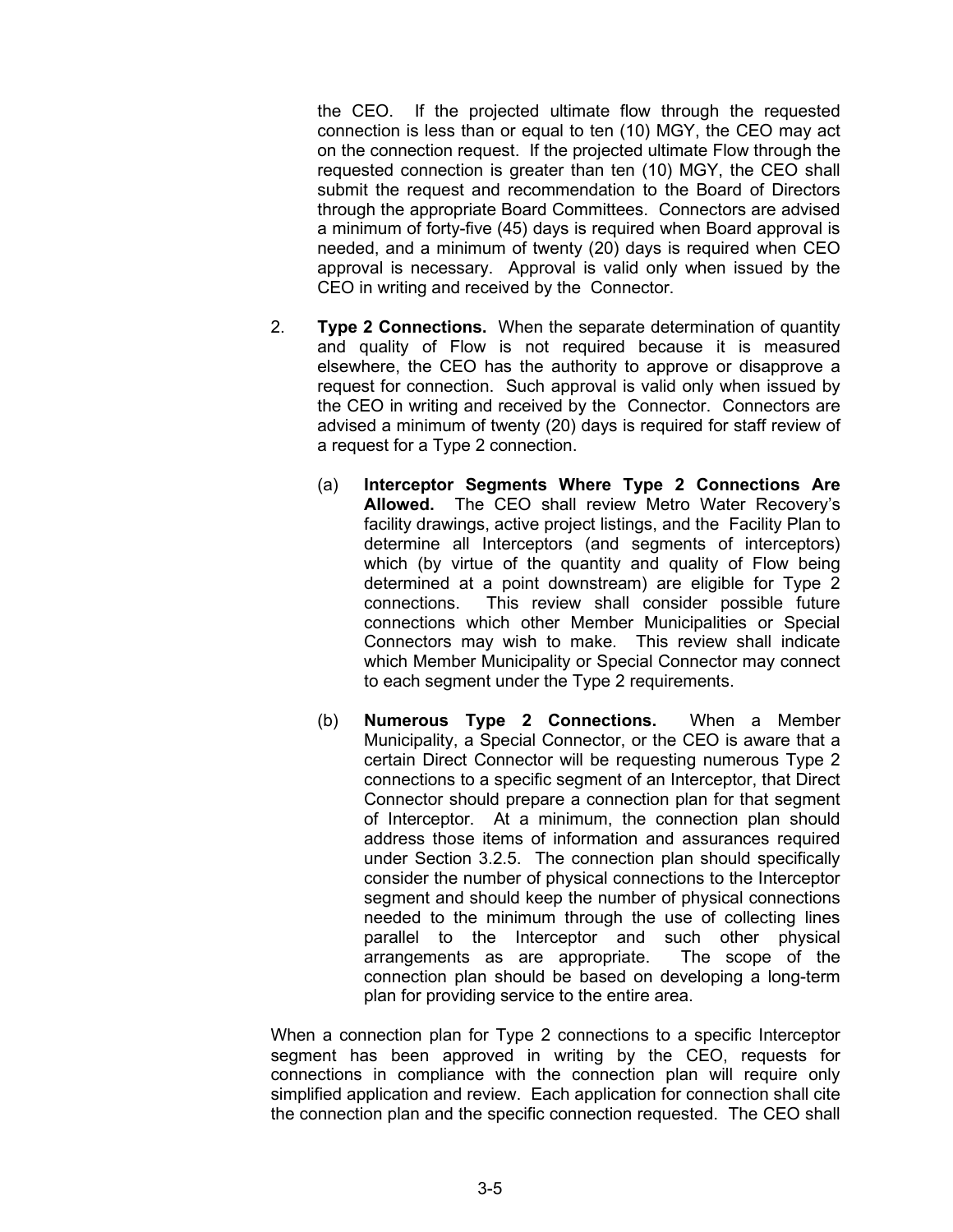make every effort to approve, in less than five (5) working days, a request for a Type 2 connection where the connection is in compliance with an approved plan. When the request for connection differs from the approved connection plan, the normal procedure for Type 2 connections, including submission of all information and assurances under Section 3.2.5, shall apply.

3.2.7 **Expiration of Connection Approval**. New connection approvals expire if construction of the connection is not initiated within two (2) years of the date of Metro Water Recovery's letter of approval unless otherwise specified during the approval process. If the Connector making the request anticipates a delay before construction of the connection, the request should indicate the reasons for this delay in the original request. For connections approved by the Board of Directors, any timing cited in the approval resolution shall supercede this general policy. For connections approved by the CEO, the CEO may extend the connection approval period if requested in writing by the connector and provided the anticipated service through the connection has not changed. Only one extension will be granted and the extension period will be for one year.

#### 3.3 **INDIRECT CONNECTIONS**

3.3.1 **General.** In general, Direct Connectors are responsible for all Flows through their connection points to Metro Water Recovery facilities. However, situations may arise in which it may be beneficial to Metro to provide for metering and charging for an area of a Member Municipality or Special Connector which is not directly connected to facilities of Metro. Arrangements with the parties of interest for such indirect connections will be considered independently by the Board of Directors based on the merits of each case.

#### 3.4 **ABANDONMENT OF CONNECTIONS**

3.4.1 **General.** Existing connections to the Metro Interceptor System may be abandoned only with prior approval of the CEO. A Direct Connector wishing to abandon a connection to the Metro Interceptor System shall submit a request in writing to the CEO along with the proposed method of permanently abandoning the connection. Upon review and written approval by the CEO, the approved physical changes to permanently abandon the connection shall occur within sixty (60) days of approval. The Direct Connector must provide 48 hours' notice of the intent to perform the work necessary to abandon the connection to Metro Water Recovery and schedule an inspection. It shall be the responsibility of the Connector to cover all costs of abandonment and ensure the inspection notification to Metro and the physical modification of the connection is performed in accordance with Metro requirements.

#### 3.5 **ACCEPTING ADDITIONAL EXISTING LINES AS METRO WATER RECOVERY PROPERTY**

3.5.1 One or more Connectors may request, in writing, to transfer any existing sewer line owned by the Connector(s) which carries at least two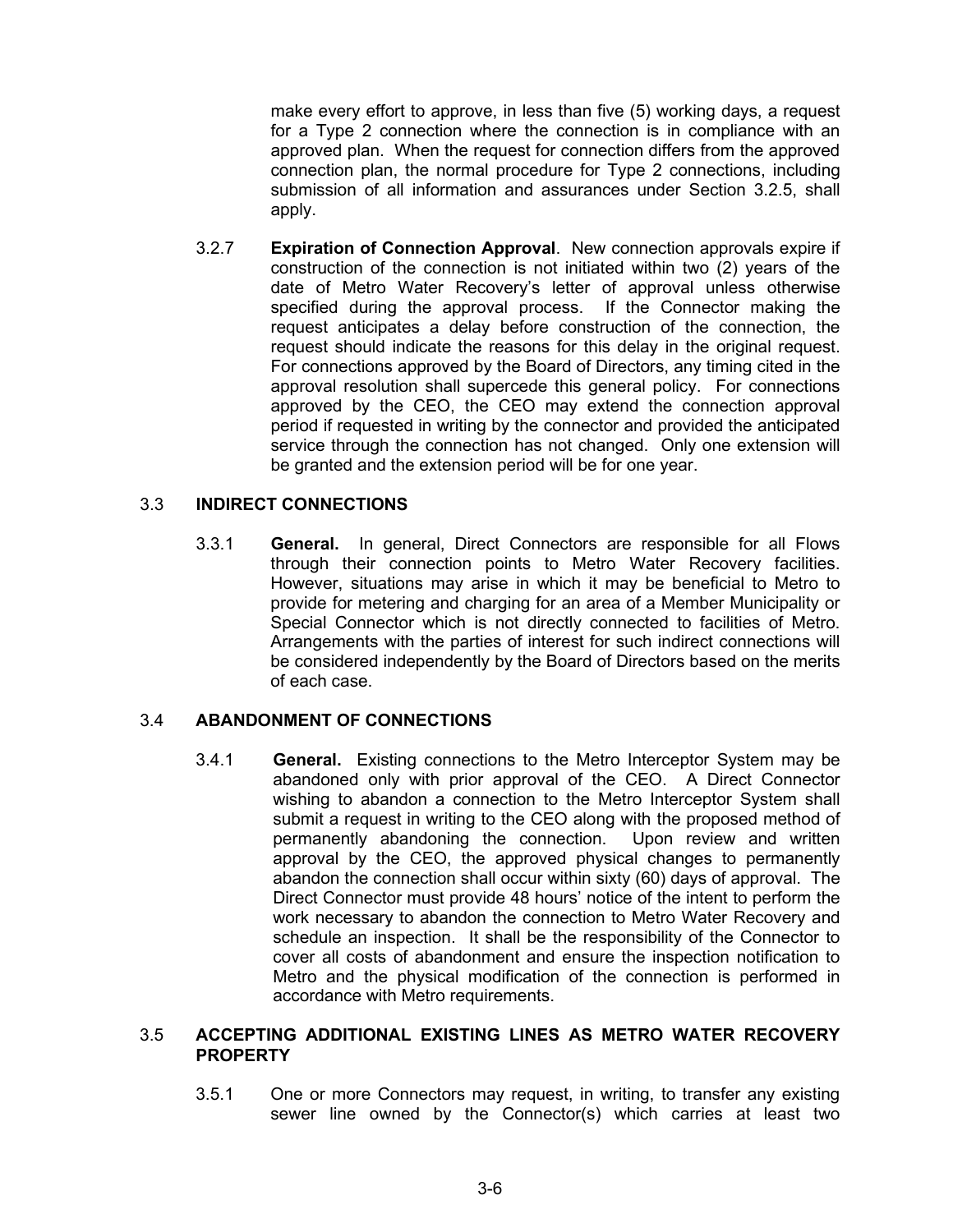Connectors' Flows to Metro Water Recovery upon approval and determination of the Board of Directors that acceptance of such transfer is in the best interest of Metro, including but not limited to efficiency of transmissions, regional benefits, health, financial impacts to Metro, and welfare and safety concerns. Approval of such transfer shall be in Metro's sole discretion and on terms set forth by Metro. Prior to any approval, the Connector proposing to transfer such line shall provide Metro Staff with information relating to the line's condition and any other information requested by Staff to assist Metro in its determination. Nothing in this Section shall require Metro to accept transfer of any lines, and no acceptance of transfer shall be deemed a waiver of Metro's sole discretion to accept any other such lines or give any rights to any other parties seeking to transfer any other such lines.

Revisions | 01/93 | 01/01 | 03/06 | 06/14 | 07/18 |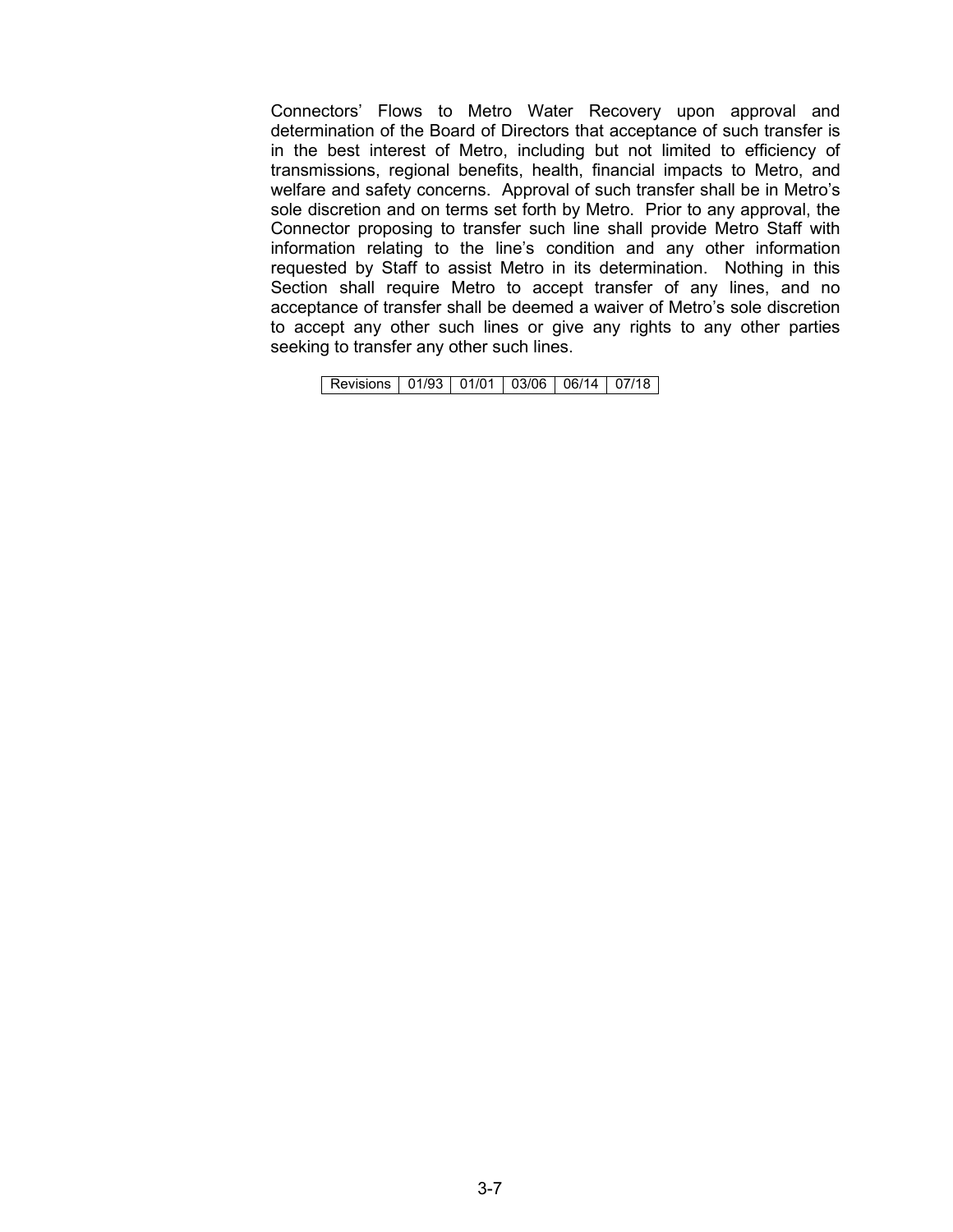#### **SECTION 4**

#### **ANNUAL CHARGES FOR SERVICE**

#### 4.1 **GENERAL**

Each Connector shall be assessed Annual Charges for Service based on its contributions of Flow and Loadings (BOD, SS, and TKN) to the Metro Water Recovery System, and on the costs of determining such contributions. Metro shall determine each Connector's Flow and Loadings by metering, sampling, and/or estimating; the costs of these determinations, measured by Customer Equivalent Connection Units (CECU), shall reflect the level of metering, sampling, and/or estimating used.

#### 4.2 **CUSTOMER CATEGORIES AND CUSTOMER EQUIVALENT CONNECTION UNITS**

4.2.1 **Description of Customer Categories**. Customer categories shall be assigned to all points of connection to the Metro Water Recovery System where Flows and Loadings are determined for Annual Charges for Service. The category assignments shall dictate the level of metering, sampling, and estimating wastewater Flow and Loadings to be used in calculating Annual Charges:

#### **CUSTOMER CATEGORY FLOW METERING SAMPLING**

| A              | Continuous                               | 11-13 Periods*/Year       |
|----------------|------------------------------------------|---------------------------|
| B              | Continuous                               | 5-7 Periods*/Year         |
| C              | 5-7 Weeks/Year*                          | 5-7 Periods*/Year         |
| D1             | Continuous                               | <b>Loadings Estimated</b> |
| D <sub>2</sub> | Minimum of 4 Wks/Yr <sup>*</sup>         | <b>Loadings Estimated</b> |
| F.             | <b>Flow Estimated Loadings Estimated</b> |                           |

\*Metering and sampling periods shall be distributed so as to allow for seasonal variations to be monitored. For the definition of "Sampling Period," see Section 4.3.2

- 4.2.2 **Customer Equivalent Connection Units**. Each customer category described in Section 4.2.1 shall be assigned a CECU value representing the operation and maintenance costs required to conduct the metering, sampling, and estimating activities associated with the particular category. Category A shall be assigned a CECU value of 1.00; all other categories shall be assigned CECU values equal to the ratio of projected costs for the given category to the projected costs for Category A.
- 4.2.3 **Assignment of Customer Categories and CECU Values to Connectors.** The customer category and CECU value for a given connection point shall in general be assigned to the Connector whose Flows and Loadings are determined at that connection point.

 Where the Flow through a connection's metering and sampling station is attributed to more than one Connector (common station), and where the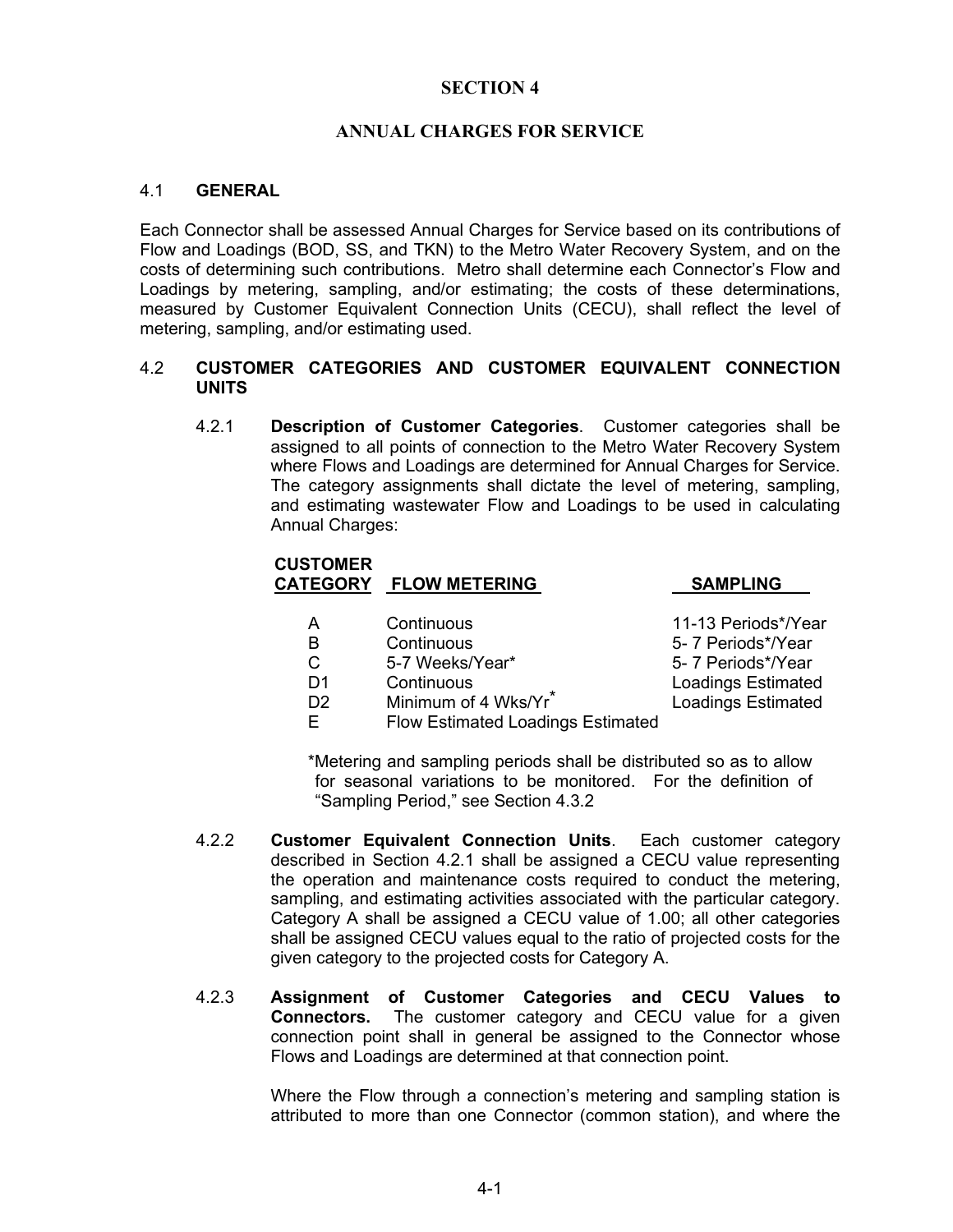Flows and Loadings are determined upstream of the common station for all but one of the Connectors contributing Flow through the connection, the customer category and CECU value for the connection point shall be assigned to the remaining Connector. Where contributing Connectors' Flows and/or Loadings are not determined upstream, but are determined by prorating Flows and/or Loadings measured at the common station, the customer category for the connection point shall be assigned to each contributing Connector, with the CECU value divided equally among the Connectors.

For existing connections to the Metro Water Recovery System, customer category assignments and CECU values shall be recommended annually by the CEO and certified by the Board of Directors no later than September 1 of each year for the following calendar year. For new connections, customer category and CECU assignments will be made at the time of approval of such new connections by Metro. Customer category assignments and CECU values may be revised by the Board during the process of estimating and adjusting Annual Charges for Service as described in Section 4.7.

Where circumstances require the level of metering, sampling, and estimating at a particular connection point be changed during the year, the CECU value assigned to a Connector for that connection point shall be prorated to reflect the change.

- 4.2.4 **Guidelines for Assignment of Customer Categories.** Assignment of customer categories to connection points shall in general conform to the following guidelines:
	- Category A: The Flow is projected to exceed 100 MGY, and the variability of Loadings is such that the reliable determination of Annual Charges for Service requires the metering and sampling frequency specified for Category A.
	- Category B: The Flow is projected to exceed 100 MGY, and Annual Charges for Service may be reliably determined with the metering and sampling frequency specified for Category B.
	- Category C: (1) The Flow is projected to be in the range of 50-100 MGY, or

(2) The Flow is projected to be below 50 MGY, but the Loadings are such that Annual Charges for Service cannot be reliably determined by estimating.

Category D1: The Flow is projected to be in the range of 25-50 MGY, and Loadings are such that they may be reliably determined by estimating, but the potential variability of the Flow rate is such that the reliable determination of Flow requires continuous metering.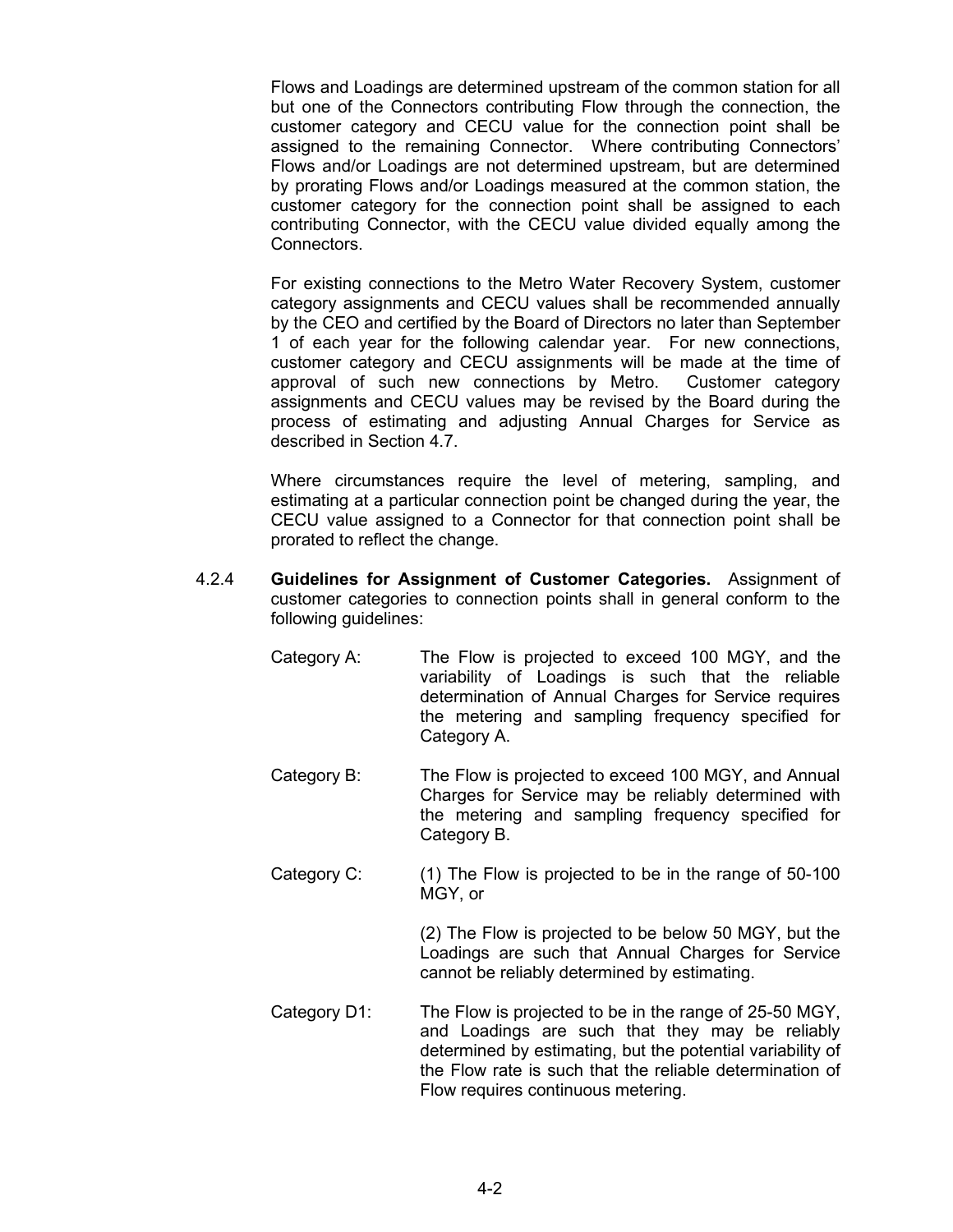- Category D2: The Flow is projected to be in the range of 25-50 MGY, Loadings are such that they may be reliably determined by estimating, and the Flow rate is sufficiently constant that Flow may be reliably determined by periodic metering.
- Category E: The Flow is projected to be below 25 MGY and Annual Charges for Service may be reliably determined by estimating Flows and Loadings.

The Flows used to guide the category assignments will generally ignore short-term fluctuations due to rainfall and other transient conditions.

4.2.5 **Multiple Category E Connection Points.** Where a Connector has multiple Category E connection points to the Metro Water Recovery System, the number of Category E assignments shall be based on the total Flow through all such connection points. One Category E assignment shall be made for each 25 MG/Year of Flow, or part thereof.

#### 4.2.6 **Exceptions to Guidelines for Customer Category Assignments.**

- 1. Where the CEO determines a special circumstance exists for a given connection point, including but not limited to unusual variation in Flow or Loadings or excessive Loadings in relation to flow, the CEO may recommend a higher (i.e., A vs. B) customer category for the connection point than would be indicated under Section 4.2.4.
- 2. Where the CEO recommends and the Board of Directors determines it is not feasible to meter and/or sample at a given connection point, the CEO shall use the most appropriate system available for estimating Flows and/or Loadings. The customer category assigned to the connection shall be the category which would normally be assigned under Section 4.2.4. Circumstances where such estimating may be considered include, but are not limited to, the following:
	- (a) The Flow is too low to accurately meter and/or sample.
	- (b) The Flow is so low it would not be economically feasible to construct, operate, and maintain a metering and sampling station.
	- (c) Due to the lack of grade on the incoming line or other physical restriction, it is not feasible to operate a metering and sampling station.

At such time it becomes feasible to meter and/or sample at the connection point, a metering and sampling station shall be constructed by the Connector, and the Flow shall be metered and sampled as appropriate to determine the Flows and Loadings.

3. Where a Connector desires more frequent metering and/or sampling than provided by the normal customer category assignment, a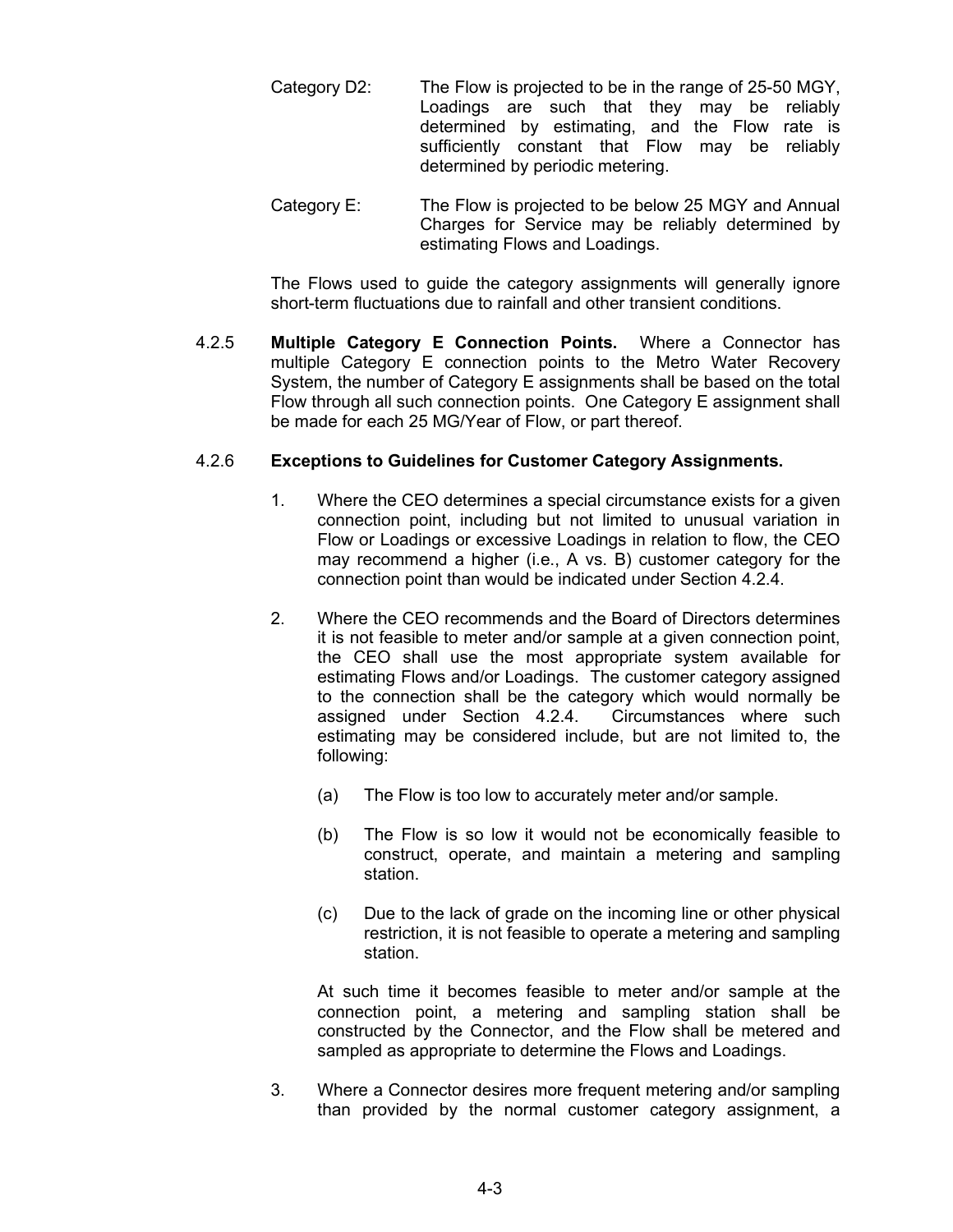written request to that effect may be submitted to the CEO prior to category certification by the Board of Directors. The CEO may then recommend a higher category assignment be approved by the Board.

4.2.7 **Temporary Suspension of Metering and/or Sampling.** Notwithstanding the metering and sampling requirements of Section 4.2.1, when the CEO determines a temporary condition exists which will not allow Metro Water Recovery to obtain reliable data by metering and sampling, the CEO shall use the most appropriate system available for estimating Flows and Loadings for the duration of the temporary condition. Such conditions include, but are not limited to, metering and/or sampling equipment malfunctions, construction activities, and safety hazards. In such cases, the CEO shall direct the temporary condition be remedied in the shortest reasonable time so that metering and sampling can be instituted or resumed.

#### 4.3 **METHODS OF DETERMINING FLOW AND LOADINGS**

- 4.3.1 **Metering of Flow.** Techniques used in metering the quantity of Flow discharged to the system shall conform to sound engineering practices. Where feasible, a primary measuring device, a flow sensor, transmitter, flow recorder, and totalizer shall be used.
- 4.3.2 **Measurement of Loadings**. Measurement of BOD, SS, and TKN (Loadings) shall be made on representative samples of the Wastewater discharged to the Metro Water Recovery System. Methods and procedures used in the sampling and analysis shall be in accordance with, or have accuracy and precision equal to or greater than, those published in the latest edition of Standard Methods for the Examination of Water and Wastewater.

 Each sampling period used to determine Loadings shall be at least seven consecutive days. In the event of equipment malfunctions or other sampling or analytical problems, a maximum of one missing day out of the consecutive sampling days will be allowed for the sampling period to be considered valid without additional sampling. If more than one day is missed, the missing samples shall be replaced with samples collected subsequently on the same days of the week as the missing samples, until at least six samples have been collected. Any exceptions must be approved by Metro Water Recovery's Director of Environmental Services.

Notification shall not be given to any Connector prior to the start of any sampling period.

#### 4.3.3 **Estimating Flow and Loadings**

 1. **Estimating Loadings.** For Category D1 and D2 connection points, where Flow is determined by metering, Loadings shall be estimated by the following formulas:

> BOD (lbs/day) = Flow (MG/day)  $X$  8.34  $X$  BOD (mg/L) SS  $(lbs/day) = Flow (MG/day) \times 8.34 \times SS (mg/L)$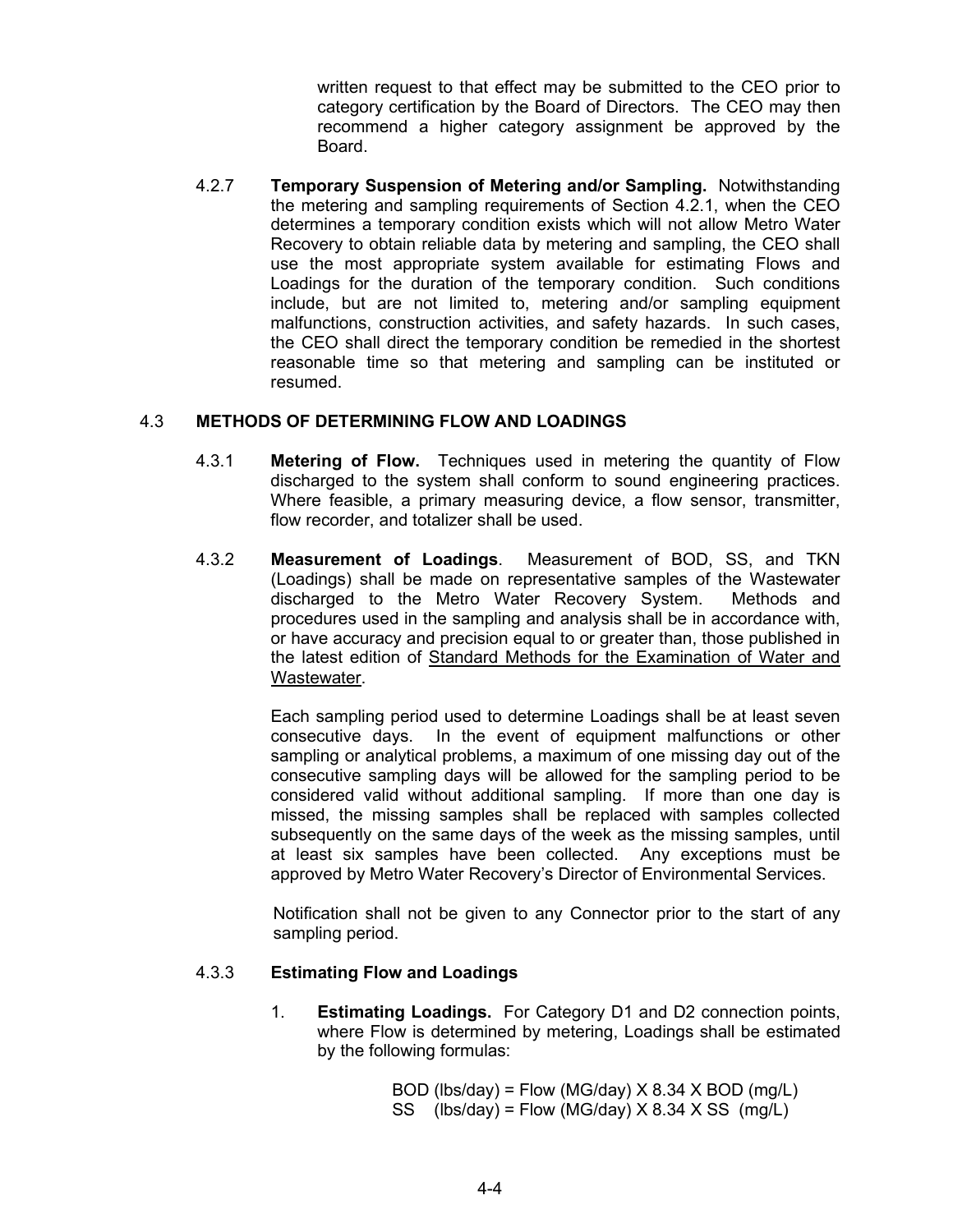For connection points where all or nearly all Wastewater constituents are contributed by residential sources, the values used for BOD (mg/L), SS (mg/L), and TKN (mg/L) shall be those shown for single family residences in Table 4-1. Where such is not the case, Metro Water Recovery may use other appropriate values from Table 4-1 or may, at its option, conduct such sampling activities as may be necessary to determine the appropriate values for any given connection point.

2. **Estimating Flow and Loadings**. For Category E connection points, Flow and Loadings shall be estimated based on the number, type, and dates in service of sources discharging Wastewater through the connections. The Flow and pollutant concentration values used in such estimating shall be those shown in Table 4-1 (or Table 4-2, if applicable), except where it can be shown by temporary metering and/or sampling that the values for a particular source or connection should be greater or less than those indicated. When values other than those shown in Table 4-1 (or Table 4-2, if applicable) are used, a check shall be made at least once every twelve months by Metro Water Recovery to verify the values being used.

Each Connector with Category E connection points shall provide the individual tap and water use information necessary for using Table 4- 1 (or Table 4-2, if applicable). The Connector shall update this information at least annually and shall send the updated information for the previous calendar year to Metro Water Recovery no later than January 31 of each year. More frequent updating may be required at the discretion of Metro. Metro shall from time to time verify the information submitted by each Connector, and, where requested to do so by the CEO, the Connector shall provide such assistance to Metro personnel as may be required for such verification.

3. **Temporary Estimating**. Where Flows and/or Loadings through any connection point are being temporarily estimated, the CEO may use the methods described in this Section or use other appropriate methods. Such methods include, but are not limited to, estimates based on reasonable projections of data obtained during metering and/or sampling at the connection being temporarily estimated, and estimates based on metering and/or sampling at connections similar to the connection being temporarily estimated.

#### 4.4 **DETERMINATION OF ANNUAL FLOWS AND LOADINGS AT SYSTEM CONNECTIONS**

4.4.1 **Representative Periods**. Metro Water Recovery determines Flows and Loadings at connections to the system over various periods of time, depending upon the customer categories assigned to the connections. For example, Category A connections are metered continuously, but sampling is done only 11-13 weeks per year; Category D2 connections are metered only four weeks per year. The data acquired during these metering and sampling periods must be extrapolated to cover the entire year, so that each Connector's annual contributions can be determined. This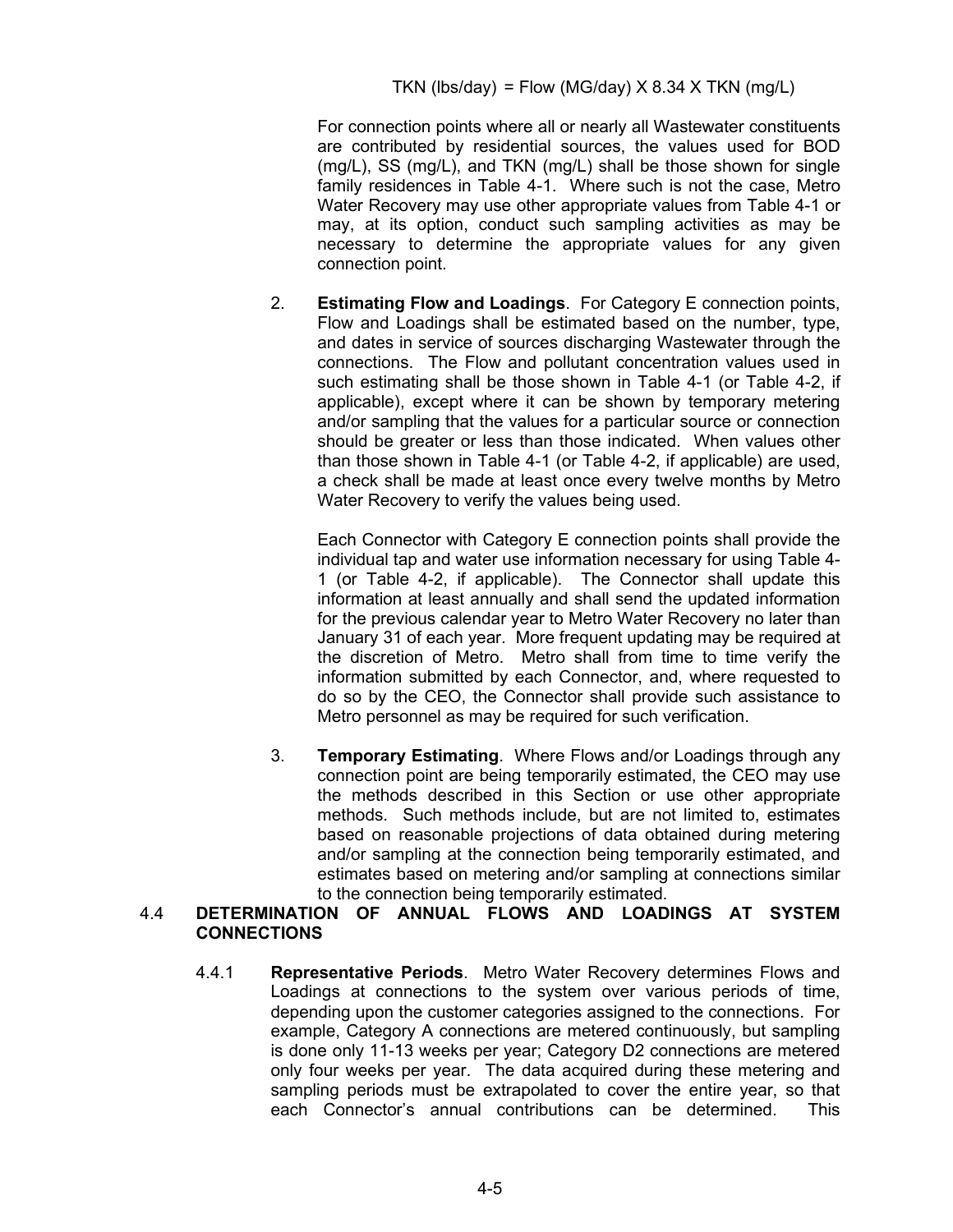extrapolation is done by dividing the year into "representative periods," with the Flow and Loadings in each period determined by the metering, sampling, and estimating performed during the period.

For Category A, B, and C connection points, the representative period for each sampling period shall begin at a point in time halfway between the first day of the sampling period and the last day of the previous sampling period, and shall end at a point in time halfway between the last day of the sampling period and the first day of the next sampling period. This procedure shall be followed even though a representative period may fall into two different calendar years. In such cases, the representative period shall be divided into two periods, the first ending on December 31 and the next beginning on January 1 of the following year, so the contributions for each year may be determined separately.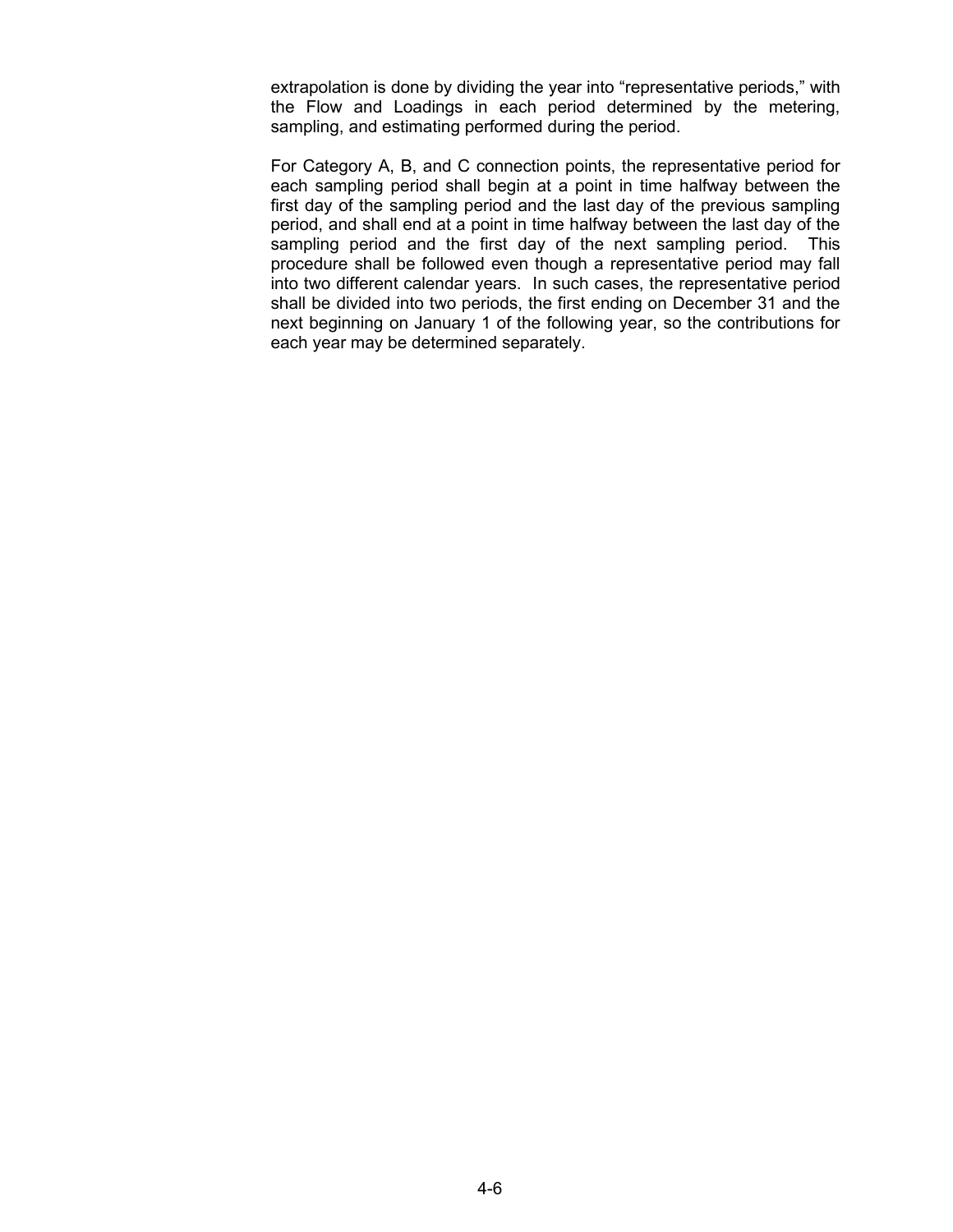#### **TABLE 4-1**

#### FLOW, BOD, SS, AND TKN FACTORS FOR ESTIMATING QUANTITY AND QUALITY OF FLOW

| <b>SOURCE</b>                                                                                                                                                                | FLOW (gpd)            | BOD (mg/L) | SS(mg/L)                       | $TKN$ (mg/L) |
|------------------------------------------------------------------------------------------------------------------------------------------------------------------------------|-----------------------|------------|--------------------------------|--------------|
| <b>Residential</b>                                                                                                                                                           |                       |            |                                |              |
| <b>Single Family Residences</b><br>(Includes each unit in duplexes and each<br>unit with separately connected water service<br>in multi-family structures, and mobile homes) | 148                   | 255        | 260                            | 40           |
| <b>Multi-Family Residences</b>                                                                                                                                               | 104                   | 255        | 260                            | 40           |
| (Master water metered, each unit)                                                                                                                                            |                       |            |                                |              |
| Commercial                                                                                                                                                                   | Metered Winter Water* |            |                                |              |
| <b>Restaurants</b>                                                                                                                                                           |                       | 840        | 840                            | 126          |
| <b>Schools</b>                                                                                                                                                               |                       | 340        | 340                            | 51           |
| <b>Offices</b>                                                                                                                                                               |                       | 400        | 400                            | 60           |
| <b>Hotels and Motels</b>                                                                                                                                                     |                       | 360        | 360                            | 54           |
| <b>Health Care/Nursing Facilities</b>                                                                                                                                        |                       | 230        | 240                            | 35           |
| <b>Self-Service Laundries</b>                                                                                                                                                |                       | 600        | 1,200                          | 133          |
| <b>Theaters</b>                                                                                                                                                              |                       | 480        | 480                            | 72           |
| <b>Service Stations</b>                                                                                                                                                      |                       | 400        | 400                            | 60           |
| Supermarket                                                                                                                                                                  |                       | 985        | 245                            | 165          |
| <b>Travel Center</b>                                                                                                                                                         |                       | 435        | 310                            | 60           |
| <b>Factories and Warehouses</b><br>(Excluding industrial and<br>cafeteria wastes)                                                                                            |                       | 400        | 400                            | 60           |
| Other                                                                                                                                                                        |                       |            | Shall be evaluated separately. |              |
| Industrial                                                                                                                                                                   | Metered Winter Water* |            | Shall be evaluated separately. |              |

4-6

\* Metered winter water use information must include at least two months' data during the period October through March. With the approval of the CEO, the Connector may submit annual water use or non-winter water use information in lieu of winter water use. Where water usage information is not available, or does not appropriately represent water discharged to the sewer, fixture unit information (see Table 4-2) must be submitted. Where the nature of the business is seasonal or the Direct Connector can show that the Flow to the sewer is significantly different from the water use, the CEO may specify an alternative method of estimating Flow.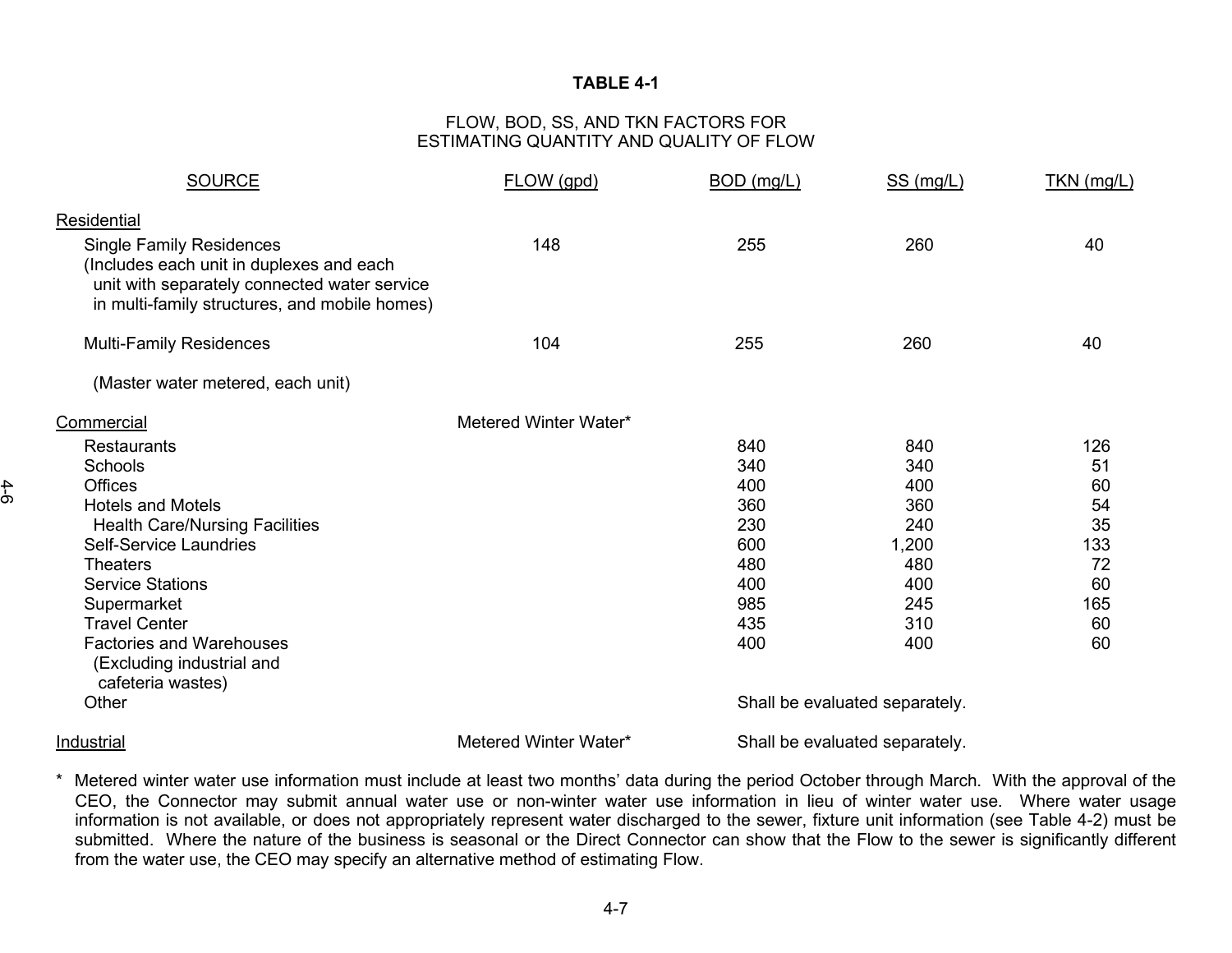#### **Table 4-2**

### **DRAINAGE FIXTURE UNIT VALUES[1](#page-31-0)**

(1 Fixture Unit = 10.2 Gallons per Day [GPD] of Flow)

| <b>FIXTURE TYPE</b>                                                       | <b>FIXTURE</b><br><b>UNIT VALUE</b> |
|---------------------------------------------------------------------------|-------------------------------------|
| Automatic clothes washers, commercial                                     | 3                                   |
| Automatic clothes washers, residential                                    | $\overline{2}$                      |
| Bathroom group as defined in Section 202 (1.6 gpf water closet)           | 5                                   |
| Bathroom group as defined in Section 202                                  |                                     |
| (water closet flushing greater than 1.6 gpf)                              | 6                                   |
| Bathtub (with or without overhead shower or whirpool attachments)         | $\overline{2}$                      |
| <b>Bidet</b>                                                              | 1                                   |
| Combination sink and tray                                                 | $\overline{2}$                      |
| Dental lavatory                                                           | 1                                   |
| Dental unit or cuspidor                                                   | 1                                   |
| Dishwashing machine, domestic                                             | $\overline{2}$                      |
| Drinking fountain                                                         | $\frac{1}{2}$                       |
| Emergency floor drain                                                     | $\mathbf 0$                         |
| <b>Floor drains</b>                                                       | 2                                   |
| Kitchen sink, domestic                                                    | $\overline{2}$                      |
| Kitchen sink, domestic with food waste disposer and/or dishwasher         | $\overline{2}$                      |
| Laundry tray (1 or 2 compartments)                                        | $\overline{2}$                      |
| Lavatory                                                                  | 1                                   |
| Shower (based on the total flow rate through showerheads and body sprays) |                                     |
| Flow rate:                                                                |                                     |
| 5.7 gpm or less                                                           | $\overline{2}$                      |
| Greater than 5.7 gpm to 12.3 gpm                                          | 3                                   |
| Greater than 12.3 gpm to 25.8 gpm<br>Greater than 25.8 gpm to 55.6 gpm    | 5<br>6                              |
| Service sink                                                              | $\overline{2}$                      |
| Sink                                                                      | $\overline{2}$                      |
| Urinal                                                                    | 4                                   |
| Urinal, 1 gallon per flush or less                                        |                                     |
| Urinal, nonwater supplied                                                 | $\mathcal{D}$<br>$\frac{1}{2}$      |
| Wash sink (circular or multiple) each set of faucets                      | $\overline{2}$                      |
| Water closet, flushometer tank, public or private                         |                                     |
| Water closet, private (1.6 gpf)                                           | Δ<br>3                              |
| Water closet, private (flushing greater than 1.6 gpf)                     | 4                                   |
| Water closet, public (1.6 gpf)                                            |                                     |
| Water closet, public (flushing greater than 1.6 gpf)                      | 6                                   |
|                                                                           |                                     |

<span id="page-31-0"></span><sup>&</sup>lt;sup>1</sup> Fixture Unit Value Table 709.1 from the 2015 International Plumbing Code.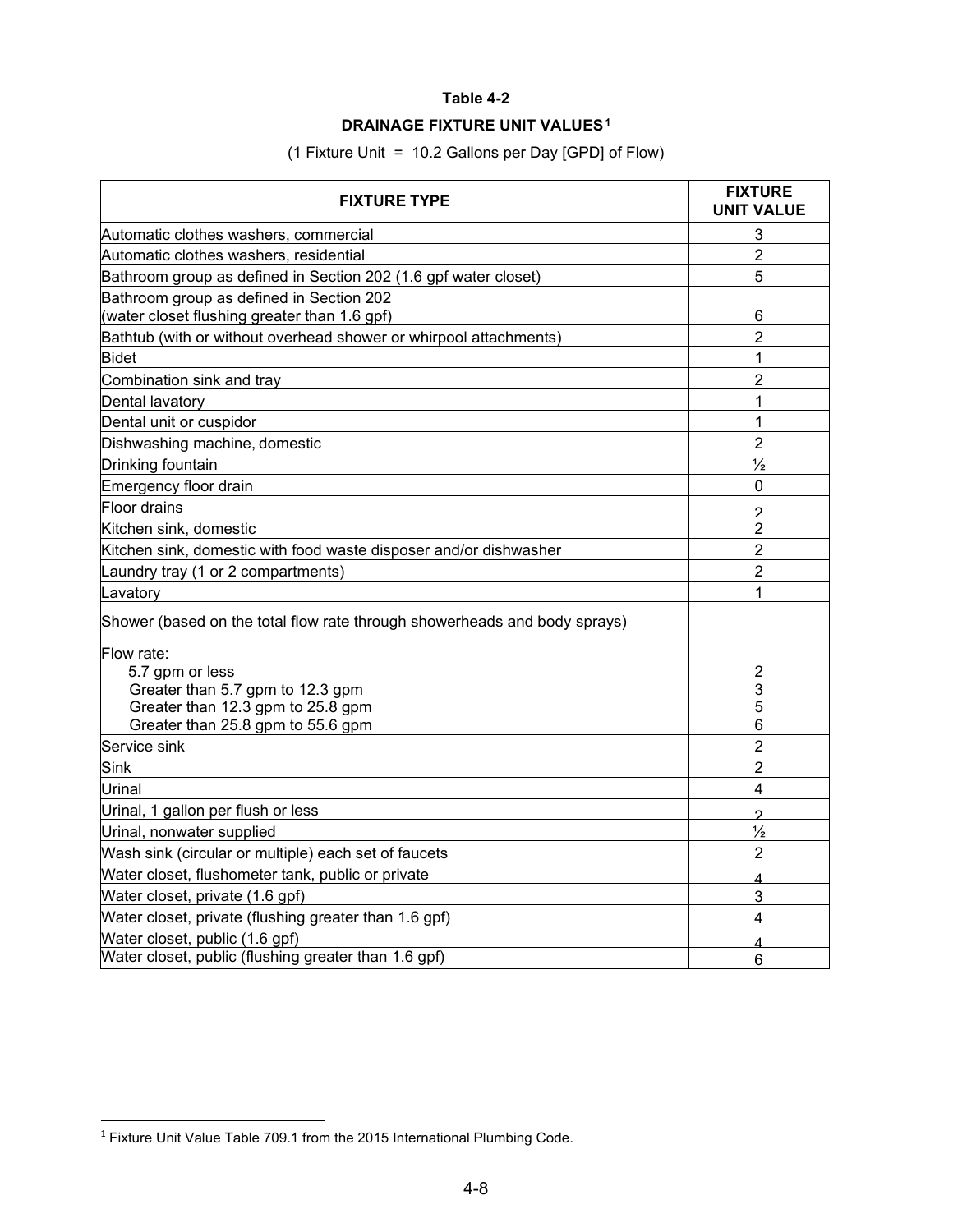| All Other Fixtures:          |   |
|------------------------------|---|
| Trap Size 1-1/4 Inch or Less |   |
| Trap Size 1-1/2 Inch         |   |
| Trap Size 2 Inch             | 3 |
| Trap Size 2-1/2 Inch         |   |
| Trap Size 3 Inch             |   |
| Trap Size 4 Inch             |   |

For Category D1 and D2 connection points, the representative periods shall be calendar quarters.

For Category E connection points, the representative period shall encompass the entire year.

4.4.2 **Determination of Flows and Loadings for the Representative Period**. The total Flow for any representative period shall be expressed in millions of gallons (MG) and shall be determined as follows:

| Category C:  | Category A, B, D1: Total Flow metered<br>Total Flow = $F_S X N$ |
|--------------|-----------------------------------------------------------------|
| Category D2: | Total Flow = $F_m$ X N                                          |
| Category E:  | <b>Total Flow estimated</b>                                     |

The total Loadings for any representative period shall be expressed in tons and shall be determined as follows:

 $F_{\rm r}$ C X F<sub>s</sub> X N Tons (BOD, SS, or TKN) = 2000

- $C =$  Average daily contribution of BOD, SS, or TKN (in pounds) for the period sampled (or average daily contribution estimated).
- $F_r$  = Average daily Flow for the representative period (not applicable for Category D1, D2, or E).
- $F_m$  = Average daily Flow for the period metered.
- $F_S$  = Average daily Flow for the period sampled (not applicable for Category D1, D2, or E).
- $N =$  Number of days in the representative period.
- 4.4.3 **Determination of Annual Flows and Loadings**. The annual Flows and Loadings at each connection shall be the sum of the Flows and Loadings determined for all representative periods in the calendar year.

#### 4.5 **DETERMINATION OF CONNECTOR ANNUAL FLOWS AND LOADINGS**

4.5.1 **Infiltration Credit Allowance**. Where a metering and sampling station used to meter Flows is so situated that the measurement may include Flows infiltrating into a Metro Interceptor, the Connector(s) whose Flows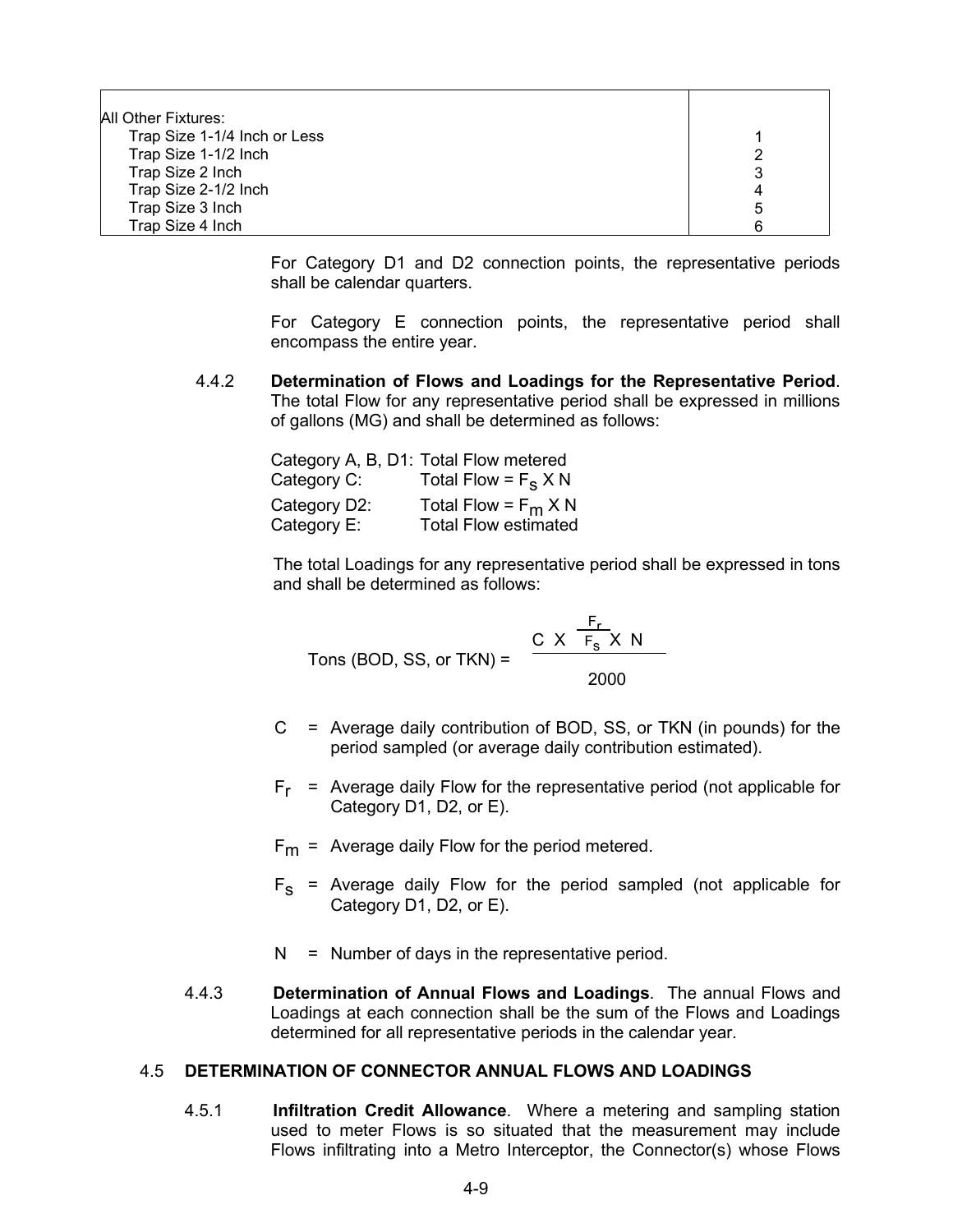are being determined at that station shall be given an infiltration credit allowance which shall be subtracted from the measured flow. The credit allowance shall be 400 gallons per day per inch diameter per mile of interceptor, and shall be given only when the length of interceptor which may be contributing infiltration to the metering and sampling station exceeds 0.5 mile.

- 4.5.2 **Connections Serving a Single Connector**. Where a connection to the Metro Water Recovery System serves a single Connector, the annual Flows and Loadings determined at the connection in accordance with Section 4.4.3 shall be attributed to that Connector, subject only to the Infiltration Credit Allowance described in Section 4.5.1.
- 4.5.3 **Connections Serving Multiple Connectors - Method of Subtraction.** Where the Flow through a metering and sampling station is attributable to more than one Connector (common station), and where the Flows and Loadings are determined upstream of the common station for all but one of the Connectors contributing Flows through the common station, the annual Flows and Loadings for the remaining Connector shall normally be computed by subtracting the upstream annual Flows and Loadings of all other contributors, and the Infiltration Credit Allowance, if applicable (Section 4.5.1), from those measured at the common station. When the CEO determines the Flows and/or Loadings of the remaining Connector may not be reliably determined by measuring at the common station, they shall be determined by estimating as provided in Section 4.3.
- 4.5.4 **Connections Serving Multiple Connectors - Method of Prorating.** Where the Flow through a metering and sampling station is attributable to more than one Connector (common station), Metro Water Recovery may, with the consent of all Connectors affected, and in lieu of determining upstream Flows and/or Loadings, determine the annual Flows and/or Loadings of the contributing Connectors by a method of prorating as described in either paragraph 1 or 2 below.
	- 1. **Prorating of Flows and Loadings - Tap Method**. For prorating purposes, separate estimates of the annual Flows and Loadings contributed through the common station shall be made for each Connector, as described in Section 4.3.3, paragraph 2. The annual Flows and Loadings attributable to each Connector shall then be computed as follows:

Flow = Flow<sub>c</sub> 
$$
X
$$
  
Flow<sub>te</sub>  
Flow<sub>te</sub>  
Tons (BOD,SS, or TKN) = Tons<sub>c</sub>  $X$   
Tons<sub>te</sub>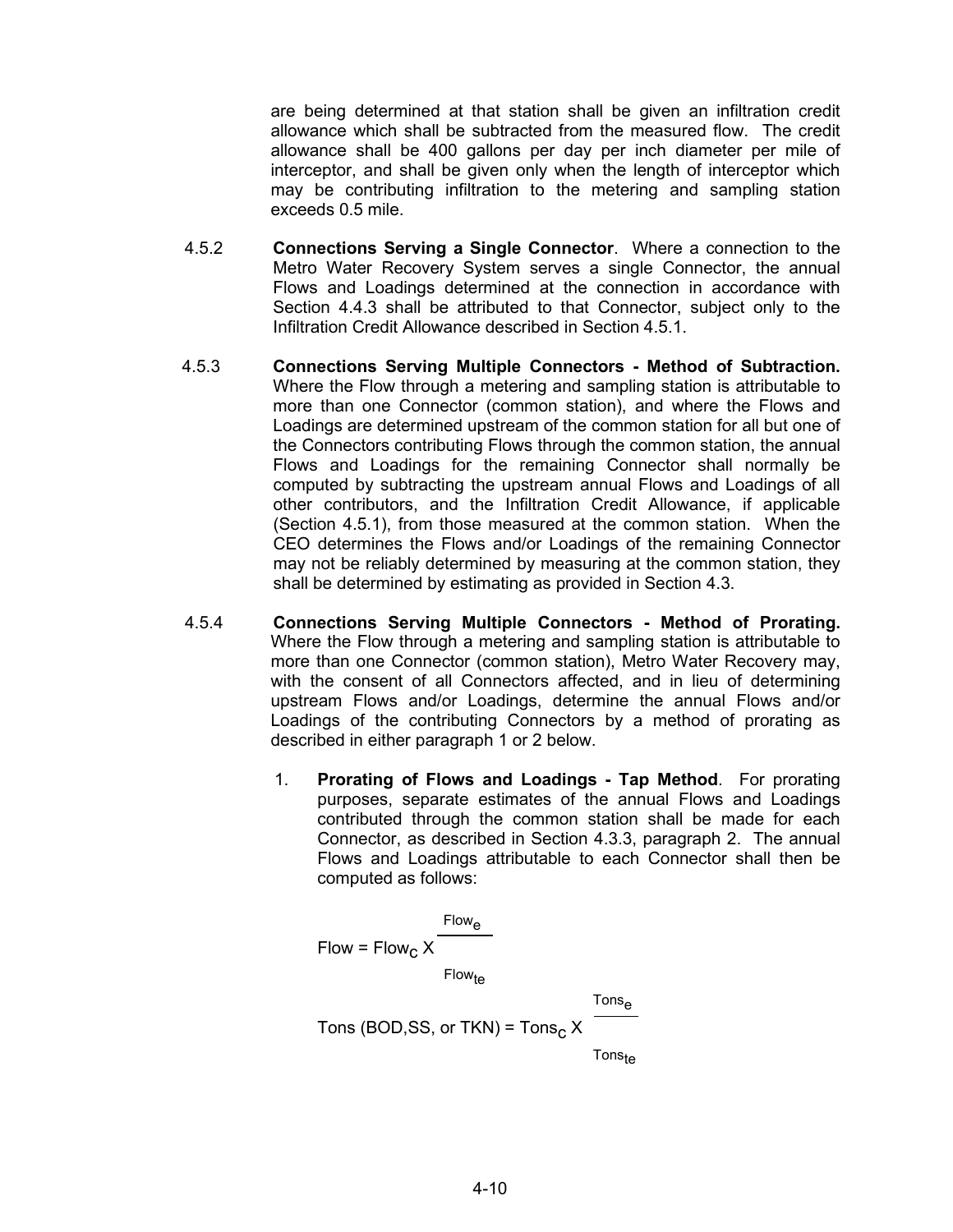| $Flowc$ (Tons <sub>c</sub> )             | $=$ | Measured Flow (tons) through the common<br>station, less the Infiltration Credit Allowance,<br>if applicable. |
|------------------------------------------|-----|---------------------------------------------------------------------------------------------------------------|
| $Flow_{\mathsf{A}}$ (Tons <sub>e</sub> ) |     | = Estimated Flow (tons) for given Connector.                                                                  |
| $Flow_{te}$ (Tons <sub>te</sub> )        |     | = Estimated Flow (tons) for all Connectors<br>through the common station.                                     |

The tap method of prorating requires a combination of metering and sampling and estimating to determine Connector Flows and Lloadings. Accordingly, connections at which such prorating is performed shall be assigned customer categories appropriate to both methods of determination.

2. **Prorating of Loadings - Flow Method**. Where Flow determinations have been made for all Connectors contributing Flow through a common station, and where Loadings are determined only at the common station, the annual Loadings shall be prorated among all Connectors contributing flow through the common station as follows:

Thus, 
$$
1000, SS
$$
, or  $TKN$  =  $Tons_C X$ 

\nFrom,  $1000, SS$ , or  $TKN$  =  $1000$  (Ions)  
\n $1000$  =  $1000$  (Ions)  
\n $1000$  =  $1000$  (Ions)  
\n $1000$  =  $1000$  =  $1000$  (Ions)  
\n $1000$  =  $1000$  at the initial value of  $1000$  =  $1000$  at the initial value of  $1000$  =  $1000$  at the initial value of  $1000$  =  $1000$  at the initial value of  $1000$  =  $1000$  at the initial value of  $1000$  =  $1000$  at the initial value of  $1000$  =  $1000$  at the initial value of  $1000$  =  $1000$  =  $1000$  at the initial value of  $1000$  =  $1000$  =  $1000$  =  $1000$  =  $1000$  =  $1000$  =  $1000$  =  $1000$  =  $1000$  =  $1000$  =  $1000$  =  $1000$  =  $1000$  =  $1000$  =  $1000$  =  $1000$  =  $1000$  =  $1000$  =  $1000$  =  $1000$  =  $1000$  =  $1000$  =  $1000$  =  $1000$  =  $1000$  =  $1000$  =  $1000$  =  $1000$  =  $1000$  =  $1000$  =  $1000$  =  $1000$  =  $1000$  =  $1000$ 

#### 4.6 **REPORTING OF FLOWS AND LOADINGS**

4.6.1 **Preliminary Flows and Loadings Reports**. Metro Water Recovery shall provide preliminary Flows and Loadings reports to each Connector discharging Wastewater to the Metro System. Each report shall provide preliminary information on the Connector's discharge through a specific connection point, for a period of time coinciding with the "representative period" described in Section 4.4.1. For Category E connection points, where the representative period is the entire year, these preliminary reports may be provided more frequently than annually.

> These preliminary reports provide Connectors with ongoing information relating to their Wastewater contributions to the Metro Water Recovery System. For a number of reasons involving the ways that Flows and Loadings are determined for different Connectors, the reports must be considered preliminary and should not be relied upon as final determinations of Flows and Loadings. Final contributions attributable to each Connector are determined only after the end of each calendar year.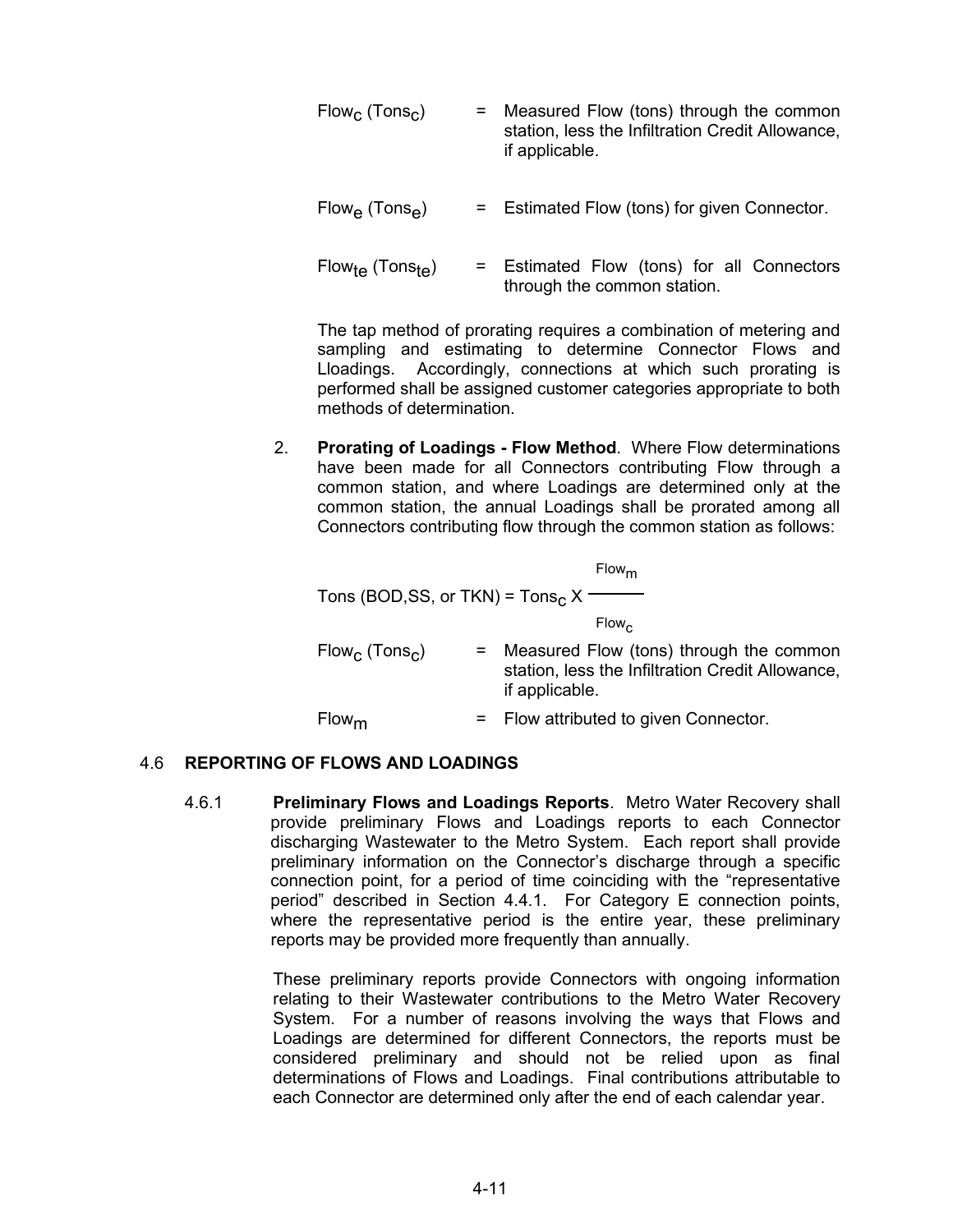4.6.2 **Annual Summaries of Flows and Loadings**. Following each calendar year, Metro Water Recovery shall provide "Annual Summary of Flows and Loadings" reports to each Connector discharging Wastewater to the Metro System during the year. Each report shall provide the final annual Flows and Loadings determinations for the Connector's discharge through a specific connection point. Connectors shall receive such reports for all connection points at which their Flows and Loadings are determined for the purpose of computing Annual Charges for Service.

> The annual summary reports may be revised by Metro Water Recovery any time prior to the Final Adjustment of Annual Charges for Service made by the Board of Directors. In such cases, revised annual summary reports will be immediately provided to the affected Connectors.

#### 4.6.3 **Disagreement Over Reported Flows and Loadings**.

- 1. **Preliminary Reports**. Although the preliminary Flows and Loadings reports may contain only approximate determinations of the Flows and Loadings attributable to a Connector's discharge, much of the information reflects actual Metro Water Recovery data which will be used in the final determination of annual Flows and Loadings. For this reason, these reports should be reviewed carefully by each Connector at the time of receipt. Any disagreements with or inquiries concerning these preliminary reports should be directed to the Staff of Metro. If a disagreement is not resolved to the Connector's satisfaction, the Connector should send a written notice of disagreement, together with all facts pertinent to the disagreement, to the CEO within sixty days after receipt of the preliminary report. If the disagreement cannot be satisfactorily resolved by the CEO, the Connector may appeal the determinations in accordance with the procedures in Section 10 of these *Rules and Regulations*.
- 2. **Annual Summaries**. The determinations provided in the "Annual Summary of Flows and Loadings" reports will be used to determine each Connector's Annual Charges for Service. These determinations will be deemed correct unless, within sixty days from the date the reports are mailed by Metro Water Recovery, a Connector files with Metro a written objection to the determinations. In such instance, if the objection cannot be satisfactorily resolved by the CEO, the Connector may appeal the determinations in accordance with the procedures in Section 10 of these *Rules and Regulations*.
- 4.6.4 **Notifications of Unusual Conditions**. If the Staff of Metro Water Recovery observes, at any time, any unusual conditions relating to the quantity or quality of Wastewater contributed to the Metro System by a Connector, they shall immediately notify the Connector of such conditions. Similarly, if a Connector observes any unusual conditions, or anticipates any changes in the quantity or quality of Wastewater to be discharged to the Metro System, the Connector shall immediately notify Metro.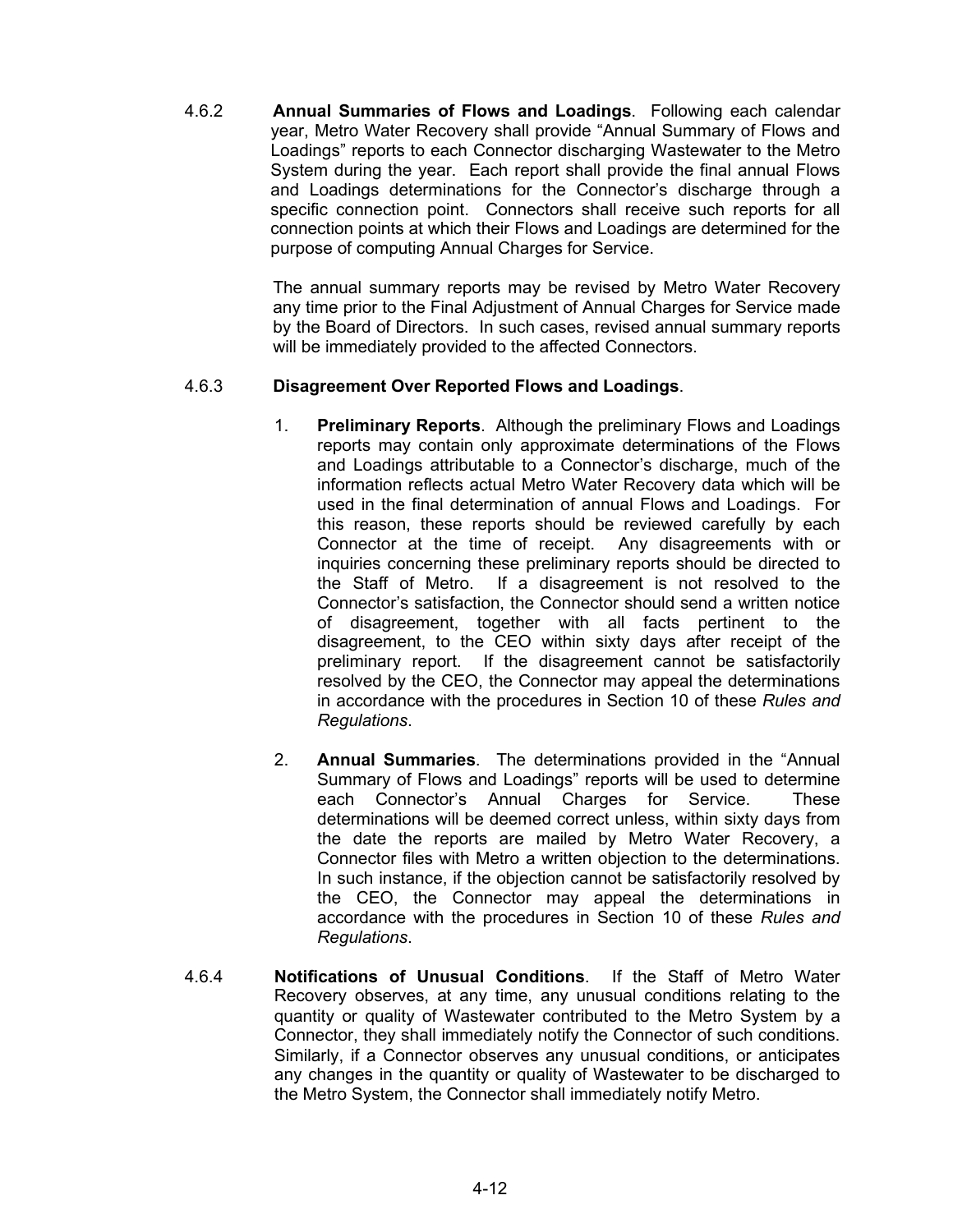It is the intent of this Section that the Staffs of Metro Water Recovery and its Connectors should work together to prevent any situations from arising that may cause problems in Metro's determining Annual Charges for Service fairly and accurately, and to solve any problems as quickly as possible while the facts involved are readily available.

#### **4.7 COMPUTATION OF ANNUAL CHARGES FOR SERVICE**

- 4.7.1 **Determination of Total Annual Charges for Service**. The total Annual Charges for Service to be assessed by Metro Water Recovery for any calendar year are determined by the Board of Directors. The Annual Charges so assessed shall be sufficient to pay the amounts estimated to be needed by Metro, as shown in its annual budget for such calendar year.
- 4.7.2 **Allocation of Annual Charges for Service to Charge Parameters**. Annual Charges for Service are based upon five charge parameters; Flow, BOD, SS, TKN, and CECUs. Metro Water Recovery shall annually review its total costs to determine the percentage of these costs associated with each charge parameter. These percentages will then be applied to the total Annual Charges for Service, to determine the amount of Annual Charges to be applied to each charge parameter.
- 4.7.3 **Calculation of Estimated Unit Charges.** Prior to September 1 of each year, for the following calendar year, the Board of Directors shall prepare a Certified Estimate of Unit Charges for each of the five charge parameters. The estimated unit charge for each parameter will be based on the total Annual Charges for Service applied to that parameter (Section 4.7.2), and the total quantity of that parameter estimated to be received or charged for by Metro Water Recovery:

| Unit Charge, Flow (\$/MG) | <b>Total Annual Flow Charge</b><br>Total Flow to System (MG) |
|---------------------------|--------------------------------------------------------------|
| Unit Charge, BOD (\$/Ton) | <b>Total Annual BOD Charge</b><br>Total BOD to System (Tons) |
| Unit Charge, SS (\$/Ton)  | <b>Total Annual SS Charge</b><br>Total SS to System (Tons)   |
| Unit Charge, TKN (\$/Ton) | <b>Total Annual TKN Charge</b><br>Total TKN to System (Tons) |
|                           | <b>Total Annual CECU Charge</b>                              |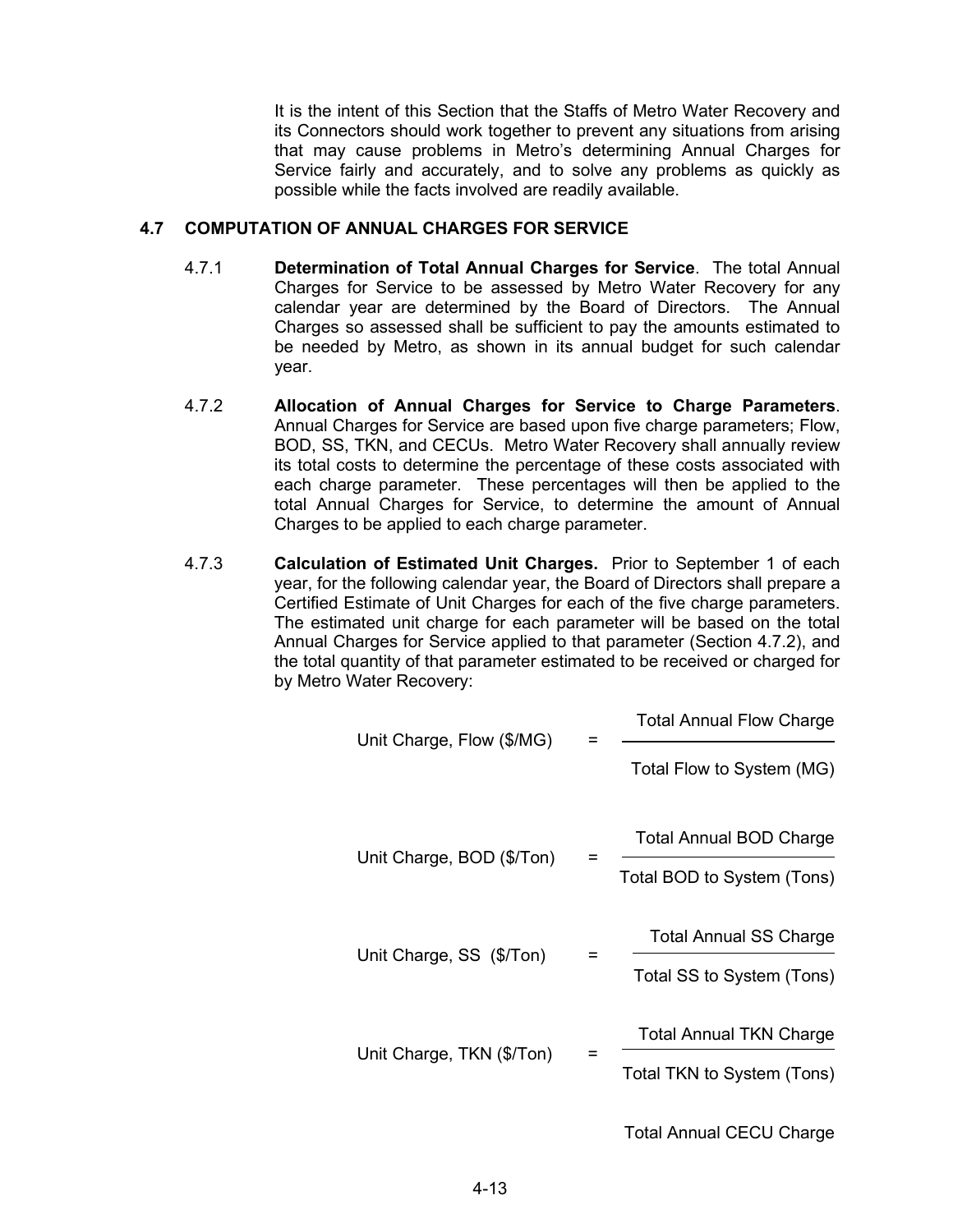Unit Charge, CECU (\$/CECU) =

### Total CECUs

- 4.7.4 **Determination of Estimated Annual Charges for Service**. Prior to September 1 of each year, for the following calendar year, the Board of Directors shall adopt and deliver to each Connector a Certified Estimate of Annual Charges for Service. This estimate shall be calculated by multiplying the estimated unit charge for each charge parameter (Section 4.7.3) by the quantity of that parameter estimated to be contributed by the Connector. The total for all charge parameters shall be the Connector's estimated Annual Charges. These charges are payable in the calendar year following the adoption of the Certified Estimate, that is, in the year for which the Certified Estimate is made (See Section 4.7.7).
- 4.7.5 **Revised Estimate of Unit Charges and Annual Charges for Service**. At any time following the adoption of the Certified Estimate of Unit Charges and Annual Charges for Service as described in Sections 4.7.3 and 4.7.4, the Board of Directors may adopt a Revised Estimate based on updated estimates of Connector contributions or other information. This shall generally be done during the calendar year for which the Revised Estimate is being made. Where the Revised Estimate is based on updated estimates of Connector contributions, the procedures followed in preparing the Revised Estimate are identical to those described in Sections 4.7.3 and 4.7.4, using the Revised Estimates of Connector contributions as the basis for the calculations.

When a Revised Estimate of Annual Charges for Service for any year is adopted by the Board of Directors, the difference in charges compared to the Certified Estimate shall be added to or subtracted from each Connector's Annual Charges payments in the calendar year for which the Connector prepares its next annual budget (see Section 4.7.7).

4.7.6 **Final Adjustment of Unit Charges and Annual Charges for Service**. On or before the last day of June of each year, Metro Water Recovery Board of Directors shall adopt a Final Adjustment of Unit Charges and Annual Charges for Service for the preceding calendar year. The procedures followed in preparing the Final Adjustment are identical to those described in Section 4.7.3 and 4.7.4, using the actual Connector contributions during the year as the basis for the calculations.

> The difference in charges calculated in the Final Adjustment, compared to the most recent Revised Estimate or, if no Revised Estimate was adopted for the calendar year in question, the Certified Estimate, shall be added to or subtracted from each Connector's Annual Charges for Service payments in the calendar year following the Final Adjustment, that is, in the second year after the year for which the Final Adjustment is made (See Section 4.7.8).

4.7.7 **Payment of Annual Charges for Service**. Each Connector shall pay in any calendar year the Certified Estimate of Annual Charges for Service for that year as determined under Section 4.7.4. Each Connector shall also pay, or be credited for, any adjustments to the Annual Charges for prior years, as determined under Sections 4.7.5 and 4.7.6. Payment shall be in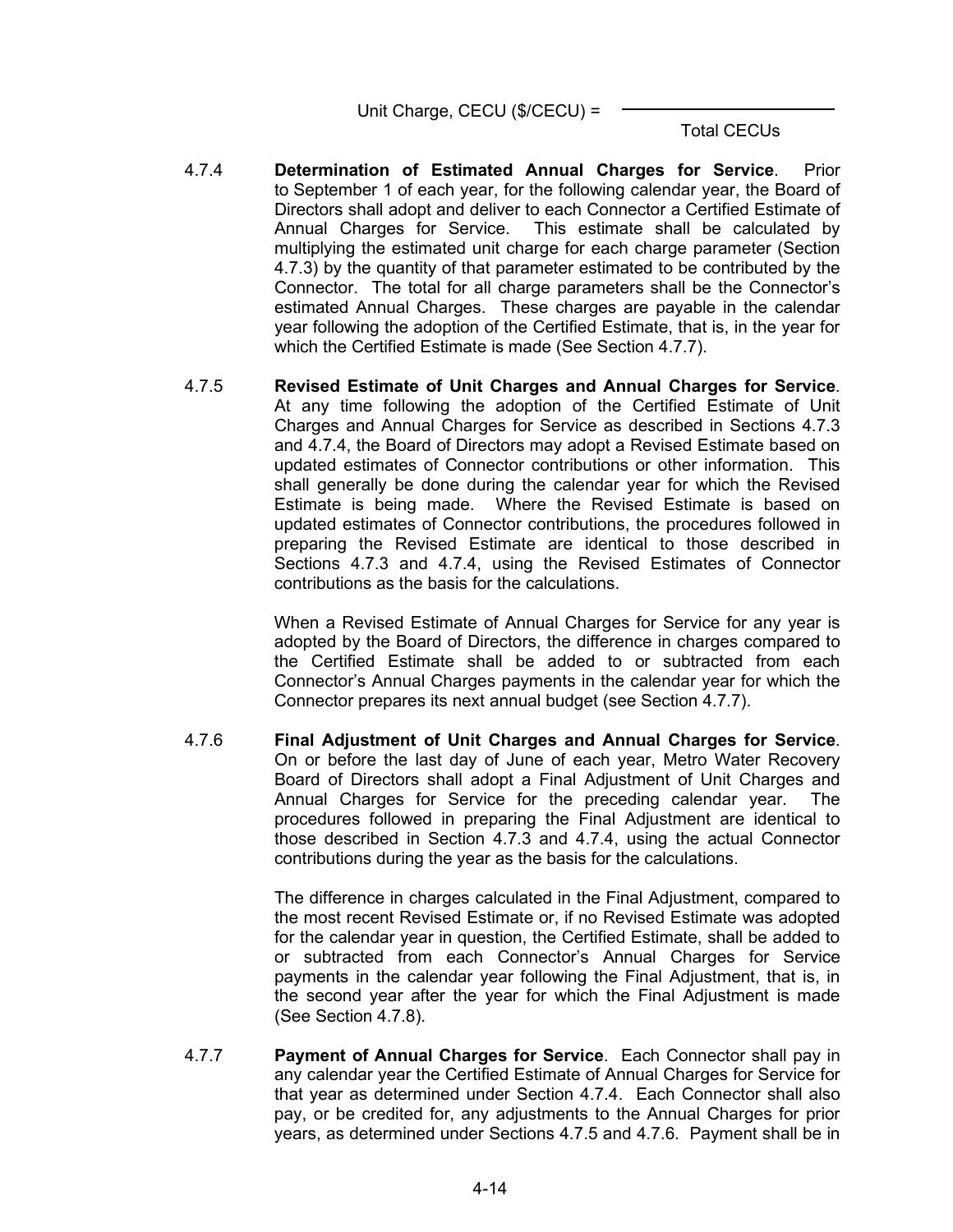four substantially equal quarterly installments, due on or before the 15th day of March, June, September, and December.

- 4.7.8 **Minimum Payment**. Notwithstanding the above determinations of Annual Charges for Service payments, in any calendar year in which Metro Water Recovery collects Annual Charges, each Connector shall pay a minimum of \$2,000.
- 4.7.9 **Disagreement over Annual Charges for Service**. Any disagreements with or inquiries concerning any estimates or adjustments to the Annual Charges for Service should be directed to the CEO of Metro Water Recovery. If a disagreement cannot be satisfactorily resolved, a Connector may appeal Metro's determinations in accordance with the procedures in Section 10 of these *Rules and Regulations*.

Prior to adopting the Final Adjustment of Annual Charges for Service, the 'Board of Directors shall hold, at a regular meeting no later than June next following the last day of that fiscal year, a hearing on the proposed final adjustment. Any Connector, or any holder of any security issued by Metro Water Recovery, may present objections to the adjustment at this hearing.

### 4.8 **REQUIREMENT FOR USER CHARGE COMPLIANCE**

All Municipal Connectors and Corporate Connectors which use the Metro Water Recovery System including, but not limited to, Member Municipalities, Special Connectors, Contracting Municipalities, and any Connector to or user of the sewer systems of these entities shall have a User Charge System as required by Title 40, Part 35 of the Code of Federal Regulations as amended, in particular Section 35.2140 thereof.

| Revisions   11/90   10/99   01/01   04/03   06/14   07/18 |  |  |  |
|-----------------------------------------------------------|--|--|--|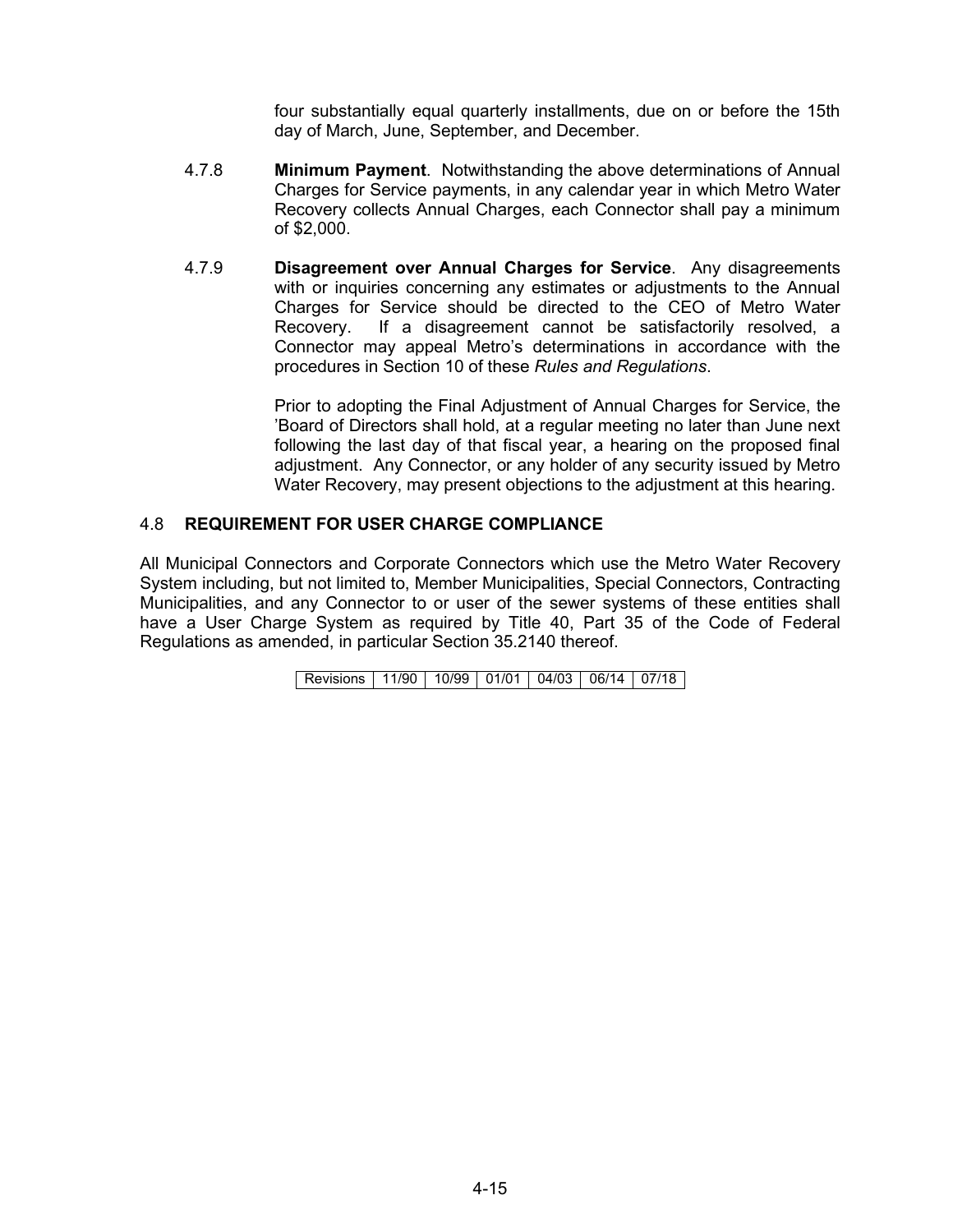### **SECTION 5**

## **HAULED WASTES**

#### 5.1 **GENERAL**

Discharge of liquid or solid wastes into an Interceptor and/or the Metro Water Recovery System is prohibited unless provided for within a Service Contract with Metro or authorized either by a special permit issued by Metro's Pretreatment Program or, in emergency circumstances, written authorization from the CEO, issued in accordance with these *Rules and Regulations*. Pursuant to Section 6.14.9, discharge of wastes under such a permit or written authorization will be allowed only at authorized points in the System. Any discharger of wastes under such permit or written authorization shall be subject to the requirements of this Section and Section 6 of these *Rules and Regulations* and consents to the enforcement of same by Metro.

#### 5.2 **PERMITS**

- 5.2.1 **Application for Discharge Permits.** No person or company shall discharge hauled wastes into a Metro Interceptor or the Metro Water Recovery System until a discharge permit has been obtained in accordance with these *Rules and Regulations*. Such discharge permits will only be issued for the discharge of wastes from septic tanks, grease traps, lift stations that serve only domestic sewage and grease traps, privies, and sewer cleanings, and for the discharge of other non-hazardous materials and wastes which can be effectively and efficiently treated by Metro facilities. Individuals or companies desiring to efficiently treated by Metro facilities. discharge such wastes to the Metro System shall file an application with Metro for a discharge permit. A separate vehicle permit must be obtained in accordance with Section 5.2.3 for each vehicle which will be used to discharge wastes to the Metro System. Discharge permit application forms may be obtained from Metro's website or by writing or calling Metro. All waste grease transporters must be registered with the CDPHE.
- 5.2.2 **Discharge Permit Application Fee.** A one-time fee of \$25 shall be charged for each discharge permit application for the discharge of routine wastes from septic tanks, grease traps, lift stations that serve only domestic sewage and grease traps, privies, and sewer cleanings. A one-time fee of \$75 shall be charged for each discharge permit application for the discharge of other non-hazardous materials and wastes which can be effectively and efficiently treated by Metro Water Recovery. The discharge permit application fee, payable to Metro Water Recovery, must accompany the completed discharge permit application form. Application fees are non-refundable.
- 5.2.3 **Vehicle Permit Fee.** A fee of \$10, payable to Metro Water Recovery, shall be charged for each vehicle permit issued. This payment must accompany the completed application form. A separate vehicle permit must be obtained for each vehicle used to discharge wastes to the Metro System. Each permit will include the license plate number of the vehicle for which it is issued and cannot be transferred to another vehicle, unless it is a replacement vehicle and license plates from the previous vehicle are being transferred to the new vehicle.
- 5.2.4 **Vehicle Inspection.** Prior to the issuance of a vehicle permit, the vehicle for which the permit will be issued shall be inspected by Metro Water Recovery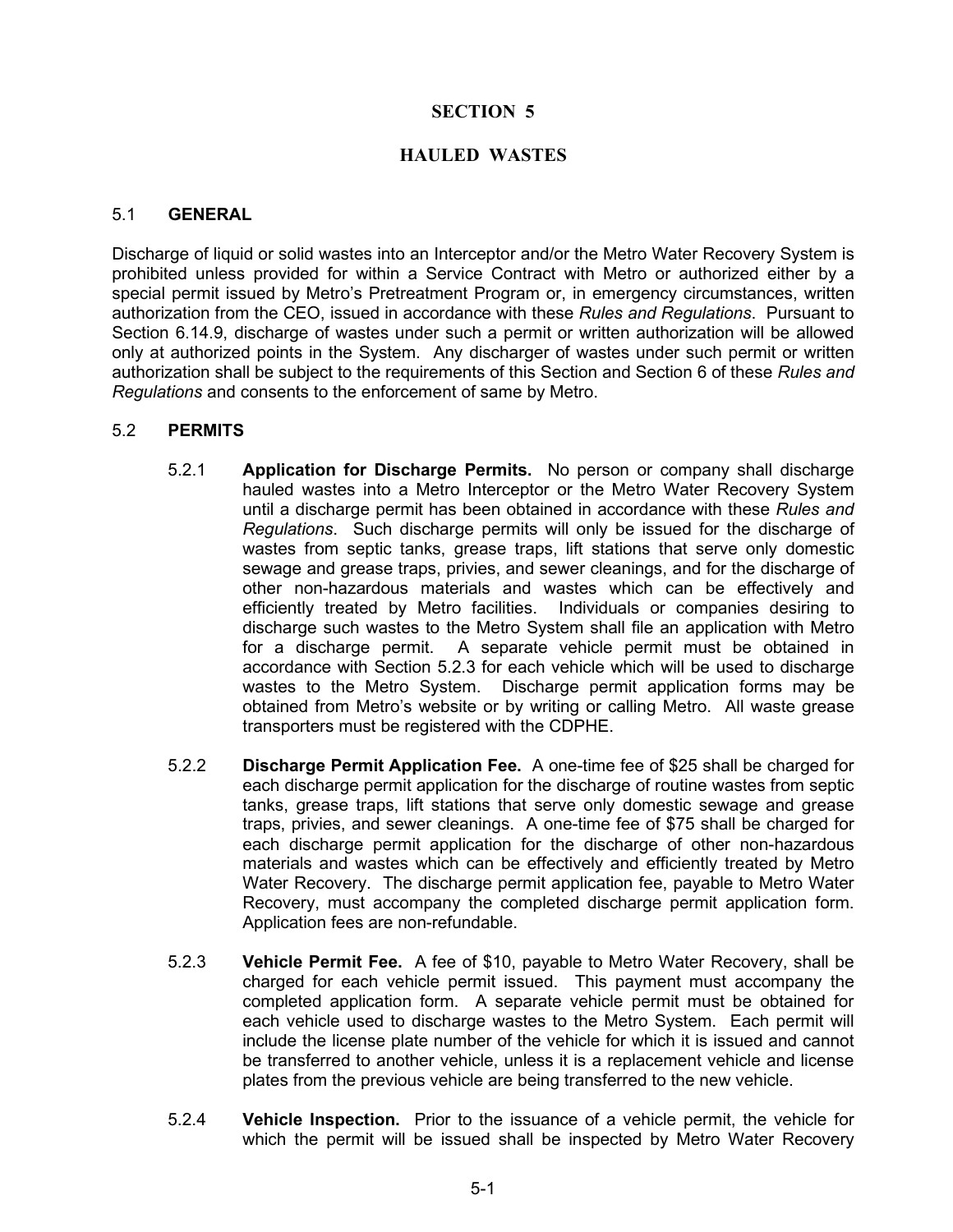Staff. The applicant may make an appointment for a vehicle inspection by calling the Environmental Services Department of Metro.

Vehicles for which permits have been issued are subject to subsequent inspection by Metro Water Recovery Staff. Any items of nonconformance regarding the vehicle's condition which have developed since the permit was issued may be noted by the inspector and a written notice of the need to correct the deficiency within a specific time limit will be provided to the permittee.

The issued permit must be displayed in a window of the vehicle during the discharge of wastes to the Metro Water Recovery System such that it can be seen from the outside of the vehicle by an inspector and will not obstruct the driver's view.

- 5.2.5 **Surety Bond (Escrow).** Each applicant for a discharge permit shall execute and deposit with Metro Water Recovery a surety bond in the sum of \$1,000, or in an amount equal to the anticipated Metro charges for an average sixty-day (60) period, whichever is greater. Alternatively, the applicant may place such monies in an escrow account, under terms and conditions acceptable to the CEO. The bond or escrow monies shall provide reimbursement to Metro for any work required for the elimination of any unsanitary conditions caused by the permittee on or around Metro facilities, for the repair of Metro facilities damaged by the permittee, or for any unpaid charges owed to Metro by the permittee. A suitable escrow account shall be established or bond received by Metro before a discharge permit will be issued. Escrow and bonding requirements may be revised by the CEO from time to time in consideration of changes in Metro charges or volume of business done with the permittee.
- 5.2.6 **Insurance.** Each permittee shall keep on file with Metro Water Recovery a current valid certificate of insurance for Workers Compensation and current valid certificates of insurance for auto liability and general liability coverage in the amounts as determined from time to time by the CEO. Such certificate(s) of insurance shall be received by Metro before a discharge permit is issued or renewed. Upon request of an owner of a company who is the sole operator/employee, Metro may waive, in writing, the requirement for Workers Compensation insurance.
- 5.2.7 **Discharge Permit Renewal.** Discharge permits for discharge of wastes shall be issued for a specified time period not to exceed five (5) years. The permittee shall apply for permit renewal a minimum of ninety (90) days prior to expiration of the permittee's existing permit. Applications for such permit renewals must be accompanied by a \$5 fee for each vehicle to handle the cost of renewal. If the renewal application is not received within the allotted time, the discharge permit will expire on the existing permit's expiration date. Once a permit has expired, a new application, along with the appropriate application fee, must be submitted to Metro Water Recovery before any new permit will be issued.

In addition, a vehicle inspection must be performed by Metro Water Recovery Staff on each vehicle to be renewed prior to issuance of a renewed discharge permit. The renewal applicant may make an appointment for such a vehicle inspection by calling Metro.

5.2.8 **Permit Suspension and Revocation.** Any discharge or vehicle permit(s) issued in accordance with these *Rules and Regulations* will be subject to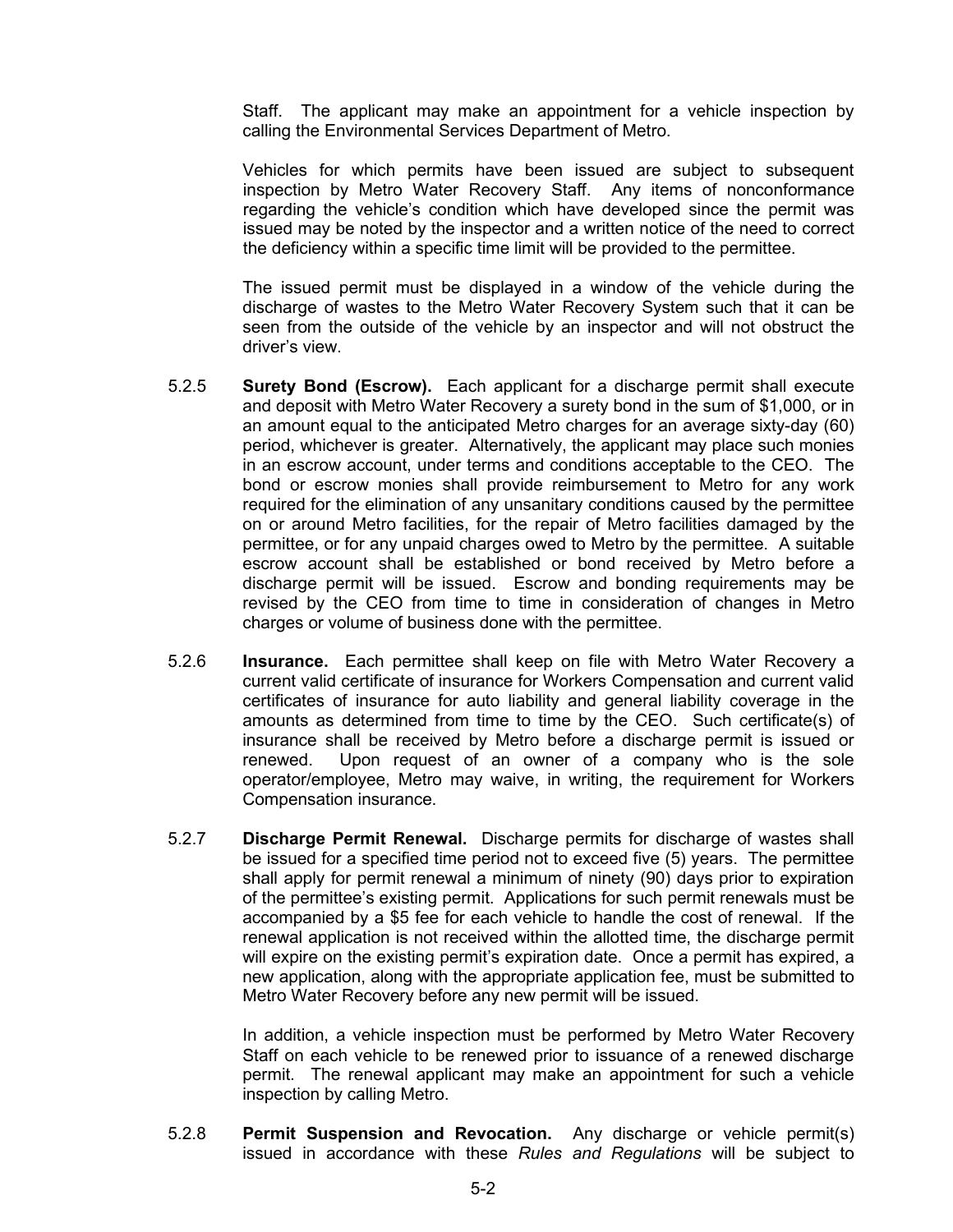suspension or revocation by Metro Water Recovery, at its discretion, for failure to submit accurate monthly reports, failure to submit timely reports, failure to pay proper charges, failure to discharge at authorized disposal site(s), failure to meet sanitation standards, discharging of industrial sludges or other unacceptable wastes into the Metro System, for any other infraction of these *Rules and Regulations*, or if the CEO determines it is necessary to protect Metro's facilities.

## 5.3 **MONTHLY REPORTS**

Each permittee must submit a monthly report containing a list of all sources of waste material(s) discharged to Metro Water Recovery. This requirement may be waived by Metro for permittees hauling only portable toilet wastes. Failure to submit accurate or timely monthly reports shall be cause for suspension or revocation of the permit, at the discretion of Metro. Copies of the report form to be used may be obtained from Metro upon request. Section 6.27 of these *Rules and Regulations* applies to all reports submitted.

# 5.4 **DETERMINATION OF QUANTITY BY METRO WATER RECOVERY**

Metro Water Recovery will make determinations of the quantity of material discharged to Metro from all vehicles and will use these determinations for charges.

### 5.5 **CHARGES**

The unit charge for wastes from septic tanks, grease traps, privies, or other classes of hauled wastes to the permittee for discharging waste to the Metro Water Recovery System shall be established by resolution of the Executive Committee of the Board of Directors. The charges shall be based on the working tank capacity and Metro's determinations as to the strength of material discharged. Any permittees discharging wastes significantly higher in Pollutant concentration than anticipated by Metro may be charged additional fees.

For all other requests for disposal of hauled wastes, the CEO is authorized to determine a charge on a case-by-case basis if the amount of projected income is within the CEO's Board-approved spending authority per year or by the Executive Committee if the projected annual income is greater than the CEO's Board-approved spending authority. At the discretion of the CEO or the Executive Committee, the determination of such charges may be referred to the Board of **Directors** 

### 5.6 **PAYMENT**

Metro Water Recovery shall bill the permittee for all discharges, with payment due no later than thirty (30) days following the date of the billing. If any payment or any part thereof remains unpaid following the due date, Metro may charge and collect interest on the amount unpaid from its due date until paid at the rate of one per centum (1%) per month (or fraction thereof). Additionally, failure of the permittee to make full payment within the allotted time or to pay any interest due shall be cause for suspension or revocation of the permit, at the discretion of Metro.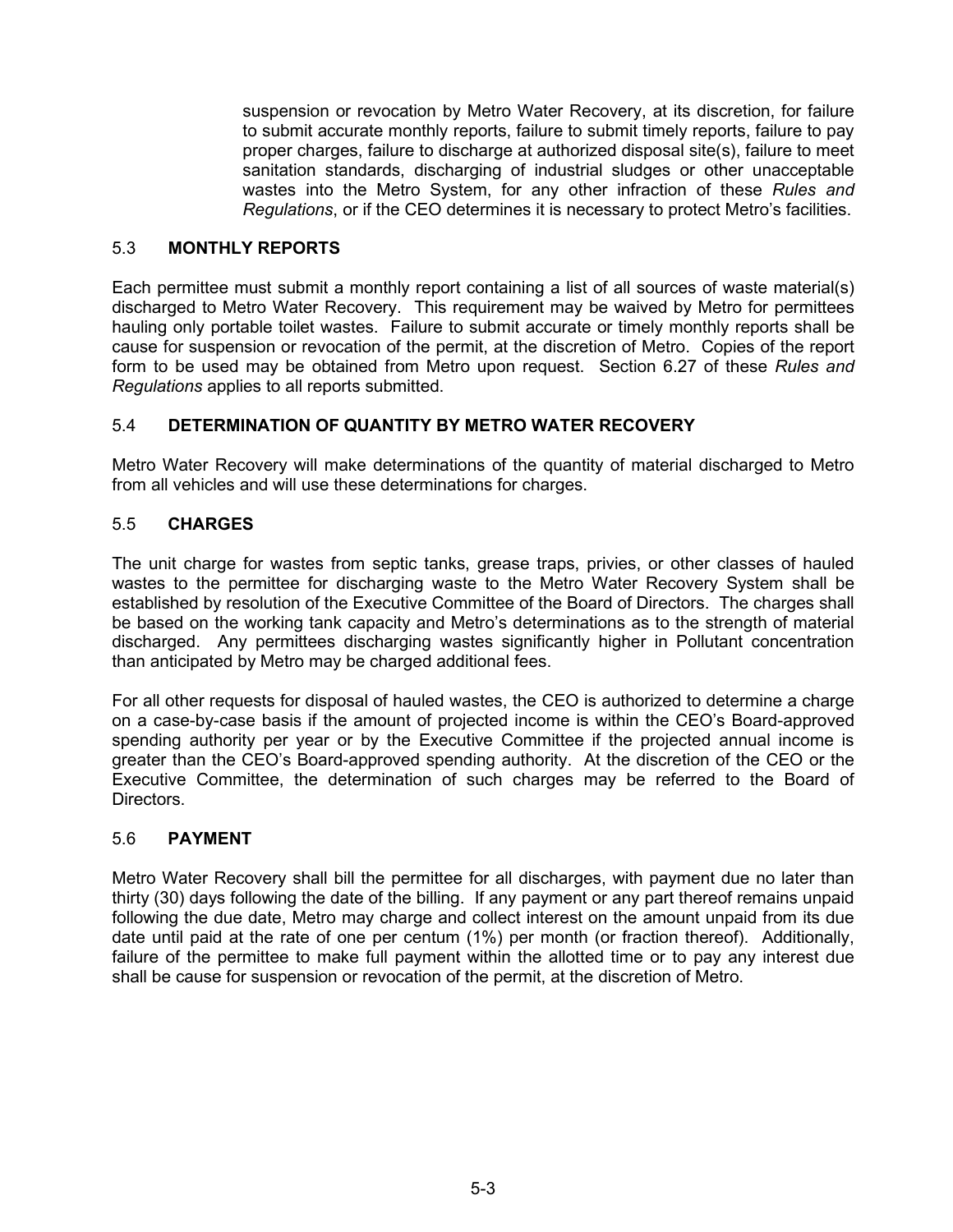# 5.7 **AUTHORIZED DISPOSAL SITES**

- 5.7.1 **Site Limitations.** Only those disposal sites which have been authorized by Metro Water Recovery and approved by the appropriate city, county, sanitation Metro, and health department and which are specifically authorized in these *Rules and Regulations* shall be used for the disposal of wastes under the permits granted by these *Rules and Regulations*.
- 5.7.2 **Approved Site Locations.** The authorized sites for the disposal of wastes by a permittee will be designated by Metro Water Recovery.

## 5.8 **SANITATION AND SAFETY STANDARDS**

Each permittee who discharges wastes to the Metro Water Recovery System shall be responsible for the cleanliness and safety practices at the points of disposal. It shall be the permittee's responsibility to have available the proper tools to remove and replace the manhole lids, where necessary, in a safe and proper manner. It shall be the responsibility of the permittee to discharge wastes in such a manner as to keep the area clean and free from spills or other debris. Any spills shall be promptly cleaned up. The permittee is also responsible for keeping its vehicle and related facilities clean and in good repair while being used for disposal to the Metro System. These sanitary and safety practices shall be carried out in a manner acceptable to Metro and to appropriate health departments. Failure to comply with these sanitation and safety standards shall be grounds for revocation of the permit.

#### 5.9 **QUALITY OF WASTES**

Wastes discharged to the Metro Water Recovery System under a permit granted by these *Rules and Regulations* shall conform to the requirements and limitations of any applicable *Rules and Regulations*, including but not limited to Section 6. In addition, the discharge of any Pollutants by the permittee shall be controlled and regulated in accordance with all applicable state and federal regulations. It shall be the responsibility of each permittee to be familiar with the provisions of these documents.

The permittee consents to Metro Water Recovery's right to sample and analyze the contents of any vehicle using the Metro System for the discharge of wastes. The purpose of such sampling and analysis will be to determine conformance with the *Rules and Regulations*. It shall be the responsibility of the permittee's driver or other personnel authorized by Metro to obtain any necessary samples required by Metro.

### 5.10 **EMERGENCY HAULED WASTE DISCHARGE SERVICES**

Emergency discharge of hauled wastes may be authorized in accordance with these *Rules and Regulations* if the quantity and quality of the discharge will have no material effect on Metro Water Recovery's operations, including the quality of its effluent or biosolids. Written approval from the CEO must be received before the discharge may commence, and discharge must take place at authorized points in the Metro System as provided for in Section 5.7 of these *Rules and Regulations* and must comply with Sections 5.8, 5.9, 6.13, and 6.14 of these *Rules and Regulations*. Approval of such a discharge is entirely at the discretion of Metro and shall not constitute approval of any additional or similar discharges. In the event a proposed emergency discharge is not approved by Metro, said decision shall not be subject to the appeal and hearing procedure set forth in Section 10 of these *Rules and Regulations*.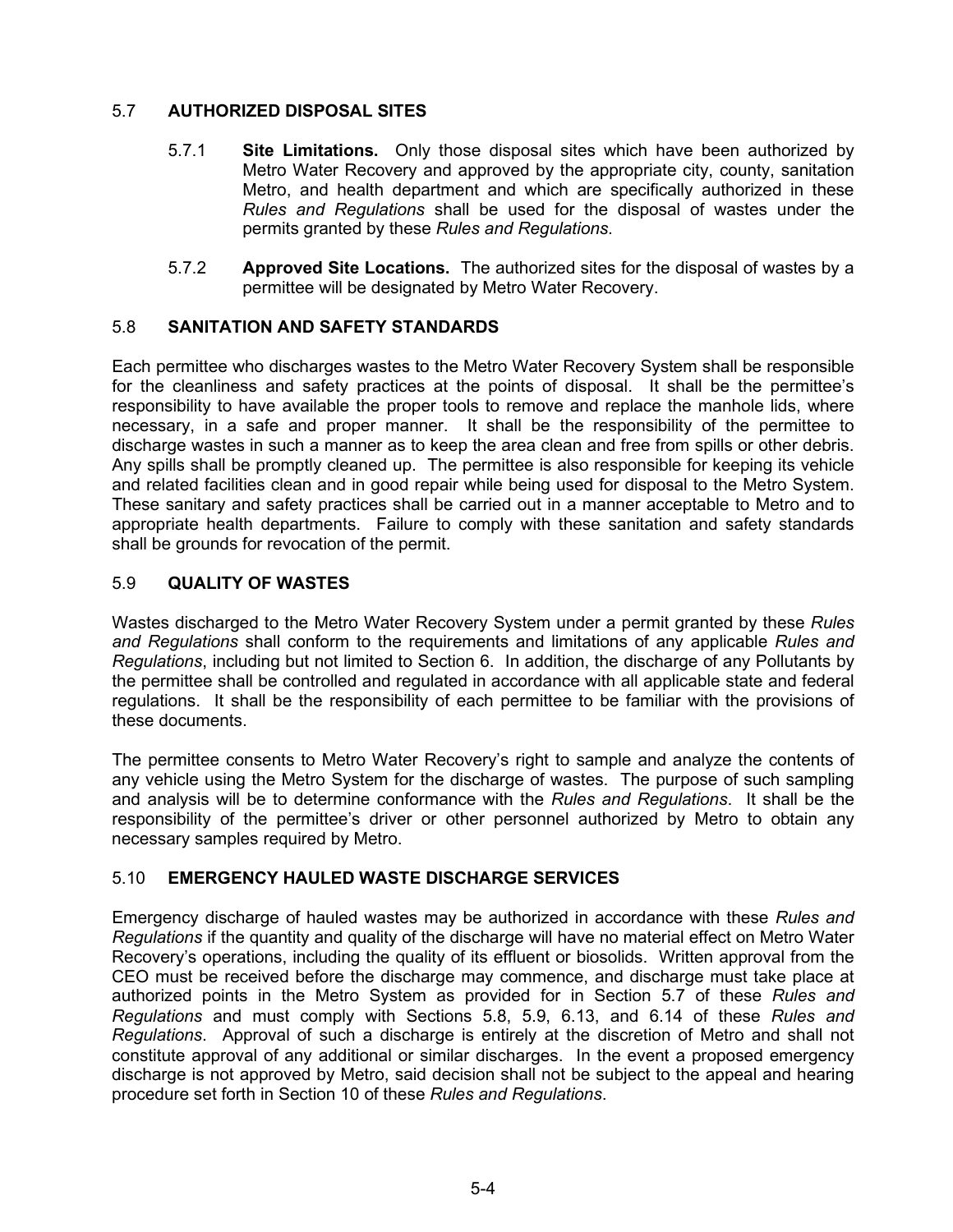- 5.10.1 **Metro Water Recovery Authorization.** The requesting entity shall provide all information necessary for Metro to determine the existence of an emergency. If the request is verbal, the requesting entity shall provide written documentation within 24 hours. The CEO shall determine (1) whether an emergency condition exists; (2) whether the discharge will have any material effect on Metro's operations, including the quality of its effluent and biosolids; and (3) whether Metro chooses to provide such service under the Hauled Wastes program. After such determination, the requesting entity shall be notified of the decision. If the decision is to authorize the emergency service, Metro, in coordination with the entity involved, shall make those physical arrangements necessary for service to be provided by Metro. No physical arrangement for emergency service shall be undertaken and no emergency discharge shall occur by any entity without the written permission of the CEO.
- 5.10.2 **Form of Authorization and Written Notification.** The CEO shall notify the requesting entity in writing if the request has been granted or denied. If granted, the notification will specify the requirements of the *Rules and Regulations* and of any specific conditions or limitations on the approval.
- 5.10.3 **Vehicle Inspection.** Metro Water Recovery Staff shall have the right to inspect the vehicle used to discharge at any time before, during, or after the discharge.
- 5.10.4 **Insurance.** The requesting entity shall provide Metro Water Recovery a current valid certificate of insurance for Workers Compensation and current valid certificates of insurance for auto liability and general liability coverage in the amounts as determined by the CEO. Metro shall receive such certificate(s) of insurance before emergency discharge is allowed.
- 5.10.5 **Charges.** The requesting entity shall pay for each request for emergency hauled wastes discharge services. The charge for services shall be the sum of:
	- 1. A deposit of \$1,000 applicable before discharge for each emergency service authorized, to be held by Metro Water Recovery for the purposes described in Section 5.2.5.
	- 2. A service fee of \$200 applicable upon approval of each emergency request by Metro Water Recovery.
	- 3. All direct costs (including applicable overhead costs) incurred by Metro Water Recovery related to providing emergency services.
	- 4. A charge for the hauled waste, based on Flow, BOD, TKN, and SS, equal to three (3) times the unit rates in the current Estimated Annual Charges for these parameters.
	- 5.10.6 **Payment**. The charges for emergency service shall be payable within thirty (30) days after a bill is submitted to the requesting entity by Metro Water Recovery. Late payments shall be charged interest at a rate of eighteen percent (18%) per annum. Metro may bill for services rendered to date at any time after the initiation of emergency service.

Revisions 05/91 04/96 04/99 01/01 04/03 06/06 01/08 09/09 10/13 07/18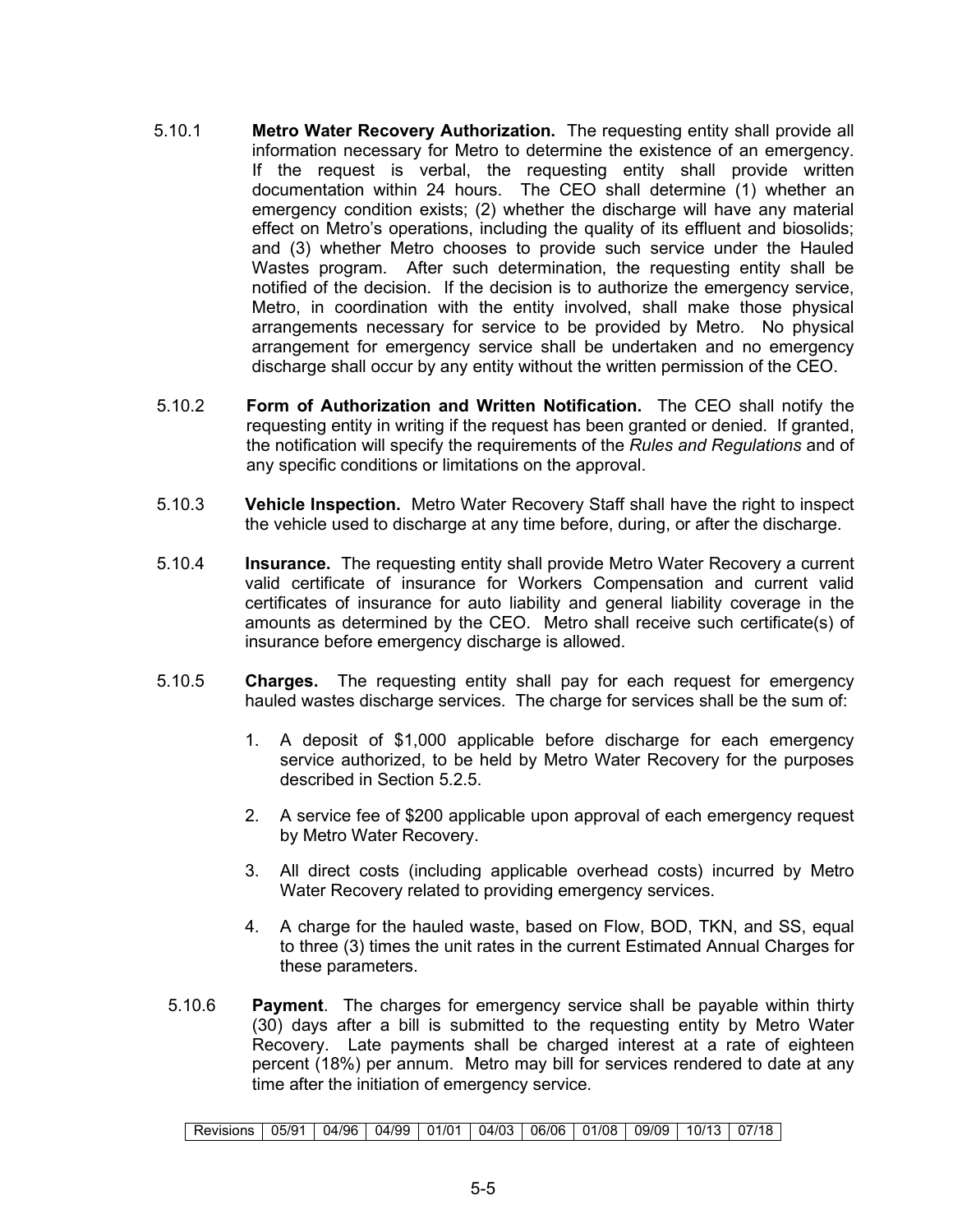### **SECTION 6**

#### **PRETREATMENT PROGRAM**

#### **6.1. GENERAL**

The Pretreatment Program of Metro Water Recovery is designed to enable Metro to comply with all applicable state and federal laws, including the Clean Water Act (33 United States Code [U.S.C.] Section 1251 et seq.) and the General Pretreatment Regulations (Title 40 of the Code of Federal Regulations [CFR] Part 403), conditions of its National Pollutant Discharge Elimination System (NPDES) Permits or Colorado Discharge Pollutant System (CDPS) Permits, as applicable, Operating Permit (Air), and any other permit and applicable sludge disposal regulations, and to meet the following objectives:

- 1. To prevent the introduction of Pollutants into the Metro System which will interfere with the operation of The Metro System or contaminate the sludge.
- 2. To prevent the introduction of Pollutants into the Metro System which will Pass Through the Metro System, inadequately treated, into the receiving waters or the atmosphere, or otherwise be incompatible with the Publicly Owned Treatment Works.
- 3. To prevent the introduction of Pollutants into the Metro System which might constitute a hazard to humans or to animals.
- 4. To ensure Metro's ability to recycle and reclaim Wastewater and sludge.
- 5. To enable Metro to comply with its NPDES or CDPS permit conditions, sludge use and disposal requirements, and any other applicable federal or state laws.

#### **6.2. APPLICABILITY**

Any Industrial User, the Sewage or Wastewater from which directly or indirectly enters or has the potential to enter the Metro System from areas within or without the boundaries of Metro, shall be bound by these *Rules and Regulations*, Section 5, and this Section 6 as they now exist or may hereafter be amended. These *Rules and Regulations* may be enforced against any Industrial User.

- **6.3. RESERVED**
- **6.4. RESERVED**
- **6.5. RESERVED**
- **6.6. RESERVED**
- **6.7. RESERVED**
- **6.8. RESERVED**
- **6.9. RESERVED**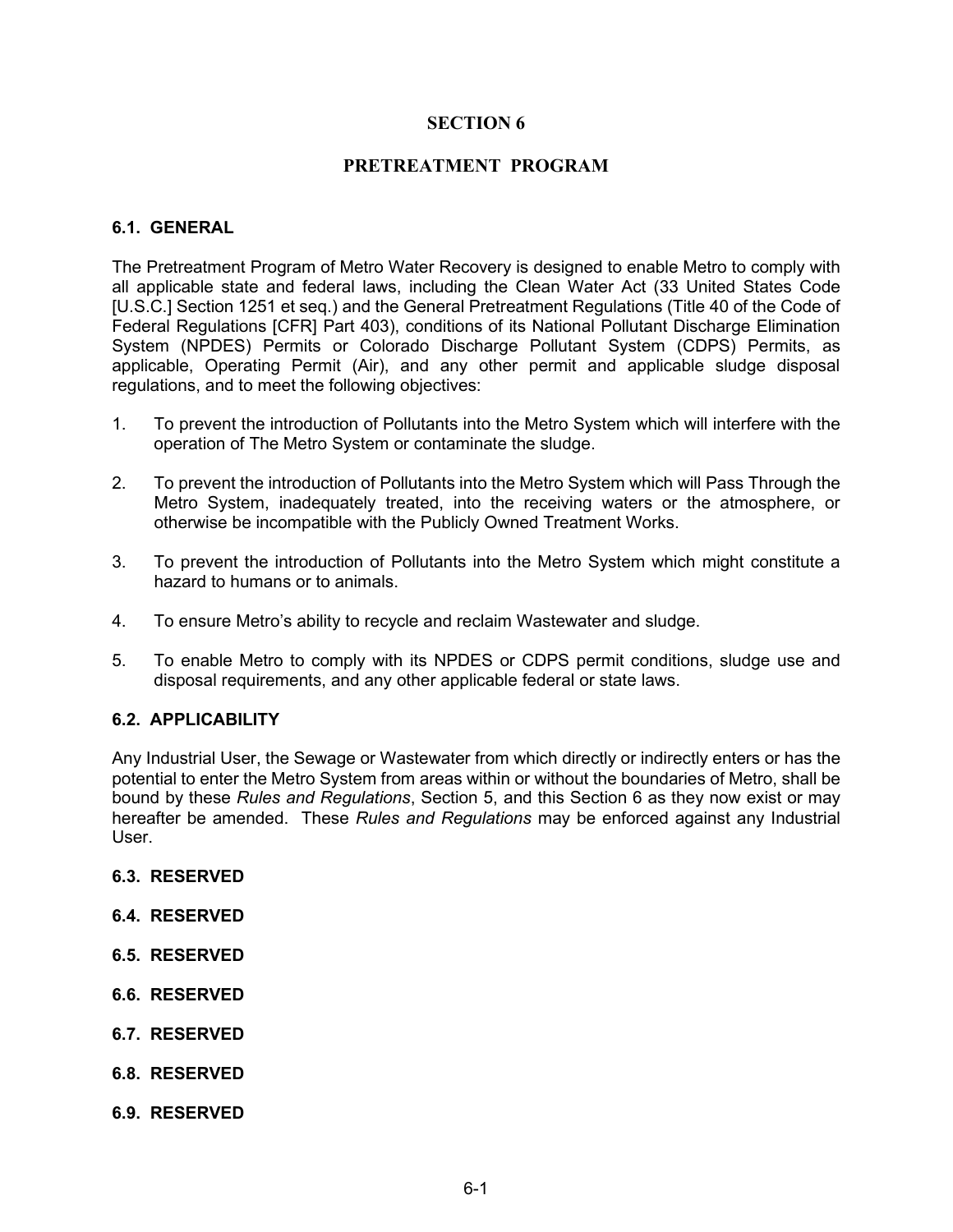### **6.10. RESERVED**

## **6.11. RESERVED**

## **6.12. METRO WATER RECOVERY MONITORING / RIGHT TO INSPECT**

For the purpose of determining the quantity, quality, and other characteristics of any Sewage which shall be or may be delivered and discharged into the Metro System by a Connector or Contracting Municipality, or into the Municipal Sewer System by any Industrial User, Metro Water Recovery shall have the right at all reasonable times to enter and to inspect the Municipal Sewer System or any industrial or commercial installations connected thereto or any other connections which contribute or have a potential to contribute Sewage or wastes to the Municipal Sewer System and to inspect and copy records, to take samples and to make tests, measurements, and analyses of Sewage or other wastes in, entering, or with a potential to enter, or to be discharged into such Municipal Sewer System; and to require the installation of facilities and equipment necessary to monitor such discharges or to ensure no discharge occurs. Metro will make and will keep records of tests, measurements, and analyses of such Sewage or other wastes entering such Municipal Sewer Systems and, where appropriate or requested, forward to each Connector or Contracting Municipality the results of such tests, measurements, and analyses appertaining thereto.

### **6.13. GENERAL REQUIREMENTS REGARDING DELETERIOUS WASTES**

The following Sewage, water, substances, materials, or waste are prohibited from being discharged into the Metro System or into the Municipal Sewer System by any Industrial User unless authorized through prior written permission by Metro Water Recovery. Written permission by Metro may include, but not be limited to, the imposition of site-specific limitations, Best Management Practices, and/or requirement to obtain a discharge permit pursuant to Section 6.22.1. These Requirements and prohibitions may be imposed directly on process Wastewaters prior to dilution by domestic or other Wastewaters discharged by Industrial Users.

Approval of such a discharge may be restricted to wastes generated within Metro Water Recovery's service area, is solely at the discretion of Metro Water Recovery and shall not constitute approval of any additional or similar discharges. The conditions, site-specific limitations or Best Management Practices imposed by Metro or terms of any permit or approval issued in relation to such discharges by Metro shall not be subject to the appeal and hearing procedure set forth in Section 10 of these *Rules and Regulations*.

- 1. Any night soil or septic tank pumpage.
- 2. Sludge or other material from sewage or industrial waste treatment plants or from water treatment plants.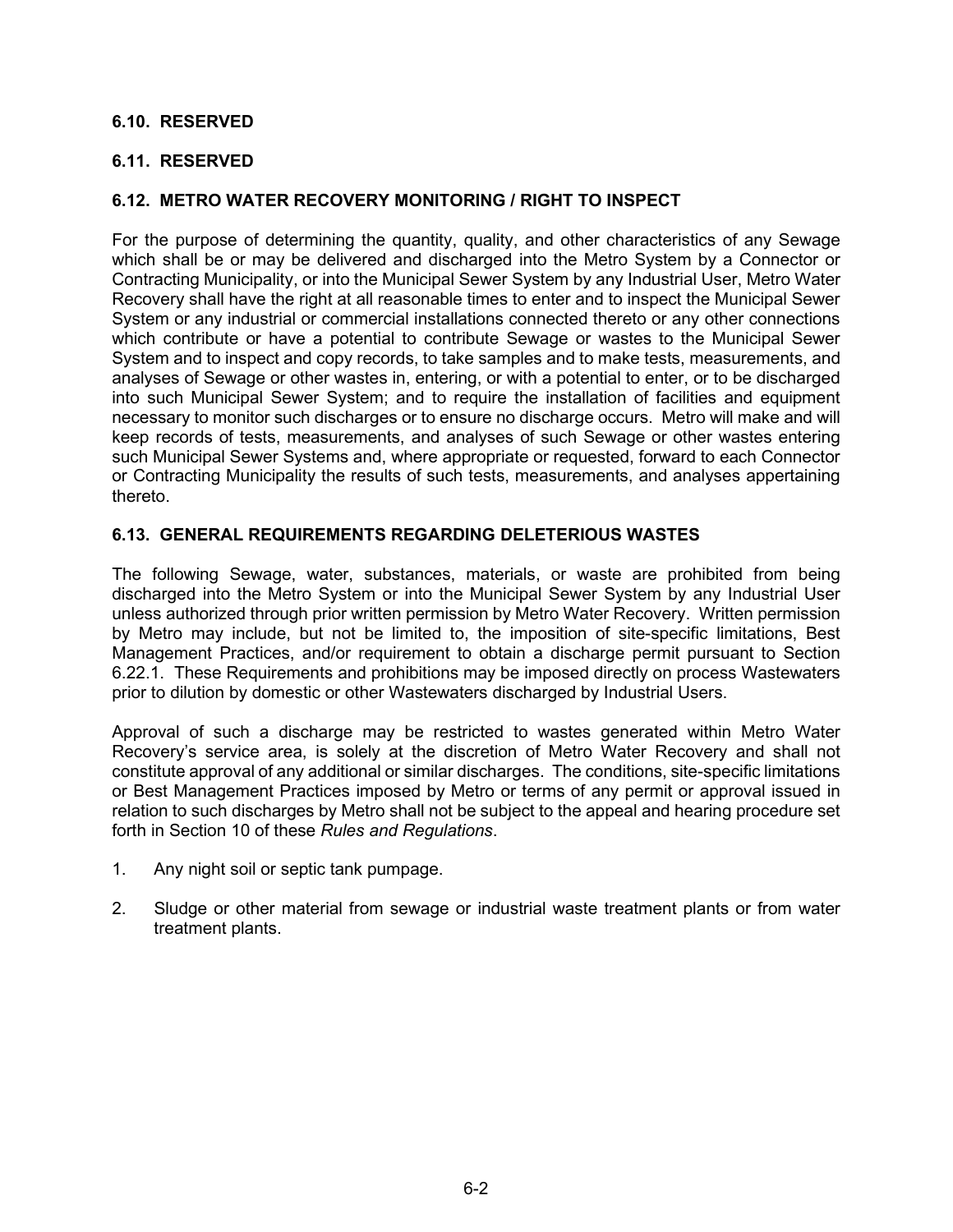- 3. Water which has been used for cooling or heat transfer purposes without recirculation discharged from any system of condensation, air conditioning, refrigeration, or similar use. Discharge from cooling towers, boilers, closed-loop heat transfer systems, and any other cooling/heating system treated with molybdenum-containing water treatment chemicals.
- 4. Any wastes that contain concentrated dye wastes or other wastes are either highly colored or could become highly colored by reacting with any other wastes.
- 5. Stormwater, directly or indirectly, from surface drains, ditches, or streams, storm or combined sewers, roof, or from any other means, except as authorized in Section 301 of the Service Contract or by Metro's memorandum "Approval of Specific Categories of Outdoor Facilities with Incidental and Insignificant Amount of Stormwater where it is impracticable to Eliminate such Stormwater" dated January 7, 2015, and as it may be amended.
- 6. Any water or wastes potentially contaminated with (1) transmissible spongiform encephalopathy agents from diseases such as chronic wasting disease, bovine spongiform encephalopathy, scrapie, Creutzfeldt-Jakob disease; (2) foot-and-mouth disease agents; or (3) anthrax.
- 7. Any wastes which are unusual in composition (i.e., contain an extremely large amount of suspended solids or BOD); are high in dissolved solids such as sodium chloride, calcium chloride, or sodium sulfate; contain substances conducive to creating tastes or odors in drinking water supplies; otherwise make such waters unpalatable even after conventional water purification treatment; or are in any other way extremely unusual.
- 8. Solids, sludges, filter backwash, or other Pollutants removed in the course of treatment or control of Wastewater (including, but not limited to, materials which have been removed by catch basins, grease traps, sand traps, or pretreatment systems/devices), or acquired from another person or location.
- 9. Any blood and other bodily fluids from hospitals, clinics, offices of medical doctors, medical laboratories, or other medical facilities that have not been rendered noninfectious.
- 10. Any garbage other than that received directly into the Municipal Sewer System from domestic and commercial garbage grinders in dwellings, restaurants, hotels, stores, and institutions, by which such garbage has been shredded to such a degree that all particles will be carried freely under flow conditions normally prevailing in public sewers with no particle greater than one-half (1/2) inch in any dimension.
- 11. Any water or wastes containing grease or oil and other substances that will solidify or become discernibly viscous at temperatures between 32°F and 150°F.
- 12. Water accumulated in excavations or accumulated as the result of grading, water taken from the ground by well points, or any other drainage associated with construction.
- 13. Groundwater, directly or indirectly from areaway, sumps and sump pumps, or foundation drains, or from any other means, including subsurface drainage.
- 14. Any Wastewater discharges to the Metro System, except at locations approved by Metro.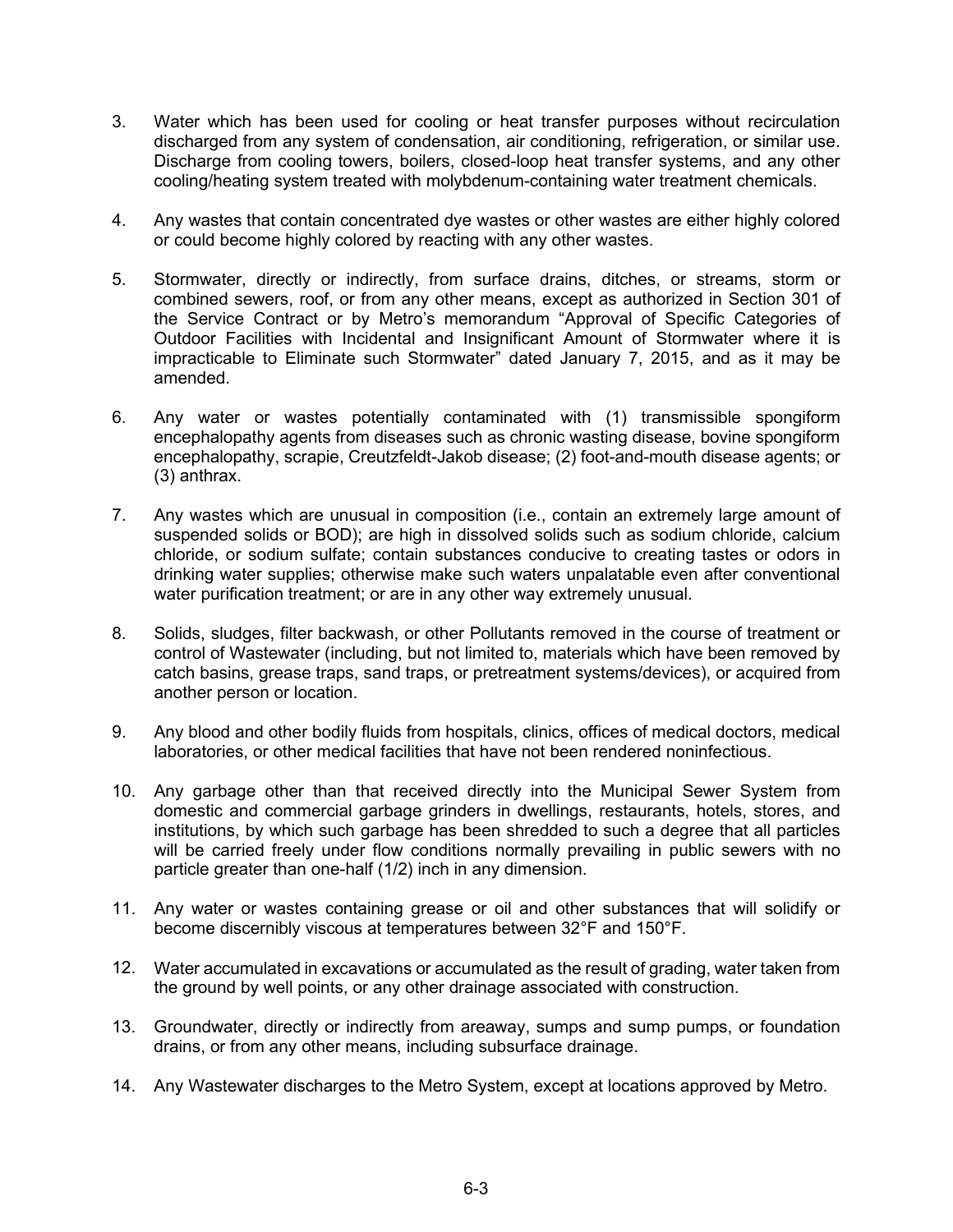- 15. Any waste stream not included in 6.13 or 6.14 that is regulated under one or more National Emissions Standards for Hazardous Air Pollutants (NESHAP) listed in the Code of Federal Regulations (C.F.R), Title 40 Parts 61 and 63 (40 CFR 61 and 40 CFR 63).
- 16. Brine or other concentrated waste streams from reverse osmosis, other membrane filtration, ion-exchange or similarprocesses from drinking water treatment plants.

## **6.14. PROHIBITED DISCHARGES**

No Industrial User, whether or not subject to the National Categorical Pretreatment Standards or any other national, State, district, or local Pretreatment Standards and Requirements, shall contribute or cause to be contributed, directly or indirectly, any Pollutant or Wastewater which will Pass Through or Interfere with the operation or performance of Metro Water Recovery. None of the following described Sewage, water, substances, materials, or wastes shall be discharged into the Metro System or into the Municipal Sewer System by any Industrial User. These Requirements and prohibitions may be imposed directly on process Wastewater prior to dilution by domestic and other Wastewater discharged by Industrial Users. Site-specific limitations and/or Best Management Practices and/or requirements to obtain a discharge permit pursuant to Section 6.22.1 may be developed and imposed on Industrial Users to ensure compliance with the prohibitions of this Section.

- 1. Any liquids, solids, or gases which by reason of their nature or quantity are, or may be, sufficient either alone or by interaction with other substances to cause fire or explosion or be injurious in any other way to the Metro System, any Municipal Sewer System, or to the operation of Metro Water Recovery. At no time shall any reading on an explosion hazard meter, at the point of discharge into the Metro System or any Municipal Sewer System (or at any point in the Systems), or at any monitoring location designated by Metro in a Wastewater Discharge Permit, be more than ten percent (10%) of the Lower Explosive Limit (LEL) of the meter. Prohibited materials include, but are not limited to, gasoline, kerosene, naphtha, benzene, toluene, xylene, ethers, alcohols, ketones, aldehydes, peroxides, chlorates, perchlorates, bromates, carbides, hydrides, and sulfides.
- 2. Any solid or viscous material which could cause an obstruction to Flow in the Metro System or in any way could interfere with the treatment process, including as examples of such materials but without limiting the generality of the foregoing, significant proportions of ashes, wax, paraffin, cinders, sand, mud, straw, shavings, metal, glass, rags, wipes, diapers, paper towels, napkins, toilet bowl scrub products, lint, feathers, tars, plastics, wood and sawdust, paunch manure, hair and fleshings, entrails, lime slurries, beer and distillery slops, grain processing wastes, grinding compounds, acetylene generation sludge, chemical residues, acid residues, food processing bulk solids, snow, ice, and all other solid objects, material, refuse, and debris not normally contained in sanitary Sewage.
- 3. Any Wastewater having a pH less than 5.0 for discharges from Industrial Users or Wastewater having any other corrosive property capable of causing damage or hazard to any part of the Metro System or any Municipal Sewer System.
- 4. Any Wastewater having a temperature which will inhibit biological activity at Metro Water Recovery's treatment plant, but in no case Wastewater containing heat in such amounts that the temperature at the introduction into Metro's treatment plant exceeds 40°C (104°F).
- 5. Any pollutants, including oxygen demanding pollutants (BOD, etc.) released at a Flow rate and/or Pollutant concentration which cause Pass Through or Interference. In no case shall a slug load have a Flow rate or contain concentrations or qualities of Pollutants that exceed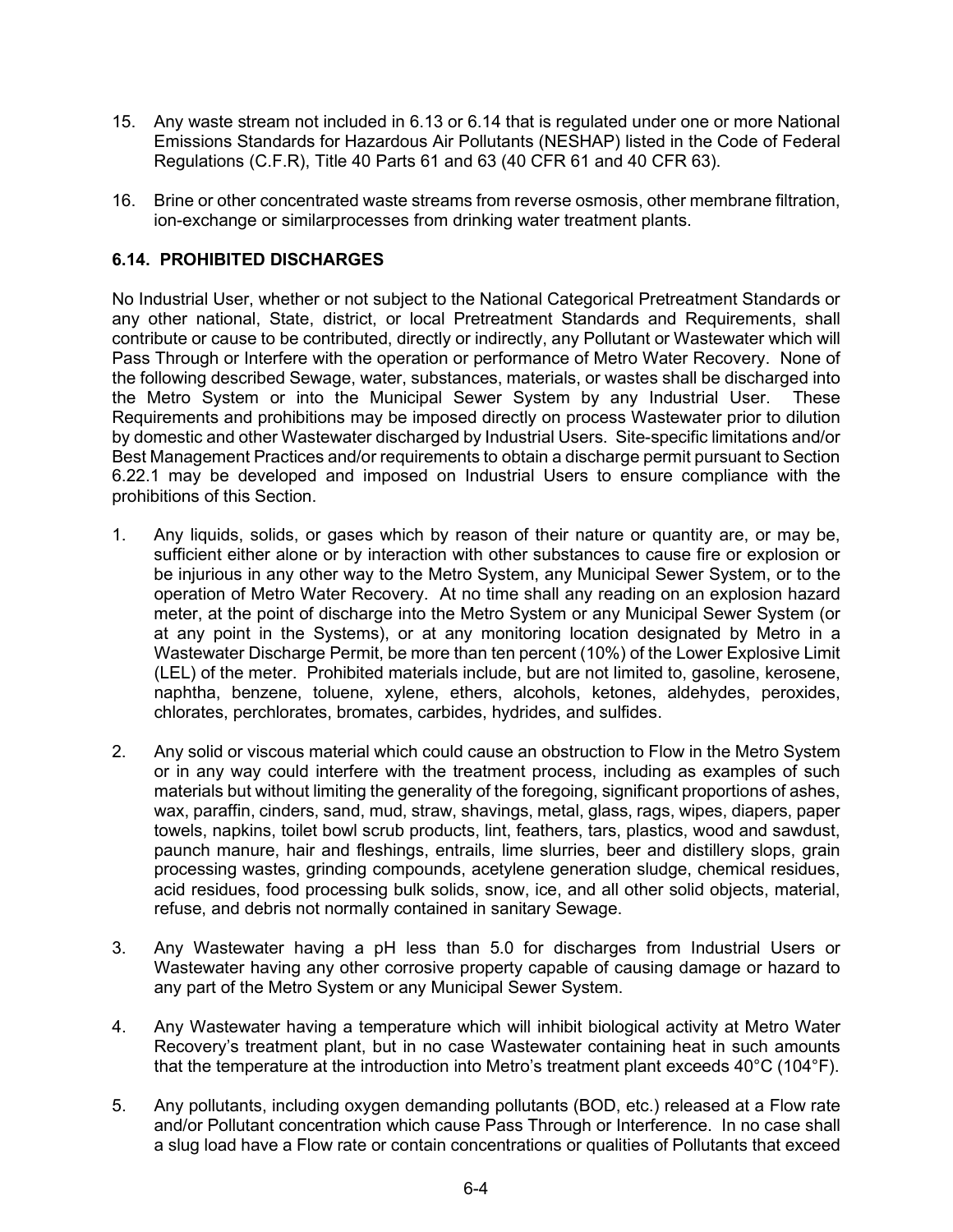for any time period longer than fifteen (15) minutes more than five (5) times the average twenty-four (24) hour concentration, quantities, or Flow during normal operation.

- 6. Any water or wastes containing a toxic substance in sufficient quantity, either singly or by interaction with other substances, to injure or interfere with any sewage treatment process, to constitute a hazard to humans or to animals, or to create any hazard or toxic effect in the waters which receive the treated or untreated Sewage.
- 7. Petroleum oil, non-biodegradable cutting oil, or products of mineral oil origin, each in amounts that will cause Interference or Pass Through.
- 8. Pollutants which result in the presence of toxic gases, vapors, or fumes within the Metro System or any Municipal Sewer System in a quantity that may cause acute worker health and safety problems.
- 9. Any trucked or hauled pollutants except at discharge points designated by Metro Water Recovery.
- 10. Any water or wastes containing Pollutant quantities or concentrations exceeding the limitations in Section 6.18 of these *Rules and Regulations* or the limitations in any applicable Categorical Standards.
- 11. Wastewater which alone or in conjunction with other sources causes Metro Water Recovery's effluent to fail toxicity testing.
- 12. Detergents, surface-active agents, or other substances which alone or in conjunction with other sources cause excessive foaming in the Metro System or at the treatment plants.
- 13. Any hazardous waste pharmaceuticals or solid wastes from hospitals, clinics, offices of medical doctors, medical laboratories, or other medical facilities, including, but not limited to, hypodermic needles, syringes, instruments, utensils, or other paper and plastic items.
- 14. Sewage of such a nature and delivered at such a rate as to impair the hydraulic capacity of the Metro System, normal and reasonable wear and usage excepted.
- 15. Sewage of such a quantity, quality, or other nature as to impair the strength or the durability of the Metro System including sewer structures, equipment or treatment works, either by chemical or by mechanical action.
- 16. Sewage having a flash point lower than 187°F, as determined by the test methods specified in 40 CFR §261.21.
- 17. Any radioactive substance, the discharge of which does not comply with Section RH 4.35 of the Colorado Rules and Regulations pertaining to Radiation Control (Volume 6 of the Code of Colorado Regulations, 6 CCR 1007-1, Part 4, et seq.).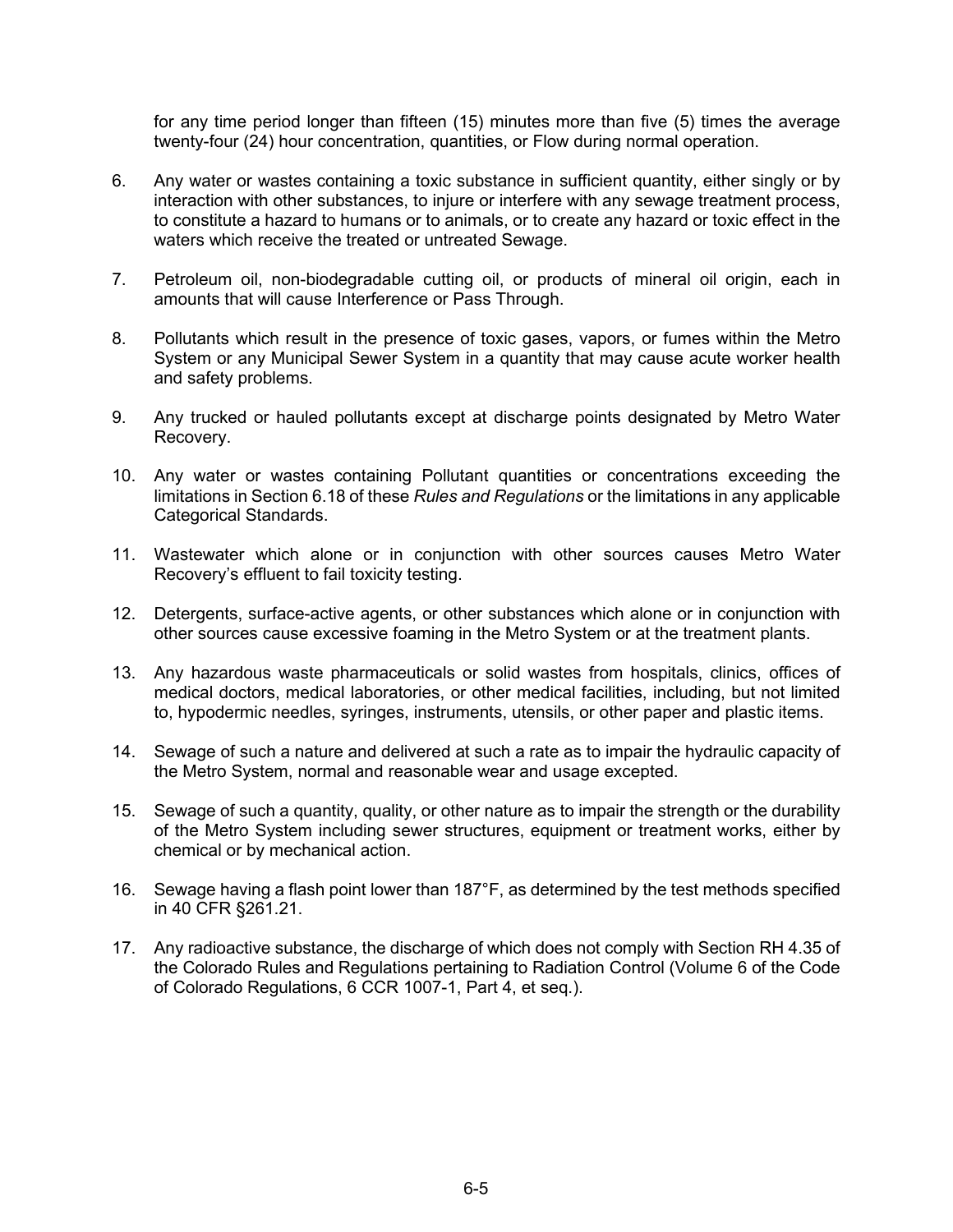- 18. Any wastes that contain a corrosive, noxious, or malodorous material or substance which, either singly or by reaction with other wastes, is capable of causing damage to the Metro System or to any part thereof, of creating a public nuisance, or a hazard, or of preventing entry into the Metro Interceptor System for maintenance and repair.
- 19. Any substance which may cause Metro Water Recovery's effluent or any other product of Metro such as residues, sludges, or scums, to be unsuitable for reclamation and reuse or to interfere with the reclamation process. In no case, shall a substance discharged to the Metro System cause Metro to be in non-compliance with sludge use or disposal criteria, guidelines, or regulations developed under Section 405 of the Federal Water Pollution Control Act; any criteria, guidelines, or regulations affecting sludge use or disposal developed pursuant to the Solid Waste Disposal Act, the Clean Air Act, the Toxic Substances Control Act, or State criteria applicable to the sludge management method being used.
- 20. Any substance which may cause Metro Water Recovery to violate its NPDES or CDPS Permits or the receiving water quality standards.
- 21. Any waste or Wastewater associated with hydraulic fracturing (fracking) and drilling activities.
- 22. Any water or Wastewater from alkaline hydrolysis or other chemical decomposition processes of human or animal tissues, remains, or bodies.
- 23. Any discharge of dry-cleaning process wastes, including new and used tetrachloroethene (perchloroethylene), still bottom oil, and separator water.
- 24. Any waste or Wastewater containing TENORM Radionuclides Radium-226, Radium-228, Lead-210, and Polonium-210 in excess of 5 Picocurries/gram (pCi/g). In all cases, discharges of TENORM Radionuclides shall be lower than the EXEMPT levels established by Colorado Code of Regulations (*6 CCR 1007-1 Part 20 et seq.).*

### **6.15. RESERVED**

### **6.16. SECTOR CONTROL PROGRAMS**

Metro Water Recovery may establish sector control programs based on Best Management Practices (BMP) to control specific pollutants as necessary to meet the requirements of this Section for industrial Users that engage in similar activities and discharge similar pollutants. Metro may establish policies for sector control programs as necessary to supplement the requirements included in this Section and Industrial Users subject to these sector control programs must comply with these policies. Industrial Users subject to these sector control programs may be required to install and operate wastewater treatment systems and/or implement BMPs and may be required to apply for a wastewater discharge permit.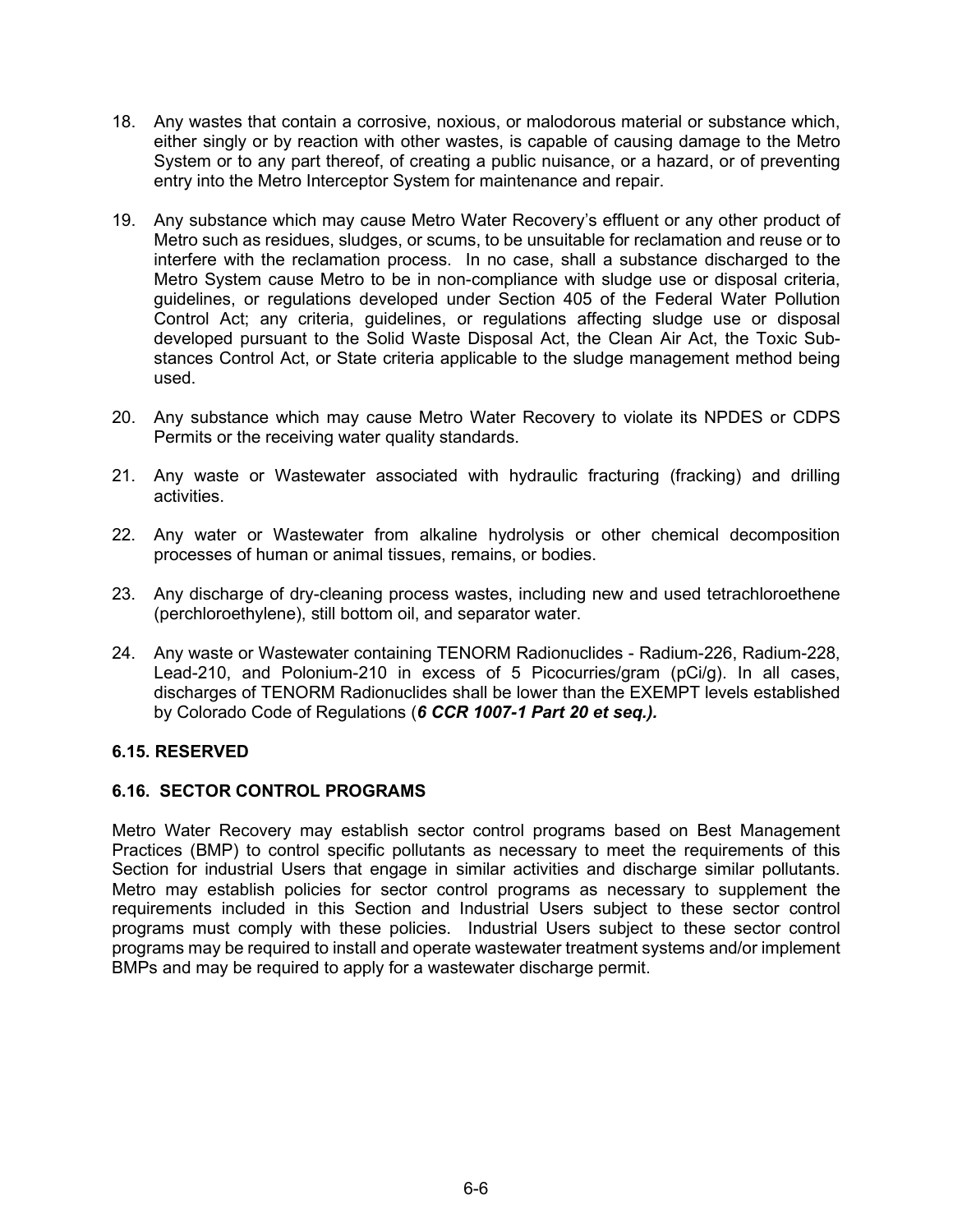## **6.16.1. Dental Amalgam Control Program**

The requirements of Sections 6.16.1.1 through 6.16.1.5 apply to all Dental Facilities except for those Dental Facilities listed in Section 6.16.1.6. Dental Facilities listed in Section 6.16.1.6 must comply with the requirements listed in Sections 6.16.1.7 and 6.16.1.8.

- 1. By no later than July 14, 2020, Existing Source Dental Facilities shall implement BMPs according to the requirements contained below and shall install, and are required to maintain, and utilize an Amalgam Separator(s) that meet(s) the requiremens specified in 40 CFR 441.30 or 441.40.
- 2. Operations and Maintenance (O&M) Plan. Except for Dental facilities that contract with a third-party service provider that performs all maintenance of the Amalgam Separators, each Dental Facility shall develop and implement an O&M Plan to ensure proper operation and maintenance of all Amalgam Separators and documentation of all maintenance activities. This Plan must be kept current and must address, at a minimum, the following:
	- A. Required maintenance according to manufacturer recommendations.
	- B. Visual inspection of separator(s) at least monthly and inspection log with dates and personnel signatures.
	- C. Collection device replacement per manufacturer recommendation or when solids reach the full line; whichever comes first.
	- D. Disposal of all amalgam wastes in accordance with regulatory requirements.
- 3. At a minimum, unless specifically waived in writing by Metro Water Recovery, the following BMPs shall be implemented and documented to verify compliance.
	- A. Amalgam selection. The Dental Facility shall use pre-capsulated, single-use Amalgam.
	- B. Equipment. All dental chairs at which dental amalgam may be present in the resulting wastewater shall be equipped with chair-side traps and all vacuum pumps shall be equipped with traps or filters. All equipment shall be cleaned and maintained in accordance with the manufacturer's instructions.
	- C. Dental Facility staff shall be trained in the proper handling and disposal of Amalgam material and keep a log documenting such training.
	- D. The Dental Facility shall use non-chlorine or non-oxidizing disinfectants and neutral cleaners. When cleaning filters or collecting scrap Amalgam, the Dental Facility shall not rinse screens, filters, traps, or Amalgam Separators, or any other Amalgamcontaining equipment over sinks or drains. Spilled Amalgam must be cleaned up immediately. Each Dental Facility must provide protection from accidental discharges.
	- E. All contact and non-contact Amalgam scrap shall be salvaged and stored in structurally sound, tightly closed, and appropriately labeled containers.
	- F. The Dental Facility shall recycle all Amalgam waste by transferring the waste to an offsite recycling facility or shall manage and dispose of the waste in accordance with applicable federal, state, and local hazardous waste laws and regulations.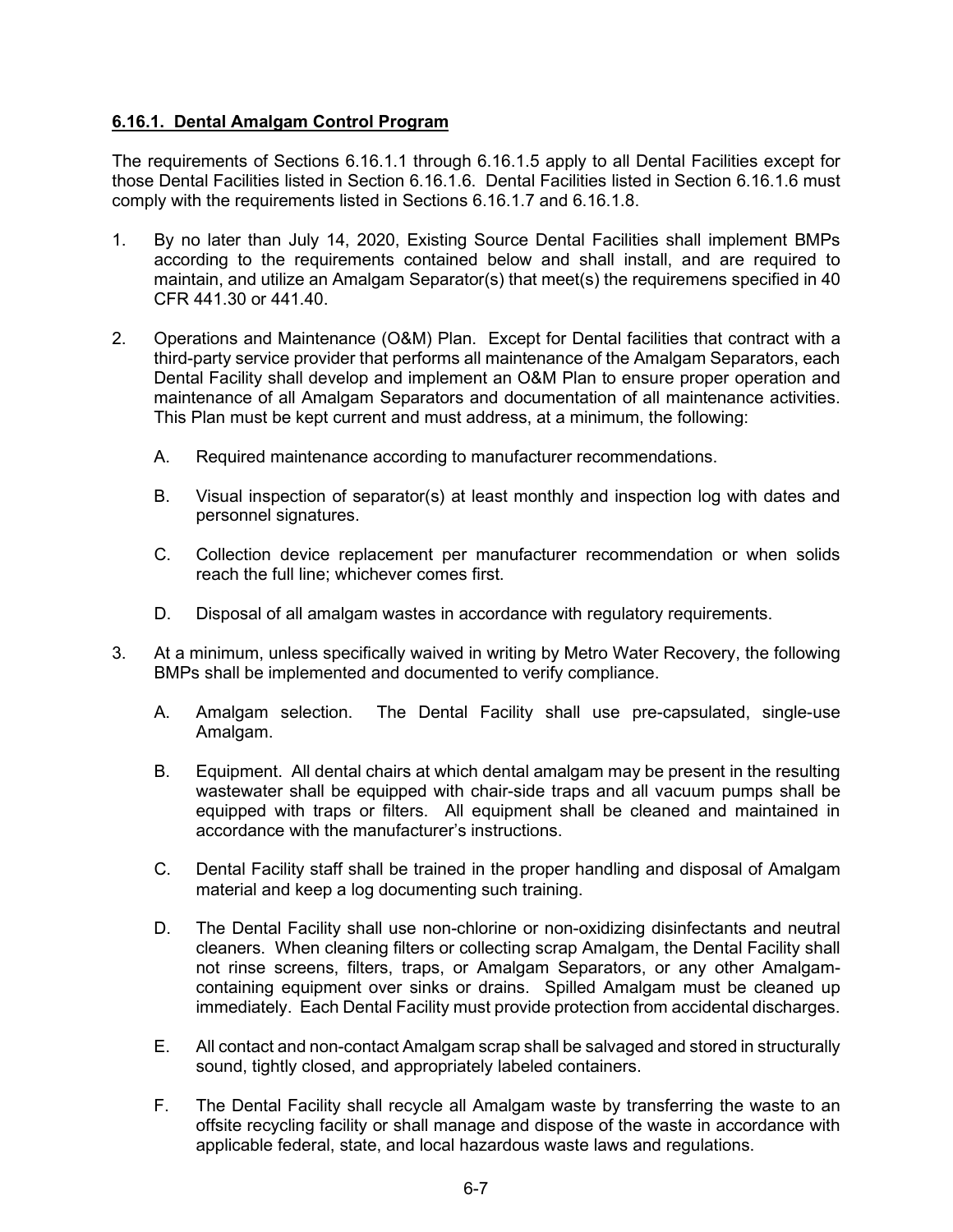- G. At no time shall Amalgam waste be disposed or flushed down the drain or toilet.
- 4. Record Keeping. Excluding the One-Time Compliance Report, which must be maintained as long as a Dental Facility is in operation or until ownership is transferred, the following documentation shall be established and maintained in either physical or electronic format for no less than three (3) years and must be made available for Metro Water Recovery review upon request:
	- A. Documentation of amalgam retaining container or equivalent container replacement (including the date, as applicable).
	- B. Documentation of all dates that collected dental amalgam is picked up or shipped for proper disposal in accordance with 40 CFR 261.5(g)(3) including copies of receipts, manifests, and other documents that include the date(s) of the amalgam waste collection and the nam of the permitted or licensed treatment, storage, or disposal facility receiving the amalgam retaining containers.
	- C. Documentation of any repair or replacement of an amalgam separator or equivalent device, including the date, person(s) making the repair or replacement, and a description of the repair or replacement (including make and model).
- 5. Compliance Reporting.
	- A. For Existing Source Dental Facilities that have not previously submitted a Compliance Certification to Metro Water Recovery, a One-Time Compliance Report must be submitted to Metro by no later than October 12, 2020. If a Dental Facility transfers ownership of the facility, the new owner must submit a new One-Time Compliance Report to Metro no later than 90 days after the transfer.
	- B. For New Source Dental Facilities, a One-Time Compliance Report must be submitted to Metro Water Recovery no later than 90 days following the commencement of discharge to Metro.
	- C. The One-Time Compliance Report must be signed and certified by a responsible corporate officer, a general partner or proprietor if the dental discharger is a partnership or sole proprietorship, or a duly authorized representative in accordance with the requirements of 40 CFR 403.12(l).
	- D. The One-Time Compliance Report must include the following information:
		- a. The facility name, physical address, mailing address, and contact information.
		- b. Name(s) of the operator(s) and owner(s).
		- c. A description of the operation at the Dental Facility including: the total number of chairs, the total number of chairs at which dental amalgam may be present in the resulting wastewater, and a description of any existing amalgam separator(s) or equivalent device(s) currently operated to include, at a minimum, the make, model, and year of installation.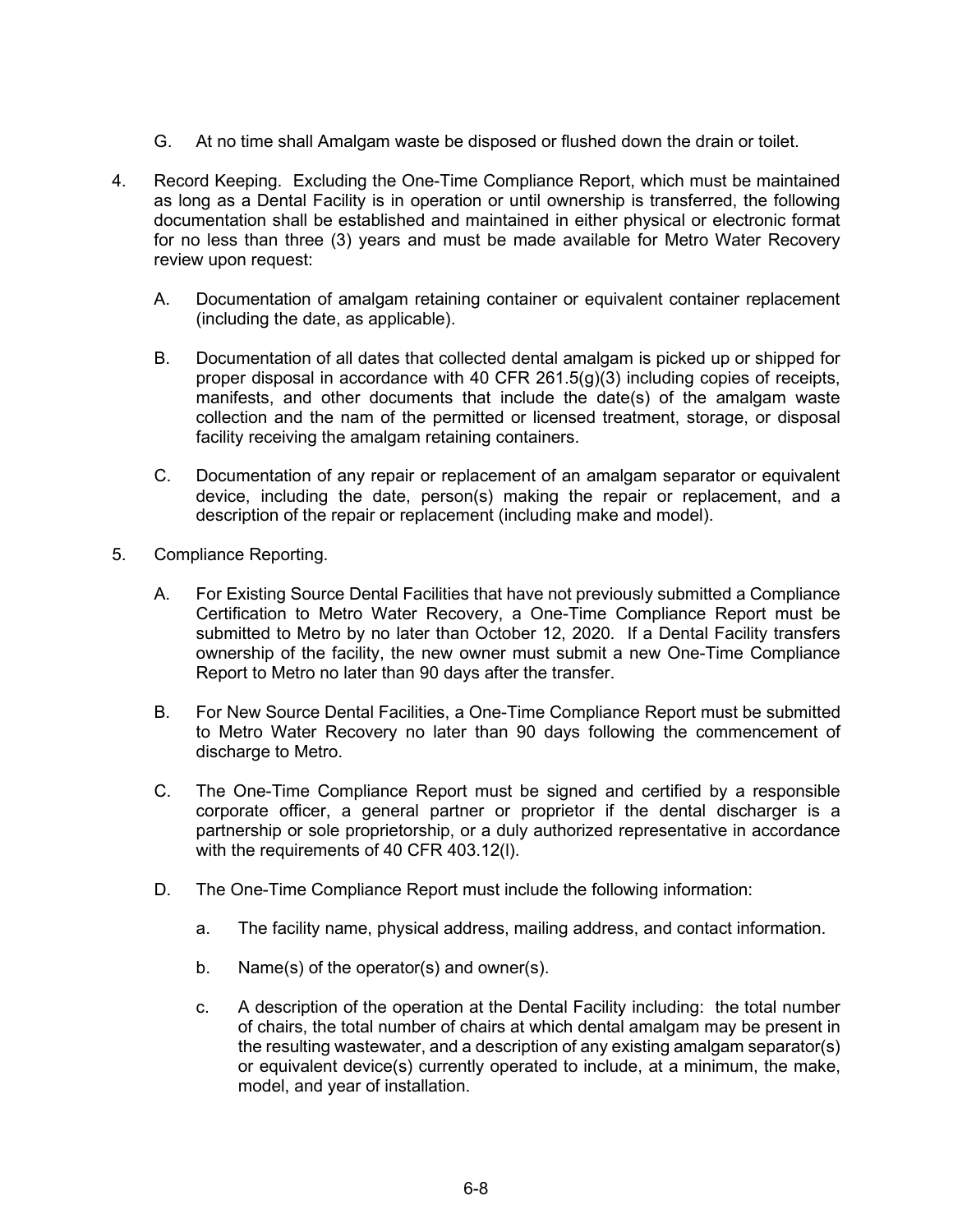- d. Certification that the amalgam separator(s) or equivalent device is designed and will be operated and maintained to meet the requirements specified in 40 CFR 441.30 or 441.40.
- e. Certification that the Dental Facility is implementing BMPs specified in Section 6.16.1.4, 40 CFR 441.30(b) or 441.40(b) and will continue to do so.
- f. The name of the third-party service provider that maintains the amalgam separator(s) or equivalent device(s) operated at the Dental Facility, if applicable. Otherwise, a copy of the O&M Plan required under Section 6.16.1.2, which must explain the practices employed by the facility to ensure proper operation and maintenance in accordance with 40 CFR 441.30 or 441.40.
- g. Other information deemed necessary by Metro Water Recovery to confirm compliance with the requirements of this Section 6.16.1.
- 6. Exempt Dental Facilities include the following:
	- A. Dental Facilities that exclusively practice one or more of the following: oral pathology, oral and maxillofacial radiology, oral and maxillofacial surgery, orthodontics, periodontics, and prosthodontics.
	- B. Mobile Dental Facilities.
	- C. Dental Facilities that do not place any amalgam.
	- D. Dental Facilities whose removal of teeth with amalgam comprises less than 5 percent of the Dental Facility's business.
- 7. Exempt Dental Facility Reporting Requirements. For Existing Dental Facility Sources, a One-Time Compliance Report must be submitted to Metro Water Recovery no later than October 12, 2020, or 90 days after a transfer of ownership. For New Dental Facility Sources, a One-Time Compliance Report must be submitted to Metro no later than 90 days following the commencement of discharge to Metro. The One-Time Compliance Repot must:
	- A. Be signed and certified by a responsible corporate officer, a general partner or proprietor if the dental discharger is a partnership or sole proprietorship, or a duly authorized representative in accordance with the requirements of 40 CFR 403.12(l).
	- B. Include the following information:
		- a. Facility name.
		- b. Physical address.
		- c. Mailing address.
		- d. Contact information.
		- e. Name of the operator(s) and owner(s).
		- f. Identification of the basis for Exemption under Section 6.16.1.6.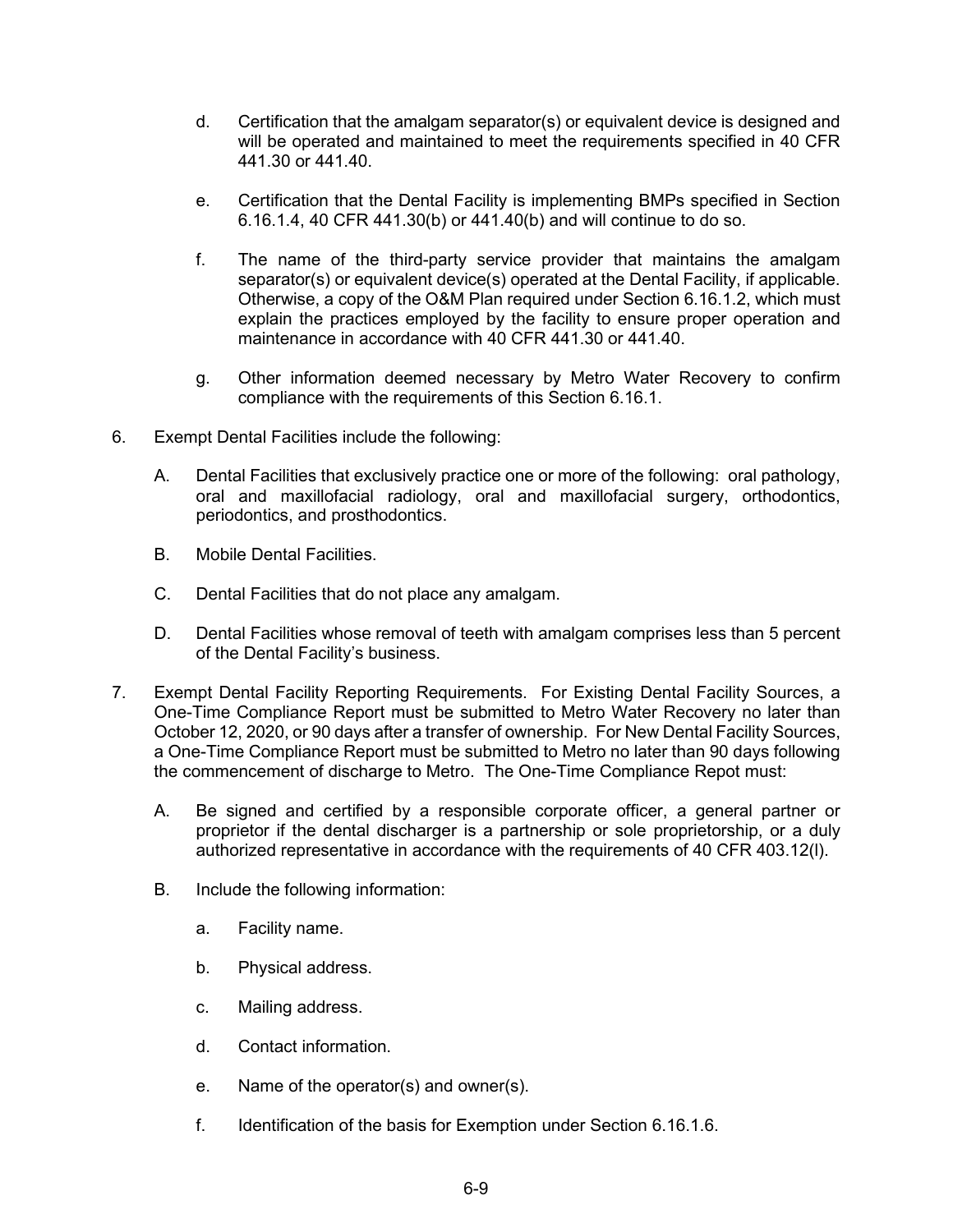- g. A certification statement that the Dental Facility does not place dental amalgam; or for Dental Facilities exempted under Section 6.16.1.6. a certification statement that removal of teeth with amalgam comprises less than 5 percent of its business.
- 8. Exempt Dental Facility Recordkeeping Requirements. As long as an Exempt Dental Facility is in operation, or until ownership is transferred, the Exempt Dental Facility, or an agent or representative of the Exempt Dental Facility, must maintain the One-Time Compliance Report required in Section 6.16.1.7 and make it available for inspection in either physical or electronic form.

## **6.17. RESERVED**

## **6.18. SPECIFIC DISCHARGE LIMITATIONS – LOCAL LIMITS**

### **6.18.1. Metro Water Recovery Limitations**

No Significant Industrial User shall discharge water or wastes containing pollutant quantities or concentrations exceeding the daily maximum limitations listed in this section.

|    |                  | <b>Daily</b><br><b>Maximum</b><br>Limit*<br>mg/L |                 |                    | <b>Daily</b><br><b>Maximum</b><br>Limit*<br>mg/L |
|----|------------------|--------------------------------------------------|-----------------|--------------------|--------------------------------------------------|
| 1. | Arsenic (total)  | 0.33                                             | 7.              | Molybdenum (total) | 0.43                                             |
| 2. | Cadmium (total)  | 0.06                                             | 8.              | Nickel (total)     | 5.1                                              |
| 3. | Chromium (total) | 3.6                                              | 9.              | Selenium (total)   | 0.35                                             |
| 4. | Copper (total)   | 6.1                                              | 10.             | Silver (total)     | 2.9                                              |
| 5. | Lead (total)     | 2.2                                              | 11.             | Cyanide (total)    | 0.30                                             |
| 6. | Mercury (total)  | 0.005                                            | 12 <sup>2</sup> | Zinc (total)       | 15.6                                             |

\*For the purposes of these Rules and Regulations Daily Maximum Limit shall mean: The maximum allowable discharge limit of a pollutant during a calendar day or representative sampling period not to exceed 24 hours. Where Daily Maximum Limits are expressed in terms of a concentration, the daily discharge is the arithmetic average measurement of the pollutant concentration derived from all measurements taken that day.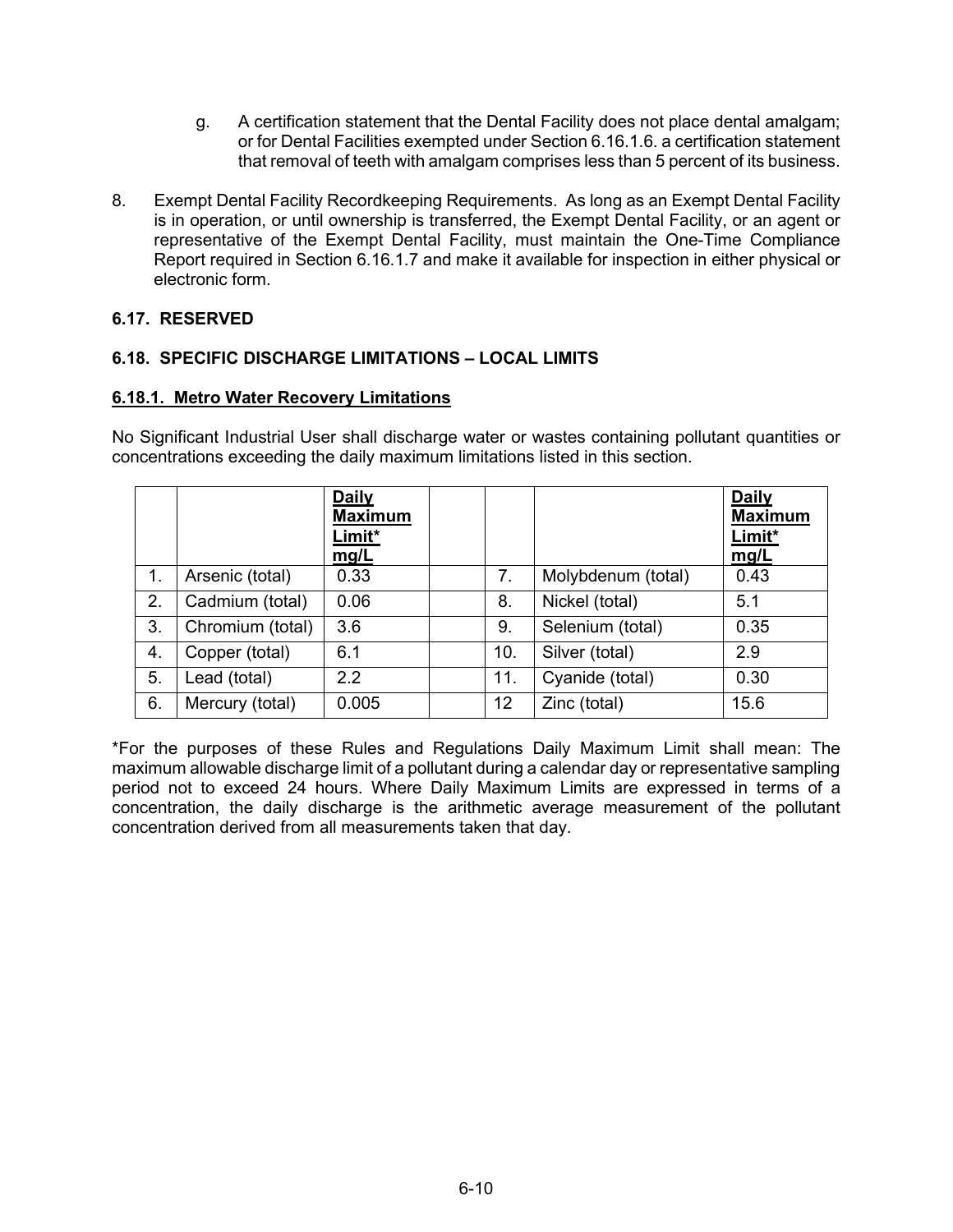# **6.18.2. Site-Specific Metro Water Recovery Limitations**

Metro Water Recovery may develop site-specific limits on an as-needed basis. Industrial User compliance with site-specific limits is additional to all other applicable limits specified in this Section 6.18

1. The following site-specific limits may be implemented through permit or other control mechanism to control discharges containing related pollutants of concern.

| HEM (Oil and Grease)                              | $200 \text{ mg/L}$ |
|---------------------------------------------------|--------------------|
| <b>HEM-SGT (Total Petroleum Hydrocarbons)</b>     | $100 \text{ mg/L}$ |
| Benzene                                           | $50 \text{ ug/L}$  |
| BTEX (benzene, Toluene, ethyl benzene,   750 ug/L |                    |
| xylene)                                           |                    |

### **6.18.3. National Pretreatment Standards and Requirements**

Once promulgated, Categorical Standards for a particular industrial subcategory, if more stringent, shall supersede all conflicting discharge limitations contained in this Section 6, as they apply to that industrial subcategory. All Industrial Users must comply with all applicable National Pretreatment Standards and Requirements.

#### **6.18.4. State Requirements**

State requirements and limitations on discharges shall apply in any case where they are more stringent than federal requirements and limitations or those contained elsewhere in this Section 6.

#### **6.18.5. Dilution Prohibited**

Except where permitted by Categorical Standards, no Industrial User may increase the use of process water or, in any way, attempt to dilute a discharge as a partial or complete substitute for adequate treatment to attain compliance with the limitations contained in National Categorical Pretreatment Standards or any other specific discharge limitations contained in this Section 6. Metro Water Recovery may set or require a Connector or Contracting Municipality to set mass limitations or alternate concentration-based limitations for those Industrial Users which are using improper dilution to meet these limitations.

### **6.19. RESERVED**

### **6.20. NOTIFICATION/REPORTING OF POTENTIAL PROBLEM DISCHARGES**

#### **6.20.1. Accidental, Unusual, or Slug Discharges**

An accidental or unusual discharge is a discharge which differs significantly in quantity or quality from discharges under normal conditions and may disrupt the Metro System treatment processes or operations, Pass Through the Metro System into the receiving waters or the atmosphere, damage the Metro System facilities, cause an NPDES/CDPS Permit violation at a Metro Water Recovery treatment plant, degrade sludge quality, or constitute a hazard to humans or to animals. A Slug Discharge is any discharge of a nonroutine, episodic nature, including but not limited to an accidental spill or a non-customary batch discharge, which has a reasonable potential to cause Interference or Pass Through, or in any other way violate Metro's *Rules and Regulations*, local limits, or permit conditions.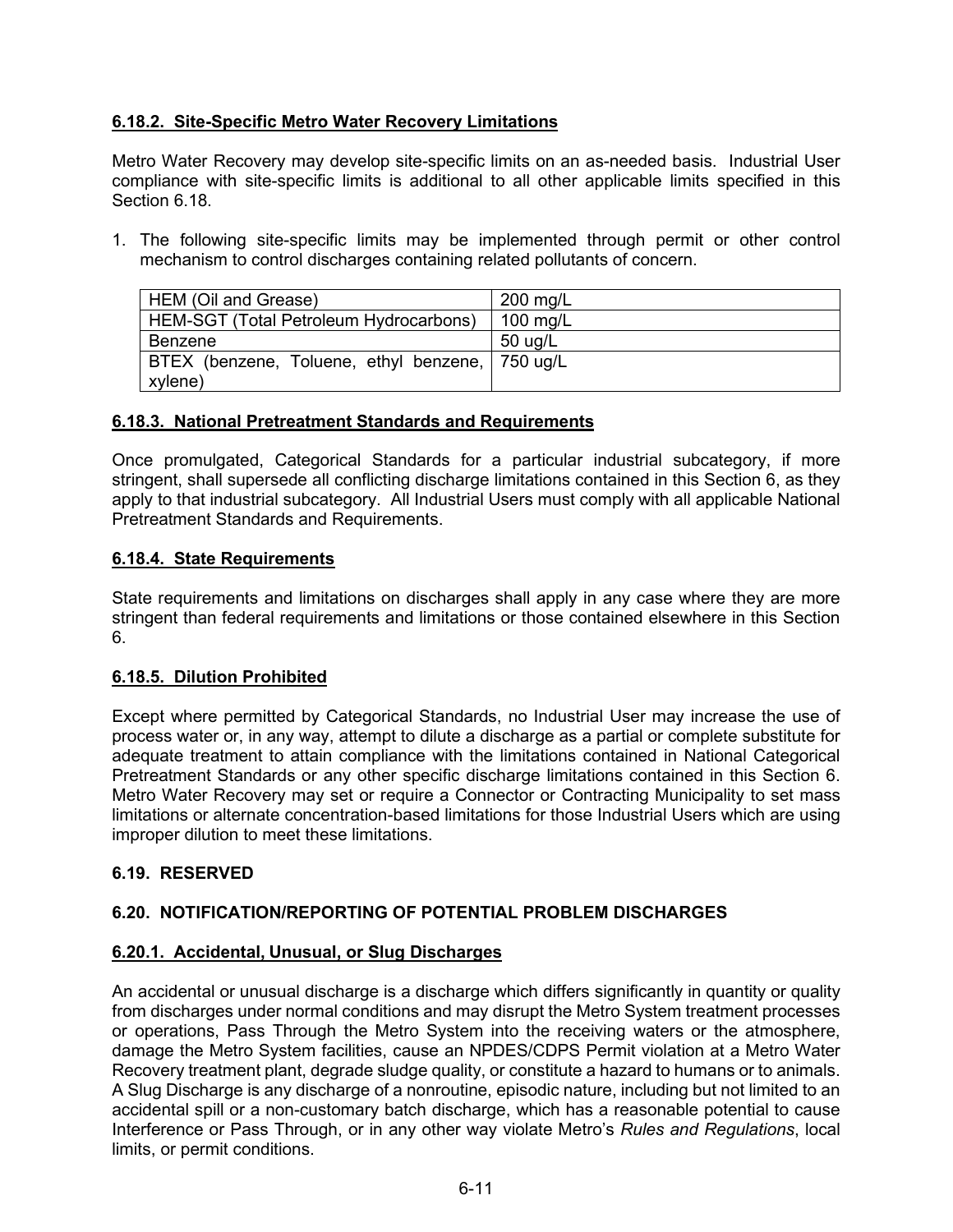- 1. Accidental Discharge Protection. Each Industrial User shall provide protection from accidental or unusual discharges of prohibited materials or other substances regulated by these *Rules and Regulations*. Facilities to prevent accidental discharge of prohibited materials shall be provided and maintained at the Industrial User's own cost and expense.
- 2. Notification Requirements.
	- A. Telephone Notification. In the case of any accidental, unusual, or Slug Discharge, it is the responsibility of the Industrial User to immediately telephone and notify Metro Water Recovery of the incident. The notification shall include the caller's name and contact information, date and time of the call, date and start and end times of the discharge, location of discharge, type of waste, concentration and volume, and corrective actions taken.
	- B. Written Notice. Within five (5) days following an accidental, unusual, or Slug Discharge, the Industrial User shall, unless this requirement is waived by Metro Water Recovery, submit to Metro a detailed written report describing the cause of the discharge and the measures to be taken by the Industrial User to prevent similar future occurrences. Such notification shall not relieve the Industrial User of any expense, loss, damage, or other liability which may be incurred as a result of damage to the POTW, fish kills, or any other damage to person or property; nor shall such notification relieve the Industrial User of any fines, civil penalties, or other liability which may be imposed by these Rules and Regulations or other applicable law.
	- C. Notice To Employees. A notice shall be permanently posted on the Industrial User's bulletin board or other prominent place advising employees who to call in the event of an accidental, unusual, or Slug Discharge. Employers shall ensure all employees who may cause or suffer such an accidental, unusual or slug discharge to occur are advised of the emergency notification procedure.
	- D. Slug Notification. Significant Industrial Users are required to notify Metro Water Recovery immediately of any changes at its facility affecting the potential for Slug Discharge.

#### **6.20.2. Slug Discharge Plan Requirements**

In accordance with 40 CFR §403.8(f)(2)(vi), Metro Water Recovery shall evaluate whether each Significant Industrial User needs a plan to control Slug Discharges. If a Slug Discharge plan is needed, it shall be submitted to Metro for review and approval as directed by Metro and shall contain, at a minimum, the following elements:

- 1. A description of discharge practices, including non-routine batch discharges.
- 2. A description of stored chemicals.
- 3. Procedures for immediately notifying Metro Water Recovery of Slug Discharges, including any discharge that would violate any prohibition or limitation under Sections 6.13, 6.14, or 6.18 of these *Rules and Regulations*, with procedures for follow-up written notification within five (5) days.
- 4. If necessary, procedures to prevent adverse impact from accidental spills, including inspection and maintenance of storage areas, handling and transfer of materials, loading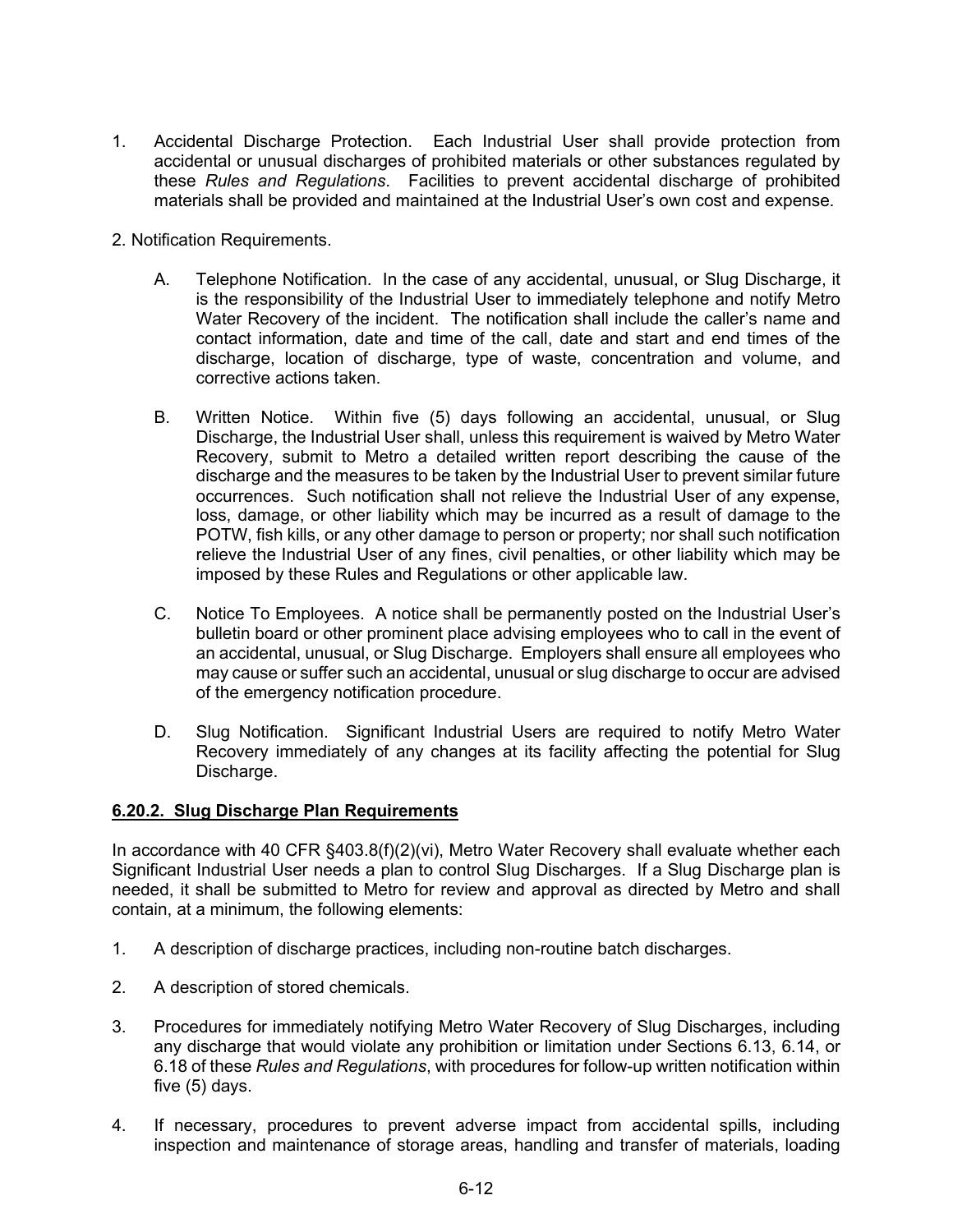and unloading operations, control of plant-site runoff, worker training, building of containment structures or equipment, measures for containing toxic organic pollutants (including solvents), and/or measures and equipment for emergency response.

## **6.20.3. Discharge Violation/Repeat Sampling and Reporting**

If sampling performed by an Industrial User indicates a violation of these *Rules and Regulations* or any permit or any other pollutant limits established pursuant thereto, the Industrial User must notify Metro Water Recovery within twenty-four (24) hours of becoming aware of the violation. The Industrial User shall also repeat the sampling and analysis for any Pollutants in violation and submit the results of the repeat analysis to Metro within thirty (30) days after becoming aware of the violation. Resampling by the Industrial User may not be required if Metro performs sampling at the Industrial User's facility at least once a month, or if Metro performs sampling at the Industrial User's facility between the time the initial sampling was conducted and the time the Industrial User or Metro receives the results of this sampling.

Metro Water Recovery may also require additional sampling and analysis upon a finding of a discharge violation based on sampling performed by Metro, the Industrial User, or any other entity.

Unless waived by Metro Water Recovery, within five (5) working days of becoming aware of any violation from self-monitoring, Metro monitoring, or other agency monitoring events, the Industrial User shall submit to Metro a detailed written report describing the cause of the violation and the measures taken or to be taken by the Industrial User to prevent similar future occurrences. Such notification shall not relieve the Industrial User of any expense, loss, damage, or other liability which may be incurred as a result of damage to the POTW, fish kills, or any other damage to person or property; nor shall such notification relieve the Industrial User of any fines, civil penalties, or other liability which may be imposed by these *Rules and Regulations* or other applicable laws or regulations.

# **6.20.4. Notification/Reporting Of Changed Conditions**

Each Industrial User must notify Metro Water Recovery in advance of any significant changes to the Industrial User's operations or system which might alter the nature, quality, or volume of its Wastewater, or any substantial change in the volume of flow or in the volume or character of Pollutants in its discharge. Metro may require the Industrial User to submit such information as may be deemed necessary to evaluate the changed condition.

# **6.21. HAZARDOUS WASTE DISCHARGE NOTIFICATION**

Industrial Users shall notify Metro Water Recovery, the EPA Regional Waste Management Division Director, and the state hazardous waste authorities in writing of any discharge into the POTW of any substance which, if otherwise disposed of, would be considered a hazardous waste under 40 CFR Part 261. Each Industrial User shall notify Metro in advance of any substantial change to such discharge. This notification requirement does not apply to Industrial Users subject to Categorical Pretreatment Standards already being reported under the reporting requirements contained in Section 6.23 of these *Rules and Regulations*. The specific information required to be reported and the time frames in which it is to be reported are found at 40 CFR §403.12(p). The Industrial User is responsible for ensuring compliance with the *Rules and Regulations Pertaining to Hazardous Waste* issued by the CDPHE (Volume 6 of the C*ode of Colorado Regulations* 1007-3, Part 260, et seq.).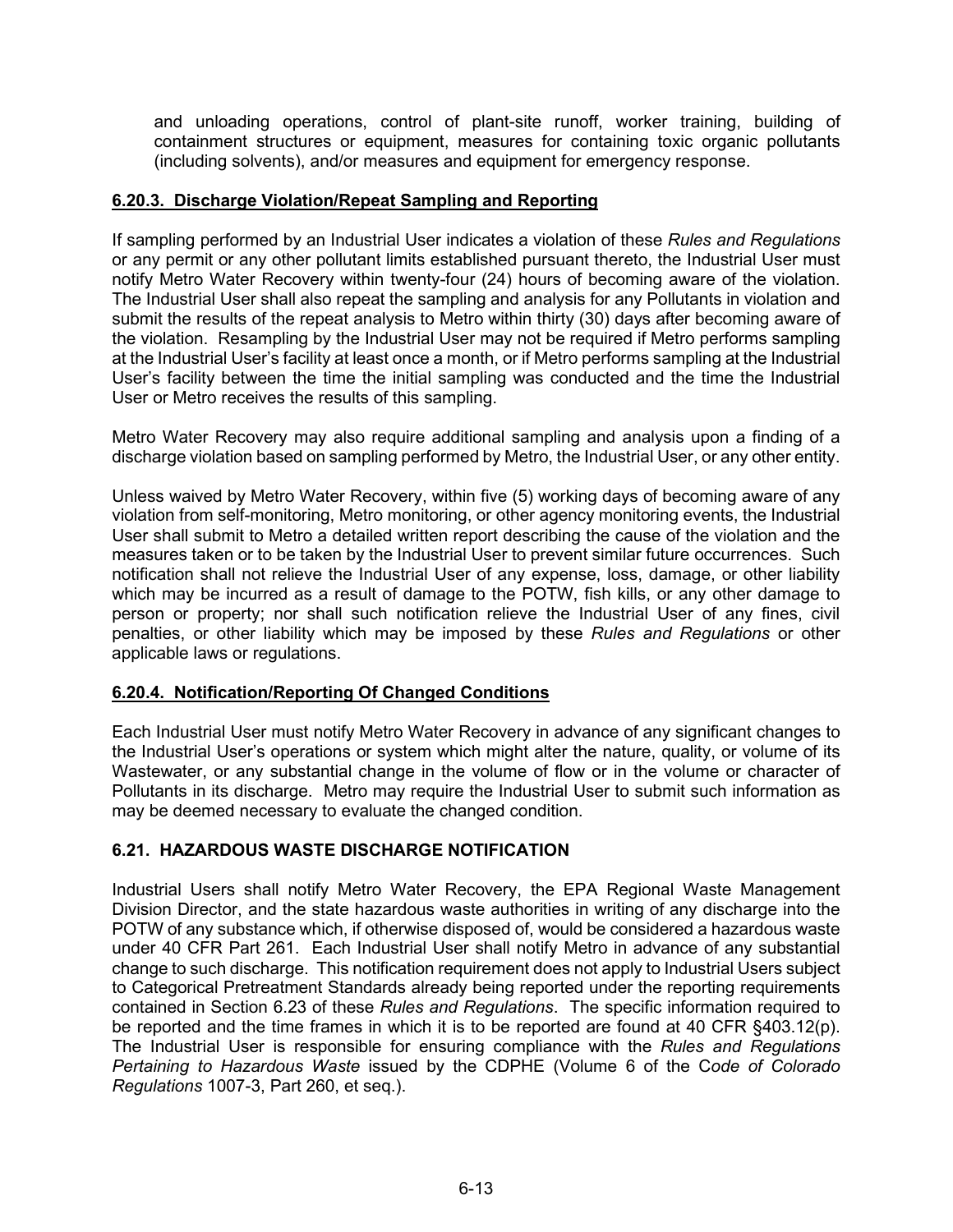#### **6.22. WASTEWATER DISCHARGE PERMITS/ GENERAL PERMITS/ZERO DISCHARGE PERMITS**

## **6.22.1. Applicability**

All Significant Industrial Users and other Industrial Users as required by Metro Water Recovery, discharging to, proposing to discharge to, or with a potential to discharge to Metro or engaging in certain industrial processes shall obtain a Wastewater Discharge Permit, General Permit, or Zero Discharge Permit. Such permit shall either be issued by Metro or co-issued by the Connector or Contracting Municipality providing sewage services and Metro.

Requirements pertaining to permits co-issued with Municipalities or issued solely by Metro Water Recovery are contained in Metro's *Rules and Regulations*. Permits co-issued with Municipalities may also contain requirements contained in the various municipal codes, ordinances, resolutions, and rules and regulations.

### **6.22.2. Permit Application**

Industrial Users required to obtain a Wastewater Discharge Permit, General Permit, or Zero Discharge Permit shall complete and file with Metro Water Recovery an application on the form prescribed by Metro, and accompanied by a fee, as determined, pursuant to Section 6.29 of these *Rules and Regulations*.

Applications are due:

- 1. For new dischargers, at least one hundred eighty (180) days prior to beginning discharge to Metro Water Recovery.
- 2. For existing dischargers who become subject to a newly promulgated Categorical Standard, at least one hundred-eighty (180) days prior to the effective date of such Standard.
- 3. For existing dischargers who, because of process changes or additions, will become subject to an existing Categorical Standard, at least ninety (90) days prior to beginning discharge from the categorical process.
- 4. For existing dischargers subject to Categorical Standards as of the effective date of these *Rules and Regulations*, who have not previously obtained a Wastewater Discharge Permit or General Permit, in a time frame specified per notice from Metro Water Recovery not not later than thirty (30) days of the effective date of these *Rules and Regulations.*
- 5. For renewal of Wastewater Discharge Permits, General Permits, and Zero Discharge Permits, at least one hundred-eighty (180) days prior to the expiration date of the current permit.
- 6. For all other Industrial Users, in a time frame as specified per notice from Metro Water Recovery.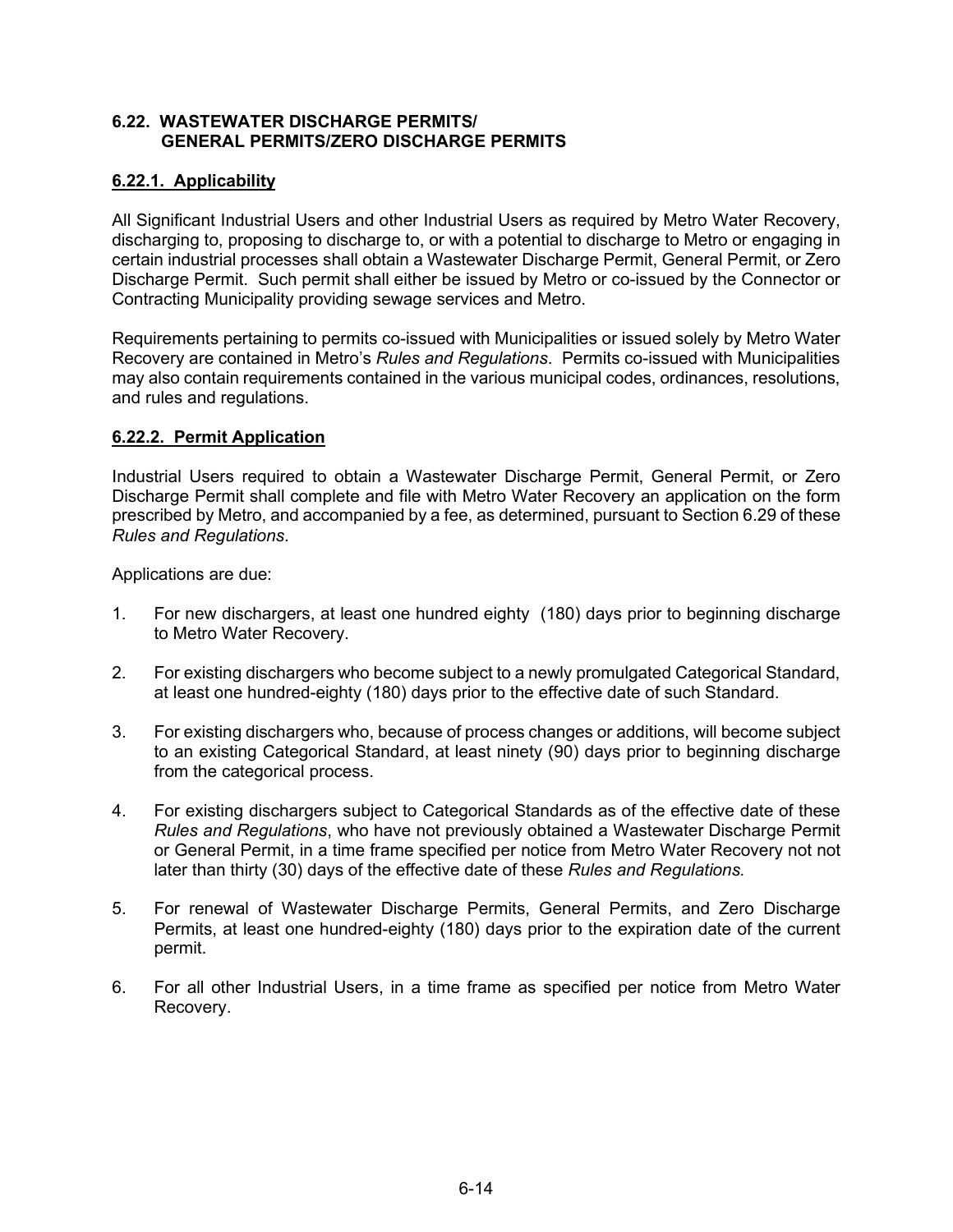In support of the application, the Industrial User shall submit, in units and terms appropriate for evaluation, the information identified below.

- 1. Name, mailing address, and facility location.
- 2. SIC number(s) according to the Standard Industrial Classification (SIC) Manual, Office of Management and Budget, 1987, as amended or the 1997 North American Industrial Classification System (NAICS), as amended.
- 3. Time and duration of Wastewater discharges.
- 4. Average daily and thirty (30) minute peak Wastewater flow rates, including daily, monthly, and seasonal variations, if any.
- 5. Site plan, floor plans, mechanical and plumbing plans, and details to show all sewers, Sewer Connections, and appurtenances by the size, location, and elevation.
- 6. Description of activities, facilities, and plant processes on the premises including all materials which are or could be discharged.
- 7. Wastewater constituents and characteristics including, but not limited to, those limited by Sections 6.13 and 6.14 of these *Rules and Regulations*, as determined by a reliable analytical laboratory. Sampling and analysis shall be performed in accordance with procedures established by the EPA pursuant to Section 304(g) of the Act and contained in 40 CFR, Part 136, as amended.
- 8. A statement regarding whether or not the discharge standards and Pollutant limitations contained in Sections 6.13, 6.14 and 6.18 of these *Rules and Regulations*, including any applicable State or National Pretreatment Standards, are being met on a consistent basis and, if not, whether additional Operational Changes and/or installation of new or additional treatment is required for the Industrial User to meet the applicable standards.
- 9. If additional Pretreatment and/or Operational Changes will be required to meet the discharge standards and pollutant limitations, the shortest schedule by which the Industrial User will provide such additional treatment. For state or National Pretreatment Standards and Requirements, the completion date in this schedule shall not be later than the compliance date established for the applicable pretreatment standard. The schedule shall contain increments of progress in the form of dates for the commencement and completion of major events leading to the construction and operation of additional pretreatment required for the Industrial User to meet the applicable discharge standards and Pollutant limitations (e.g., hiring an engineer, completing preliminary plans, completing final plans, executing contract for major components, commencing construction, completing construction). In no case shall an increment of progress exceed nine (9) months.
- 10. Each product produced by type, amount, process or processes, and rate of production.
- 11. The type and amount of raw materials processed (average and maximum per day).
- 12. The number and type of employees, hours of operation of the plant, and proposed or actual hours of operation of the Pretreatment system.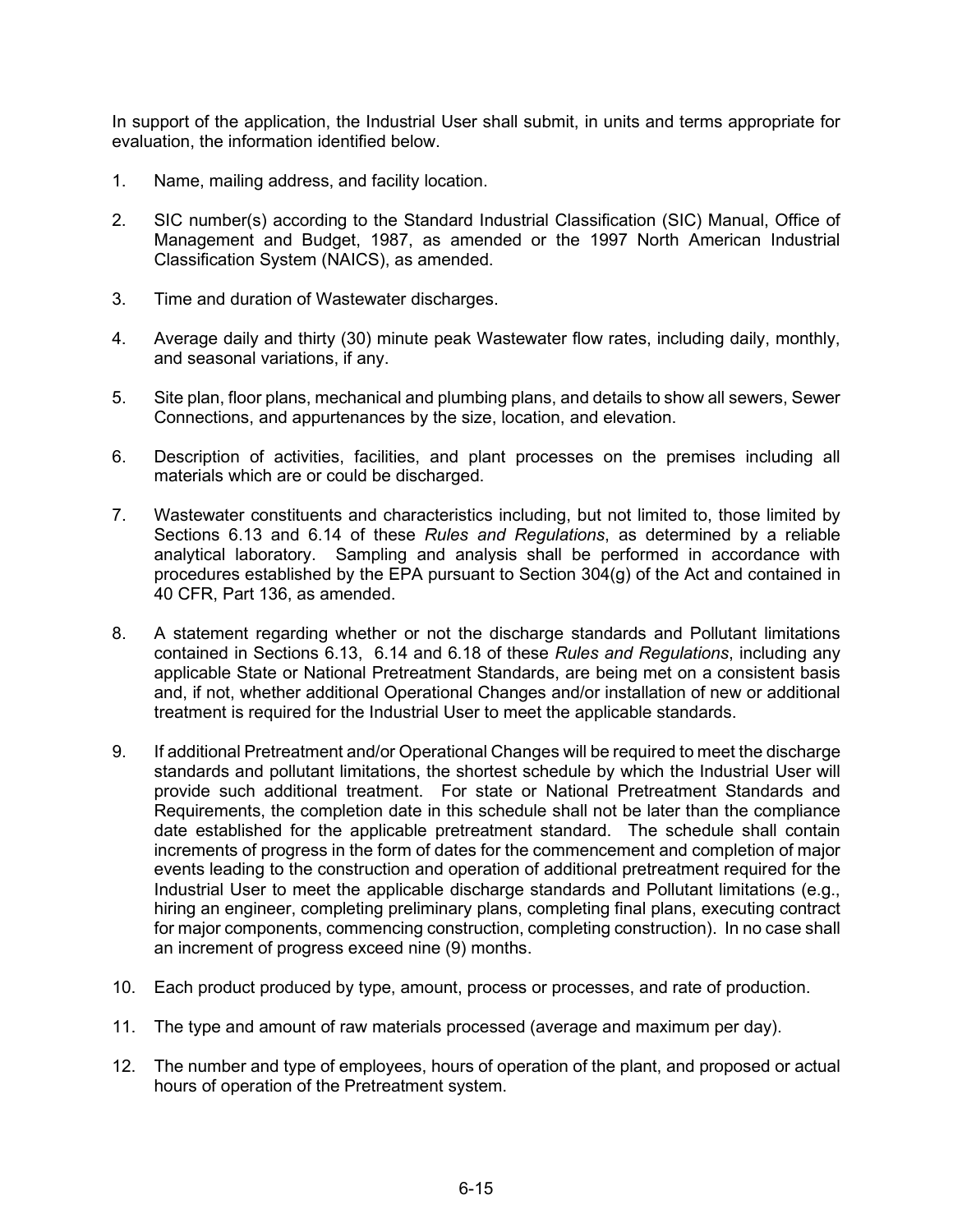- 13. Any other information deemed necessary by Metro Water Recovery to characterize and evaluate the potential and/or actual discharge from the facility and to support associated permitting decisions.
- 14. Information regarding each waste stream generated by the Industrial User that is regulated under one or more NESHAPs listed in the Code of Federal Regulations (C.F.R), Title 40 Parts 61 and 63 (40 CFR 61 and 40 CFR 63). For each identified waste stream, the waste stream composition, volume generated (per-day/month/year), specific method(s) of disposal and method(s) of compliance with the NESHAPs must be included. If the Industrial User does not generate any waste streams regulated under the above-referenced NESHAPs, the Industrial User must include the following statement:

*Based upon my inquiry of the person or persons directly responsible for managing compliance for this facility, including the NESHAPs listed in 40 CFR 61 and 40 CFR 63, I certify that, as of (today's date), to the best of my knowledge and belief (facility name) does not generate any waste streams that are subject to one or more of the NESHAPs listed in 40 CFR 61 and 40 CFR 63.*

15. Other conditions as deemed appropriate by Metro Water Recovery to ensure compliance with these *Rules and Regulations*.

## **6.22.3. Permit Issuance**

Metro Water Recovery shall issue a Wastewater Discharge Permit or General Permit to the applicant if Metro finds all of the following conditions are met:

- 1. The proposed discharge of the applicant is in compliance with the prohibitions and limitations of Sections 6.13, 6.14, and 6.18 of these *Rules and Regulations*;
- 2. The proposed discharge of the applicant would permit the normal and efficient operation of the Metro System;
- 3. The proposed discharge of the applicant would not result in a violation by Metro Water Recovery of the terms and conditions of its NPDES/CDPS Permit; and
- 4. As a result of receiving the proposed discharge of the applicant, the POTW will not be used or considered as the means for the applicant to comply with the requirements of any NESHAPs listed 40 CFR 61 and 40 CFR 63 that are applicable to waste streams generated by the applicant. The proposed discharge of the applicant meets all compliance requirements of all applicable NESHAP(s) using treatment and controls at the applicant's facility, prior to discharge.
- 5. All SIUs that will be covered under a specific General Discharge Permit must also meet the following criteria pursuant to 40 CFR  $403.8(f)(1)(iii)(A)(1)$ :
	- A. Is not subject to production-based categorical Pretreatment Standards or categorical Pretreatment Standards expressed as mass of pollutant discharged per day.
	- B. Is not subject to limits that are based on the Combined Wastestream Formula or Net/Gross calculations.
	- C. Involve the same or substantially similar types of operations.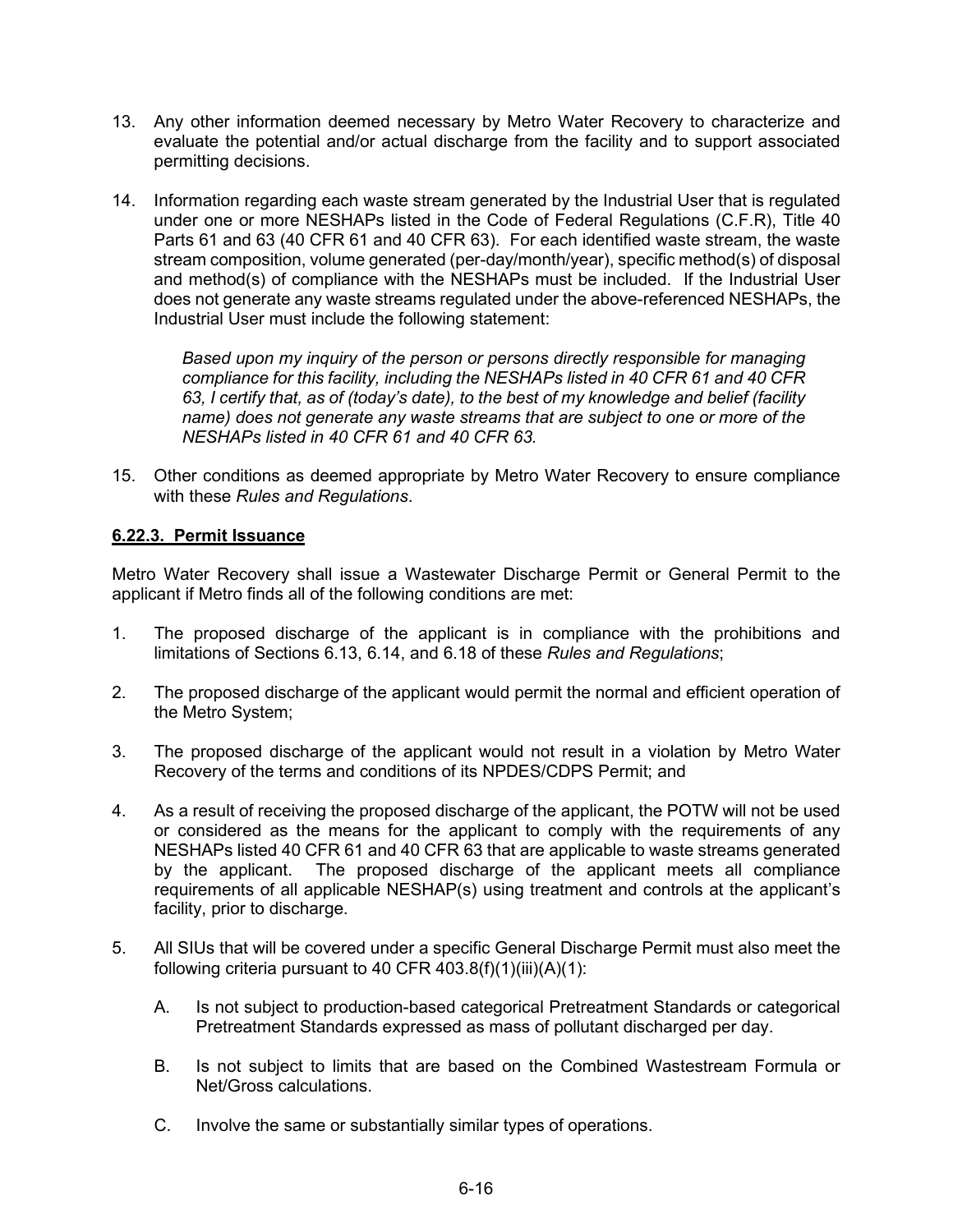- D. Discharge the same types of wastes.
- E. Require the same effluent limitations.
- F. Require the same or similar monitoring.
- G. In the opinion of Metro Water Recovery, are more appropriately controlled under a general control mechanism than under individual control mechanisms.

If Metro Water Recovery finds the condition set out in Paragraph 1 of this subsection is not met, Metro may issue a Wastewater Discharge Permit or General Permit to the applicant if the conditions set out in Paragraphs 2-4 of this subsection are met and if the applicant submits, and Metro approves, a schedule setting out the measures to be taken by the applicant and the dates such measures will be implemented to ensure compliance with the provisions of these *Rules and Regulations.*

Metro Water Recovery may issue a Zero Discharge Permit that requires specific controls and/or process configurations to prevent the discharge from specified process operations, or of specified Pollutants, to the POTW.

### **6.22.4. Permit Denial: Appeal and Hearing**

In the event an application for a Wastewater Discharge Permit, General Permit, or Zero Discharge Permit is denied, Metro Water Recovery shall notify the applicant in writing of such denial. Such notification shall state the grounds for denial with that degree of specificity which will inform the applicant of the measures or actions which must be taken by the applicant prior to issuance of a permit.

An applicant denied a Wastewater Discharge Permit, General Permit, or Zero Discharge Permit may request the Chief Executive Officer review the denial and issue a permit. If the Chief Executive Officer reaffirms the denial, the applicant may appeal this decision pursuant to the terms and conditions of Metro Water Recovery's appeal and hearing procedure as set forth in Section 10 of these *Rules and Regulations*.

### **6.22.5. Permit Conditions**

Wastewater Discharge Permits, General Permits, or Zero Discharge Permits shall be expressly subject to all provisions of these *Rules and Regulations*. Wastewater Discharge Permits and General Permits must contain, but are not limited to, the following:

- 1. A statement of duration (in no case more than five [5] years).
- 2. A statement of non-transferability without, at a minimum, prior notification to Metro Water Recovery and provision of a copy of the existing permit to the new owner or operator.
- 3. Effluent limits, including Best Management Practices, based on applicable Pretreatment Standards and Requirements, Categorical Pretreatment Standards, specific discharge limitations, as cited in these *Rules and Regulations*; site-specific discharge limitations; and other federal, state, and local law and regulations. Metro Water Recovery reserves the right to establish in permits more stringent Standards or Requirements on discharges consistent with the purpose of these *Rules and Regulations*.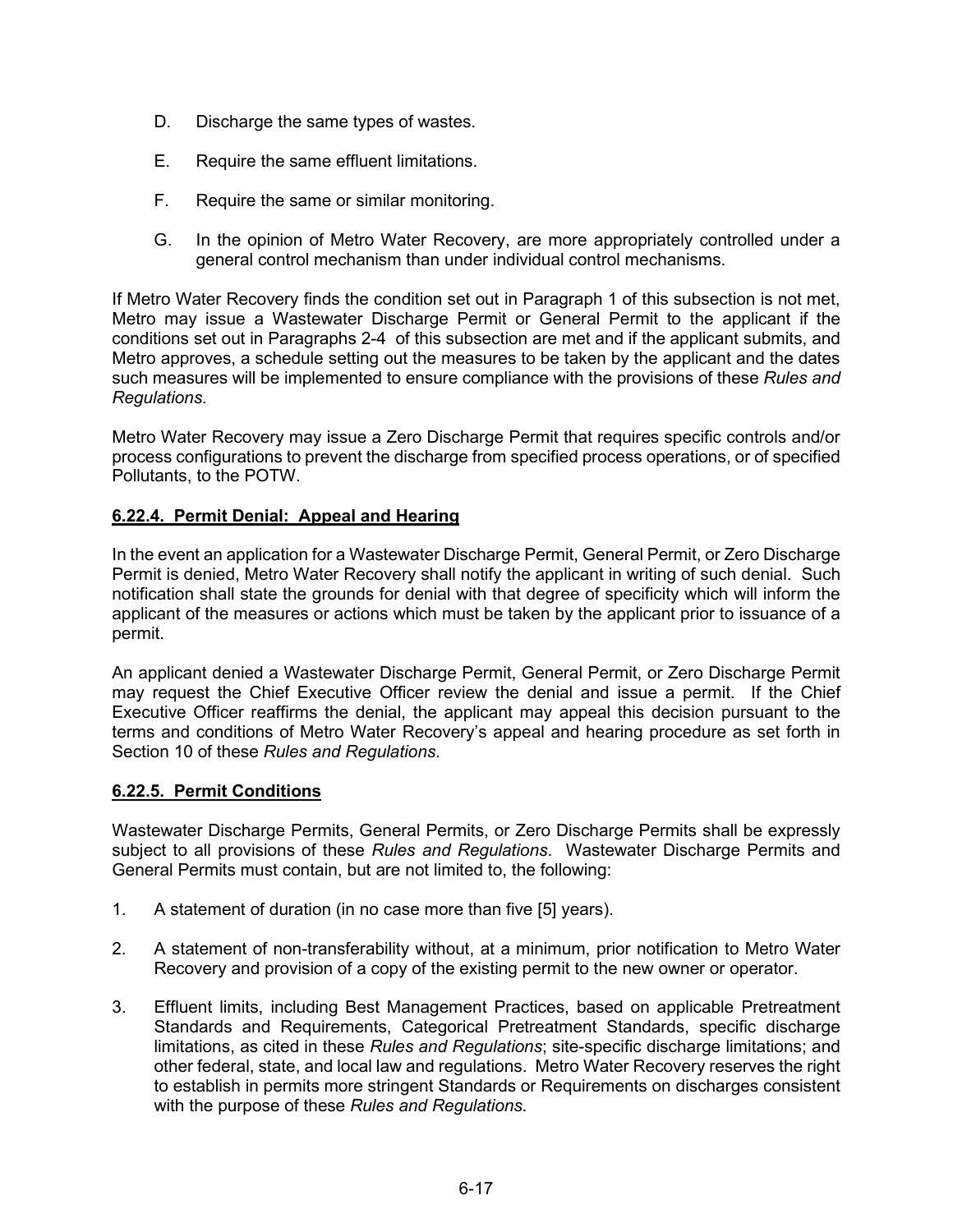- 4. Self-monitoring, sampling, reporting, notification, and record-keeping requirements, including an identification of the Pollutants to be monitored (including the process for seeking a waiver for a Pollutant neither present nor expected to be present in the discharge in accordance with 403.12[e][2], or a specific waived Pollutant in the case of an individual control mechanism), sampling locations, sampling frequencies, and sample types. These requirements shall be based on applicable general Pretreatment Standards and Requirements at 40 CFR §403; categorical Pretreatment Standards; specific discharge limitations; state and local law and regulations; and Metro Water Recovery determinations as to the type, quantity, quality, and frequency of information needed to adequately determine compliance with conditions of the permit.
- 5. A statement of applicable civil and criminal penalties for violation of Pretreatment Standards or Requirements, and any applicable compliance schedules. Such schedules may not extend compliance dates beyond federal deadlines.
- 6. Requirements to control Slug Discharges, if determined by Metro Water Recovery to be necessary.
- 7. Requirements for notification of Slug Discharges and any changes at the facility affecting the potential for Slug Discharges.
- 8. Duty to comply with terms of permit.

Wastewater Discharge Permits and General Permits may also contain the following:

- 1. A Schedule of Industrial User Charges and Fees pursuant to Section 6.29 of these *Rules and Regulations*.
- 2. Limits on average and maximum rate and time of discharge or requirements for flow regulation and equalization.
- 3. Requirements for installation and maintenance of pretreatment equipment; pollution controls or containment devices to reduce, eliminate or prevent the discharge of Pollutants to Metro Water Recovery; and/or inspection and sampling facilities.
- 4. Requirements for notification to Metro Water Recovery of any new introduction of Wastewater constituents or any substantial change in operations or in the volume or character of the Wastewater constituents being introduced into Metro.
- 5. Requirements for the development and implementation of spill control plans or other special conditions including management practices necessary to adequately prevent accidental, unanticipated, or nonroutine discharges.
- 6. Other conditions as deemed appropriate by Metro Water Recovery to ensure compliance with these *Rules and Regulations*.

Zero Discharge Permits may contain the following:

- 1. A statement of duration (not to exceed five [5] years).
- 2. Discharge prohibition requirements for specific controls and/or process configurations to prevent the discharge from specified process operations, or of specified Pollutants, to the POTW.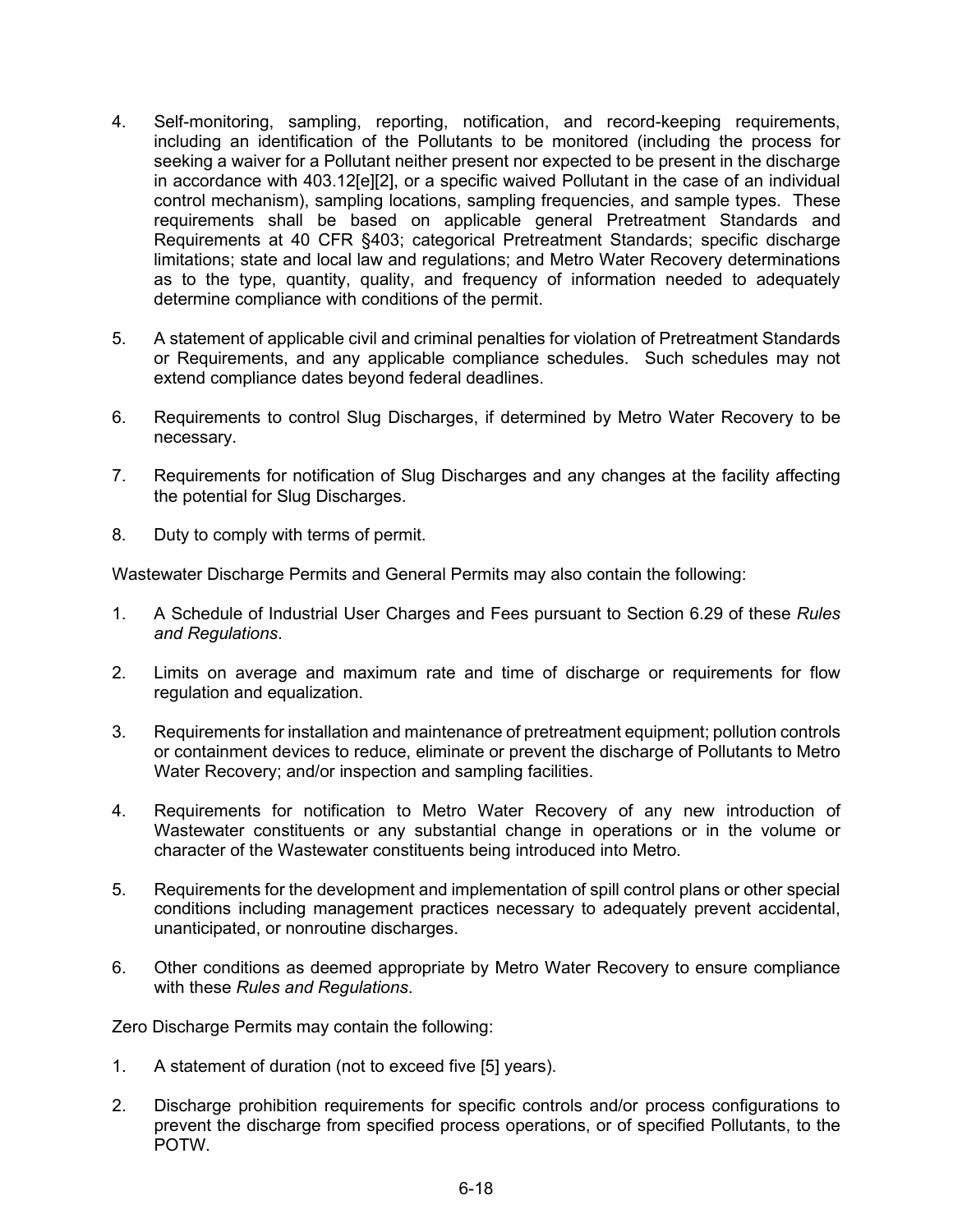- 3. Reporting, notification, and record-keeping requirements.
- 4. A statement of applicable civil and criminal penalties for violation of Pretreatment Standards or Requirements.
- 5. Requirements for notification of discharges of prohibited Wastewater or any accidental, unusual, or Slug Discharges.
- 6. Other conditions as deemed appropriate by Metro Water Recovery to ensure compliance with these *Rules and Regulations*.

## **6.22.6. Permit Modifications**

- 1. The terms and conditions of a Wastewater Discharge Permit, General Permit, or Zero Discharge Permit may be modified by Metro Water Recovery during the term of the permit as limitations or Requirements identified in these *Rules and Regulations* are modified or other just cause exists. The Industrial User shall be informed of any proposed changes in its permit at least thirty (30) days prior to the effective date of change. Any changes or new conditions in the permit shall include a reasonable time schedule for compliance.
- 2. Within nine (9) months of the promulgation of a National Categorical Pretreatment Standard, the Wastewater Discharge Permit, General Permit, or Zero Discharge Permit of Industrial Users subject to such standard shall be revised to require compliance with such standard within the time frame prescribed by such standard.

# **6.22.7. Permit Duration; Reapplication**

Permits shall be issued for a specified time period, not to exceed five (5) years. The Industrial User shall apply for permit reissuance a minimum of one hundred-eighty (180) days prior to the expiration of the Industrial User's existing Permit.

### **6.23. REPORTING REQUIREMENTS FOR SIGNIFICANT INDUSTRIAL USERS**

#### **6.23.1. Baseline Monitoring Report for Industrial Users Subject to National Categorical Pretreatment Standards**

Within 180 days after the effective date of a Categorical Pretreatment Standard, or 180 days after the final administrative decision made upon a category determination submission under 40 CFR §403.6(a)(4), whichever is later, existing Industrial Users subject to such Categorical Pretreatment Standards and currently discharging to or scheduled to discharge to Metro Water Recovery shall submit to Metro a report which contains the information required by 40 CFR §403.12(b)(1)–(7). At least 90 days prior to commencement of discharge, New Sources, and sources that become Industrial Users subsequent to the promulgation of an applicable Categorical Standard, shall be required to submit to Metro a report which contains the information required by 40 CFR §403.12(b)(1)–(7). New Sources shall also be required to include in this report information on the method of Pretreatment the source intends to use to meet applicable Pretreatment Standards and Requirements. New Sources shall give estimates of the anticipated flow and quantity of Pollutants to be discharged.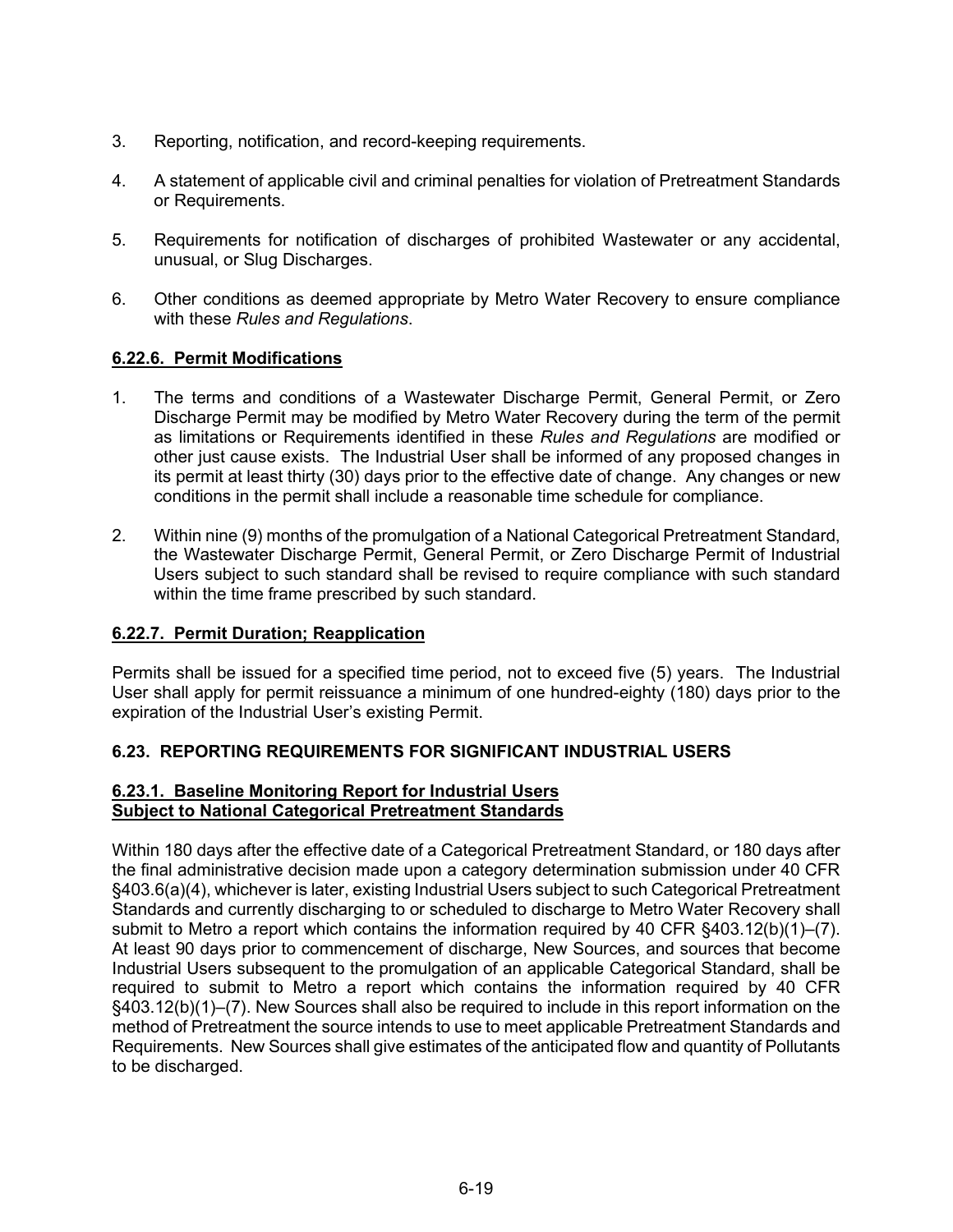In cases where the Categorical Pretreatment Standard requires compliance with a Best Management Practice (or pollution prevention alternative), the CIU must submit documentation required by Metro Water Recovery to determine compliance status of the Industrial User. New Sources can provide estimates of the information since discharge cannot commence until a permit is issued.

### **6.23.2. Initial Compliance Report for Industrial Users Subject to National Categorical Pretreatment Standards**

Within ninety (90) days following the date for final compliance with applicable Pretreatment Standards or, in the case of a New Source, following commencement of the introduction of Wastewater into the Municipal Sewer System, or as specified by Metro Water Recovery, any CIU shall submit to Metro a report which contains the information required in 40 CFR 403.12(d). In cases where the Categorical Pretreatment Standard requires compliance with a Best Management Practice (or pollution prevention alternative), the CIU shall submit documentation required by Metro to determine the compliance status of the CIU.

Where applicable Categorical Pretreatment Standards contain limitations on the mass of Pollutants discharged per unit of production, the report shall also contain the Pollutant mass and production information necessary to determine compliance with such Categorical Pretreatment Standards. The report shall state whether the applicable Pretreatment Standards and Requirements are being met on a consistent basis and, if not, what additional O&M and/or pretreatment is necessary to bring the CIU into compliance with the applicable Pretreatment Standards and Requirements. This statement shall be signed by an Authorized Representative of the CIU<sub>7</sub> and certified to by a qualified professional.

# **6.23.3. Periodic Compliance Reports**

1. Except in the case of Nonsignificant Categorical Users, any CIU, after the compliance date of such Categorical Pretreatment Standard, or, in the case of a New Source, after commencement of the discharge into the Municipal Sewer System, shall submit to Metro Water Recovery during the months of July and January, unless required more frequently in the Categorical Pretreatment Standard or by Metro, a report covering the preceding six (6) months and indicating the nature and concentration of Pollutants in the effluent which are limited by such Categorical Pretreatment Standards. In addition, this report shall include a record of average and maximum daily flows for the reporting period for all regulated processes. In cases where the Categorical Pretreatment Standard requires compliance with a Best Management Practice (or pollution prevention alternative), the CIU shall submit documentation required by Metro to determine the compliance status of the CIU.

Where applicable Categorical Pretreatment Standards contain limitations on the mass of Pollutants discharged per unit of production, the report shall also contain the Pollutant mass and production information necessary to determine compliance with such Categorical Pretreatment Standards. At the discretion of Metro Water Recovery and in consideration of such factors as local high or low flow rates, holidays, and budget cycles, Metro may agree to alter the months during which the above reports are to be submitted.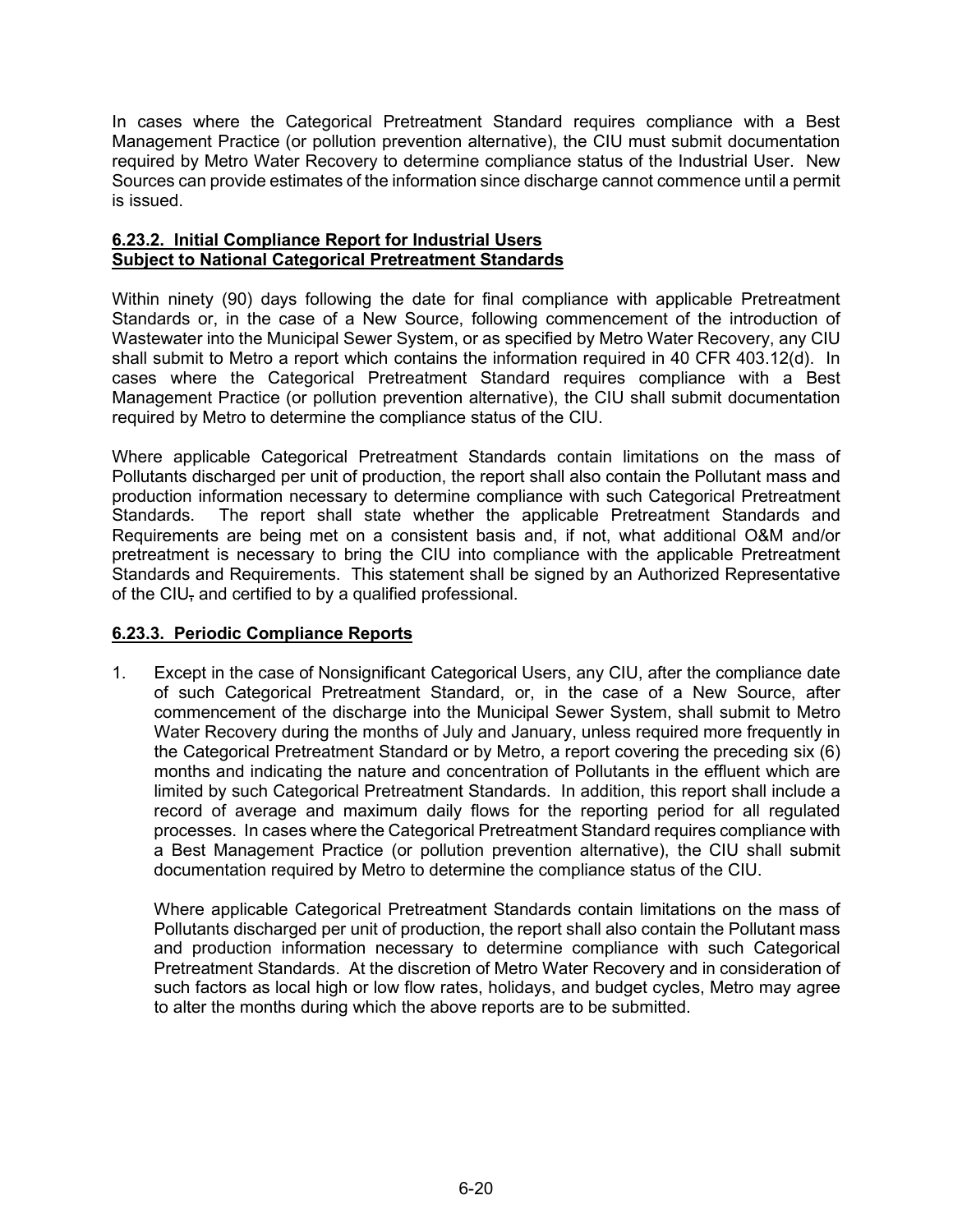2. SIUs not subject to National Categorical Pretreatment Standards shall submit to Metro Water Recovery at least once every six (6) months (on dates specified by Metro), unless required more frequently by Metro, a description of the nature, Pollutant concentrations, flows, and, where requested, Pollutant masses, of the discharges required to be reported by Metro. In cases where a Local Limit requires compliance with a BMP or pollution prevention alternative, the SIU must submit the documentation required by Metro to determine the compliance status of the SIU.

### **6.23.4. Annual Certification by Nonsignificant Categorical Industrial Users**

A facility determined to be a Nonsignificant CIU pursuant to 40 CFR 403.3(v)(2) must annually submit the certification statement contained in 40 CFR 403.12.q, signed in accordance with the signatory requirements in 40 CFR 403.12(I). This certification must accompany any alternative report required by Metro Water Recovery.

### **6.23.5. Annual Certification by Zero Discharge Facilities.**

A facility issued a Zero Discharge Permit must annually submit a statement certifying the facility has or has not discharged any prohibited process Wastewater or Pollutants to the Municipal Sewer System. The statement must be signed in accordance with the signatory requirements in 40 CFR 403.12(I).

# **6.23.6 Signatory Requirements for Submittal of Documents**

All documents submitted to Metro Water Recovery required by this Section must signed by an Authorized Representative of Industrial User as defined in Section 2 of these *Rules and Regulations*.

### **6.24. MONITORING FACILITIES/REQUIREMENTS**

1) Metro Water Recovery may require to be installed and operated at the Industrial User's own expense, monitoring facilities to allow inspection, sampling, and flow measurement of any discharges as necessary to determine compliance with the provisions of these *Rules and Regulations*.

2) There shall be ample room in or near such sampling manhole or facility to allow accurate sampling representative of the discharge and preparation of samples for analysis. The facility, sampling, and measuring equipment shall be maintained at all times in a safe and proper operating condition at the expense of the Industrial User. All devices shall be calibrated in accordance with manufacturers' specifications to ensure their accuracy, unless a waiver is obtained from, or an alternative method specified by, Metro Water Recovery.

3) The sampling and monitoring facilities shall be provided in accordance with Metro Water Recovery's requirements and all applicable local construction standards and specifications. Construction shall be completed within such a time frame as Metro shall specify by written notification.

4) Unless specifically stated otherwise, all samples must be preserved, handled, and analyzed according to 40 Part 136 of the C*ode of Federal Regulations* (40 CFR 136), G*uidelines Establishing Test Procedures for the Analysis of Pollutants* under the Clean Water Act, and amendments thereto. Where 40 CFR 136 does not contain sampling or analytical techniques for the Pollutant(s) in question, or where the Administrator of the EPA determines the Part 136 sampling and analytical techniques are inappropriate for the Pollutant(s) in question, sampling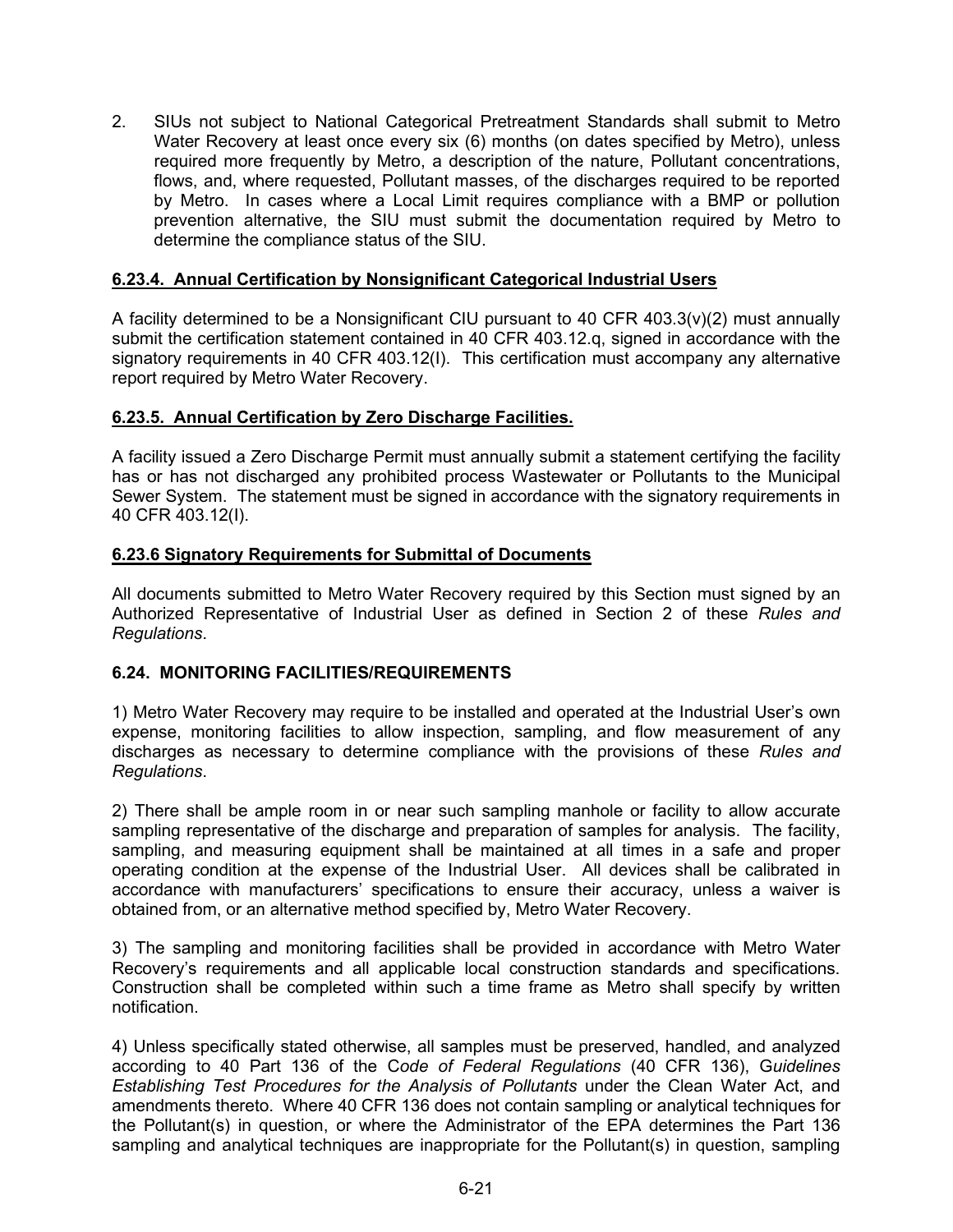and analysis shall be performed by using validated analytical methods or any other applicable sampling and analytical procedures, including procedures specified by Metro Water Recovery.

5) The analytical method(s) selected by the Industrial User must be "sufficiently sensitive" for all monitoring conducted to meet requirements of these *Rules and Regulations* or other Metro Water Recovery requirements. A method is sufficiently sensitive when the method detects and accurately and precisely quantifies the amount of the analyte, i.e. there is a valid and positive result. Or, the analytical method is sufficiently sensitive when the method ML is less than or equal to Metro Water Recovery specific discharge limitations, permit limitations, or applicable pretreatment standard .

### **6.25. INFORMATION SUBMITTAL, INSPECTION AND SAMPLING, RECORD KEEPING REQUIREMENTS**

Metro Water Recovery may require any Industrial User to submit information as necessary to determine compliance with the Requirements of these *Rules and Regulations*. All information required by these *Rules and Regulations*, or a permit or order issued hereunder, must be signed and certified for accuracy by an Authorized Representative of the Industrial User.

Metro Water Recovery shall have the right to enter and inspect the facilities of any Industrial User to ascertain compliance with the Requirements of these *Rules and Regulations* and any permit or order issued hereunder. Persons or occupants of premises where Wastewater is created or discharged shall allow Metro or its representatives ready access at all reasonable times to all parts of the premises for the purposes of inspection, sampling, records examination and copying, or in the performance of any of their duties.

Metro Water Recovery, CDPHE, and the EPA shall have the right to set up on the Industrial User's property such devices as are necessary to conduct sampling, inspection, compliance monitoring and/or metering operations. Where an Industrial User has security measures in force which would require proper identification and clearance before entry into the Industrial User's premises, the Industrial User shall make necessary arrangements with security guards so that upon presentation of suitable identification, Staff from Metro, the CDPHE, and the EPA will be permitted to enter, without delay, for the purposes of performing their specific responsibilities. Unreasonable delays in allowing Metro access to the Industrial User's premises shall be a violation of these *Rules and Regulations*.

All records relating to compliance with Pretreatment Standards and Requirements shall be maintained for at least three (3) years and made available to officials of Metro Water Recovery, the CDPHE, and the EPA upon request. The period of retention may be extended by Metro during the course of any unresolved enforcement proceedings or at the request of Metro.

### **6.26. WASTEWATER TREATMENT**

Industrial Users shall provide Wastewater treatment as required to comply with the requirements of these *Rules and Regulations* and shall achieve compliance with all National Categorical Pretreatment Standards within the time limitations as specified by the federal pretreatment regulations. Any facilities required to pretreat Wastewater to a level acceptable to Metro Water Recovery shall be provided, operated, and maintained at the Industrial User's expense. Detailed plans describing such facilities and operating procedures shall be submitted to Metro for review and shall be acceptable to Metro before such facilities are constructed. The review of such plans and operating procedures shall in no way relieve the Industrial User from the responsibility of modifying such facilities as necessary to produce a discharge acceptable to Metro under the provisions of these *Rules and Regulations*.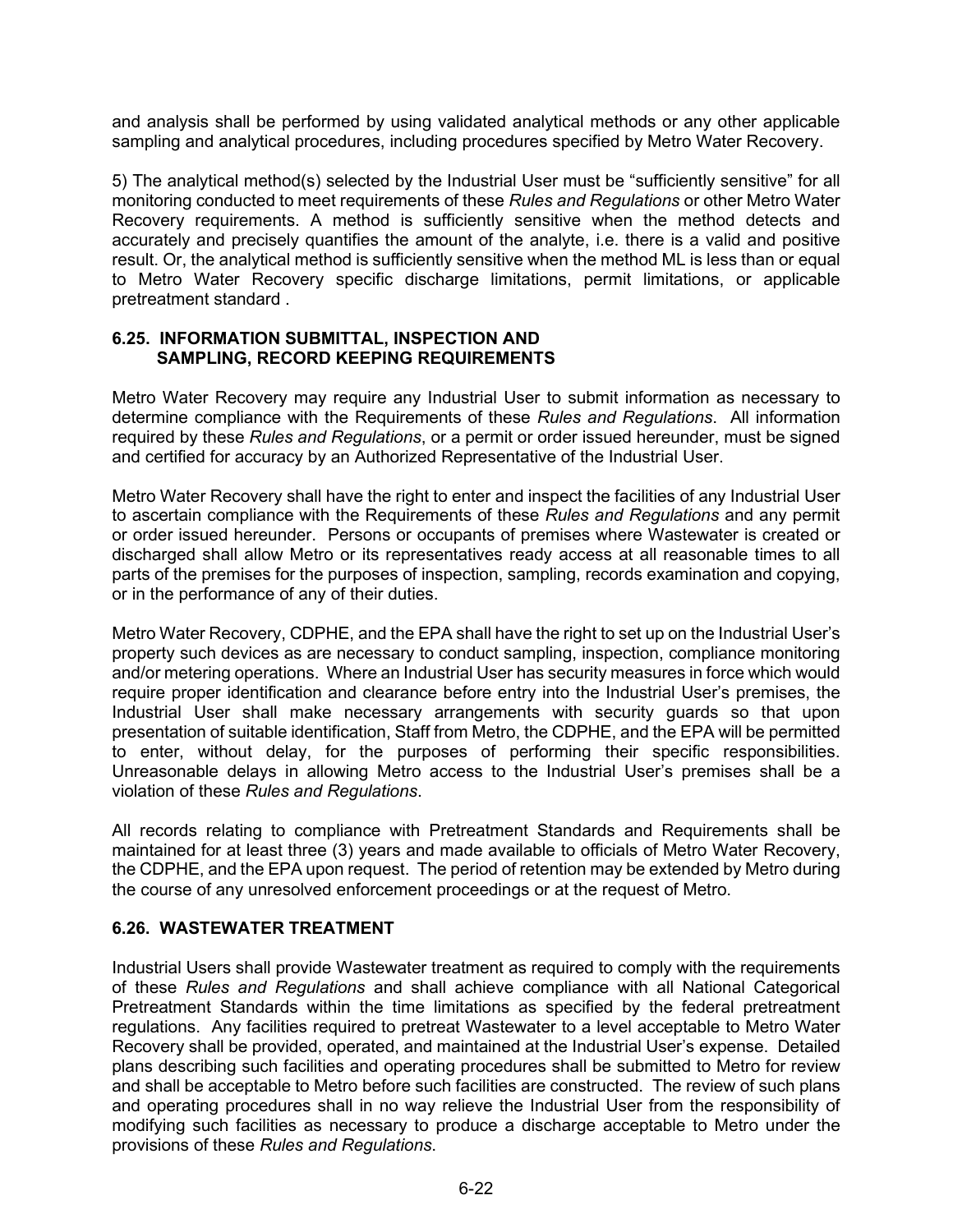## **6.27. CONFIDENTIAL INFORMATION**

Information and data on an Industrial User obtained from reports, questionnaires, permit applications, permits, monitoring programs, and inspections shall be available to the public or other governmental agency without restriction unless the Industrial User specifically designates and is able to demonstrate to the satisfaction of Metro Water Recovery that the release of such information would divulge sales or marketing data, processes, or methods of production entitled to protection as "Confidential Business Information" of the Industrial User. Wastewater constituents and characteristics will not be recognized as confidential information. It shall be the Industrial User's obligation to stamp each page, which has been demonstrated to Metro's satisfaction to contain trade secrets, with the words "Confidential Business Information," "Confidential Information," or "Confidential." A failure by the Industrial User to designate and identify any document in this manner may result in the document losing its protection from disclosure as confidential business information.

Except as required by law, Confidential Business Information shall not be made available for inspection by the public. Such information shall be made available upon request to governmental entities or agencies for uses related to these *Rules and Regulations*, Metro Water Recovery's NPDES/CDPS Permit and/or the Pretreatment Program in accordance with 40 CFR Part 2. Confidential Business Information shall not be transmitted to any governmental agency or entity for other uses by Metro except upon written request and after a ten (10) day notification and right to object is given to the Industrial User. Such notification shall not be required in certain circumstances provided for in 40 CFR Part 2. If after a request for public inspection, a person or entity challenges the determination of any record to protection as Confidential Business Information, the Industrial User shall cooperate, to the fullest extent possible and at the Industrial User's own expense, with Metro in the defense of the determination. At the request of Metro the Industrial User shall, at the Industrial User's expense, provide a defense to such challenge.

### **6.28. REMEDIES FOR NONCOMPLIANCE; ENFORCEMENT**

Remedies for noncompliance shall be implemented in accordance with the procedures defined in Metro Water Recovery's Enforcement Response Plan / Pretreatment Enforcement Management System. [Note: The term Pretreatment Enforcement Management System is now retired, though it is still referenced in several other documents.]

### **6.28.1. Notice Of Violation**

Whenever Metro Water Recovery determines any Industrial User has violated or is violating any provision of these *Rules and Regulations* or a permit or any directives or orders issued hereunder, Metro may serve upon such Industrial User a verbal or written notice stating the nature of the violation(s). Where directed to do so by the notice, a plan for the satisfactory correction of the violation(s) shall be submitted to Metro by the Industrial User, within a time frame as specified in the notice.

### **6.28.2. Administrative Orders**

Whenever Metro Water Recovery determines any Industrial User has violated or is violating any provision of these *Rules and Regulations*, or any directives, orders, or permits issued hereunder, Metro may serve upon such Industrial User a written order stating the nature of the violations(s), and requiring that the Industrial User correct the violation(s) within a specified period of time; perform such tasks as Metro determines are necessary for the Industrial User to correct the violations; or perform such tasks and submit such information as is necessary for Metro to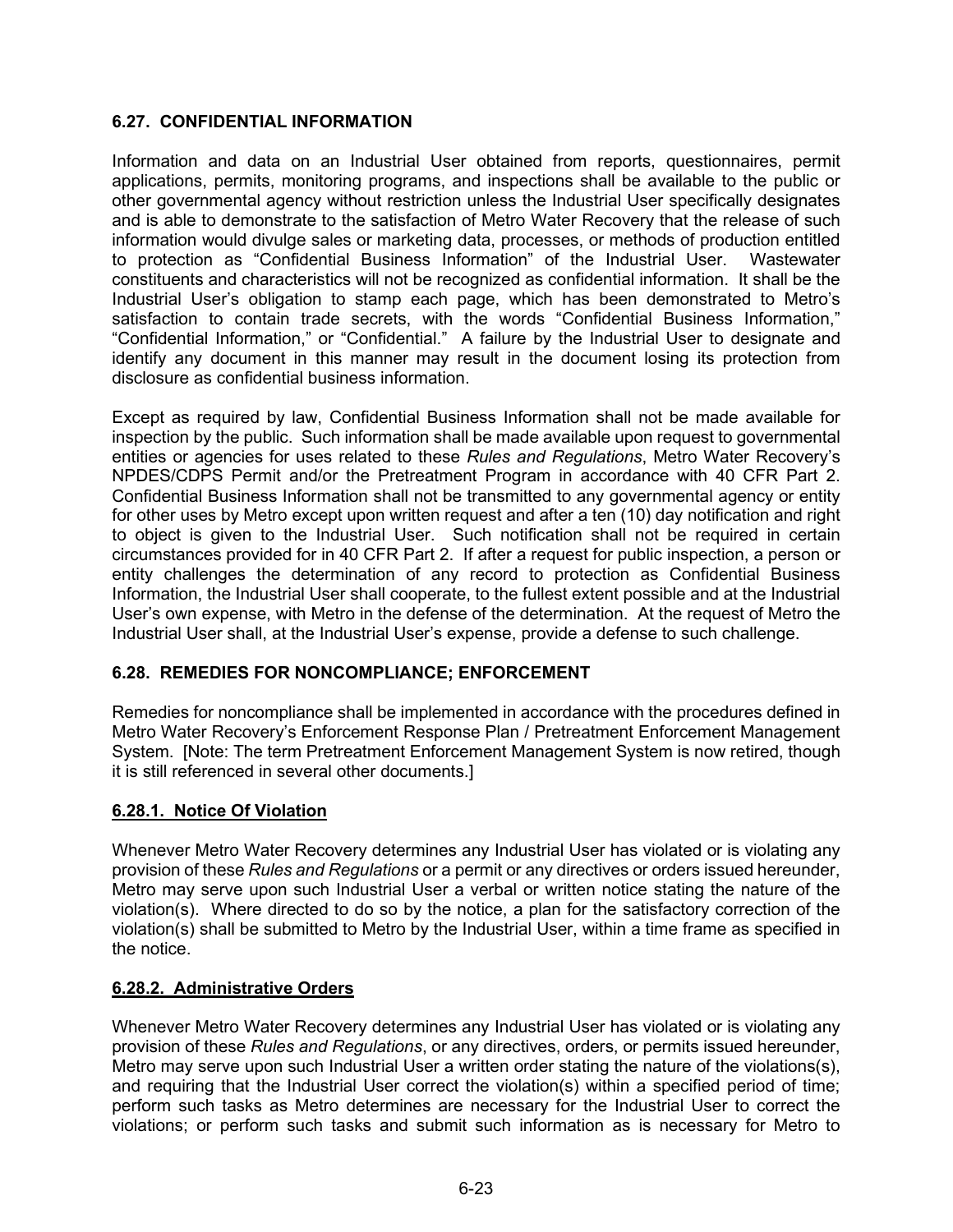evaluate the extent of noncompliance or to determine appropriate enforcement actions to be taken.

# **6.28.3. Compliance Orders; Compliance Schedules**

Whenever Metro Water Recovery determines any Industrial User has violated or is violating any provision of these *Rules and Regulations*, or any directives, orders or permits issued hereunder, Metro may serve upon the Industrial User a written order requiring that the Industrial User submit, within a time frame as specified in the notification, a plan (compliance schedule) for the satisfactory correction of such violation(s).

The compliance schedule must represent the shortest schedule by which the Industrial User will provide additional treatment or perform such other tasks as will enable the Industrial User to consistently comply with applicable requirements. The schedule shall contain increments of progress in the form of dates for the commencement and completion of major events leading to compliance (e.g., hiring an engineer, completing preliminary plans for pretreatment systems, completing final plans, executing contracts for major components, commencing construction, completing construction). In no case shall an increment of progress exceed nine (9) months.

Upon approval by Metro Water Recovery, the compliance schedule will be issued to the Industrial User as an administrative order which contains the approved schedule milestones and any applicable reporting requirements. Issuance of a compliance schedule by Metro does not release the Industrial User of liability for any violations.

Not later than fourteen (14) days following each date in the schedule and the final date for compliance, the Industrial User shall submit a progress report to Metro Water Recovery including, at a minimum, information on whether or not the Industrial User complied with the increment of progress to be met on such date and, if not, the date on which it expects to comply with this increment of progress, the reason(s) for delay, and the steps being taken by the Industrial User to return to the schedule established. At no time shallthis progress report relieve the Industrial User from additional violations or determinations of non-compliance or determination of significant noncompliance per 40 CFR 403.8(f)(2)(viii) for failing to meet the requirements of a compliance schedule.

### **6.28.4. Consent Orders**

Metro Water Recovery may enter into Consent Orders, assurances of voluntary compliance, or other similar documents establishing an agreement with any Industrial User responsible for noncompliance. Such documents will include specific action to be taken by the Industrial User to correct the non-compliance within a time period specified by the document. Such documents shall have the same force and effect as the administrative orders issued pursuant to Section 6.28.2 of these *Rules and Regulations* and shall be judicially enforceable. Use of a Consent Order shall not be a bar against, or prerequisite for, taking any other action against the Industrial User.

### **6.28.5. Show Cause Hearings**

Metro Water Recovery may order an Industrial User which has violated or is violating any provision of these *Rules and Regulations*, or any directives, orders, or permits issued hereunder, or any other pretreatment standard or requirement, to appear before Metro and show cause why the proposed enforcement action should not be taken. Notice shall be served on the Industrial User specifying the time and place for the meeting, the proposed enforcement action, the reasons for such action, and a request that the Industrial User show cause why the proposed enforcement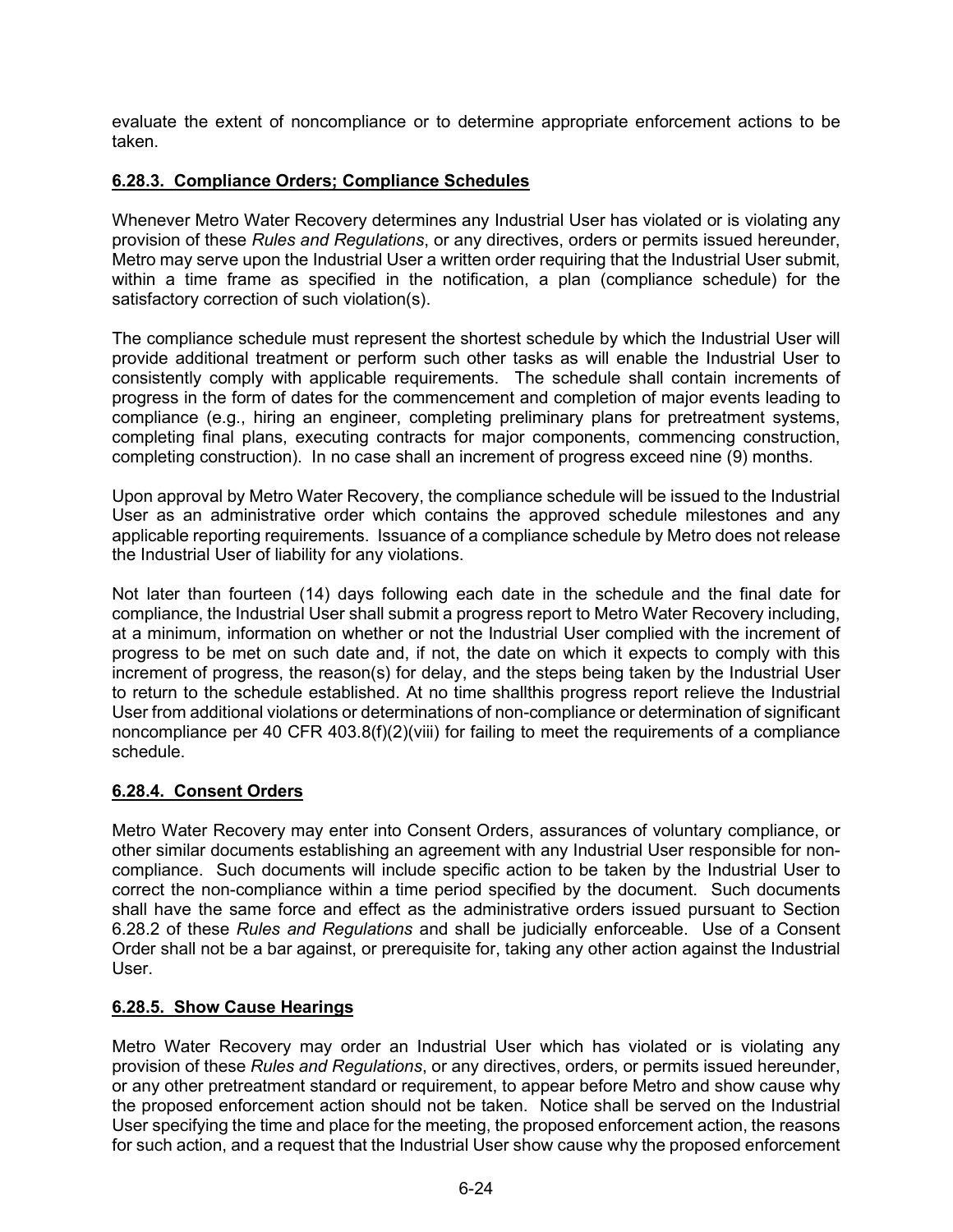action should not be taken. A show cause hearing shall not be a bar against, or prerequisite for, taking any other action against the Industrial User.

# **6.28.6. Suspension of Service**

Metro Water Recovery may suspend the Wastewater treatment service and/or a permit when such suspension is necessary, in the opinion of Metro, in order to stop an actual or threatened discharge which presents or may present an imminent or substantial endangerment to the health or welfare of persons, to the environment, causes Pass Through or Interference or causes Metro to violate any condition of its NPDES/CDPS Permit. Service may also be suspended in accordance with Metro's Enforcement Response Plan. [Note: Previously Pretreatment accordance with Metro's Enforcement Response Plan. Enforcement Management System.] If necessary, Metro may seek injunctive relief against the violating Connector or Contracting Municipality and any Industrial User contributing significantly to the emergency condition.

Any Industrial User notified of a suspension of the Wastewater treatment service and/or the Wastewater Discharge Permit shall immediately stop or eliminate the discharge. In the event of a failure of the Industrial User to comply voluntarily with the suspension order, Metro Water Recovery shall take such steps as deemed necessary, including immediate severance of the sewer connection, to prevent or minimize damage to the Metro System or endangerment to any individuals or the environment. Metro shall reinstate the Wastewater Discharge Permit and/or the Wastewater treatment service upon proof of the elimination of the non-complying discharge. A detailed written statement submitted by the Industrial User describing the causes of the harmful contribution and the measures taken to prevent any future occurrence shall be submitted to Metro within fifteen (15) days of the date of occurrence.

# **6.28.7. Permit Revocation**

Any Industrial User who has violated or is violating any provision of these *Rules and Regulations*, or any orders or permits issued hereunder, is subject to having its permit revoked. Grounds for permit revocation include, but are not limited to:

- 1. Failure of an Industrial User to factually report the Wastewater constituents and characteristics of its discharge.
- 2. Failure of the Industrial User to report significant changes in operations, or Wastewater constituents and characteristics.
- 3. Refusal of reasonable access to the Industrial User's premises for the purpose of inspection or monitoring.
- 4. Violation of conditions of the permit.

# **6.28.8. Penalties**

Any Industrial User found to have violated any provision of these *Rules and Regulations*, or any written requirements, orders, or permits issued hereunder, shall be subject to a penalty not to exceed, except as noted below, five thousand dollars (\$5,000) for such violation. Penalty amounts shall be determined in accordance with procedures and/or policies developed to support implementation of Metro Water Recovery's Enforcement Response Plan, as may be amended from time to time, up to the maximum amount allowed by this regulation.[Note: Previously in accordance with Pretreatment Enforcement Management System.]Each day on which a violation occurs or continues shall be deemed a separate and distinct violation. In the case of violations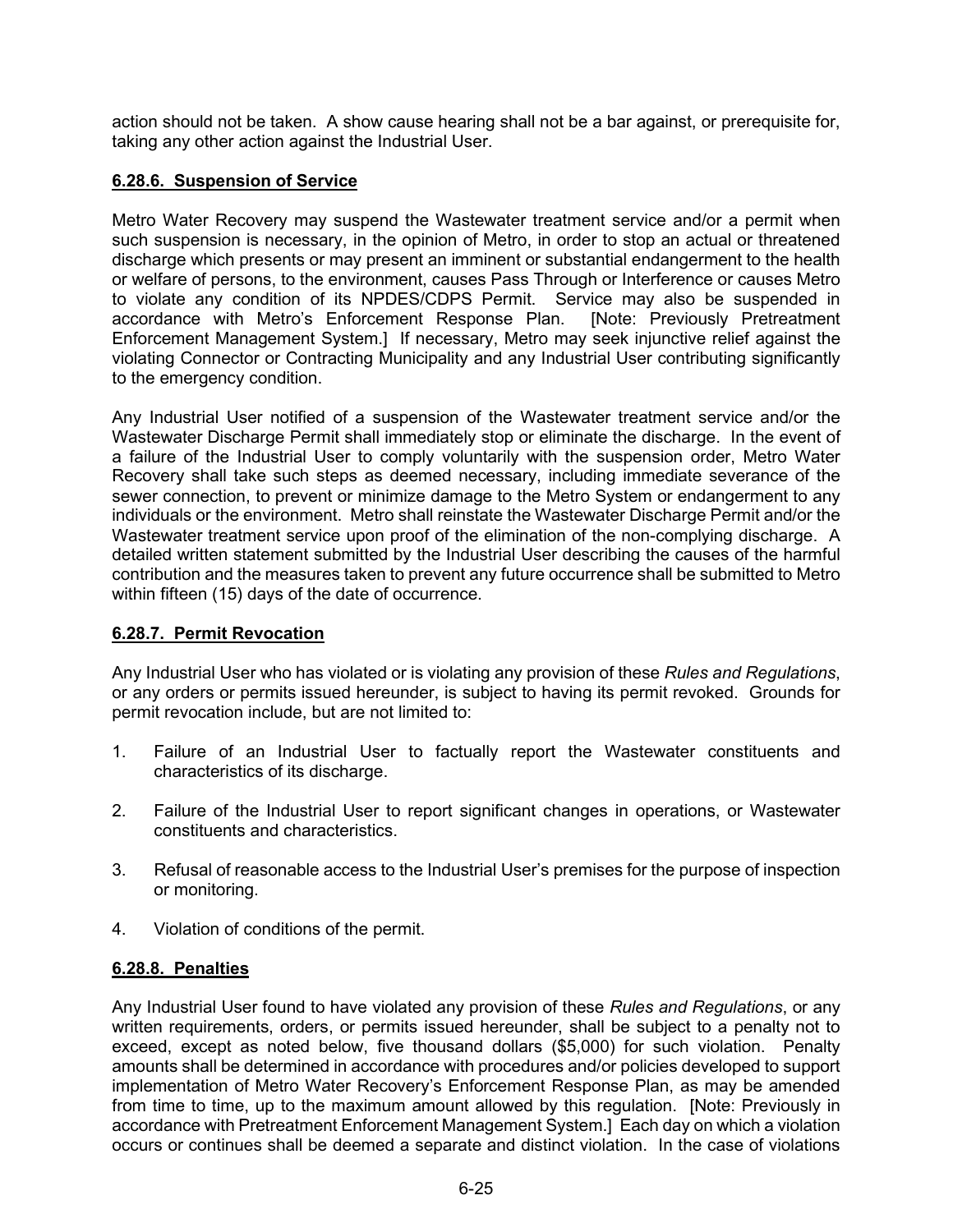of monthly or other long-term average discharge limitations, penalties may be assessed for each day in the period covered by the violations.

In addition to the penalties provided herein, Metro Water Recovery may recover reasonable attorney's fees, court costs, expert fees, court reporter's fees, and other expenses of litigation against the Industrial User found to have violated these *Rules and Regulations*, or any written requirements, orders, or permits issued hereunder. Such penalties shall be in addition to any actual damages Metro may incur because of such violations. In addition, any Industrial User discharging toxic Pollutants which cause an increase in the cost of managing the influent, effluent, biosolids, or solid wastes of Metro's treatment facility, shall pay for such increased costs.

Where a violation is found to have caused Interference or Pass Through, the maximum penalty of \$5,000 per violation as described above may be increased as necessary to allow Metro Water Recovery to recover any fines or penalties paid by Metro for NPDES/CDPS Permit violations due to the Interference or Pass Through.

### **6.28.9. Legal Action**

If any person discharges Sewage, industrial wastes or other wastes into the Metro System contrary to the provisions of these *Rules and Regulations*, or any orders or permits issued hereunder, or any other Pretreatment Standard or Requirement, Metro Water Recovery's attorney may commence an action for appropriate legal and/or equitable relief in Metro Court. When Metro finds an Industrial User has violated, or continues to violate, any provision of these *Rules and Regulations*, or any written requirements, orders or permits issued hereunder, or any other Pretreatment Standard or Requirement, Metro may petition the Court for the issuance of a temporary restraining order or permanent injunction, as appropriate, which restrains or compels the specific performance of the permit, order, or other requirement imposed by these *Rules and Regulations* on the activities of the Industrial User. Metro may also seek such other action as is appropriate for legal and/or equitable relief, including a requirement for the Industrial User to conduct environmental remediation. A petition for injunctive relief shall not be a bar against, or a prerequisite for, taking any other action against an Industrial User.

### **6.28.10. Federal Penalties for Falsification of Reports**

Sections 309(c)(4) and 309(c)(6) of the Clean Water Act, as amended, published at Title 33 of the *United States Code*, Section 1251, et seq. [33 U.S.C. §1251]), at 33 U.S.C. §1319, and 18 U.S.C. §1001, provide that any person who knowingly makes any false statement, representation, or certification in any record or other document submitted or required to be maintained under this Section 6, including monitoring reports or reports of compliance or noncompliance, or who falsifies, tampers with, or knowingly renders inaccurate any monitoring device or method required to be maintained under this Section 6 shall, upon conviction, be punished by a monetary fine, or by imprisonment for not more than two years, or by both, for the first such conviction. Subsequent convictions under this Section shall be punished by monetary fines, or by imprisonment of not more than four (4) years, or by both. Maximum civil monetary fine amounts that may be assessed, upon conviction, for falsification of reports are prescribed in the most current Civil Monetary Penalty Adjustment Rule, 40 C.F.R., Part 19 as amended.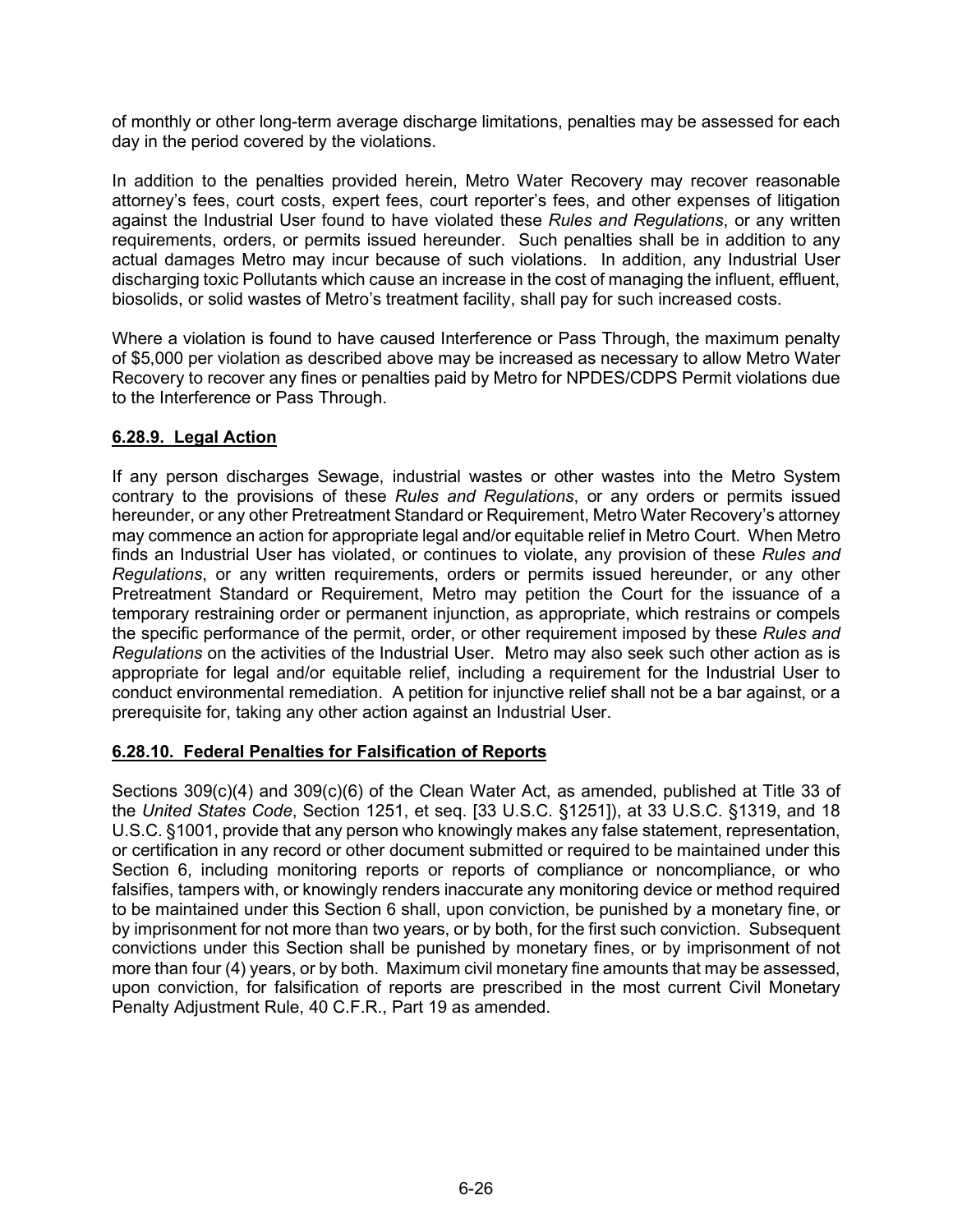# **6.28.11. Appeal and Hearing Procedure**

Any Industrial User who is aggrieved by any enforcement action taken by Metro Water Recovery pursuant to this Section 6.28 may within thirty (30) days of the receipt of notice of the determination, order, or finding being appealed request in writing via mail or electronic mail, receipt confirmed, that the Chief Executive Officer review the enforcement action. The request (Letter of Appeal) shall state all points of disagreement and objection to the determination, order, or finding. If the Chief Executive Officer reaffirms the action, the Industrial User may appeal this decision 'following the provisions of Section 10, of these *Rules and Regulations*. It shall not be a defense for a permittee in an enforcement action to claim it would have been necessary to halt or reduce the regulated activity to maintain compliance with the conditions of these *Rules and Regulations*, a permit or directive, order issued hereunder, or any other Pretreatment Standard or Requirement.

### **6.28.12. Annual Publication for Significant Noncompliance**

Metro Water Recovery will publish an annual notice in a newspaper of general circulation that provides meaningful public notice within Metro's service area, a list of Industrial Users found to be in significant noncompliance during the previous year with Pretreatment Standards or Pretreatment Requirements. For the purposes of Section 6 of *Rules and Regualtions*, "significant noncompliance" is as defined in 40 CFR §403.8(f)(2)(viii).

## **6.29. CHARGES AND FEES**

Charges and fees to be assessed against Industrial Users will be determined by the Chief Executive Officer and, where instituted, will be set at a level to allow Metro Water Recovery to recover its costs for administering elements of the Pretreatment Program. Program elements for which charges and fees may be assessed include, but are not limited to, permit applications; monitoring, inspection, and surveillance activities; and general program administration.

### **6.30. AFFIRMATIVE DEFENSES TO DISCHARGE VIOLATIONS**

### **6.30.1. Upset**

- 1. For the purposes of this Section, Upset means an exceptional incident in which there is unintentional and temporary noncompliance with Categorical Pretreatment Standards because of factors beyond the reasonable control of the Industrial User. An Upset does not include noncompliance to the extent caused by operational error, improperly designed treatment facilities, inadequate treatment facilities, lack of preventive maintenance, or careless or improper operation.
- 2. An Upset shall constitute an affirmative defense to an action brought for noncompliance with Categorical Pretreatment Standards if the requirements of paragraph (3) below are met.
- 3. An Industrial User who wishes to establish the affirmative defense of Upset shall demonstrate, through properly signed, contemporaneous operating logs, or other relevant evidence that:
	- A. An Upset occurred and the Industrial User can identify the cause(s) of the Upset;
	- B. The facility was at the time being operated in a prudent and workman-like manner and in compliance with applicable operation and maintenance procedures; and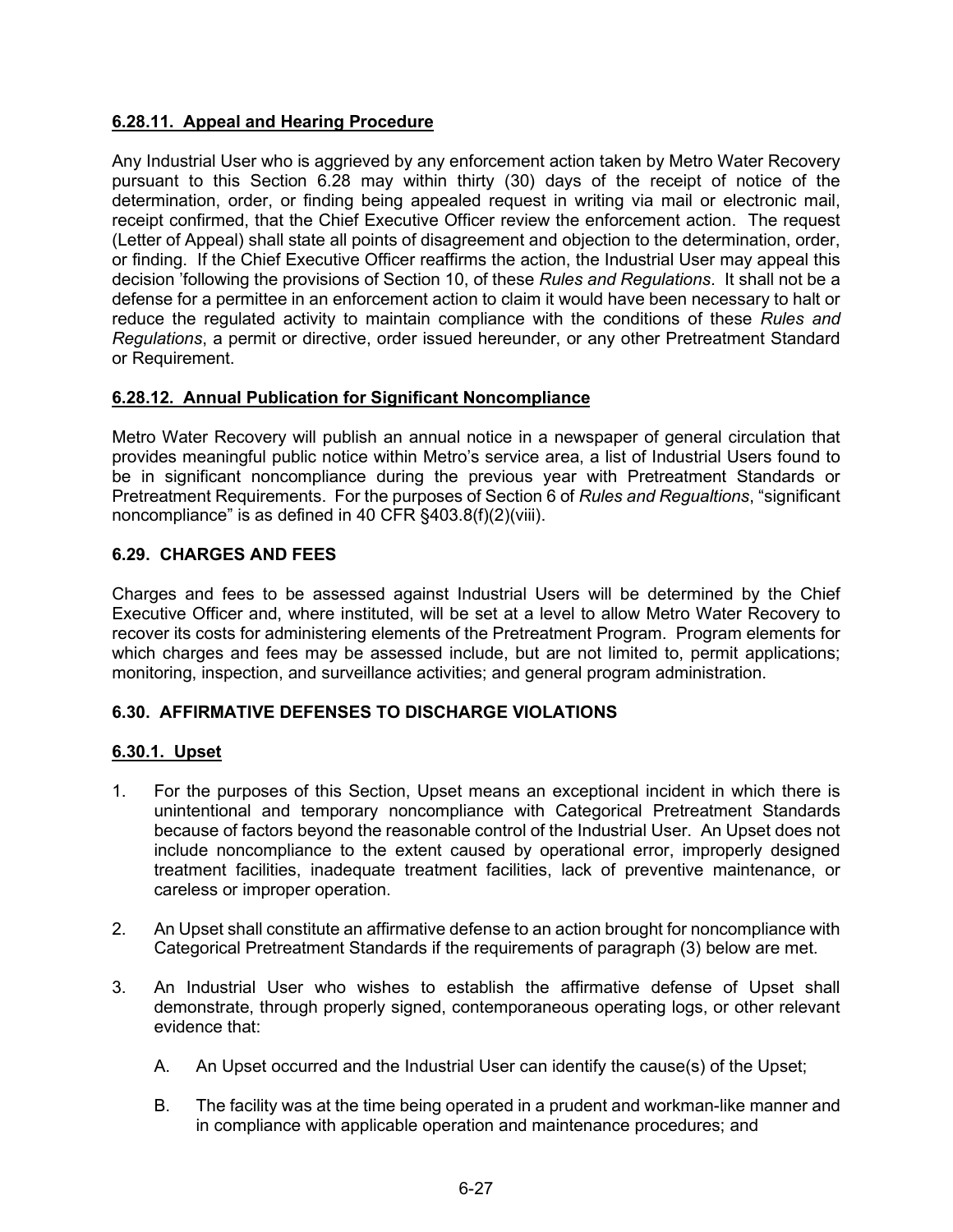- C. The Industrial User has submitted the following information to Metro Water Recovery within twenty-four (24) hours of becoming aware of the Upset [if this information is provided orally, a written submission must be provided within five (5) days]:
	- a. A description of the discharge and cause of noncompliance;
	- b. The period of noncompliance, including exact dates and times or, if not corrected at the time of the submission, the anticipated time the noncompliance is expected to continue; and
	- c. Steps being taken and/or planned to reduce, eliminate, and prevent recurrence of the noncompliance.
- 4. In any enforcement proceeding, the Industrial User seeking to establish the occurrence of an Upset shall have the burden of proof.
- 5. Industrial Users shall have the opportunity for a judicial determination on any claim of Upset only in an enforcement action brought for noncompliance with Pretreatment Standards or Requirements.
- 6. An Industrial User shall control production of all discharges to the extent necessary to maintain compliance with National Pretreatment Standards and Requirements, including Categorical Pretreatment Standards, upon reduction, loss, or failure of its treatment facility until the facility is restored or an alternative method of treatment is provided. This requirement applies in the situation where, among other things, the primary source of power of the treatment facility is reduced, lost, or fails.

### **6.30.2. Bypass**

- 1. For the purposes of this Section,
	- A. Bypass means the intentional diversion of wastestreams from any portion of an Industrial User's treatment facility.
	- B. Severe property damage means substantial physical damage to property, damage to the treatment facilities which causes them to become inoperable, or substantial and permanent loss of natural resources which can reasonably be expected to occur in the absence of a Bypass. Severe property damage does not mean economic loss caused by delays in production.
- 2. An Industrial User may allow any Bypass to occur which does not cause Pretreatment Standards or Requirements to be violated, but only if it also is for essential maintenance to assure efficient operation. These Bypasses are not subject to the provision of paragraphs (3) and (4) of this Section.
- 3. Bypass Notifications
	- A. If an Industrial User knows in advance of the need for a Bypass, it shall submit prior notice to Metro Water Recovery at least ten (10) days before the date of the Bypass, if possible.
	- B. An Industrial User shall submit oral notice to Metro Water Recovery of an unanticipated Bypass that results in an exceedance of applicable Pretreatment Standards or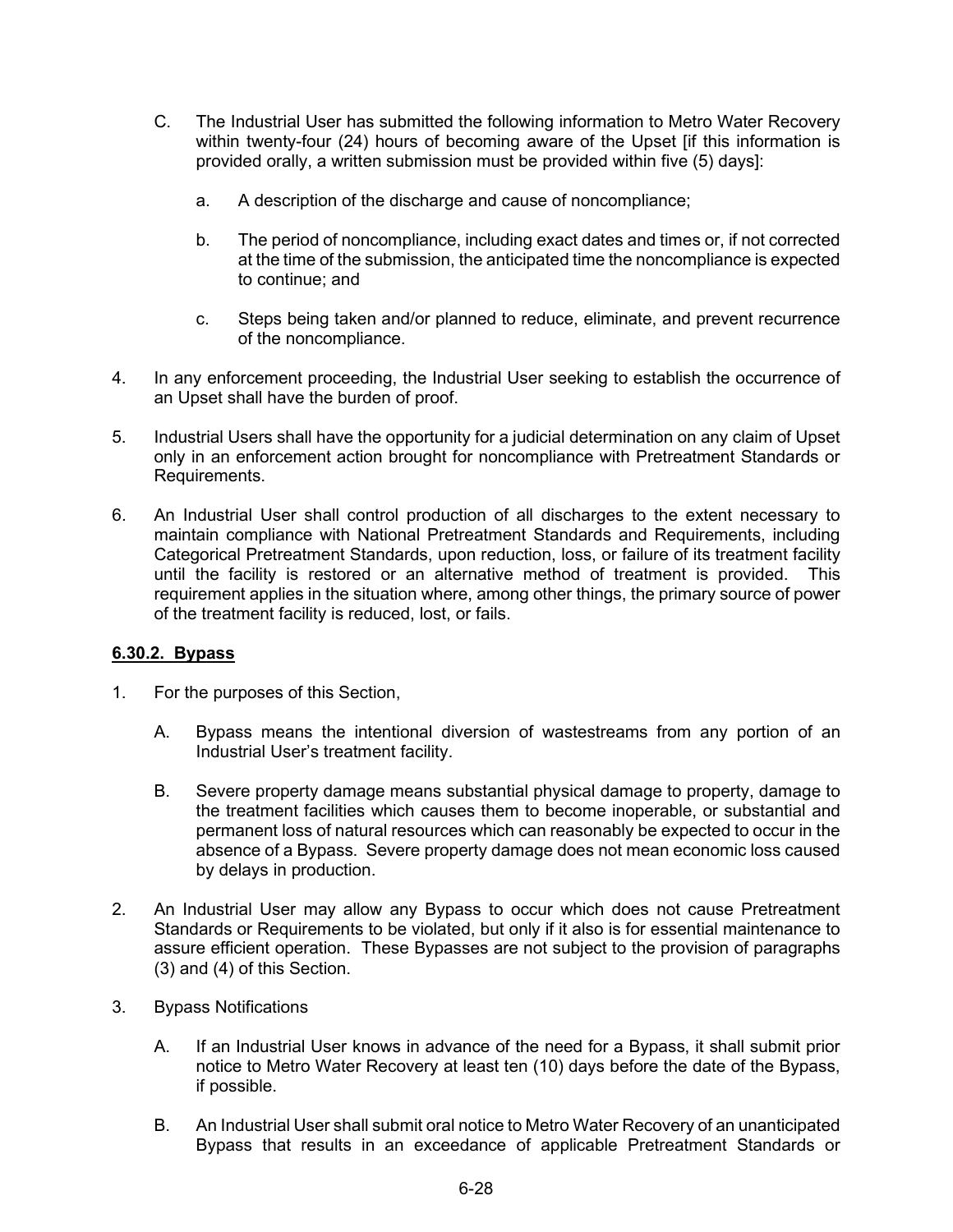Requirements within twenty-four (24) hours from the time it becomes aware of the Bypass. A written submission shall also be provided within five (5) days of the time the Industrial User becomes aware of the Bypass. The written submission shall contain a description of the Bypass and its cause; the duration of the Bypass, including exact dates and times, or, if the Bypass has not been corrected at the time of the submission, the anticipated time it is expected to continue; and steps taken or planned to reduce, eliminate, and prevent reoccurrence of the Bypass. Metro may waive the written report on a case-by-case basis if the oral report has been received within twenty-four (24) hours.

- 4. Prohibition of Bypass
	- A. Bypass is prohibited, and Metro Water Recovery may take an enforcement action against an Industrial User for a bypass, unless:
		- a. Bypass was unavoidable to prevent loss of life, personal injury, or severe property damage;
		- b. There were no feasible alternatives to the bypass, such as the use of auxiliary treatment facilities, retention of untreated wastes, or maintenance during normal periods of equipment downtime. This condition is not satisfied if adequate backup equipment should have been installed in the exercise of reasonable engineering judgment to prevent a bypass which occurred during normal periods of equipment downtime or preventive maintenance; and
		- c. The Industrial User submitted notices as required under paragraph (3) of this Section.
	- B. Metro Water Recovery may approve an anticipated bypass, after considering its adverse effects, if Metro determines it will meet the three conditions listed in paragraph (4)(A) of this Section.

| Revisions | 03/94   04/96   04/99   01/01   03/01   04/03   06/06 |  |  |  |
|-----------|-------------------------------------------------------|--|--|--|
|           | 01/08   09/09   09/10   10/13   06/14   07/18   03/22 |  |  |  |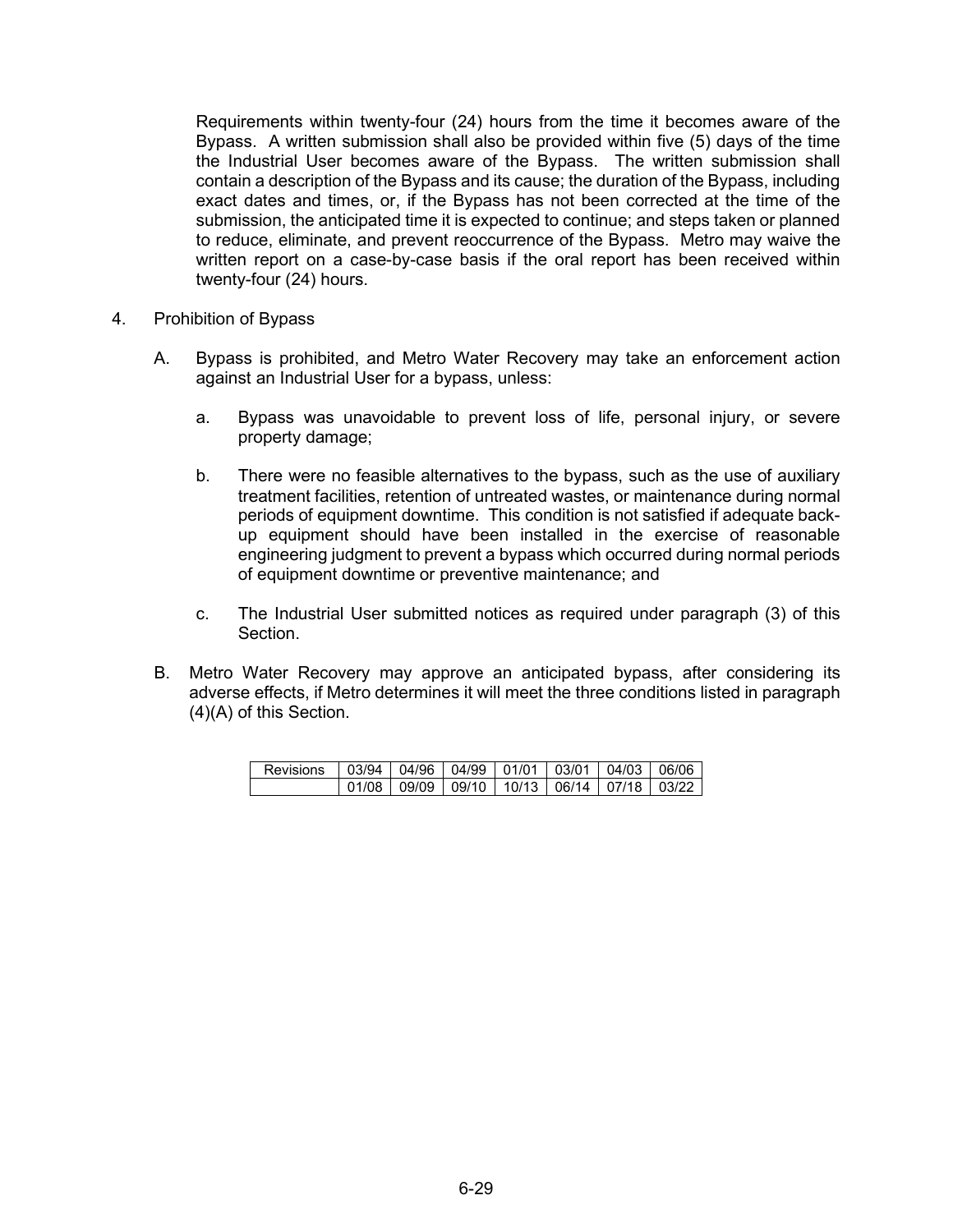# **SECTION 7**

# **SEWER CONNECTION CHARGE SYSTEM**

#### 7.1 **GENERAL**

Metro Water Recovery has established a Sewer Connection Charge system for the purpose of distributing a portion of the capital costs of new facilities to those requiring the new facilities. Except as provided in Section 7.10, for each new or altered Sewer Connection served directly or indirectly by the Metro System, a Sewer Connection Charge shall be paid to Metro. The amount due shall be based upon the number of Single Family Residential Equivalents (SFRE) attributable to each connection and the Sewer Connection Charge at the rate set forth in Schedule C of the Service Contract. From time to time, this charge may be adjusted by the Board of Directors. Each Connecting Municipality and Special Connector has the obligation to pay the Sewer Connection Charge to Metro. This obligation includes any Associated Municipality or Contracting Municipality receiving service through such Connecting Municipality or Special Connector of Metro. Each Connecting Municipality and Special Connector is required to report and pay the Sewer Connection Charges due Metro pursuant to these *Rules and Regulations*. The method of collecting funds for payment of Sewer Connection Charges is at their discretion.

#### 7.2 **GEOGRAPHICAL AREA OF APPLICATION AND RESPONSIBILITY**

- 7.2.1 **Area of Application.** The Sewer Connection Charge is applicable for all new or altered sewer connections in the entire service area from which Wastewater Flow enters the Metro Water Recovery System. Each Connecting Municipality and Special Connector is responsible for meeting the obligations of the Sewer Connection Charge System for all sewer connections within its service area and those areas it serves by contract. A map of each Servicing Municipality's geographical service area and political boundaries showing street numbers and names at boundaries shall be furnished to Metro. Maps shall be of legible standard size and to a scale of not less than 1 inch equals one-half mile. All changes to the service area shall be reported to Metro and new maps furnished annually if changes are made. The map showing any changes must be submitted within sixty (60) days after the end of the calendar year.
- 7.2.2 **Overlap Area.** When the service area boundaries of a Servicing Municipality extend into the political boundaries of another Municipality, the area shall be known as an overlap area. Overlap areas shall be the responsibility of the Servicing Municipality. Where there are disputes concerning such responsibility, the CEO or designated representative shall assign responsibility and transmit this assignment in writing to the affected Municipalities involved.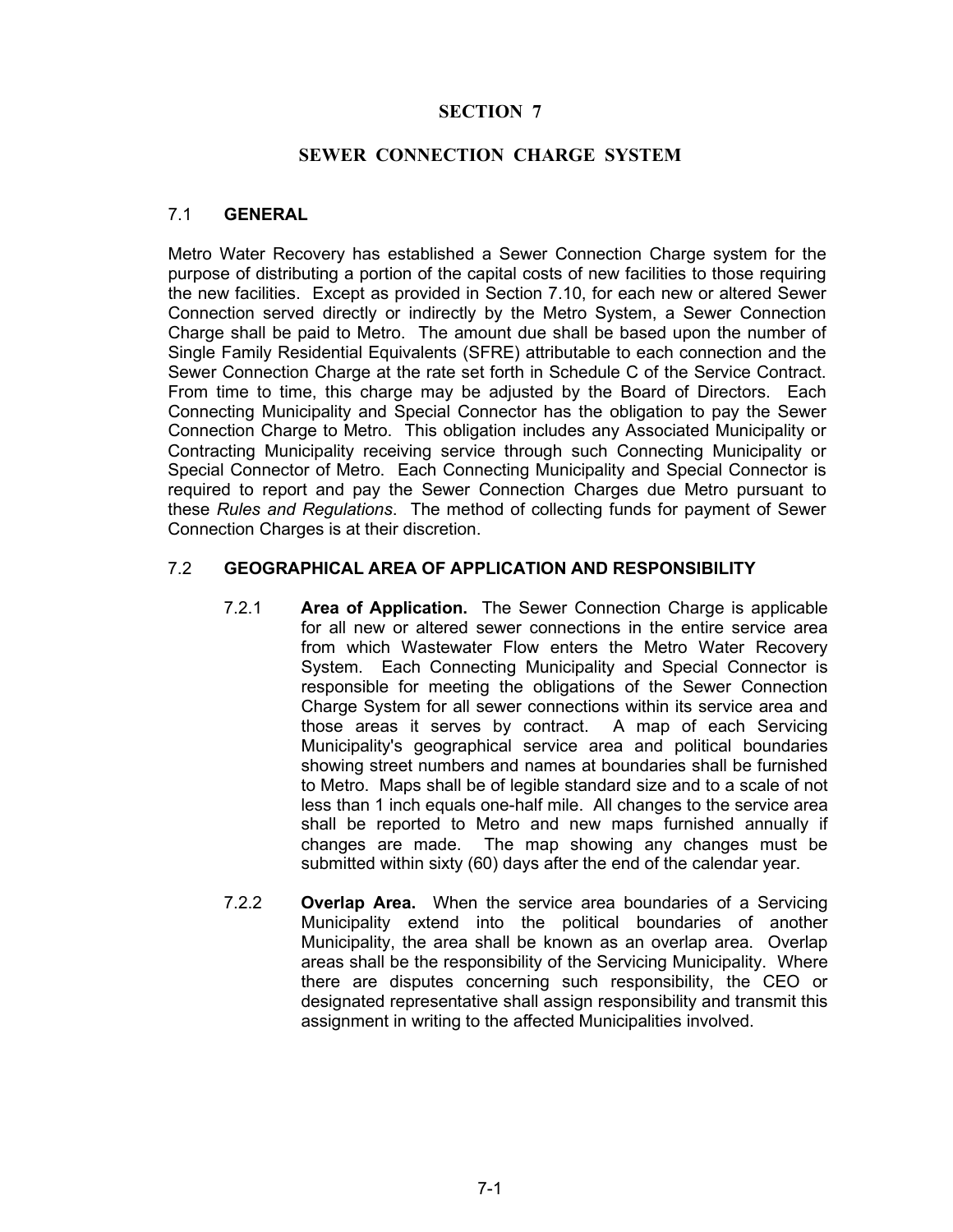- 7.2.3 **Service Area Extensions.** After January 1, 1983, if a Connecting Municipality or Special Connector extends service to an area with an existing sewer system or to an area with existing structures, each individual existing connection is considered a new Sewer Connection. The Sewer Connection Charge is applicable to each new sewer connection in the service area extension, with the exception that for any connection which was served directly or indirectly by Metro Water Recovery on January 1, 1983, there shall be no charge.
- 7.2.4 **Service Area Codes.** All applications for new or altered connections required pursuant to these *Rules and Regulations* shall include a preassigned service area code for control and location purposes to identify the associated drainage basin, Connecting Municipality or Special Connector, and Associated Municipality or Contracting Municipality. A listing of service area codes may be obtained from Metro Water Recovery.

# 7.3 **APPLICATION FOR CONNECTION TO SEWER**

- 7.3.1 **Standard Forms.** The Connecting Municipality or Special Connector is responsible for providing all relevant information regarding connections within its service area and the service area of any Associated Municipality and Contracting Municipality served by it to Metro Water Recovery. Copies of suggested report forms may be obtained from Metro.
- 7.3.2 **Disposition of Application.** The Connecting Municipality or Special Connector shall receive and retain all completed forms and file such forms in a systematic order for review by Metro Water Recovery.

# 7.4 **SINGLE FAMILY RESIDENTIAL PROPERTY**

7.4.1 **Single Family Residential Equivalent.** A SFRE is equal to one (1) Single Family Unit which means a building or structure used or designed to be used as only one residential unit (including a detached dwelling [single family house], a mobile home), and a temporary construction trailer; each residential unit in a duplex; and each residential unit having water service separately connected to the water main or private water distribution system in a building or structure with three or more residential units.

> Residential Unit means a room or group of rooms which includes or is designed to include kitchen and bathroom facilities and in which one or more persons could reasonably reside on a permanent and nontransient basis. Notwithstanding the above, a room or group of rooms shall not be considered a Residential Unit if it contains Wastewater-generating fixtures other than or in addition to those used or intended to be used in normal residential activities. For example, a group of rooms that includes a residence and a doctor's office, or a residence and a restaurant, in which separate fixtures serve the nonresidential uses, will be considered "other than single family residential property."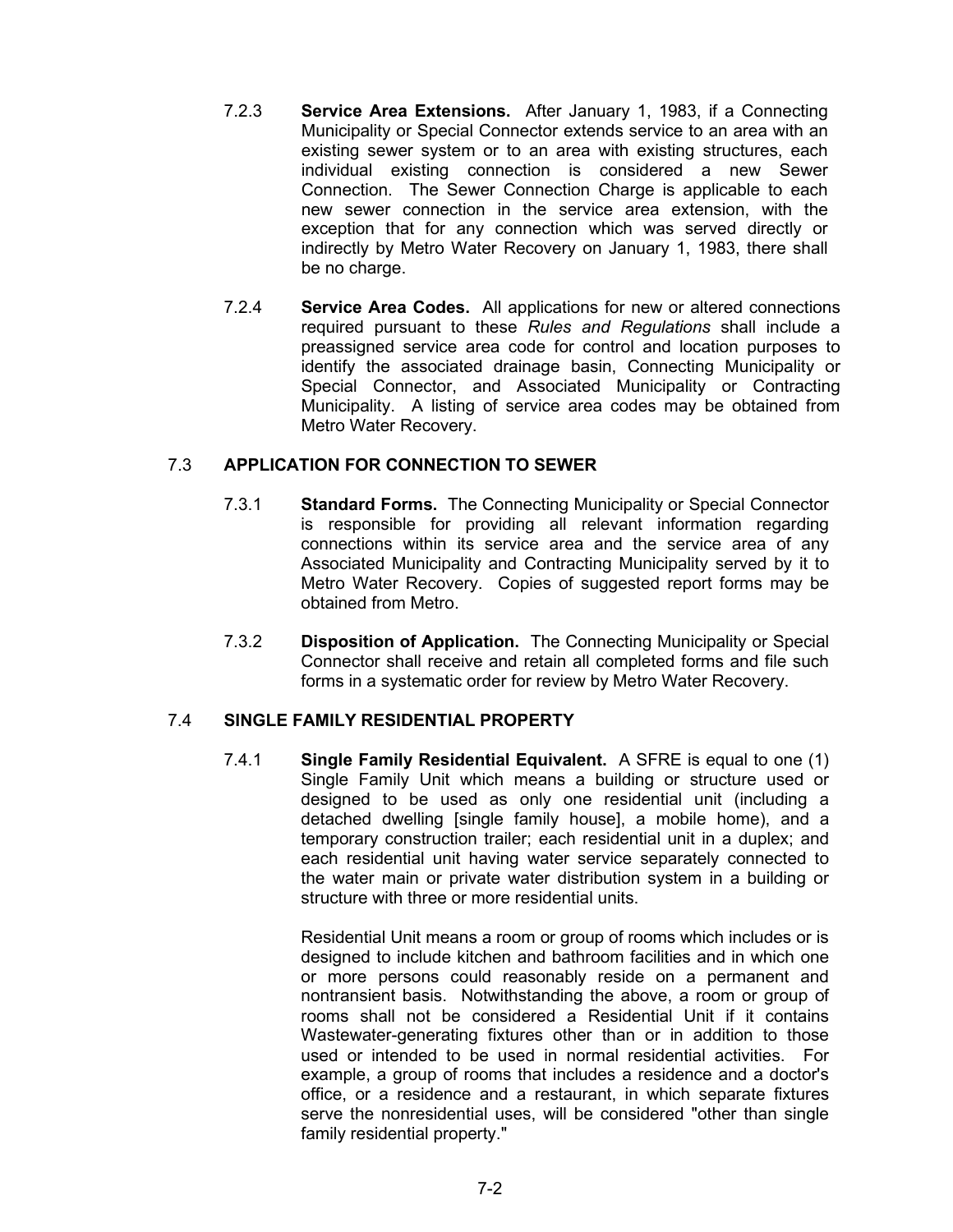#### 7.5 **OTHER THAN SINGLE FAMILY RESIDENTIAL PROPERTY**

7.5.1 **Single Family Residential Equivalent.** All connections which are not Single Family Units as defined in Section 7.4.1 shall have the number of SFREs determined through the size of Water Service Taps serving the building, structure, or premise, and in certain cases specified below by the estimated quantities of Flow, BOD, SS, and TKN to be discharged to the System.

> The following table determines the SFREs for other than single family residential property for each Water Service Tap size:

| <b>Water Service</b><br>Tap Size, Inches | <b>Number of SFREs</b> |
|------------------------------------------|------------------------|
| 3/4                                      | 2.0                    |
|                                          | 4.8                    |
| $1 - 1/2$                                | 11                     |
| 2                                        | 20                     |
| 3                                        | 43                     |
|                                          | 86                     |
| 6 or larger                              | See Below              |
|                                          |                        |

New connections served by multiple new Water Service Taps with a combined number of SFREs greater than or equal to 218 shall have the number of SFREs determined as for connections with Water Service Taps 6 inches or larger.

For Water Service Taps 6 inches or larger, waste discharge not typically domestic in character, and waste discharge with expected strength exceeding domestic strength, the number of SFREs for calculating the Sewer Connection Charge shall be determined from the formula below.

A waste discharge that is "not typically domestic in character" is any discharge that includes wastes or Wastewater other than from sanitary facilities such as toilets, showers, and the like; noncommercial preparation of food; non-commercial clothes washing; and any other activities that would reasonably be expected to occur in a domicile as opposed to commercial, industrial, or other establishments. Where waste discharges from food preparation occur in institutions such as assisted care facilities, nursing homes, and the like, and where such food preparation is completely in lieu of residents of these facilities preparing their own food, such wastes will be considered as typically domestic in character.

 $SFREs = Flow X F + BOD X B + SS X S + TKN X T$ 148 0.3148 0.3209 0.0494 Where: Flow = estimated flow, gpd (peak month) BOD = estimated BOD, lbs/day (peak month) SS = estimated SS, lbs/day (peak month) TKN = estimated TKN, lbs/day (peak month)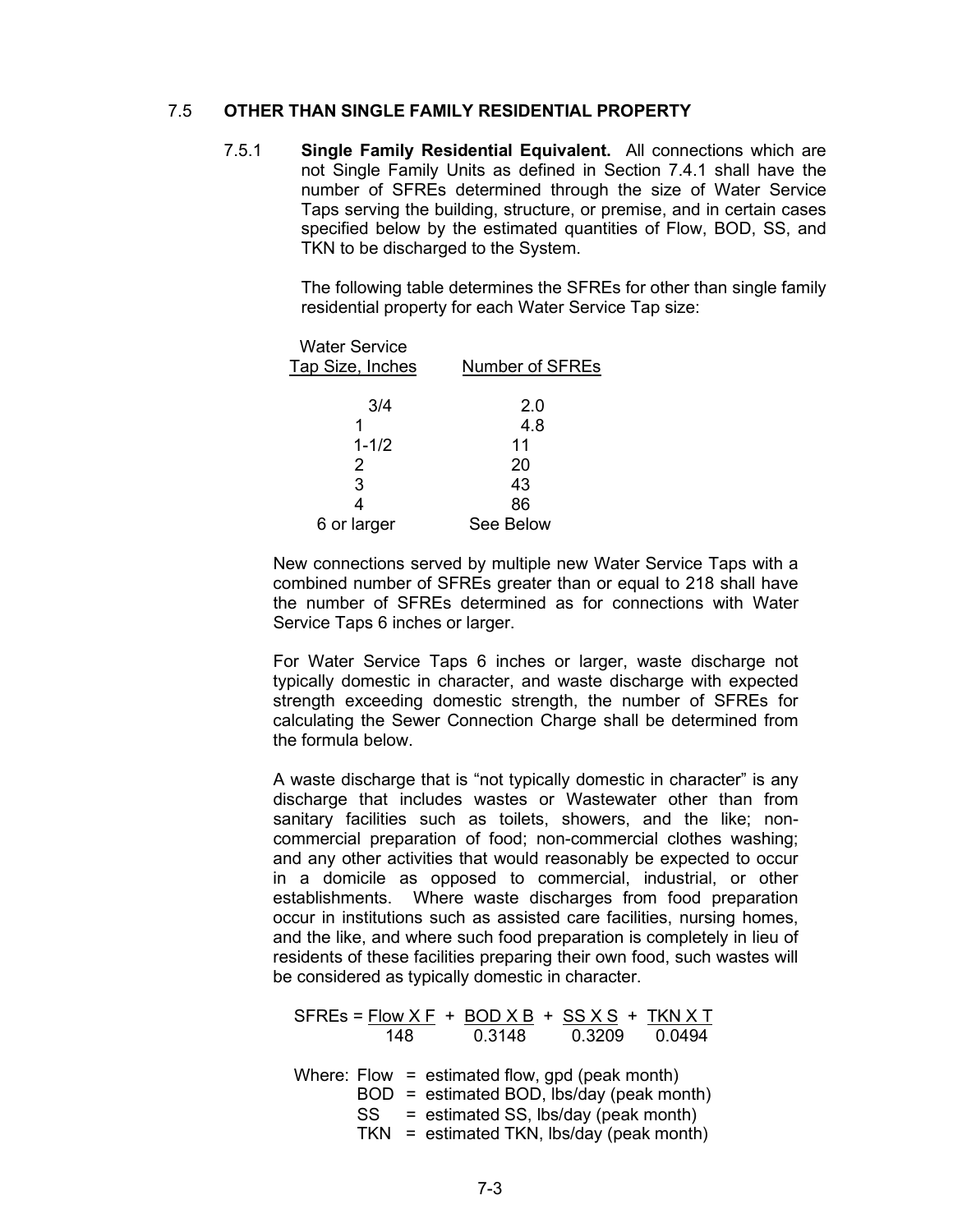#### AND

|  | Where:F = Fraction of Metro Water Recovery's capital |  |
|--|------------------------------------------------------|--|
|  | investment used to treat flow                        |  |

- B = Fraction of Metro's capital investment used to treat BOD
- S = Fraction of Metro's capital investment used to treat SS
- T = Fraction of Metro's capital investment used to treat TKN

At a minimum, the following values shall be used in the above formulas:

| <b>Tap Size</b> | <b>Flow</b> | <b>BOD</b> | SS     | <b>TKN</b> |
|-----------------|-------------|------------|--------|------------|
| 6 inches        | 32.264      | 68.62      | 69.96  | 10.76      |
| 8 inches        | 48.396      | 102.92     | 104.94 | 16.14      |
| 10 inches       | 76,516      | 162.73     | 165.92 | 25.53      |

Metro Water Recovery shall make the final determination of the estimated Flow, BOD, SS, and TKN used to determine the number of SFREs for each new connection which is subject to the above formula.

The Capital Investment fractions may be adjusted annually, effective on January 1, by Resolution of the Board of Directors not later than its certification of Annual Charges for Service. Current Capital Investment fractions shall be set forth in Schedule C of the Service Contract and Exhibit C of the Special Connectors Agreement.

- 7.5.2 **Other Water Service Tap Sizes.** For Water Service Tap sizes which are not denoted in Section 7.5.1, the next larger size shall be used. For example, a 1-1/4 inch service shall be considered as a 1-1/2 inch service. If Taps larger than 10 inches are made, SFREs shall be determined by Metro Water Recovery on the basis of expected Wastewater discharge relative to those sizes shown.
- 7.5.3 **Multiple Water and/or Sewer Taps.** When a building, structure, or premise is served by more than one Water Service Tap, the SFRE shall be the sum of equivalents of each Tap. Where a building, premise, or structure has more than one physical Sewer Connection, the Sewer Connection Charge shall be determined by the Water Service Tap size serving the premise.
- 7.5.4 **Water Supplied by Other than a Municipal Water Supplier.** For any new or altered water connection where water is supplied, either in whole or in part, by any source that will not have a Water Service Tap to a municipal water system, the SFRE will be assigned on the basis of a Water Service Tap size that such a customer would normally require if connecting exclusively to a Municipal Water System. A copy of the application for connection by an applicant will be furnished to Metro Water Recovery. Metro reserves the right to affirm or to modify the assigned Water Service Tap size based upon the facts and circumstances of each individual application and case.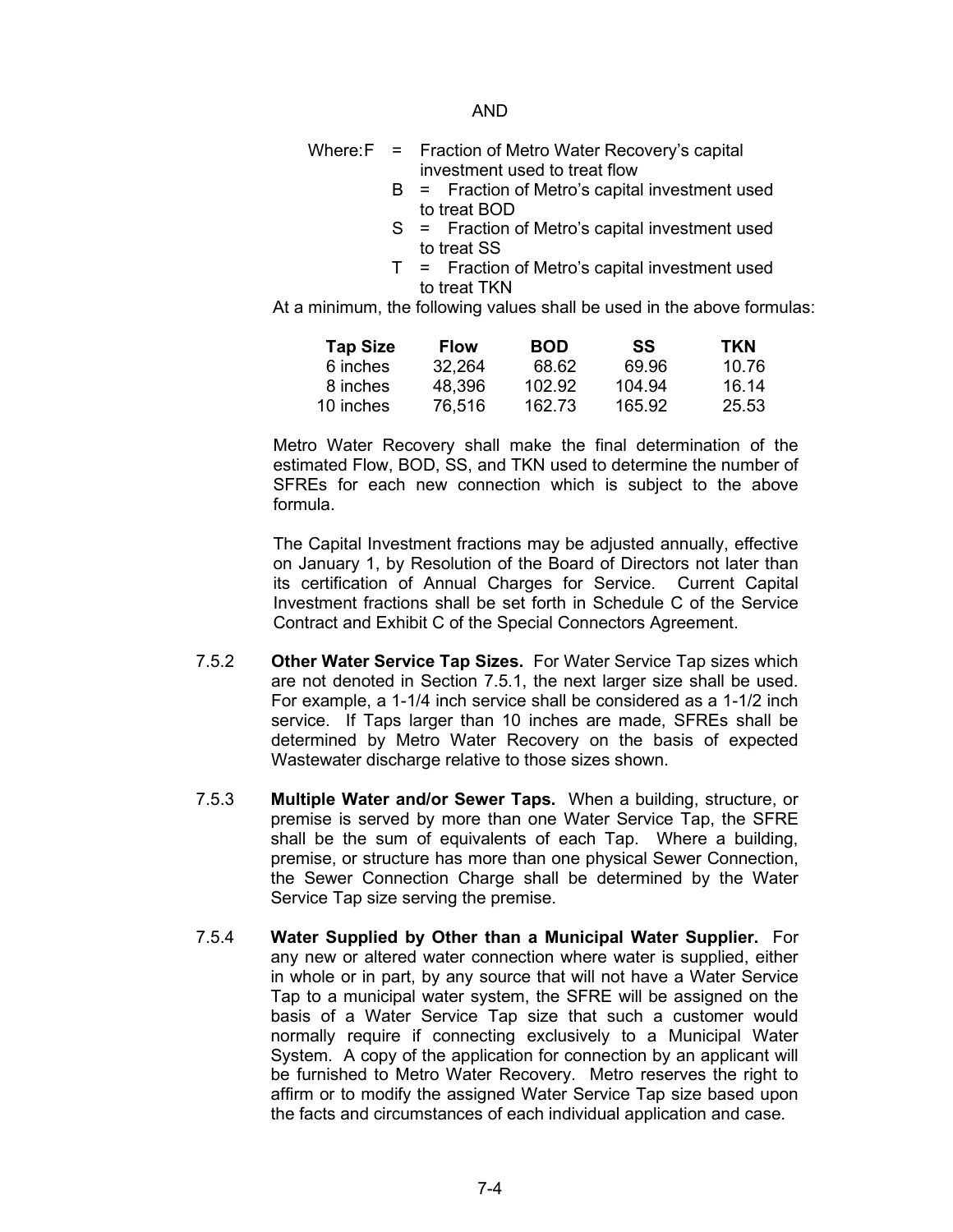- 7.5.5 **Water Supplied by a Water Distribution System Behind a Water Tap to a Municipal System.** This Section applies to any new or altered, direct or indirect, sewer connection with a separate water distribution system serving a multi-building development with one or more taps to the Municipal Water System. If a Sewer Connection Charge has been paid to Metro Water Recovery based on the size of the Water Service Tap(s) to the Municipal Water System, no additional Sewer Connection Charge will be due unless the size of a Water Service Tap is increased or new Water Service Taps are needed. If a Sewer Connection Charge was not paid to Metro based on the Water Service Tap(s), then each building shall be evaluated individually. A new or altered, direct or indirect, connection will result in a Sewer Connection Charge being due. The SFRE assignment will be based upon the size of the new or altered water service line serving the building or structure.
- 7.5.6 **Exemptions.** Water Service Taps installed solely for fire protection purposes (i.e., fire hydrant branches, fire sprinkler systems, standpipes), irrigation purposes, redundant systems for public safety, or other purposes which do not discharge to the Municipal Sewer System or the Metro Water Recovery System are excluded from the assignment of SFREs and payment of a Sewer Connection Charge. Plans and specifications for all redundant systems must be approved by Metro prior to installation and any change whereby both systems can operate simultaneously will void the exemption. This exemption shall only apply to these excluded functions. Any use of any water through an exempted tap which will result in discharges to a sewer will void the exemption and shall require payment of a Sewer Connection Charge for the tap at the then-current charge. The CEO reserves the right to judge whether a Water Service Tap qualifies for this exemption, based upon such documentation as may be provided in requesting such exemption. The form requesting exemption or reduction shall be filled out by each applicant. Copies of the required form may be obtained from Metro.
- 7.5.7 **Reduction in Assignment of SFRE.** An applicant for a Sewer Connection requesting a reduction in the assignment of the SFRE for water which will be used for an exempt use as defined in Section 7.5.6 and which cannot be discharged to a sewer shall request such reduction from its Servicing Municipality by completing the appropriate form. Copies of the required form and all supporting materials documenting the volume of water which will be used for an exempt purpose and cannot be discharged to a sewer, as well as the volume of water which can be used by all fixtures installed which will discharge to the sanitary sewer, will be submitted to the Connecting Municipality or Special Connector for its consideration based on the following:
	- 1. If the Servicing Municipality is a connector to a Connecting Municipality or Special Connector of Metro Water Recovery, said Connecting Municipality or Special Connector shall approve or disapprove the request for a reduction.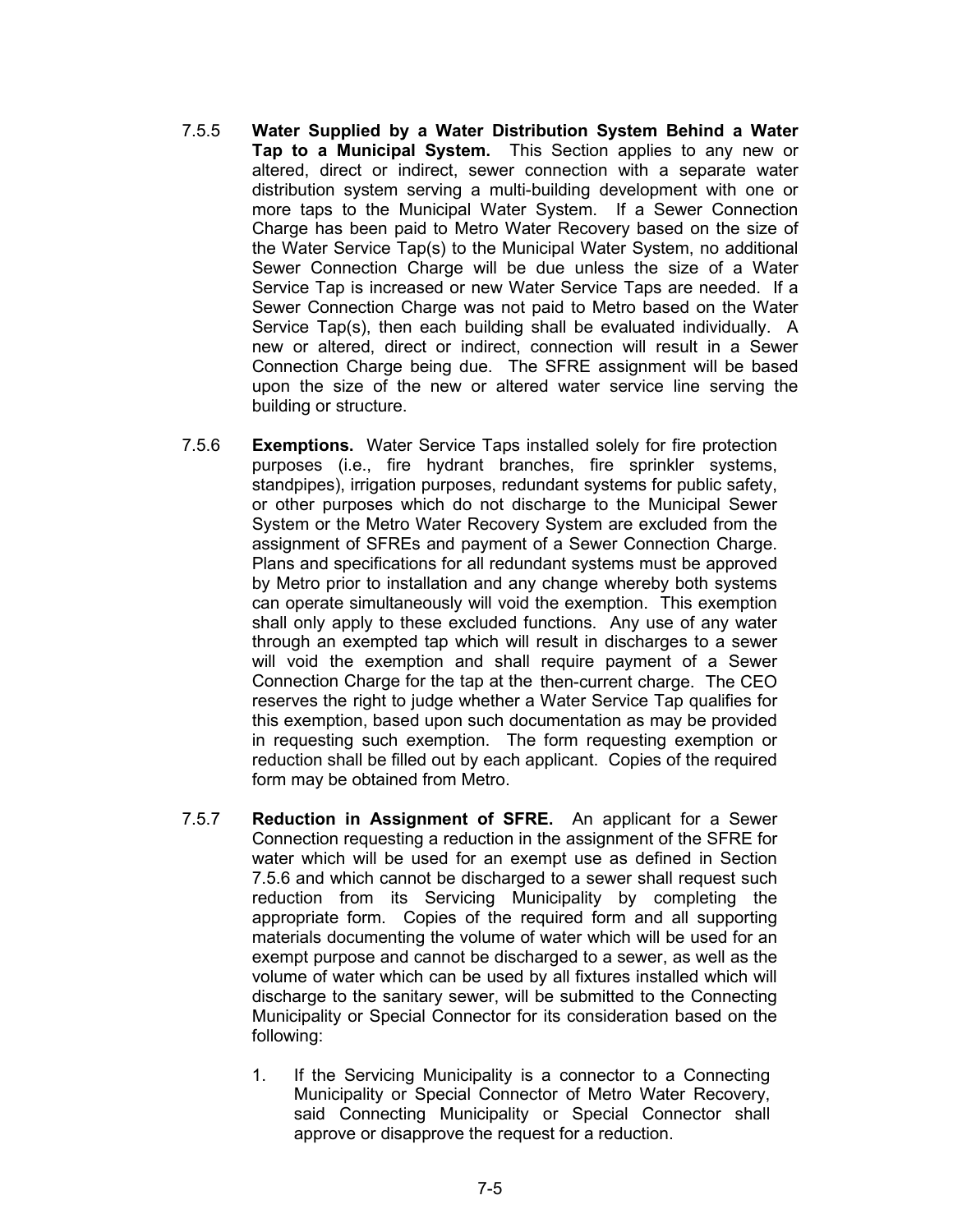- 2. The Connecting Municipality or Special Connector shall submit to Metro Water Recovery all approved applications, supporting data provided therewith, and reports of actions taken concerning the application for reduction.
- 3. The CEO or designated representative shall review all requests for reductions and shall promptly approve or modify the actions taken by the Connecting Municipality or Special Connector.
- 4. Within thirty (30) days of the receipt of the notice of the CEO's decision, a dissenting Connecting Municipality or Special Connector may request a hearing in writing. Any such hearing shall be held within thirty (30) days from the date of such request. Such hearing shall be held under the Appeal Procedure as set forth in Section 10 herein, as it may from time to time be amended.
- 5. Under no circumstances will a reduction of more than one tap size be authorized. Partial Tap size reductions shall not be granted.
- 6. An increase in the amount of discharge through a connection for which a reduction in the assignment of SFRE was approved, such that the reduction would not have been approved with the increased discharge, will render the approval null and void, and a Sewer Connection Charge at the then-current SFRE charge will be due to Metro Water Recovery. Credit will be given for all previously charged SFREs.

# 7.6 **ALTERED CONNECTION**

- 7.6.1 **Single Family Residential Equivalent.** The Sewer Connection Charge for any altered connection after January 1, 1983, shall be based on the increased or added number of SFREs. The number of SFREs shall be calculated before and after the alteration of the connection according to Sections 7.4 and 7.5. The difference between these calculations shall represent the additional SFRE units used to determine the Sewer Connection Charge.
- 7.6.2 **Credit.** Where redevelopment of a tract of land occurs, all previously existing SFREs on that land may be credited. There shall be no rebate or future credit where alteration of property results in a reduction of SFREs.

Where redevelopment of a tract of land involves a multi-building development served by a separate water distribution system with one or more Water Service Tap(s) to a Municipal Water System, calculation of the previously existing SFREs will depend upon whether a Sewer Connection Charge was paid to Metro Water Recovery. If a Sewer Connection Charge was paid to Metro based on the SFRE assignment for the Water Service Tap(s) to the municipal water line, a credit will be given based upon the current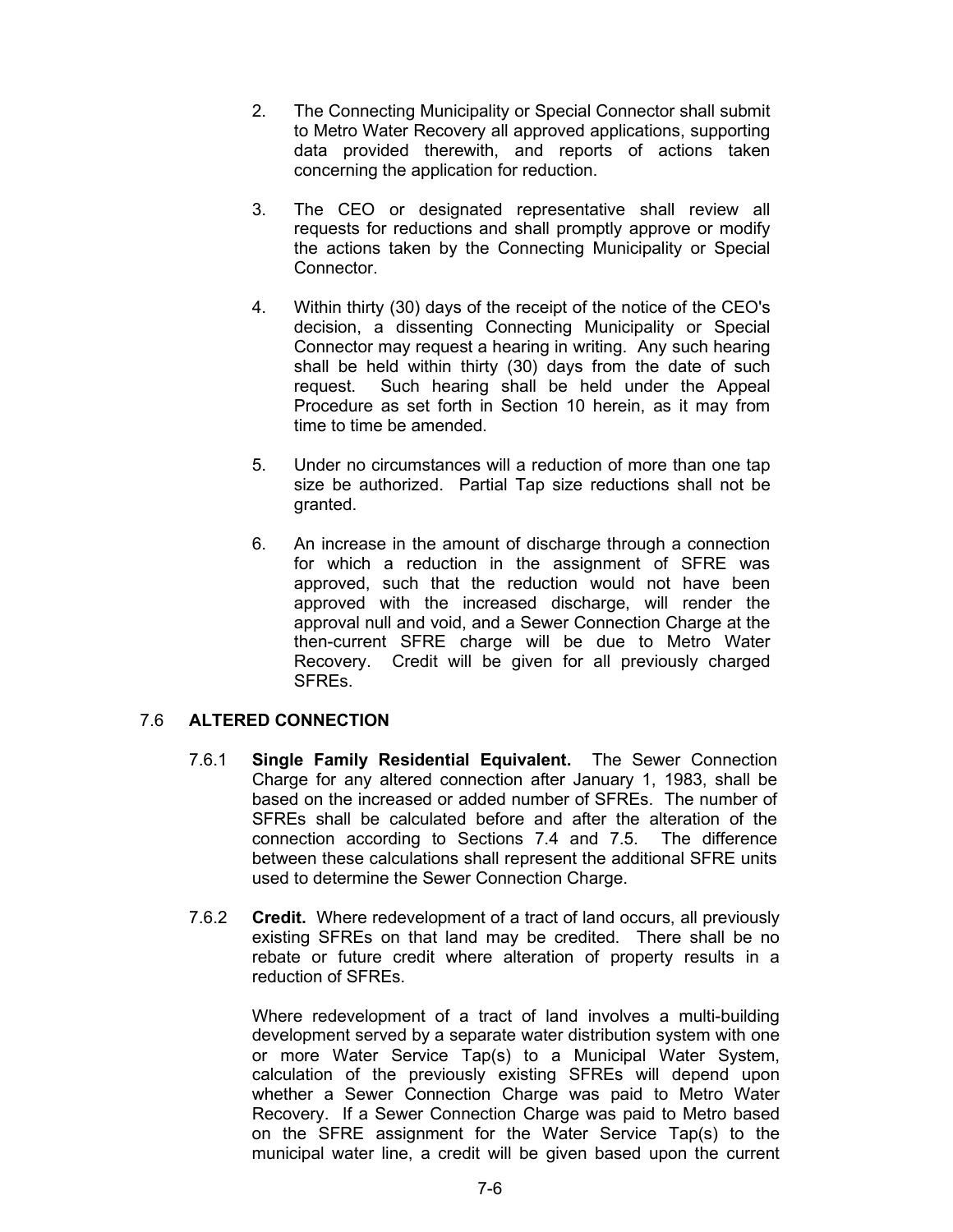SFRE assignment for a Water Service Tap(s) of that size. If a Sewer Connection Charge was not paid to Metro based on the size of the Water Service Tap(s) to the Municipal Water System, credits will be given for the SFREs of individual buildings or structures based upon the water service lines serving the buildings or structures being redeveloped.

If a Sewer Connection Charge was paid to Metro Water Recovery for an SFRE assignment based on Wastewater Loadings as well as Flow, credit for the previously existing SFREs will be given based upon the current SFRE assignment for a Water Service Tap(s) of that size. The values for Flow, BOD, SS, and TKN used in the original determination of SFREs, and Metro's current Capital Investment fractions, will be used to calculate the SFRE credit in accordance with Section 7.5.1.

If a Sewer Connection Charge was paid to Metro Water Recovery for an SFRE assignment based only on Water Service Tap size without regard to wastewater Loadings, the credit will be limited to the number of SFREs determined similarly.

7.6.3 **Inactive Connections.** When a Sewer Connection is inactive, as defined in Section 2 of these *Rules and Regulations,* for a period of more than ten (10) years, a reactivation charge shall be due when the connection is reactivated. The reactivation charge, per SFRE, shall be due for each year, or part thereof, beyond ten (10) which a connection is inactive. The reactivation charge shall be set by the Board of Directors and may be adjusted from time to time by resolution of the Board. The reactivation charge shall not exceed the Sewer Connection Charges in effect at the time the connection is reactivated.

# 7.7 **REPORTING AND PAYMENT**

- 7.7.1 **Sewer Connection Permits.** The amount of payment and the obligation for payment of Sewer Connection Charges to Metro Water Recovery shall be based on the date of the issuance of a Sewer Connection Permit by a Connecting Municipality or Special Connector.
- 7.7.2 **Quarterly Reports.** Each Connecting Municipality or Special Connector shall submit a written report to Metro Water Recovery listing all Sewer Connecting Permits which were issued for New and Altered Connections in its service area during the preceding quarter. Reporting forms required by Metro shall be used and shall include all relevant information requested. Quarterly reports shall be submitted within fifteen (15) days from the last day of each quarter by each Connecting Municipality or Special Connector, including a listing of or attachment of reports from all Associated Municipalities or Contracting Municipalities, even if there were no New or Altered Sewer Connections during the quarter.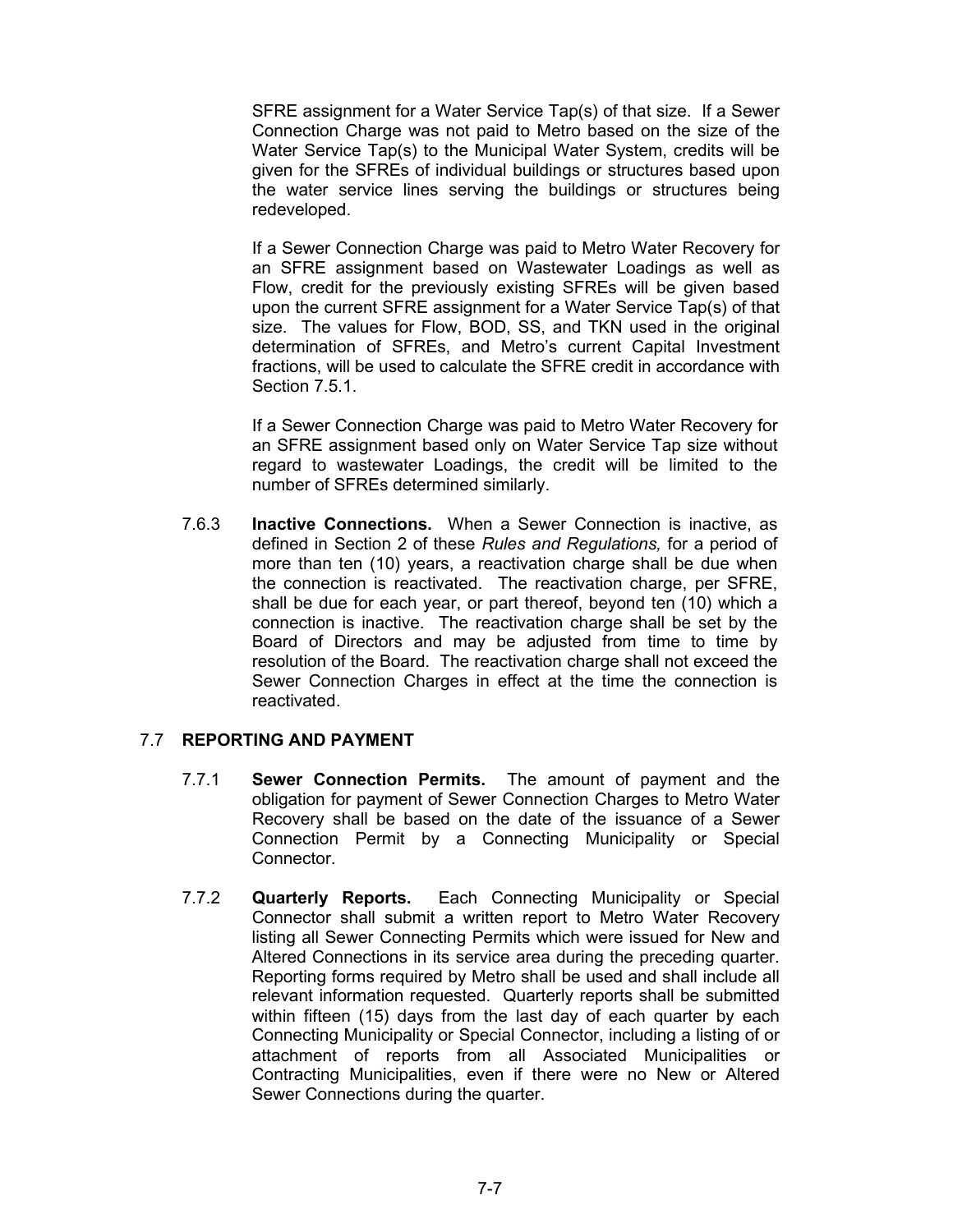- 7.7.3 **Quarterly Payment.** Accompanying the quarterly report, the Connecting Municipality or Special Connector shall submit payment to Metro Water Recovery for all Sewer Connection Permits issued for New and Altered Sewer Connections during the preceding quarter. The payment will reflect the total number of SFREs reported during the quarter multiplied by the Sewer Connection Charge for that quarter. The payment shall also reflect any credits for canceled New or Altered Sewer Connections (Section 7.7.5) and any adjustments previously authorized by the CEO. Where payments are not made on time as required herein, interest in the amount set forth in Section 610 of the Service Contract shall be charged by Metro and paid by the Connecting Municipality or Special Connector.
- 7.7.4 **Expiration of Authorization to Connect.** The use of the Sewer Connection Permit date as the date of obligating the Sewer Connection Charge is based on the timely construction and physical connection of the project. If construction is not initiated within one year of the date the Municipality issued the Sewer Connection Permit, the Sewer Connection Charge due to Metro Water Recovery shall be revised. The revised amount due shall be that amount which would be due on the day a replacement permit is issued or, if no replacement permit is issued, on the date construction is initiated. Credit shall be allowed for amounts previously paid.

 Connecting Municipalities and Special Connectors may administer this one-year limitation by terminating and reissuing Sewer Connection Permits or by certifying the date that construction was initiated. Where multiple structures are authorized under a single Sewer Connection Permit, initiation of construction shall be determined for each separate structure for the purposes of this Section. Termination and reissue of permits shall not be used to avoid an increase in the Sewer Connection Charge rates.

7.7.5 **Credit or Refund for Canceled Sewer Connection Permits.** When a Sewer Connection Permit is canceled by the Connector because a Sewer Connection is no longer desired by the permittee or because the time limit for use of the permit has expired, a credit for the Sewer Connection Charges paid to Metro Water Recovery will be allowed on the next quarterly report submitted by the Connector. No credit shall be allowed for a canceled permit more than five (5) years after the date of issuance of the permit. Metro will not pay interest on credits. Under special circumstances at the CEO's discretion, a cash refund may be authorized without interest. Such a credit or refund may only be authorized when a New or Altered physical connection has not been made and will not be made as determined by the Connector. When a credit or refund has been requested and granted, any and all rights related to the canceled permit are terminated.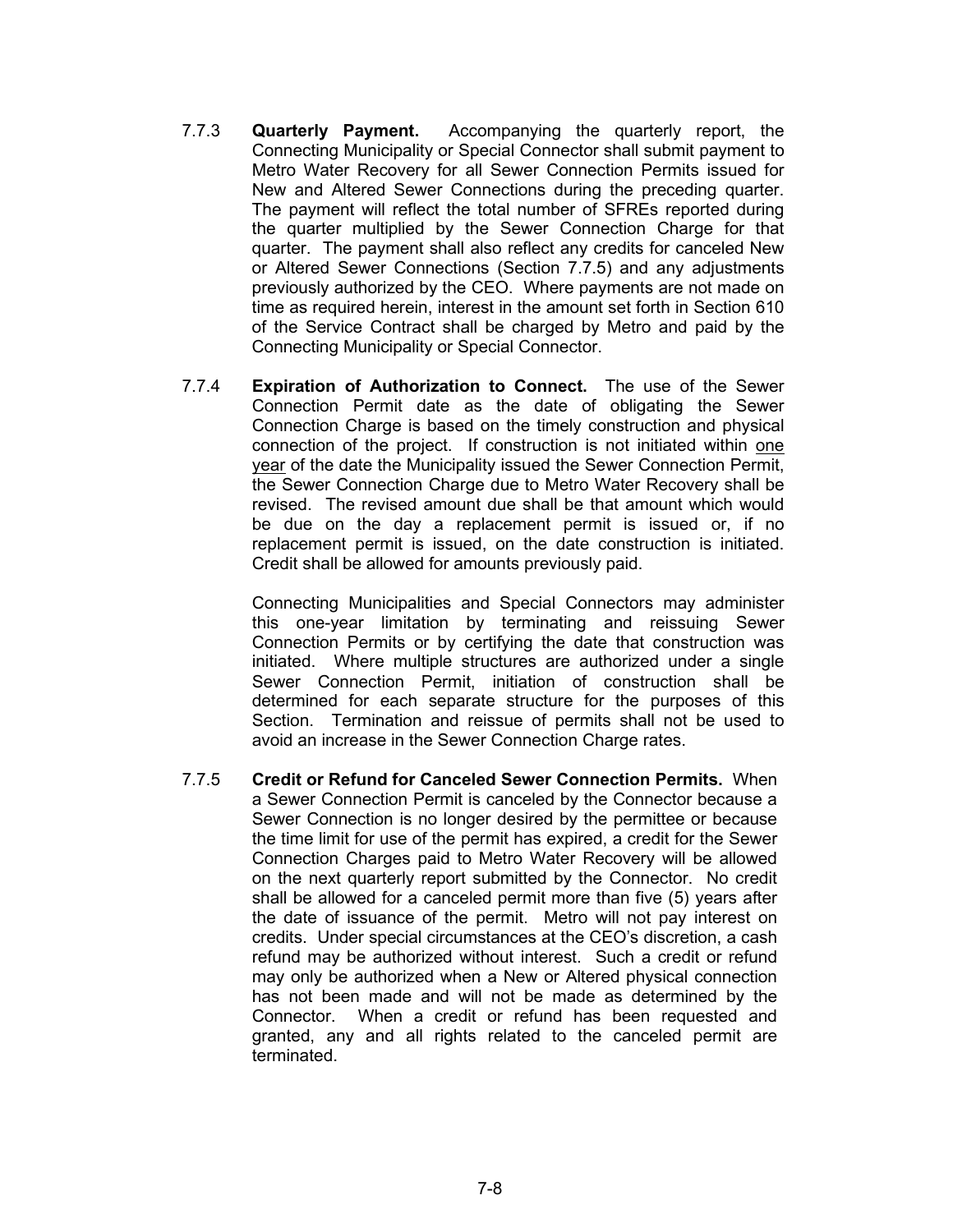- 7.7.6 **Record-Keeping**. Each Connecting Municipality and Special Connector shall establish and maintain a system to:
	- 1. Document the date of the issuance of a Sewer Connection Permit and, if necessary under Section 7.7.4, the date that construction is initiated.
	- 2. Document, for each connection, the number of Single Family Residential Units or Equivalents actually connected matches the number authorized in the permit and paid to Metro Water Recovery.

This documentation shall be maintained by the Connecting Municipality or Special Connector, but reports to Metro Water Recovery are not required unless specifically requested by Metro.

7.7.7 **Permit and Sewer Connection Charges Revisions.** If the scope of a project changes after the original sewer connection permit is issued, the Municipality shall revise the permit. Based on the revised permit, the Connecting Municipality or Special Connector shall adjust the Sewer Connection Charges due to Metro Water Recovery on the next quarterly report. Where there is a decrease in the total number of SFREs, the credit shall be calculated based on the original rate paid. Where there is an increase in the total number of SFREs, the amount due shall be calculated by multiplying the rate per SFRE in effect on the date of the permit revision by the increased number of SFRE units. Discrepancies between the permit and the number of SFREs actually connected, as determined under the procedures of Subsection 7.7.6., shall be revised in accordance with this subsection; the Date of Connection shall be considered the date of permit revision.

# 7.8 **RIGHT TO AUDIT**

Metro Water Recovery shall have the right to audit the records of each Connecting Municipality or Special Connector to verify the accuracy of all Sewer Connection Charges reported to Metro. In regard thereto:

- 1. Each Connecting Municipality or Special Connector shall maintain at its principal place of business all records and application forms pursuant to these *Rules and Regulations* to allow Metro to verify the accuracy of all Sewer Connection Charges reported and submitted to Metro.
- 2. Metro will give a ten (10) working day written notice of its intent to audit such records.
- 3. If in the opinion of Metro the records are not sufficient to allow audit without extensive correction, the Municipality may be permitted to update the records. If the Municipality does not update the records within thirty (30) days of the notice from Metro that the records are not in proper order, Metro shall employ an accountant to reconstruct and update such records, the cost of which shall be charged to the Connecting Municipality or Special Connector involved.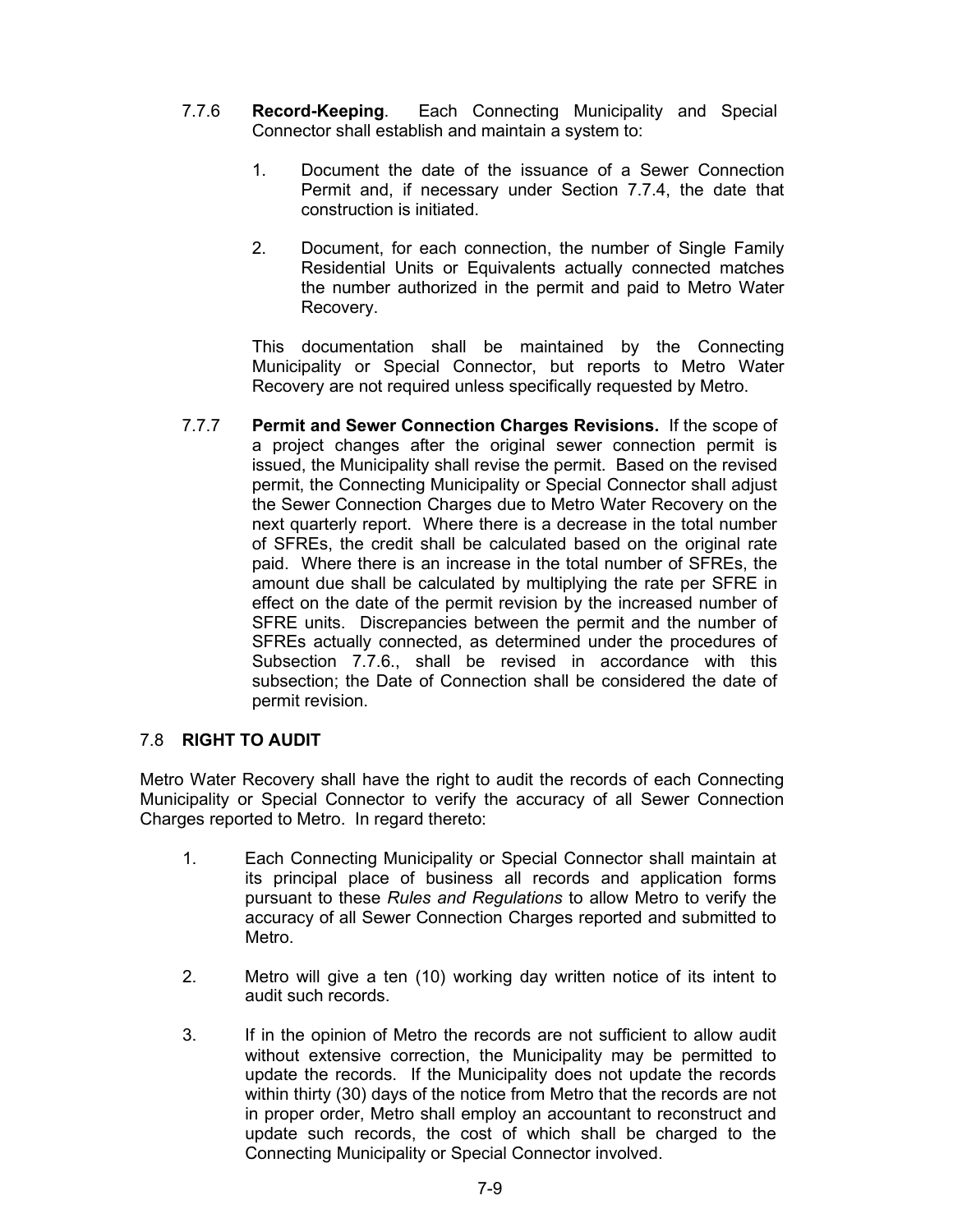- 4. Upon completion of Metro's audit, a copy of the audit findings and recommendations shall be furnished to the Connecting Municipality or Special Connector.
- 5. If within sixty (60) days of the receipt of the audit the Connecting Municipality or Special Connector and Metro cannot agree upon the Sewer Connection Charges to be paid, Metro will bring action to collect the amount due under Section 610 of the Service Contract.

#### 7.9 **CEO'S RIGHT TO APPROVE/DISAPPROVE SEWER CONNECTION CHARGES**

- 7.9.1 **CEO's Approval/Disapproval.** If, in the opinion of the CEO, the number of SFREs reported and Sewer Connection Charges paid on a quarterly report is not accurate for any reason, the CEO may disapprove same and the Connector shall be notified of such action in writing. Where the CEO disapproves an SFRE assignment or Sewer Connection Charge payment, the corrected amount and the reasons for the action of the CEO shall be included in the written notification. Where the CEO determines the corrected amount would result in additional payment to Metro Water Recovery, the corrected amount shall be added to the next quarter's payment. In addition, interest in the amount set forth in Section 610 of the Service Contract shall be due from the date the payment should have been made, but the interest charged is limited to a maximum of twelve (12) months. Notwithstanding the above, should a Connector fail to pay an amount owing for a previous quarter with the next following quarter's payment, the payment shall be considered delinquent and interest shall be due from the time the payment should have been made without time limitation on interest charged. Where the CEO determines the corrected amount would result in a refund or credit to the Connector, the Connector may request either a cash refund to be paid as soon as practicable or credits to be applied to the next quarter's (or quarters') payment(s). No interest shall be due in such cases, except where Metro was the sole cause of such inaccurate payment. Metro shall invoke the provisions of Section 610 of the Service Contract to bring an action to collect the amount due.
- 7.9.2 **Appeal of Disapproval Notice.** If a Connector disagrees with a disapproval notice of the CEO, that Connector may file a letter of appeal to the CEO. The letter of appeal must be sent to Metro Water Recovery within thirty (30) days after receipt of the CEO's disapproval notice. The letter of appeal must state all points of disagreement by the Connector. An appeal will be heard as determined by Metro's Appeal Proceduresas outlined in Section 10 herein. Pending hearing of the appeal, the Connector shall owe and shall pay Sewer Connection Charges based on the CEO's original determination. The action in approving or disapproving the CEO's determination shall be considered the final action of Metro. Should the hearing result in a total amount differing from the CEO's determination, the adjustment of charges shall be made on the next quarterly payment report.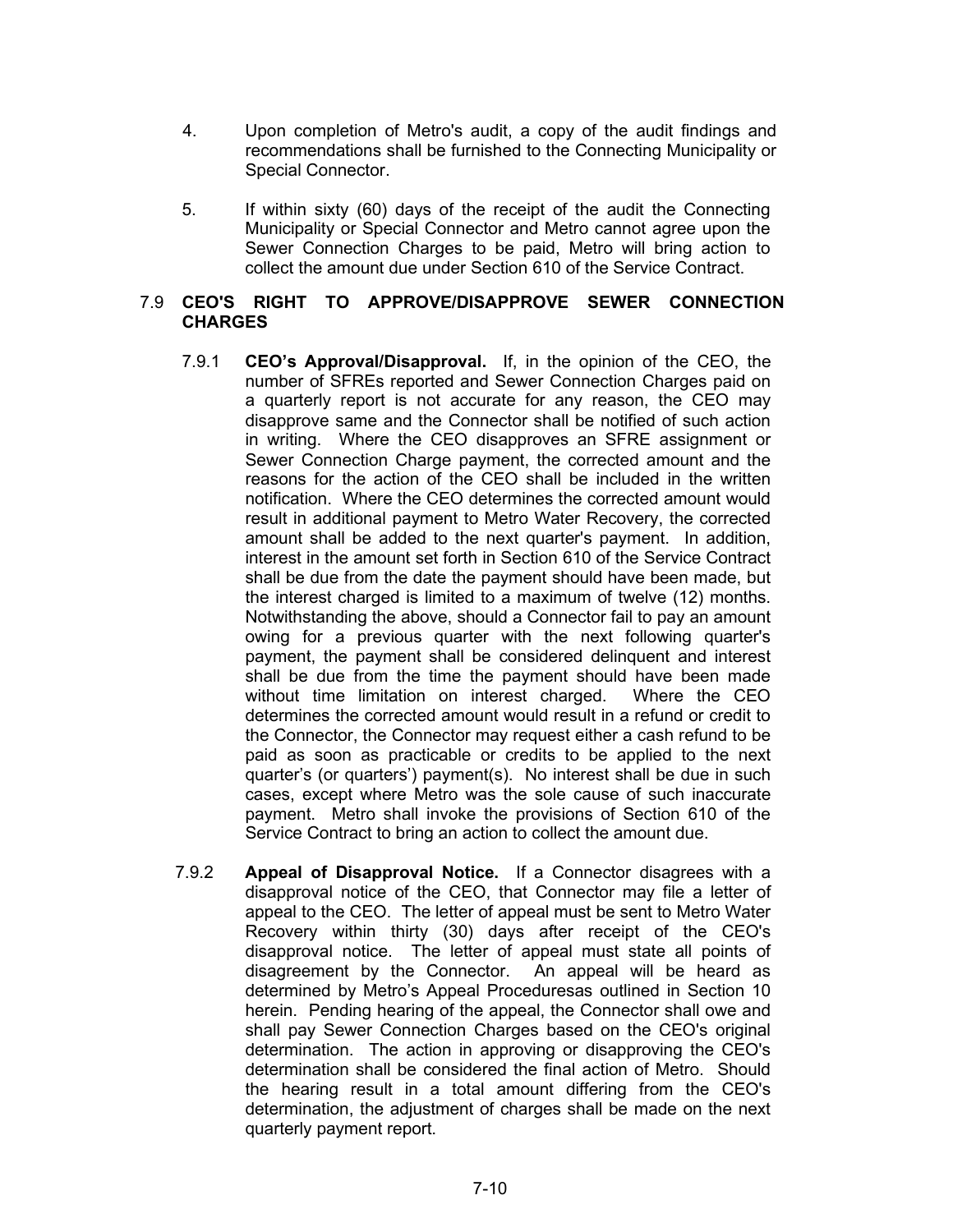#### 7.10 **CAPITAL RECOVERY CHARGE IN LIEU OF SEWER CONNECTION CHARGE**

For the discharge of wastes Metro Water Recovery is not required to accept under the conditions of the Service Contract, Special Connectors Agreement or these *Rules and Regulations*, Metro shall assess a Capital Recovery Charge. The Capital Recovery Charge will be determined in accordance with the guidelines adopted by the Board of Directors, as may be amended from time to time.

If the discharge of such waste occurs through an existing, New, or Altered Connection together with waste Metro Water Recovery is required to accept under the conditions of the Service Contract or Special Connectors Agreement, the Capital Recovery Charge will be in addition to any Sewer Connection Charge previously paid or due.

If the discharge of such waste occurs through a New Connection that does not discharge waste Metro Water Recovery is required to accept under the conditions of the Service Contract or Special Connectors Agreement, the Capital Recovery Charge will be in lieu of a Sewer Connection Charge.

| Revisions |  |  |  |  |  |  |  | <u>  1986   03/94   04/96   10/98   10/99   01/01   04/03   03/06   06/14   07/18  </u> |  |  |
|-----------|--|--|--|--|--|--|--|-----------------------------------------------------------------------------------------|--|--|
|-----------|--|--|--|--|--|--|--|-----------------------------------------------------------------------------------------|--|--|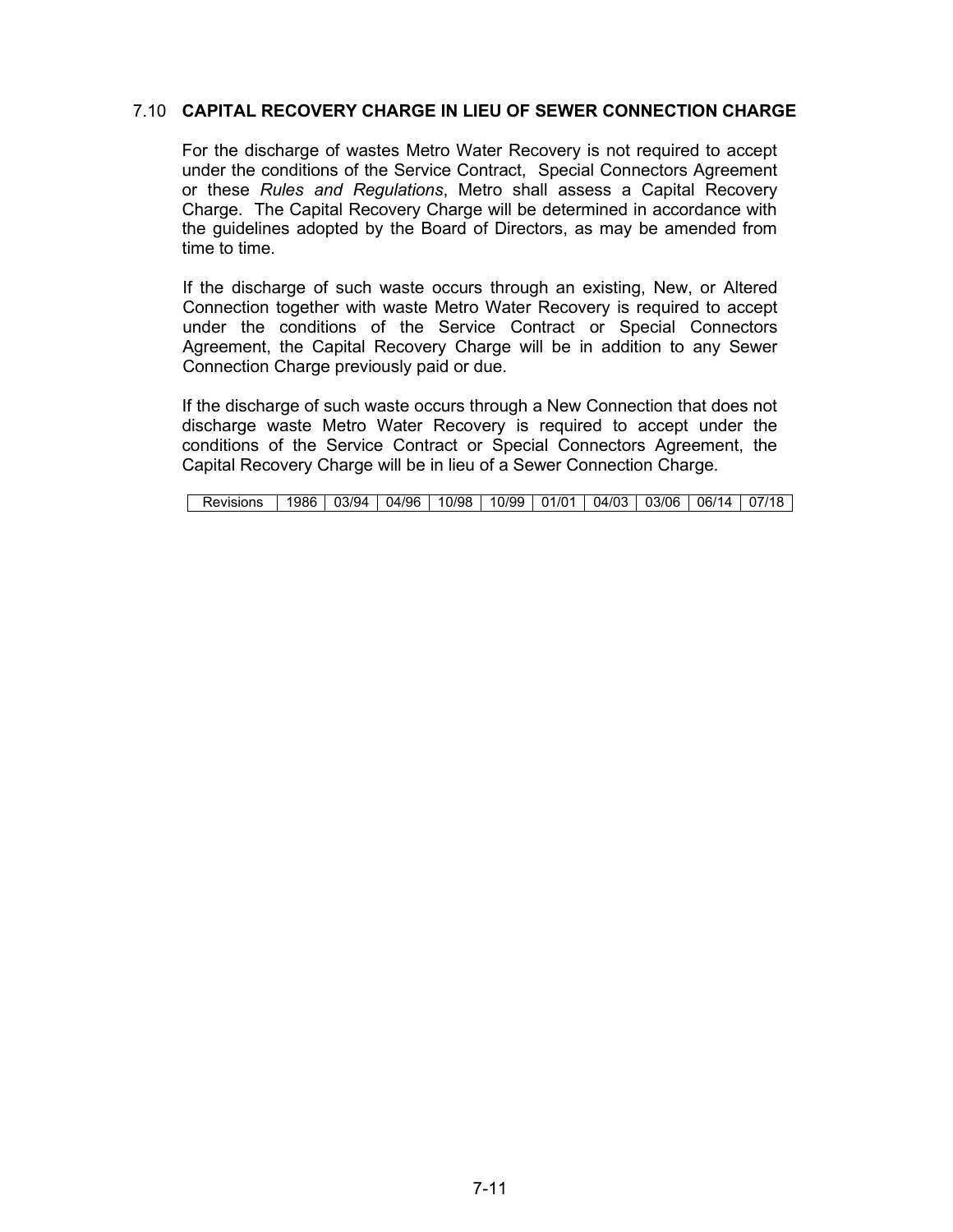# **SECTION 8**

### **SPECIAL CONNECTOR SERVICE AREA**

#### 8.1 **GENERAL**

Under Section 303 of the Special Connectors Agreement, a Special Connector may only provide Wastewater service outside its corporate limits or enlarge the geographic area of its Wastewater service with the prior approval of Metro Water Recovery. This Section describes the procedures for requesting approval of an expanded Wastewater service area. The service area for each Special Connector shall include the area within its corporate boundaries as of January 1, 1984, and shall also include specific areas outside its boundaries which were served as of January 1, 1984, unless a larger area is specifically approved by Metro.

# 8.2 **REQUEST FOR APPROVAL**

- 8.2.1 **REQUEST.** When a Special Connector wishes to provide Wastewater service to any area outside the service area previously approved by Metro Water Recovery, the Special Connector shall submit a request in writing to the CEO. The request shall include, at least, the following:
	- 1. A map of the area showing the boundaries of the enlarged area and showing the existing and proposed major sewers which will serve the area. The map shall show which existing connection point(s) will serve the additional area and if a new connection point(s) will be required.
	- 2. Information on the projected land use, zoning, residential densities, and commercial/industrial nature of the area.
	- 3. The estimated average and peak quantity of Flow expressed in MGD. This data shall be in the form of a Flow versus time curve projected to the ultimate development of the area or any other form determined by Metro to adequately reflect the ultimate development of the area.
	- 4. The estimated quality of Flow expressed in BOD,SS, and TKN, plus any additional pertinent information regarding the quality of flow expected, particularly from industrial sources.

The Special Connector shall supply other information concerning the proposed additional service area when Metro Water Recovery determines the information is necessary to make a proper decision. It is necessary that requests be submitted and approved prior to proceeding with construction of facilities to serve the area.

8.2.2 **Approval Procedures.** When the additional service area requested by the Special Connector is within Metro Water Recovery 's Expected Service Area and the projected ultimate flow from the area is less than or equal to ten (10) MGY, the CEO may act on the request. The CEO shall provide an annual report to the Board of Directors summarizing any actions on service area requests from Special Connectors. Where the future projected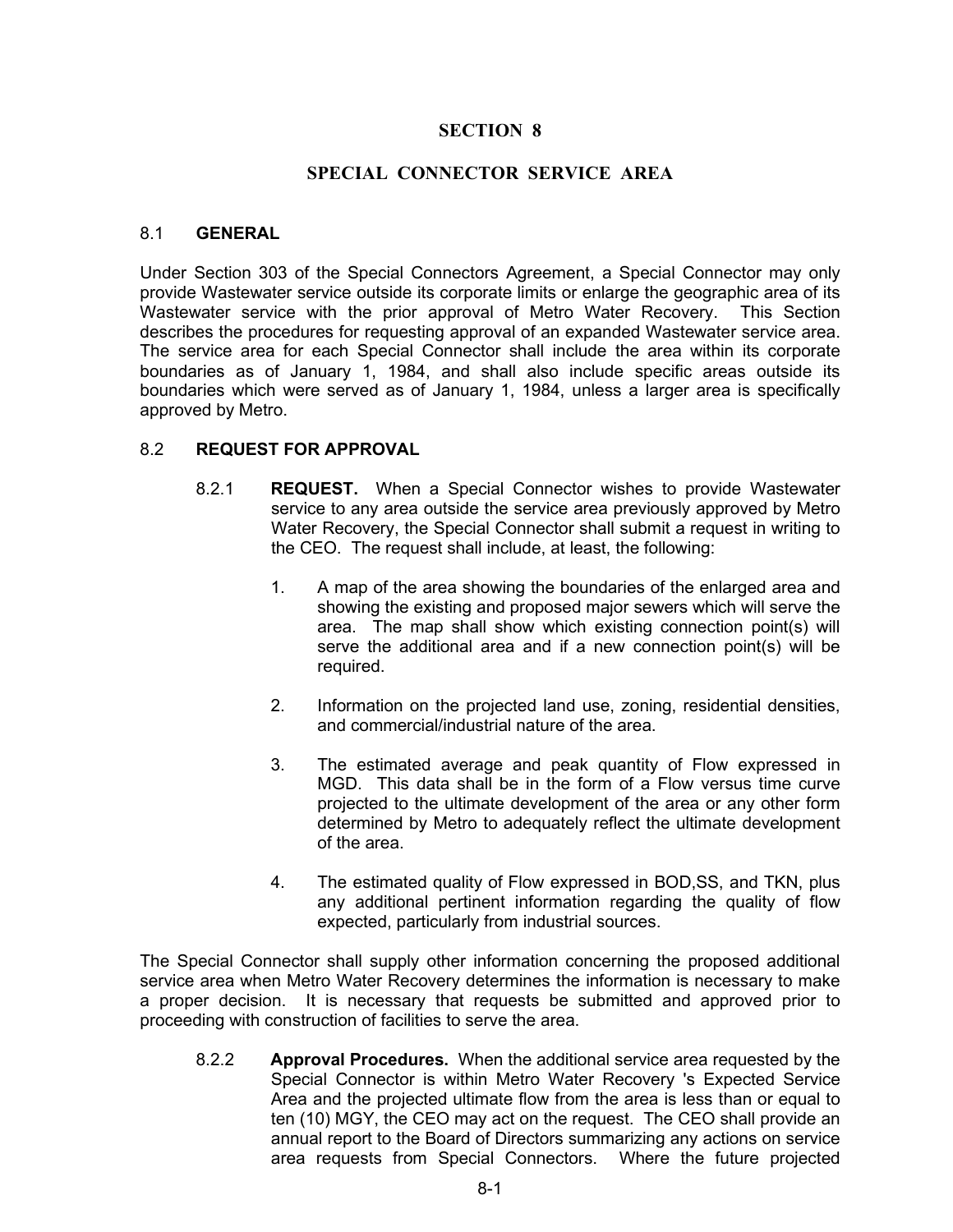ultimate Flow from the additional service area is greater than ten (10) MGY and/or the requested service area addition lies partially or completely outside Metro's Expected Service Area, the Board of Directors must act on the request. Special Connectors are advised that a minimum of twenty (20) days is required for consideration of the request by the CEO and a minimum of sixty (60) days is required for consideration of the request by the Board.

### 8.3 **MAPPING**

- 8.3.1 **Standards.** Maps furnished to Metro Water Recovery under Sections 303 and 801 of the Special Connectors Agreement shall conform to standards established by Metro.
- 8.3.2 **Updating.** Updated maps of the boundaries and service area of each Special Connector as required under Section 801 of the Special Connectors Agreement shall be furnished annually to Metro Water Recovery between January 1 and March 31. The updated maps shall include all changes in service area previously approved by Metro.

Revisions | 01/93 | 03/06 | 07/18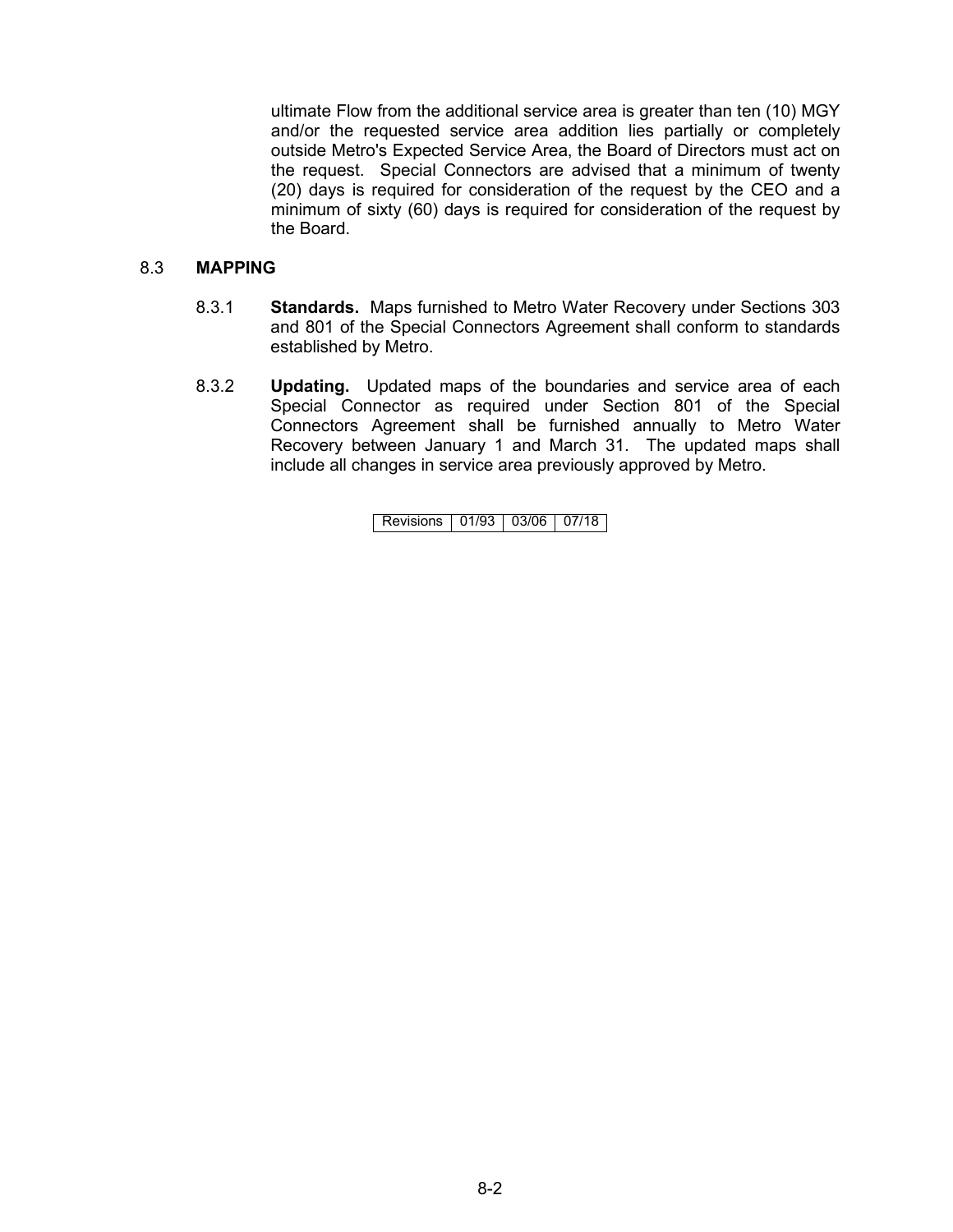# **SECTION 9**

# **EMERGENCY SERVICES**

#### 9.1 **GENERAL**

In compliance with the Colorado Disaster Emergency Act, C.R.S. 24-33.5-701 et. seq., Metro Water Recovery may render emergency wastewater services to areas not presently served by the facilities of Metro when Metro has the capacity and capability to do so.

#### 9.2 **PROCEDURES**

- 9.2.1 **Direct Emergency Service.** An entity (Requesting Entity) desiring direct emergency service from Metro Water Recovery through a connection to the Metro System shall submit the request to the CEO.
- 9.2.2 **Indirect Emergency Service.** An entity desiring emergency service from Metro Water Recovery where the wastewater flow enters the Metro System after passing through the Municipal Sewer System of a Direct Connector shall submit its request for emergency service to that Direct Connector. The Direct Connector, if it agrees to provide emergency services through its facilities, shall submit a request for emergency services to the CEO. In all cases of indirect emergency service, the requesting Direct Connector shall assume the responsibilities to Metro of acting for the entity receiving the emergency service and shall be the Requesting Entity for the purposes of this Section.
- 9.2.3 **Metro Water Recovery Authorization.** The Requesting Entity shall provide all information necessary for Metro to determine the existence of an emergency. If the request is verbal, the Requesting Entity shall provide written documentation within 24 hours. The CEO or his/her designee will contact the Chairman of the Board or his/her designee, who will, based on the information presented, determine (1) whether an emergency condition exists; (2) whether Metro has capacity and capability to alleviate the emergency; and (3) whether Metro chooses to provide such service. If the Chairman is not available the determination will be made by the CEO or his/her designee. After such determination, the CEO or his/her designee shall notify the Requesting Entity of the decision. If the decision is to authorize the emergency service, the CEO or his/her designee, in coordination with the entities involved, shall make those physical arrangements necessary for service to be provided by Metro. No physical arrangement for emergency service shall be constructed or activated by any entity without the permission of Metro.

In compliance with CRS 24-33.5-709, any emergency service extending beyond seven (7) days must have approval of the Board of Directors.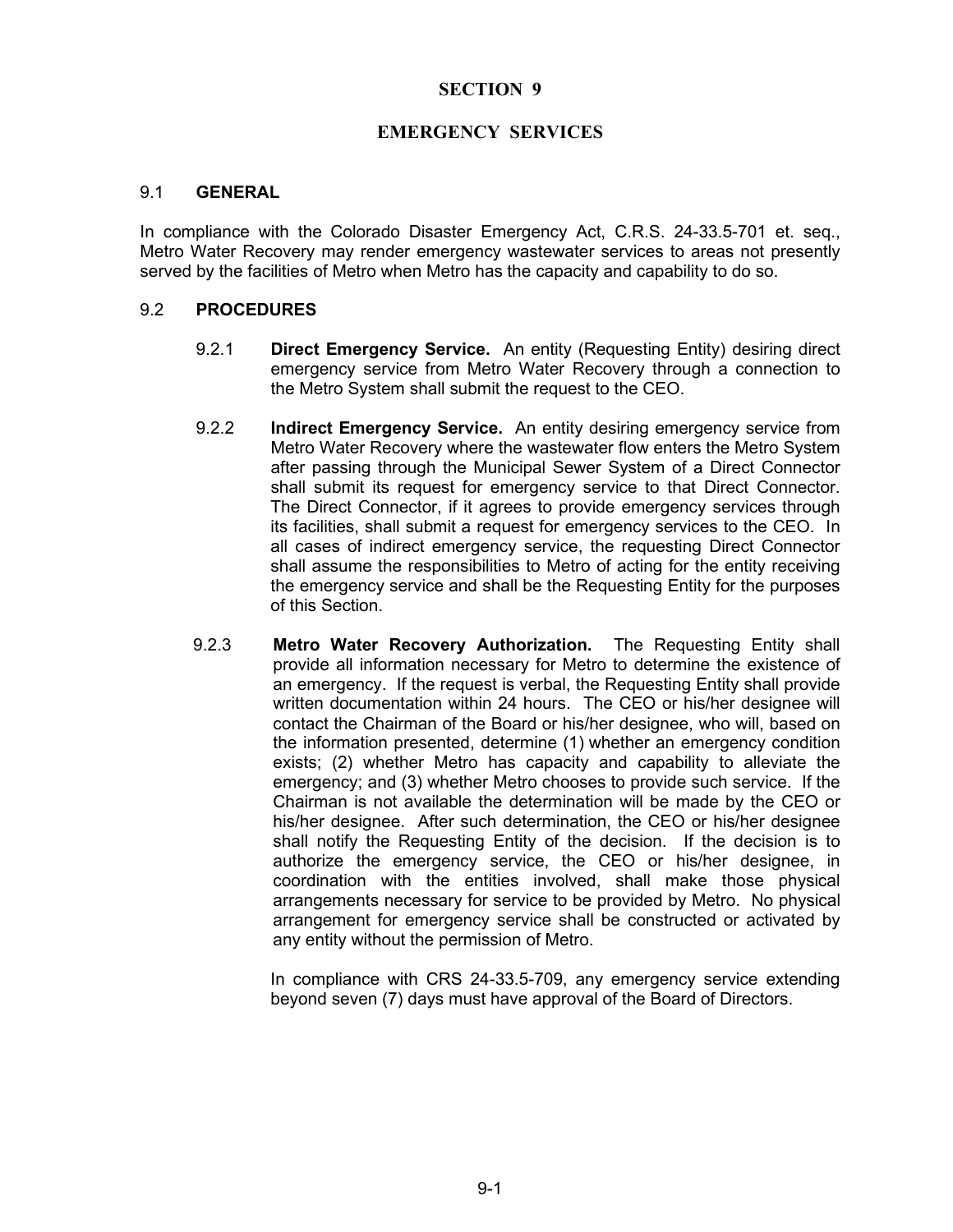9.2.4 **Form of Authorization and Written Notification.** In rendering emergency Wastewater service under this Section 9, there will not be a Sewer Connection Charge.

> Upon authorization of the emergency service, the CEO or his/her designee shall notify in writing the Requesting Entity of the requirements of the *Rules and Regulations* and of any specific conditions or limitations on the approval. The Requesting Entity shall agree in writing to abide by all provisions of the *Rules and Regulations* and to abide by any specific conditions or limitations required by Metro Water Recovery. If Metro determines the request should be denied, the CEO shall notify the Requesting Entity in writing.

- 9.2.5 **Termination of Service.** Metro Water Recovery, at its discretion, reserves the right, with or without notice, to terminate its authorization for emergency service.
- 9.2.6 **Report on Emergency.** Within 24 hours after emergency service is initiated, the Requesting Entity shall provide a written report to Metro Water Recovery describing the current status of the emergency, efforts to alleviate the emergency, and the projected schedule to correct the situation.
- 9.2.7 **Termination of Emergency and Severance of Service.** The Requesting Entity shall notify Metro Water Recovery as soon as the emergency conditions are over. The Requesting Entity and Metro shall act to immediately terminate service and act to return the physical system to a configuration whereby Flow can no longer directly or indirectly (through a Direct Connector) enter the Metro System.
- 9.2.8 For purposes of this Section 9.2, the CEO or Chairman of the Board may also include his/her respective designees.

# 9.3 **CHARGES FOR EMERGENCY SERVICE**

- 9.3.1 **Charges.** The Requesting Entity shall pay for each request for emergency Wastewater services. The charge for services shall be the sum of:
	- 1. A service fee of \$2,000 applicable upon approval of each emergency request by Metro Water Recovery, whether services are rendered or not.
	- 2. All direct costs (plus applicable overhead costs) incurred by Metro Water Recovery related to the provision of the emergency services.
	- 3. A charge for sewage actually received based on rates for the Flow, BOD, SS, and TKN equal to three (3) times the Unit Rates in the current Estimated Annual Charges for these parameters.
- 9.3.2 **Payment.** The charges for emergency service are not Annual Charges under the Service Contract and payment for these services shall be payable within thirty (30) days after a bill is submitted to the Requesting Entity by Metro Water Recovery. Late payments shall be charged interest at a rate of eighteen percent (18%) per annum. Metro may bill for services rendered to date at any time after the initiation of emergency service.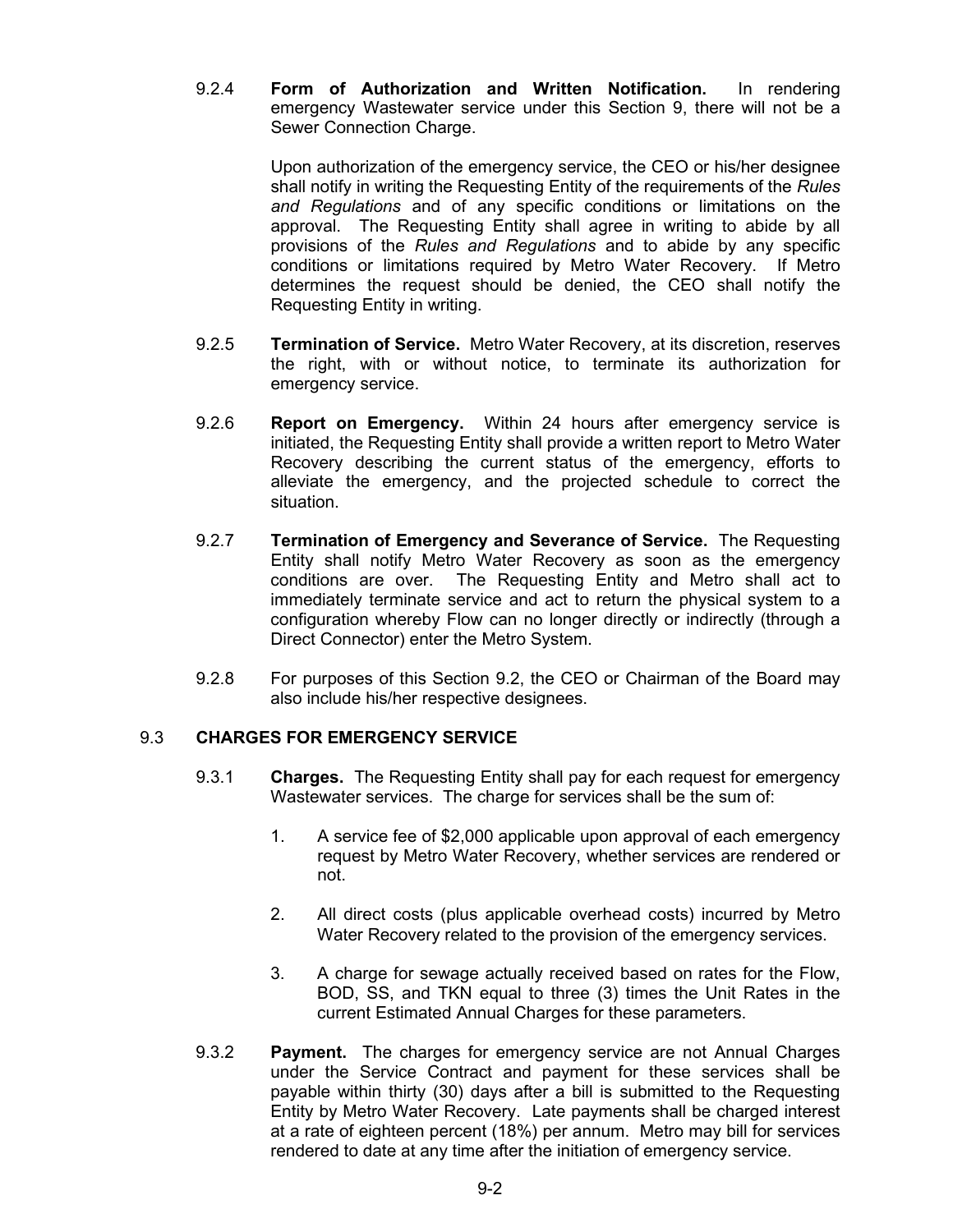9.3.3 **Metering and Sampling.** Metro Water Recovery will meter and sample or otherwise estimate the Flows and Loadings received under these emergency provisions. The Requesting Entity and any other entities involved in the emergency service shall cooperate with Metro in performing the metering and sampling. The information collected by Metro will be gathered with reasonable care as to its accuracy. If the Requesting Entity has any concerns about the data, it may submit information to Metro, but Metro will make the final determination.

| Revisions   11/84   04/96   03/06   01/08   07/18 |  |  |  |
|---------------------------------------------------|--|--|--|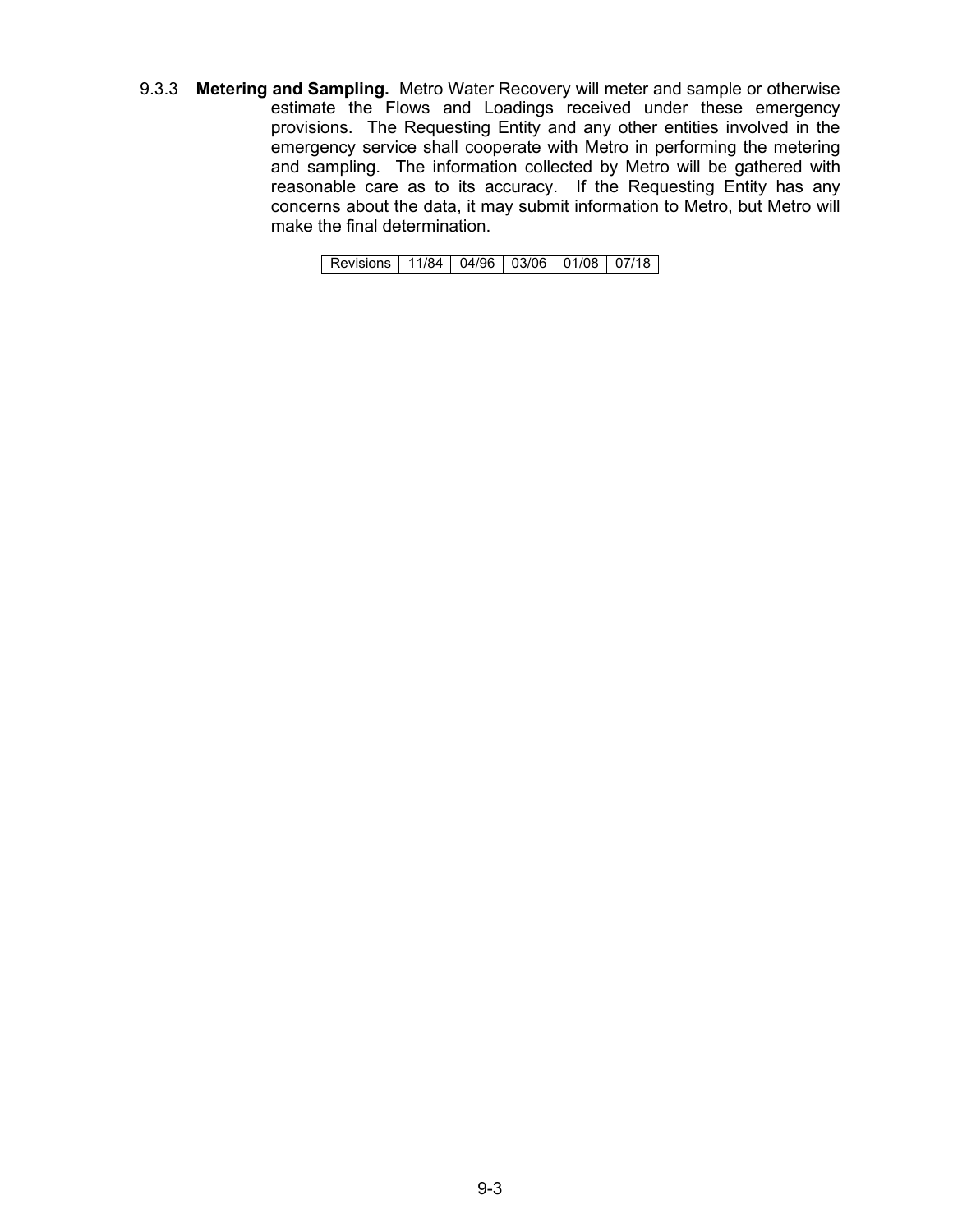# **SECTION 10**

# **APPEAL AND HEARING PROCEDURE; REMEDIES FOR VIOLATIONS**

#### 10.1 **APPEAL AND HEARING PROCEDURE**

- 10.1.1 Any Connector may seek a formal determination, order, or finding under these *Rules and Regulations* or under the Service Contract or Special Connectors Agreement by submitting a request for same in writing to the CEO. The CEO shall respond in writing to such requests in a timely manner [in no more than twenty-eight (28) days unless further information is needed to complete the review] and shall report such response to the Board of Directors.
- 10.1.2 (a) Except for conditions of permits or approvals of discharges issued pursuant to Section 6.13 of these *Rules and Regulations*, or as provided for otherwise in the *Rules and Regulations*, any Connector who is aggrieved by, or disagrees with, any determination, order, or finding (under these *Rules and Regulations* or under the Service Contract or Special Connectors Agreement) shall have the right to appeal to Metro Water Recovery (such Connector being referred to as an "Appellant"). No appeal may be filed until the Connector has obtained a determination, order, or finding as set forth in Section 10.1.1 herein. The Appellant shall notify the CEO by sending a letter of appeal, within twenty-eight (28) days of the receipt of notice of the determination, order, or finding being appealed, except in the case of annual summaries of Flows and Loadings. These summaries shall be appealed in accordance with the requirements of the Service Contract or Special Connectors Agreement. The letter of appeal shall state all points of disagreement and objection to the determination, order, or finding.
	- (b) Upon receipt of a letter of appeal, the CEO shall forward a copy of the determination, order, or finding and the letter of appeal to the Chairman of the Board who shall, within fourteen (14) days from receipt of same, appoint a Hearing Committee comprising three or five Directors and designate the Chairman of such Committee. The Chairman of the Board shall provide the Committee with a copy of the determination, order, or finding and letter of appeal. The CEO shall advise the Appellant of the choice of the Chairman and the names of the Committee and its Chairman. A staff member designated by the CEO shall coordinate arrangements for the hearing, prepare Metro Water Recovery 's evidence, and arrange for the attendance of Metro's witnesses at the hearing.
	- (c) The Chairman of the Hearing Committee shall set a time and place for the hearing which shall be no later than twenty-eight (28) days from the date of the appointment of the Hearing Committee and notify the CEO. The CEO shall thereafter send a letter notifying the Appellant of the date for hearing as soon as possible thereafter.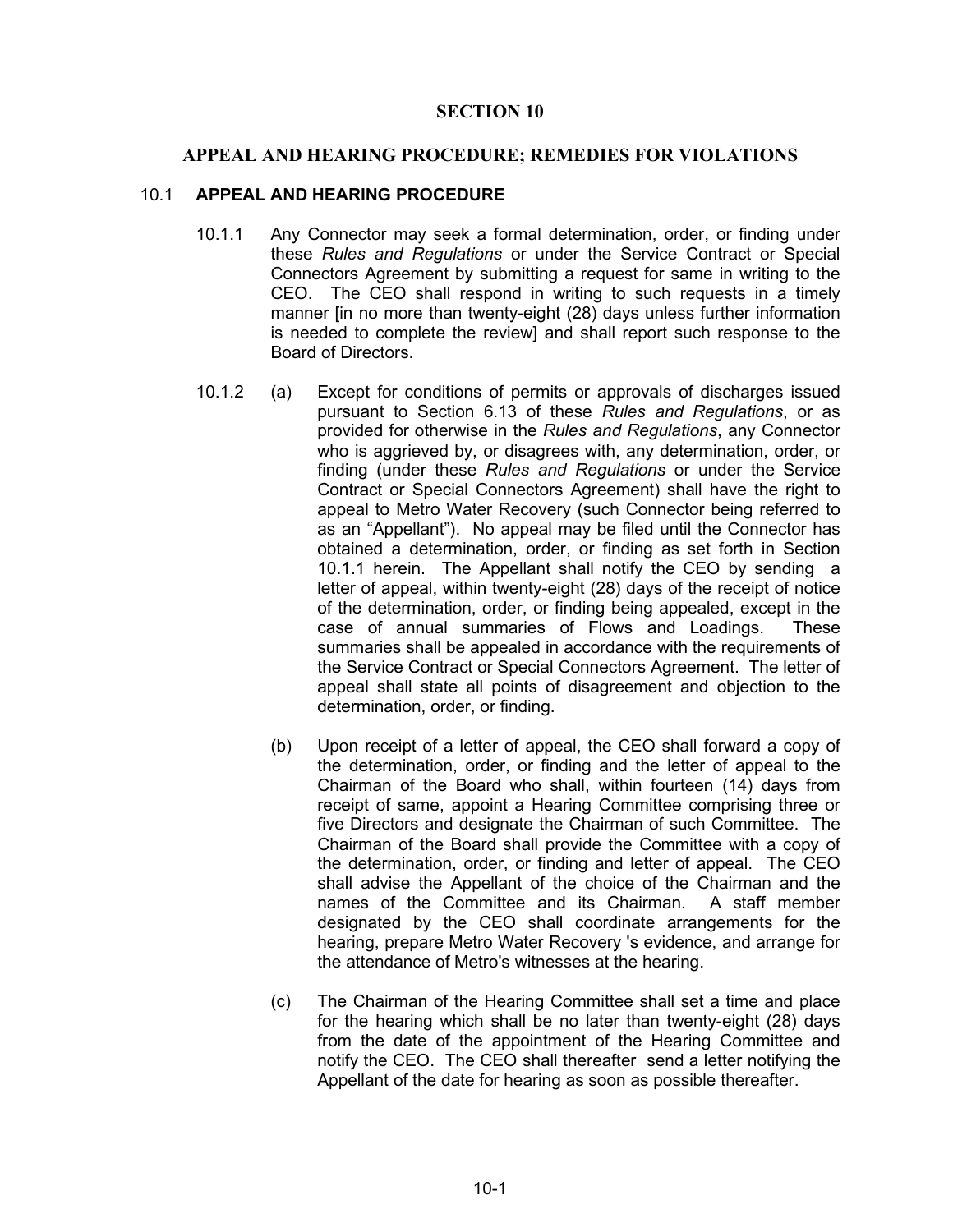- (d) No later than fourteen (14) days before the hearing date, the CEO and the Appellant shall exchange a factual and objective written summary of the issues raised in the Letter of Appeal and any pertinent exhibits. Copies of the summaries and documents shall be submitted to the Hearing Committee at that time.
- (e) If Metro Water Recovery or the Appellant intend to be represented at the hearing by legal counsel, notice shall be given to the other party at least fourteen (14) days before the hearing. If any party provides such notice, all parties may be represented by legal counsel without further notice. Unless notice is given, no party shall be represented by counsel.
- (f) In special situations where appointment of a Board Committee is not the most effective way to facilitate the process, the Chairman of the Board may appoint a third-party Hearing Officer to hear the Appeal. All other rules herein shall apply to such hearings and in such cases the Hearing Officer shall assume the duties of the Committee and the Hearing Committee Chairman.
- 10.1.3 All hearings pursuant to the right of appeal under these *Rules and Regulations* shall be conducted as follows:
	- (a) The Hearing Committee shall receive and consider evidence presented by the appealing party and by Metro Water Recovery; may take notice of general, technical, or scientific facts within their knowledge; and shall be the judge of the relevance or materiality of the evidence offered. The Hearing Committee Chairman shall have the sole authority to conduct the hearing and its procedures. With approval of the Hearing Committee Chairman, both parties may make opening statements and may cross-examine witnesses.
	- (b) Conformity to the legal rules of evidence shall not be necessary.
	- (c) If a party wishes to have a stenographic record made of the hearing, the party shall, at its own expense, arrange for such a record.
	- (d) When all evidence is presented and the arguments, if any, are concluded, the Hearing Committee Chairman shall declare the hearing closed. If briefs are to be filed, the hearing shall be declared closed as of the final date set by the Hearing Committee Chairman for the receipt of briefs. Unless for good cause shown, all hearings shall be concluded within twenty-one (21) days from the opening of the hearings.
	- (e) The Hearing Committee shall render a decision within fourteen (14) days after the hearing is closed and shall send a notice, by first class mail postage prepaid, of the decision to the Appellant, the Chairman of the Board, and the CEO.
	- (f) The decision of the Hearing Committee shall be final and binding as to Metro Water Recovery. The Appellant shall be entitled to seek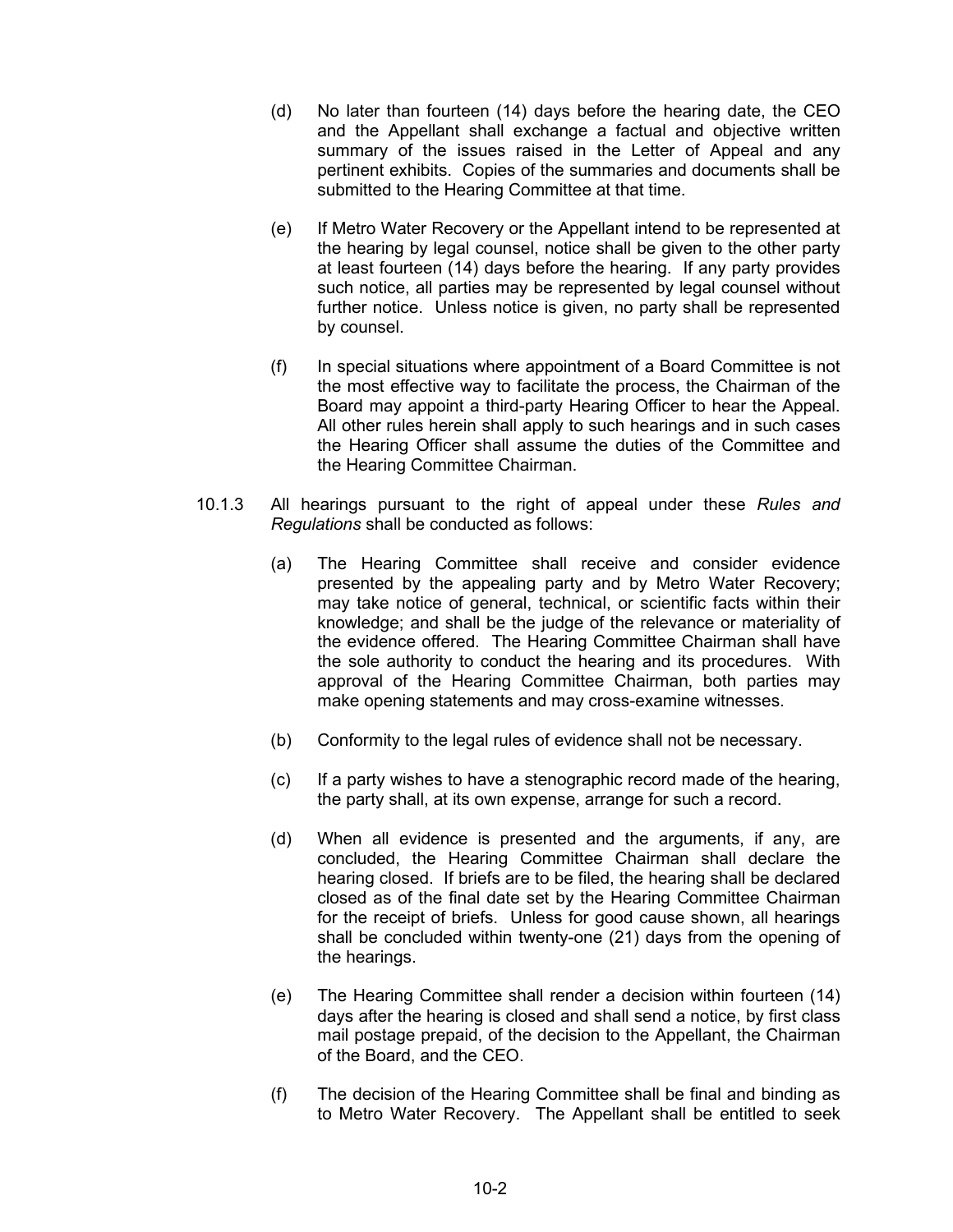judicial review of the ruling providing such review is filed with the Court within the time provided for by applicable law after the date of the ruling. All parties shall bear their own expenses and costs relating to the Appeal and Hearing process. A prevailing party shall not be entitled to fees or any costs related to the hearing.

- (g) For a period of three (3) years after the close of the hearing, Metro Water Recovery shall maintain a file of the names of all witnesses and of all written materials submitted at the hearing.
- 10.1.4 Metro Water Recovery and the Appellant will constitute the primary parties in an appeal hearing. Other Connectors who may be affected by the hearing decision may submit their positions in writing to the Hearing Committee Chairman on or before the date the hearing begins. Non-Connectors may not appeal directly to Metro.
- 10.1.5 Any notice, submission, determination, or other document required to be served under these *Rules and Regulations* may be served by electronic mail (with confirmed receipt) or Certified Mail return receipt requested.
- 10.1.6 Any date set forth herein which falls on a holiday or weekend shall be deemed to be moved to the first following working weekday.

# 10.2 **VARIANCE REQUESTS**

Any Connector may seek a formal variance (Variance) from the application of these *Rules and Regulations* by submitting a request for same and all materials supporting such request in writing to the CEO. Only the Rules listed in Appendix A are eligible for a Variance. No decision which has been appealed by a Connector and has resulted in a decision by the Hearing Committee or Hearing Officer as provided under these Rules may be the subject of a Variance request by that Connector. In the event a Connector has filed an appeal under Section 10.1 of the *Rules and Regulations* and no decision has been rendered, the Connector must withdraw its Appeal prior to filing any Variance request related to the subject of the appeal.

10.2.1 **Procedure**—The CEO shall promptly refer such requests to the Executive Committee. The Executive Committee shall review and provide a hearing for Variance requests. The Chairman of the Board, in his or her discretion, may appoint additional Directors to sit on the Committee for the purpose of hearing the Variance request. Upon receipt of the request for Variance, the Executive Committee shall set a hearing date for the first Executive Committee meeting scheduled to take place after twenty-eight (28) days of receipt of the request, or sooner in cases of emergency as deemed by the Chairman of the Board. The Committee shall require any written materials to be presented at the hearing by the requestor and/or staff be submitted to the Executive Committee no later than fourteen (14) days prior to the hearing.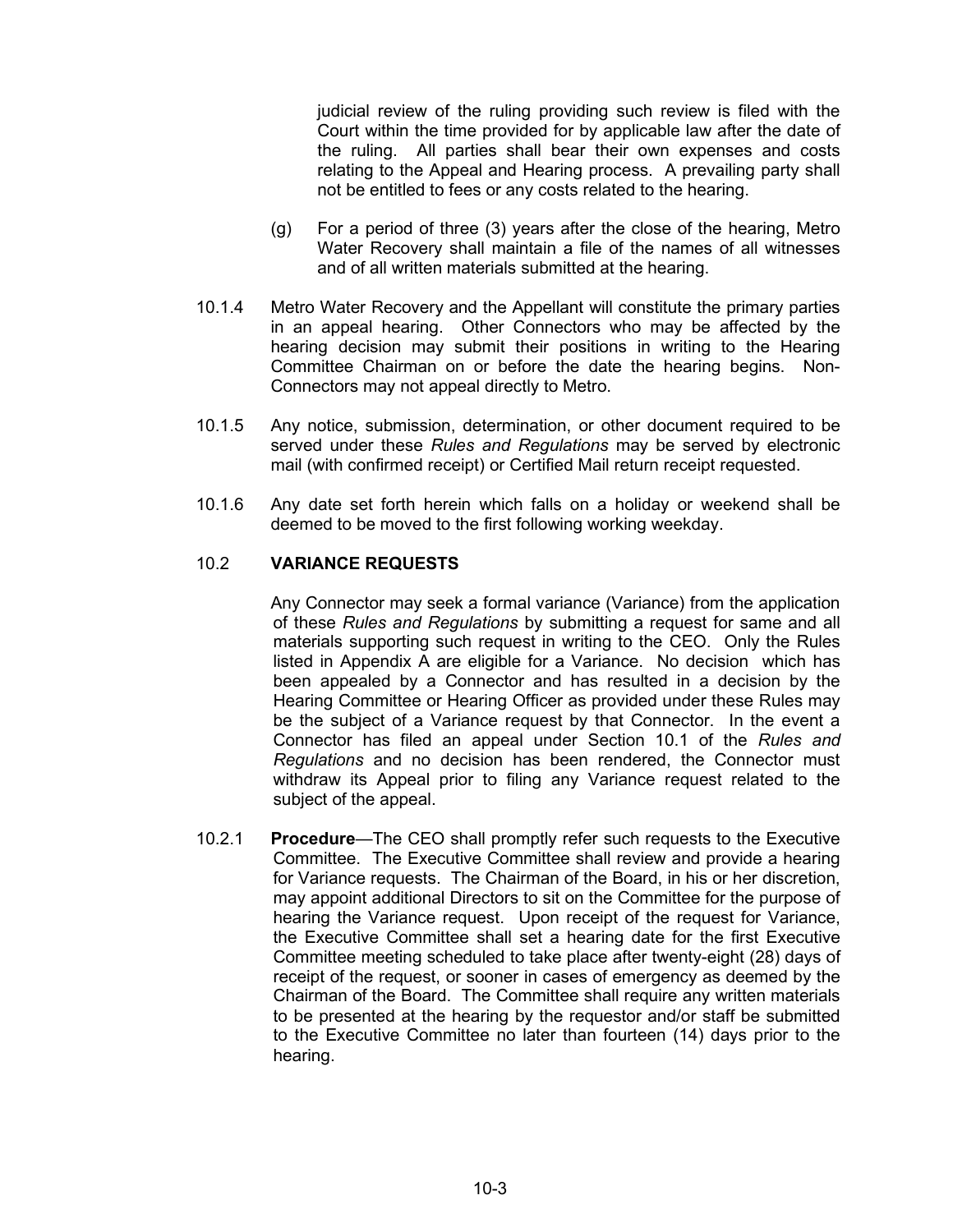- 10.2.2 **Hearing**—The Hearing Procedure shall be governed by the terms of Rule 10.1.3 (a)-(e), 10.1.3(g), 10.1.4, 10.1.5 and 10.1.6. The Hearing shall be presided over by the Chairman of the Board.
- 10.2.3 **Decision**—The Executive Committee, after the hearing, shall make a report and recommendation to the full Board of Directors as to whether the Variance request should be granted. The Board shall consider and vote on such recommendation at the first scheduled Board meeting after receipt of the report and recommendation. Variances from these Rules may be granted only in those circumstances where the Board finds that application of the *Rules and Regulations* would constitute a substantial and unusual hardship on the Connector and where the Variance would not (1) violate Metro Water Recovery's Service Contract or governing statute (C.R.S. 32- 4-501 et seq); (2) be harmful to the entity's operations or to ability of the other Metro Members or Connectors to make permit; or (3) constitute a risk to the health, safety, and welfare of Metro employees or the public.
- 10.2.4 **Decision**—Any decision by the Board of Directors as to the granting or denial of a Variance shall be final and not appealable under these *Rules and Regulations.* Any decision as to the granting of a variance shall not act as a waiver or precedent of any kind or result in any rights to other parties seeking variances. All costs relating to such request and hearing shall be borne individually by the parties to the hearing.

# 10.3 **REMEDIES FOR VIOLATIONS**

Subject to applicable law, any user or Connector who violates any provision of these *Rules and Regulations* shall be liable for any costs, penalties, and damages incurred or suffered by Metro Water Recovery as a result of such violation including, but not limited to, reimbursement of any fines or penalties adjudicated against or assessed against Metro under any permit or state or federal law or regulation and attorney's fees and legal costs. The remedies provided in this subsection are in addition to any other remedies available to Metro, including those in Section 6 of these *Rules and Regulations* as well as any other applicable remedies provided by law.

Appendix B sets forth all fees, fines, penalties, and/or interest set forth in these *Rules and Regulations*.

Revisions 07/18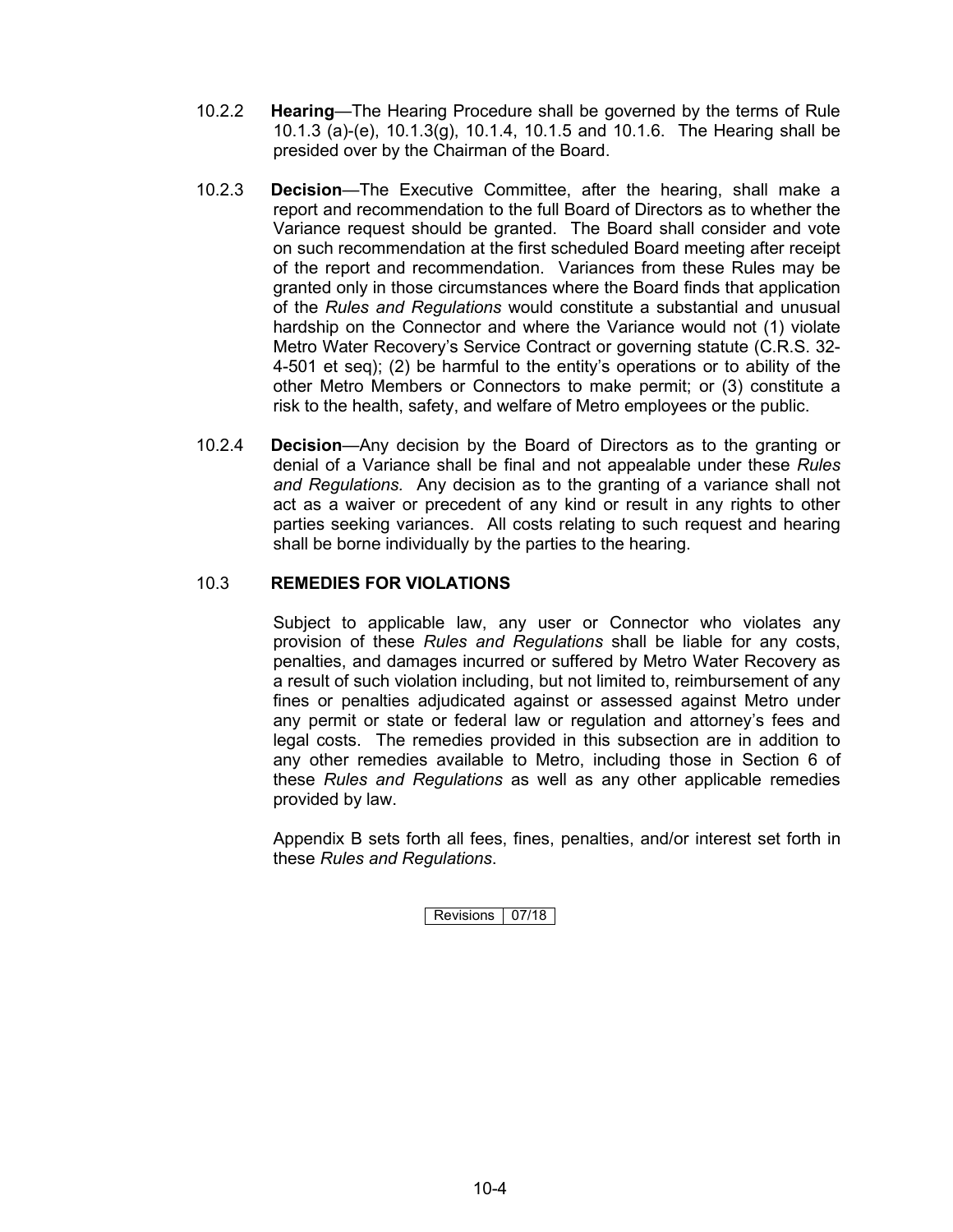# **APPENDIX A VARIANCE REQUESTS**

# **SECTION**

- 3 METRO INTERCEPTOR SYSTEM
- 7 SEWER CONNECTION CHARGE SYSTEM
- 8 SPECIAL CONNECTOR SERVICE AREA
- 9 EMERGENCY SERVICES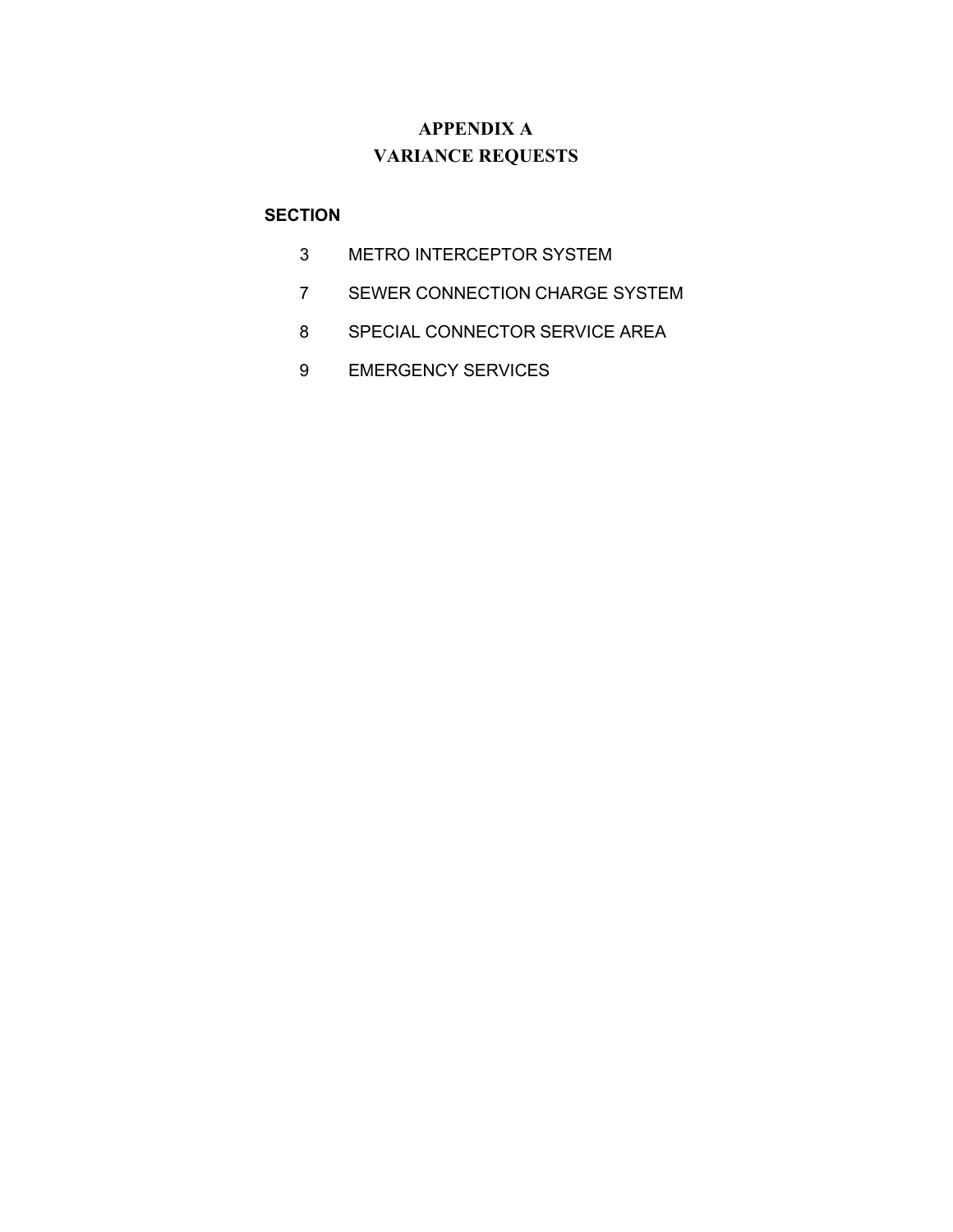# **APPENDIX B FEES, PENALTIES, FINES, AND INTEREST CHARGES**

|   | Section |                                                                                                                                                                                                                  | Page    |
|---|---------|------------------------------------------------------------------------------------------------------------------------------------------------------------------------------------------------------------------|---------|
| 5 |         | <b>HAULED WASTES</b>                                                                                                                                                                                             |         |
|   | 5.2.2   | <b>Discharge Permit Application Fee</b>                                                                                                                                                                          | $5 - 1$ |
|   |         | A one-time fee of \$25 for routine wastes.<br>٠                                                                                                                                                                  |         |
|   |         | A one-time fee of \$75 for other non-hazardous materials and wastes which<br>can be effectively and efficiently treated by Metro Water Recovery.                                                                 |         |
|   | 5.2.3   | <b>Vehicle Permit Fee</b>                                                                                                                                                                                        | $5 - 1$ |
|   |         | \$10 fee per vehicle permit.                                                                                                                                                                                     |         |
|   | 5.2.7   | <b>Discharge Permit Renewal</b>                                                                                                                                                                                  | $5-2$   |
|   |         | \$5 renewal fee.                                                                                                                                                                                                 |         |
|   | 5.5     | <b>Charges</b>                                                                                                                                                                                                   | $5-3$   |
|   |         | As determined by Metro Water Recovery and/or CEO                                                                                                                                                                 |         |
|   | 5.6     | <b>Payment</b>                                                                                                                                                                                                   | $5 - 3$ |
|   |         | One (1) payment interest per month on unpaid payments.                                                                                                                                                           |         |
|   | 5.10.5  | <b>Charges</b>                                                                                                                                                                                                   | $5 - 5$ |
|   |         | Fees for emergency hauled wastes discharge services:                                                                                                                                                             |         |
|   |         | A deposit of \$1,000<br>$\bullet$                                                                                                                                                                                |         |
|   |         | \$200 service fees                                                                                                                                                                                               |         |
|   |         | All direct costs                                                                                                                                                                                                 |         |
|   |         | Charge for hauled wastes                                                                                                                                                                                         |         |
|   | 5.10.6  | <b>Payment</b>                                                                                                                                                                                                   | $5-6$   |
|   |         | Eighteen (18) percent interest per annum on late payments                                                                                                                                                        |         |
| 6 |         | <b>PRETREATMENT PROGRAM</b>                                                                                                                                                                                      |         |
|   | 6.3.1   | <b>Penalties</b>                                                                                                                                                                                                 | $6 - 2$ |
|   |         | Not to exceed \$5,000 per day and per violation as determined by Metro<br>$\bullet$<br>Water Recovery legal fees and expenses.<br>The \$5,000 maximum may be increased as necessary for Metro Water<br>$\bullet$ |         |
|   |         | Recovery to recover fines and penalties paid by Metro for permit violations<br>due to Interference or Pass Through.                                                                                              |         |
|   | 6.4.1.5 | <b>Ordinance/Resolutions</b>                                                                                                                                                                                     | $6 - 3$ |
|   |         | A provision applying civil or criminal penalties or, where permitted by 40 CFR<br>٠<br>§403.8(f)(1), assessing liquidated damages as determined by Metro Water<br>Recovery.                                      |         |
|   | 6.9.2   | <b>Routine Remedies</b>                                                                                                                                                                                          | $6 - 8$ |
|   |         | Penalties may be assessed in accordance with Section 6.3.1                                                                                                                                                       |         |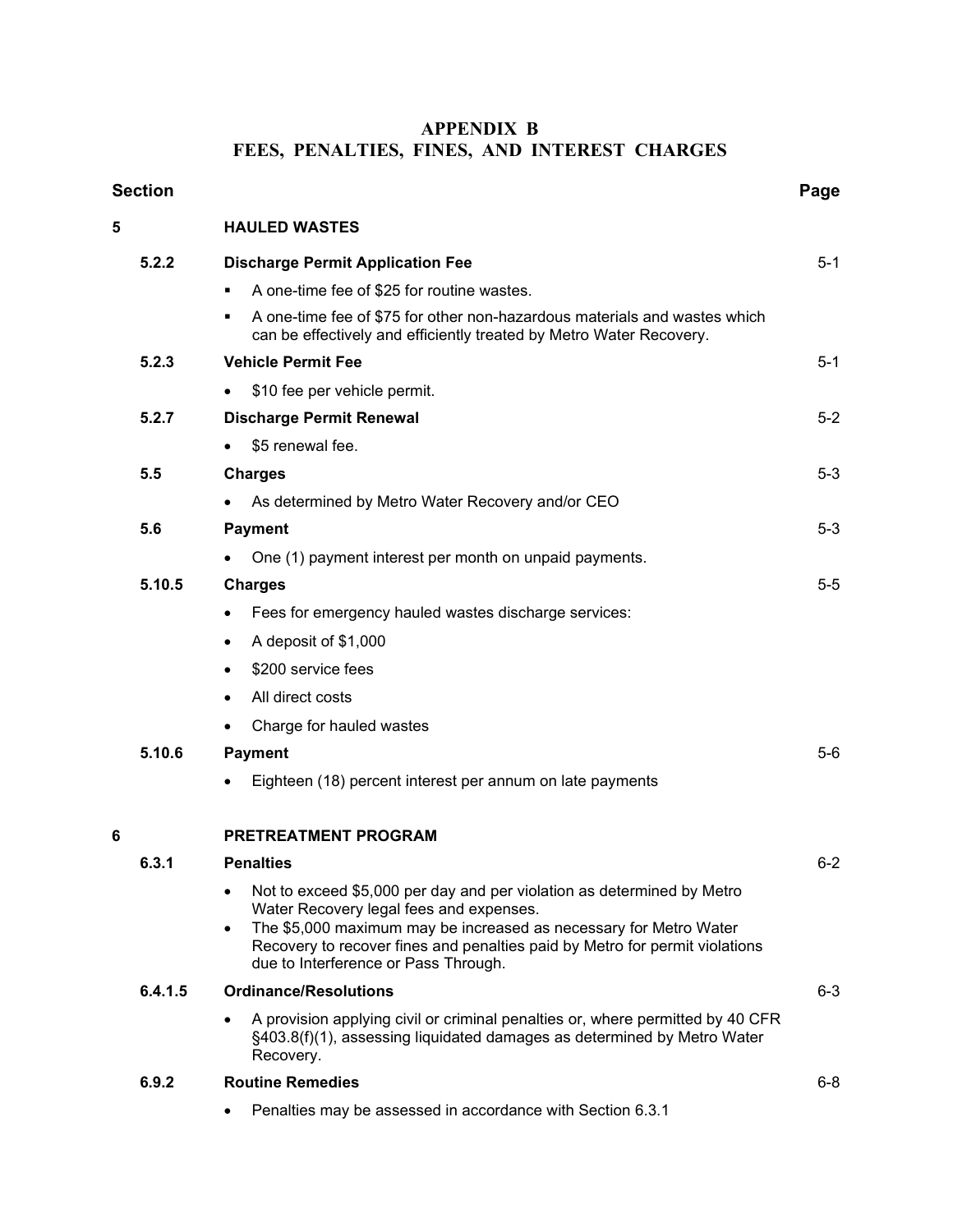|   | <b>Section</b> |                                                                                                                                                                                                                                                                                                                                                                                               | Page     |
|---|----------------|-----------------------------------------------------------------------------------------------------------------------------------------------------------------------------------------------------------------------------------------------------------------------------------------------------------------------------------------------------------------------------------------------|----------|
|   |                | 6.20.1.2.B Notification Requirements - Written Notice                                                                                                                                                                                                                                                                                                                                         | $6 - 19$ |
|   |                | Fines, civil penalties, or other liability which may be imposed by these Rules<br>and Regulations or other applicable law.                                                                                                                                                                                                                                                                    |          |
|   | 6.20.3         | <b>Discharge Violation/Repeat Sampling and Reporting</b>                                                                                                                                                                                                                                                                                                                                      | $6 - 20$ |
|   |                | Fines, civil penalties, or other liability which may be imposed by these Rules<br>and Regulations or other applicable law.                                                                                                                                                                                                                                                                    |          |
|   | 6.22.2         | <b>Permit Application</b>                                                                                                                                                                                                                                                                                                                                                                     | $6 - 21$ |
|   |                | Fee as determined pursuant to Section 6.29                                                                                                                                                                                                                                                                                                                                                    |          |
|   | 6.22.5         | <b>Permit Conditions</b>                                                                                                                                                                                                                                                                                                                                                                      | $6 - 24$ |
|   |                | Wastewater Discharge Permits and General Permits will contain a statement<br>$\bullet$<br>of applicable civil and criminal penalties for violation of Pretreatment<br>Standards or Requirements, and any applicable compliance schedules.                                                                                                                                                     |          |
|   | 6.28.8         | <b>Penalties</b>                                                                                                                                                                                                                                                                                                                                                                              | $6 - 32$ |
|   |                | Not to exceed \$5,000 per day and per violation as determined by Metro<br>$\bullet$<br>Water recovery legal fees and expenses, increased costs, and the \$5,000<br>maximum may be increased as necessary for Metro to recover fines and<br>penalties paid by Metro.                                                                                                                           |          |
|   | 6.28.10        | <b>Federal Penalties for Falsification of Reports</b>                                                                                                                                                                                                                                                                                                                                         | $6 - 33$ |
|   |                | Upon conviction, punishment by a fine of up to \$10,000, or by imprisonment<br>$\bullet$<br>for not more than two years, or by both, for the first such conviction.<br>Subsequent convictions under this Section shall be punished by fines of up<br>to \$20,000 per day of violation, or by imprisonment of not more than four (4)<br>years, or by both.                                     |          |
|   | 6.29           | <b>Charges and Fees</b>                                                                                                                                                                                                                                                                                                                                                                       | $6 - 34$ |
|   |                | Charges and fees to be assessed will be determined by the CEO.<br>$\bullet$<br>Program elements for which charges and fees may be assessed include, but<br>$\bullet$<br>are not limited to, permit applications, monitoring, inspection, and<br>surveillance activities; and general program administration.                                                                                  |          |
| 7 |                | <b>SEWER CONNECTION CHRAGE SYSTEM</b>                                                                                                                                                                                                                                                                                                                                                         |          |
|   | 7.7.5          | <b>Credit of Refund for Canceled Sewer Connection Permits</b>                                                                                                                                                                                                                                                                                                                                 | $7 - 7$  |
|   |                | A credit for the Sewer Connection Charges paid to Metro Water Recovery<br>will be allowed on the next quarterly report submitted by the Connector. No<br>credit shall be allowed for a canceled permit more than five years after the<br>date of issuance of the permit. Metro will not pay interest on credits.                                                                              |          |
|   | 7.9.1          | <b>CEO's Approval/Disapproval</b>                                                                                                                                                                                                                                                                                                                                                             | $7-9$    |
|   |                | Where the CEO determines the corrected amount of SFREs would result in<br>additional payment to Metro Water Recovery, the corrected amount shall be<br>added to the next quarter's payment. In addition, interest in the amount set<br>forth in Section 610 of the Service Contract shall be due from the date the<br>payment should have been made, but the interest charged is limited to a |          |

maximum of twelve months.